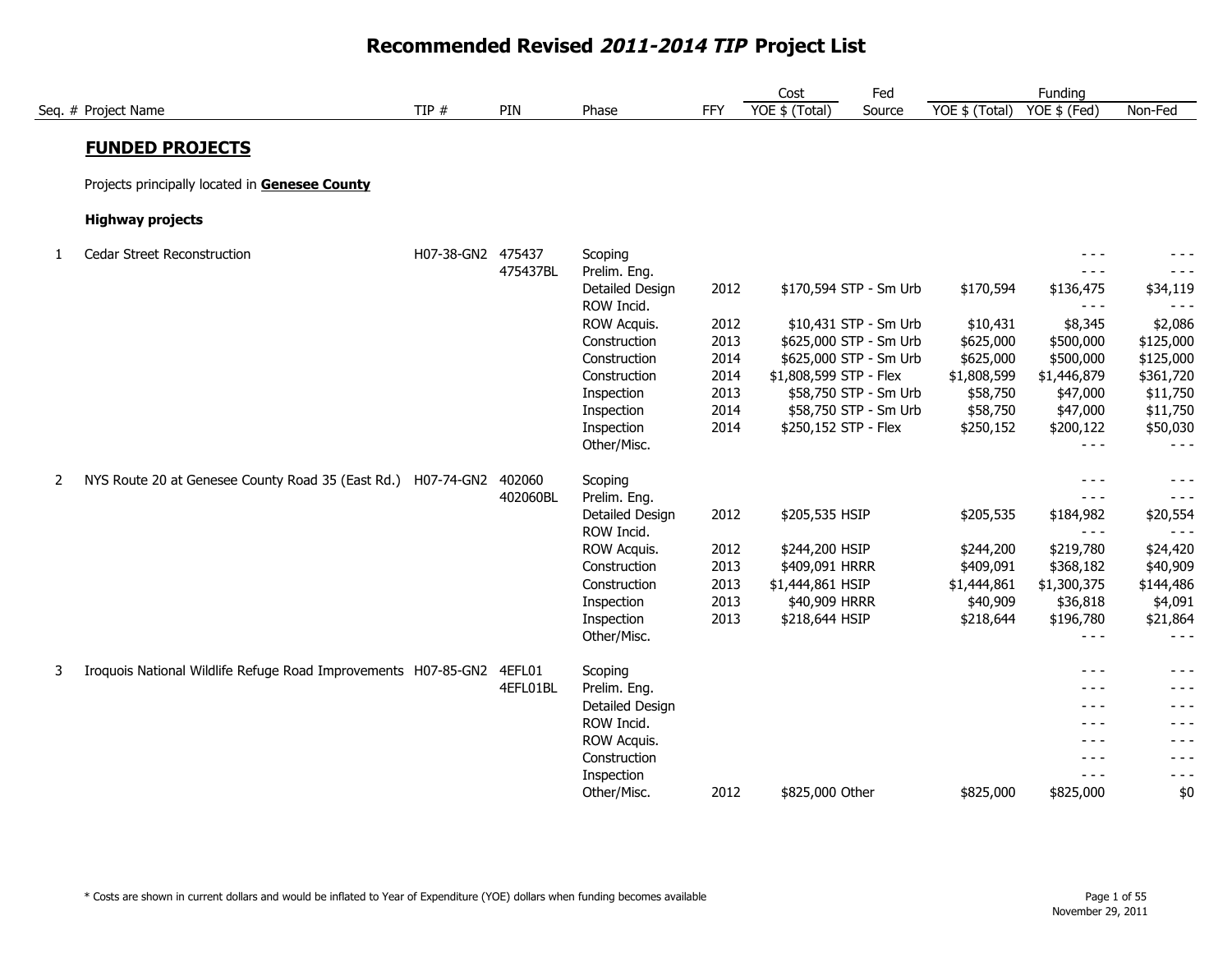|   |                                    |            |          |                 |            | Cost                 | Fed    |                | Funding       |           |
|---|------------------------------------|------------|----------|-----------------|------------|----------------------|--------|----------------|---------------|-----------|
|   | Seq. # Project Name                | TIP #      | PIN      | Phase           | <b>FFY</b> | $YOE$ \$ (Total)     | Source | YOE \$ (Total) | YOE \$ (Fed)  | Non-Fed   |
| 4 | Ellinwood Road Railroad Crossing   | H11-28-GN2 | 493369   | Scoping         |            |                      |        |                | $- - -$       | $- - -$   |
|   |                                    |            | 493369BL | Prelim. Eng.    | 2014       | \$18,889 STP - Rail  |        | \$18,889       | \$17,000      | \$1,889   |
|   |                                    |            |          | Detailed Design |            |                      |        |                | $- - -$       | $- - -$   |
|   |                                    |            |          | ROW Incid.      |            |                      |        |                | $- - -$       | $- - -$   |
|   |                                    |            |          | ROW Acquis.     |            |                      |        |                | $- - -$       | $- - -$   |
|   |                                    |            |          | Construction    | 2014       | \$151,111 STP - Rail |        | \$151,111      | \$136,000     | \$15,111  |
|   |                                    |            |          | Inspection      | 2014       | \$18,889 STP - Rail  |        | \$18,889       | \$17,000      | \$1,889   |
|   |                                    |            |          | Other/Misc.     |            |                      |        |                | $- - -$       | $- - -$   |
|   | <b>Bridge projects</b>             |            |          |                 |            |                      |        |                |               |           |
| 5 | Griswold Road over Black Creek     | B07-25-GN2 | 475460   | Scoping         |            |                      |        |                | $\frac{1}{2}$ | $- - -$   |
|   |                                    |            | 475460BL | Prelim. Eng.    | 2012       | \$84,792 HBP         |        | \$84,792       | \$67,834      | \$16,958  |
|   |                                    |            |          | Detailed Design | 2012       | \$56,330 HBP         |        | \$56,330       | \$45,064      | \$11,266  |
|   |                                    |            |          | ROW Incid.      | 2012       | \$3,129 HBP          |        | \$3,129        | \$2,503       | \$626     |
|   |                                    |            |          | ROW Acquis.     | 2013       | \$8,616 HBP          |        | \$8,616        | \$6,893       | \$1,723   |
|   |                                    |            |          | Construction    | 2013       | \$579,449 HBP        |        | \$579,449      | \$463,559     | \$115,890 |
|   |                                    |            |          | Inspection      | 2013       | \$80,778 HBP         |        | \$80,778       | \$64,623      | \$16,156  |
|   |                                    |            |          | Other/Misc.     |            |                      |        |                | $- - -$       | $- - -$   |
| 6 | <b>Black Street over Mud Creek</b> | B07-26-GN2 | 475461   | Scoping         |            |                      |        |                | $- - -$       |           |
|   |                                    |            | 475461BL | Prelim. Eng.    |            |                      |        |                | $- - -$       | $- - -$   |
|   |                                    |            |          | Detailed Design | 2012       | \$32,250 HBP         |        | \$32,250       | \$25,800      | \$6,450   |
|   |                                    |            |          | ROW Incid.      |            |                      |        |                | $- - -$       | $- - -$   |
|   |                                    |            |          | ROW Acquis.     | 2012       | \$5,113 HBP          |        | \$5,113        | \$4,090       | \$1,023   |
|   |                                    |            |          | Construction    | 2013       | \$493,767 HBP        |        | \$493,767      | \$395,014     | \$98,753  |
|   |                                    |            |          | Inspection      | 2013       | \$78,793 HBP         |        | \$78,793       | \$63,034      | \$15,759  |
|   |                                    |            |          | Other/Misc.     |            |                      |        |                | $- - -$       | $- - -$   |
| 7 | Hopkins Road over Bowen Creek      | B07-27-GN2 | 475462   | Scoping         |            |                      |        |                | $- - -$       | $- - -$   |
|   |                                    |            | 475462BL | Prelim. Eng.    | 2012       | \$56,330 HBP         |        | \$56,330       | \$45,064      | \$11,266  |
|   |                                    |            |          | Detailed Design | 2012       | \$37,553 HBP         |        | \$37,553       | \$30,042      | \$7,511   |
|   |                                    |            |          | ROW Incid.      | 2012       | \$2,086 HBP          |        | \$2,086        | \$1,669       | \$417     |
|   |                                    |            |          | ROW Acquis.     | 2013       | \$5,385 HBP          |        | \$5,385        | \$4,308       | \$1,077   |
|   |                                    |            |          | Construction    | 2013       | \$385,581 HBP        |        | \$385,581      | \$308,465     | \$77,116  |
|   |                                    |            |          | Inspection      | 2013       | \$53,852 HBP         |        | \$53,852       | \$43,082      | \$10,770  |
|   |                                    |            |          | Other/Misc.     |            |                      |        |                | $- - -$       | $- - -$   |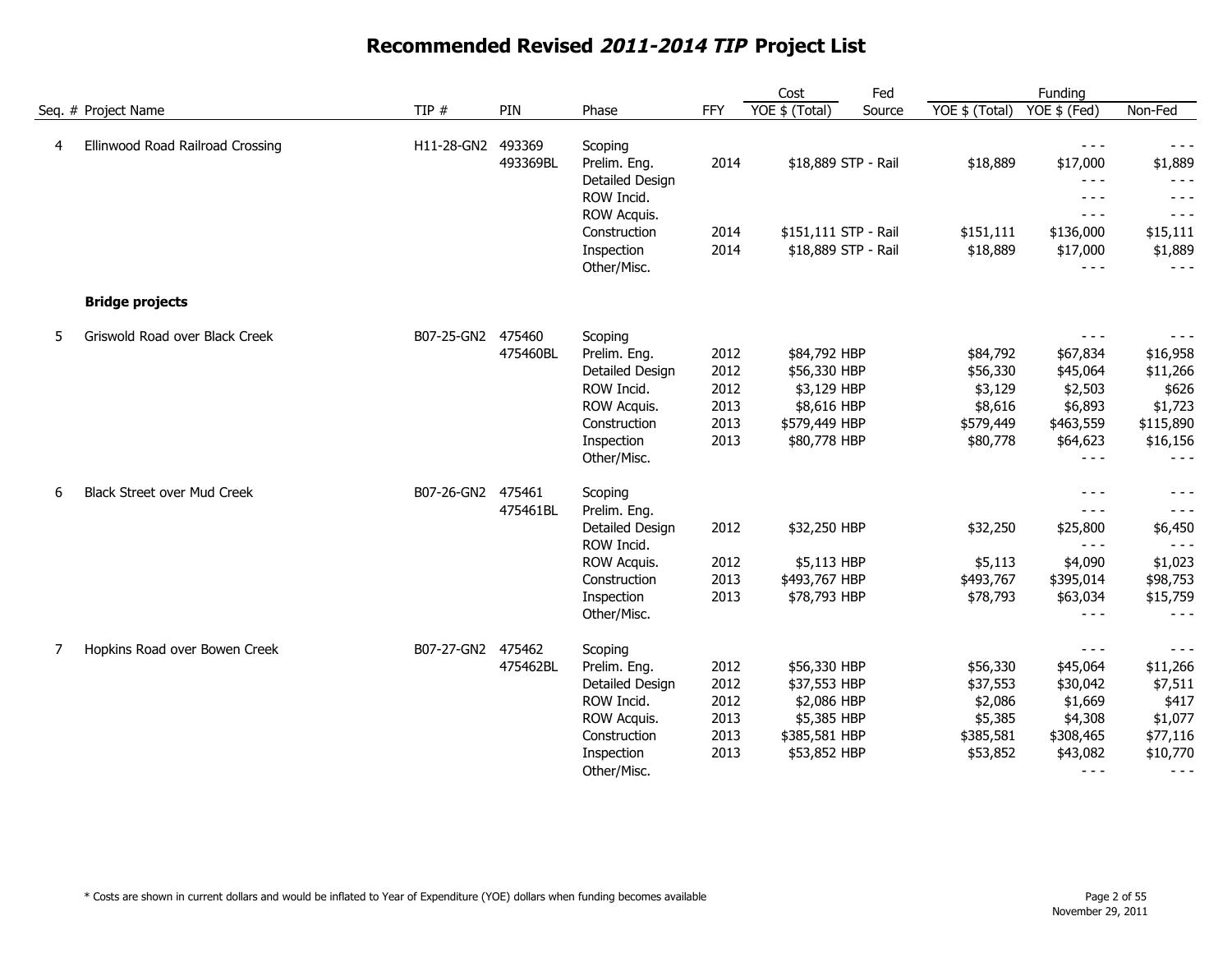|    |                                                                           |                   |                    |                                                                                                                      |                                                              | Cost                                                                                                    | Fed    |                                                         | Funding                                                                                    |                                                                                        |
|----|---------------------------------------------------------------------------|-------------------|--------------------|----------------------------------------------------------------------------------------------------------------------|--------------------------------------------------------------|---------------------------------------------------------------------------------------------------------|--------|---------------------------------------------------------|--------------------------------------------------------------------------------------------|----------------------------------------------------------------------------------------|
|    | Seq. # Project Name                                                       | TIP#              | PIN                | Phase                                                                                                                | <b>FFY</b>                                                   | YOE \$ (Total)                                                                                          | Source | YOE \$ (Total)                                          | YOE \$ (Fed)                                                                               | Non-Fed                                                                                |
| 8  | South Lyon Street over Tonawanda Creek                                    | B07-28-GN2 475463 | 475463BL           | Scoping<br>Prelim. Eng.<br>Detailed Design<br>ROW Incid.<br>ROW Acquis.<br>Construction<br>Inspection<br>Other/Misc. | 2012<br>2012<br>2012<br>2012<br>2013<br>Future *<br>Future * | \$12,272 HBP<br>\$76,149 HBP<br>\$92,839 HBP<br>\$7,302 HBP<br>\$23,695 HBP<br>\$1,209,736<br>\$133,276 |        | \$12,272<br>\$76,149<br>\$92,839<br>\$7,302<br>\$23,695 | \$9,818<br>\$60,919<br>\$74,271<br>\$5,842<br>\$18,956<br>$- - -$<br>$- - -$<br>$- - -$    | \$2,454<br>\$15,230<br>\$18,568<br>\$1,460<br>\$4,739<br>$- - -$<br>$- - -$<br>$- - -$ |
| 9  | North Pembroke Road over Tonawanda Creek<br><b>Preventive Maintenance</b> | B11-71-GN2 475570 | 475570BL           | Scoping<br>Prelim. Eng.<br>Detailed Design<br>ROW Incid.<br>ROW Acquis.<br>Construction<br>Inspection<br>Other/Misc. | 2013<br>2013                                                 | \$276,345 HBP<br>\$55,269 HBP                                                                           |        | \$276,345<br>\$55,269                                   | $- - -$<br>- - -<br>$- - -$<br>$- - -$<br>$- - -$<br>\$221,076<br>\$44,215<br>$- - -$      | $- - -$<br>- - -<br>- - -<br>$- - -$<br>$- - -$<br>\$55,269<br>\$11,054<br>$- - -$     |
|    | Projects principally located in Livingston County                         |                   |                    |                                                                                                                      |                                                              |                                                                                                         |        |                                                         |                                                                                            |                                                                                        |
|    | <b>Highway projects</b>                                                   |                   |                    |                                                                                                                      |                                                              |                                                                                                         |        |                                                         |                                                                                            |                                                                                        |
| 10 | I-390 Culvert Lining/Repairs                                              | H11-19-LV3        | 439056<br>439056BL | Scoping<br>Prelim. Eng.<br>Detailed Design<br>ROW Incid.<br>ROW Acquis.<br>Construction<br>Inspection<br>Other/Misc. | 2012<br>2012                                                 | \$2,811,285 IM<br>\$281,128 IM                                                                          |        | \$2,811,285<br>\$281,128                                | $- - -$<br>$- - -$<br>$- - -$<br>$- - -$<br>$- - -$<br>\$2,530,157<br>\$253,015<br>$- - -$ | - - -<br>- - -<br>- - -<br>- - -<br>$- - -$<br>\$281,129<br>\$28,113<br>$- - -$        |
|    | <b>Bridge projects</b>                                                    |                   |                    |                                                                                                                      |                                                              |                                                                                                         |        |                                                         |                                                                                            |                                                                                        |
| 11 | Wildcat Road Bridge over Wildcat Gully                                    | B05-19-LV2        | 475386<br>475386BL | Scoping<br>Prelim. Eng.<br>Detailed Design<br>ROW Incid.<br>ROW Acquis.<br>Construction<br>Inspection<br>Other/Misc. | 2012                                                         | \$44,000 HBP                                                                                            |        | \$44,000                                                | $- - -$<br>$- - -$<br>\$35,200<br>$- - -$<br>$- - -$<br>- - -<br>$- - -$<br>$- - -$        | - - -<br>$- - -$<br>\$8,800<br>- - -<br>$- - -$<br>- - -<br>- - -<br>$- - -$           |

\* Costs are shown in current dollars and would be inflated to Year of Expenditure (YOE) dollars when funding becomes available Page 3 of 55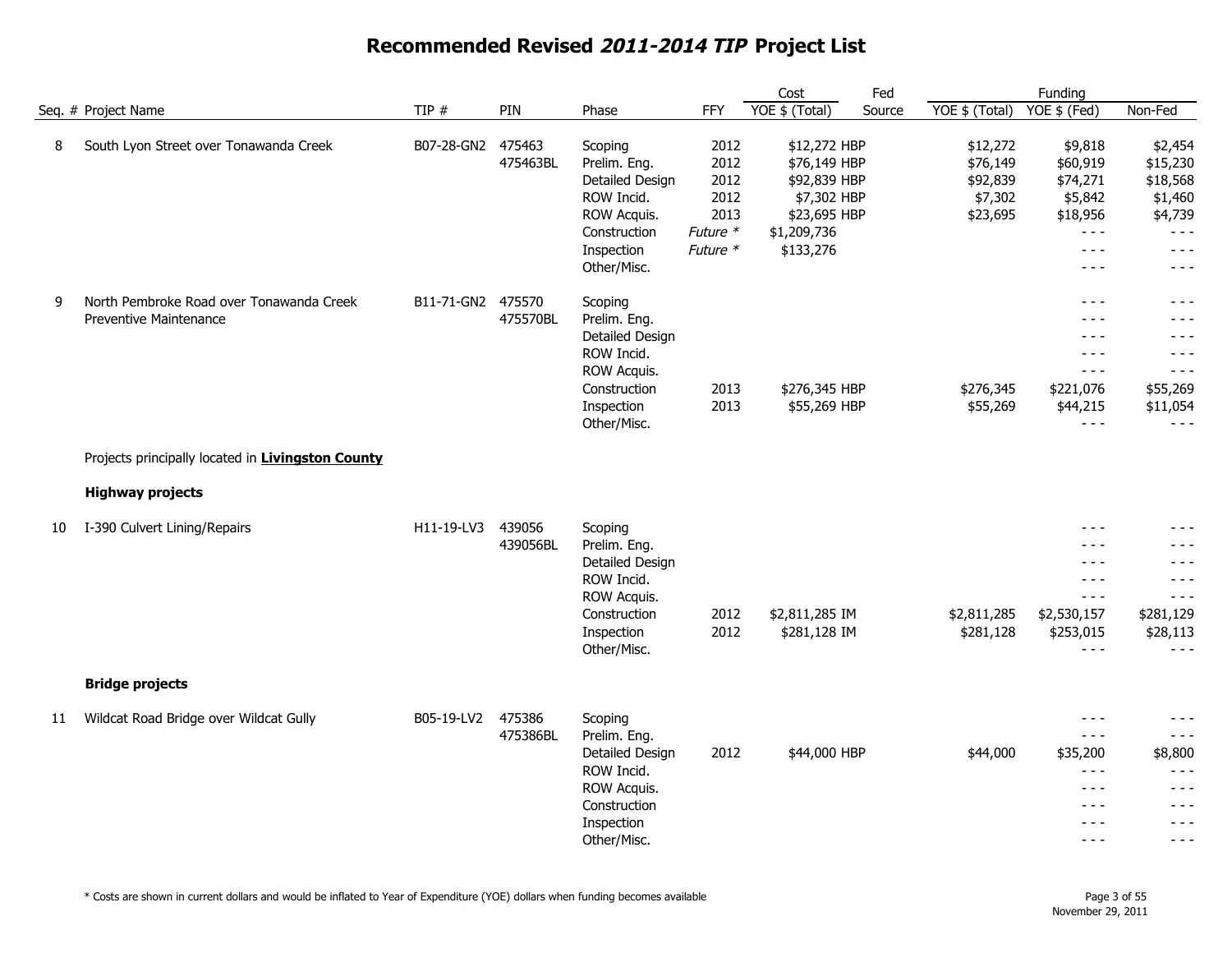|    |                                                                                              |            |                    |                                                                                                                      |                                                      | Cost                                                                                                         | Fed    |                                                                                  | Funding                                                                                                                                                                                                                                                                                                                                                                                                                                                                        |                                                                                        |
|----|----------------------------------------------------------------------------------------------|------------|--------------------|----------------------------------------------------------------------------------------------------------------------|------------------------------------------------------|--------------------------------------------------------------------------------------------------------------|--------|----------------------------------------------------------------------------------|--------------------------------------------------------------------------------------------------------------------------------------------------------------------------------------------------------------------------------------------------------------------------------------------------------------------------------------------------------------------------------------------------------------------------------------------------------------------------------|----------------------------------------------------------------------------------------|
|    | Seq. # Project Name                                                                          | TIP $#$    | PIN                | Phase                                                                                                                | FFY                                                  | YOE \$ (Total)                                                                                               | Source | YOE \$ (Total)                                                                   | YOE \$ (Fed)                                                                                                                                                                                                                                                                                                                                                                                                                                                                   | Non-Fed                                                                                |
| 12 | Old State Road over Keshequa Creek                                                           | B07-30-LV2 | 475466<br>475466BL | Scoping<br>Prelim. Eng.<br>Detailed Design<br>ROW Incid.<br>ROW Acquis.<br>Construction<br>Inspection                | 2012<br>2012<br>2012                                 | \$13,295 HBP<br>\$882,497 HBP<br>\$123,550 HBP                                                               |        | \$13,295<br>\$882,497<br>\$123,550                                               | $- - -$<br>$- - -$<br>$- - -$<br>\$10,636<br>\$705,998<br>\$98,840                                                                                                                                                                                                                                                                                                                                                                                                             | $- - -$<br>$- - -$<br>- - -<br>\$2,659<br>\$176,499<br>\$24,710                        |
|    |                                                                                              |            |                    | Other/Misc.                                                                                                          |                                                      |                                                                                                              |        |                                                                                  | $- - -$                                                                                                                                                                                                                                                                                                                                                                                                                                                                        | $- - -$                                                                                |
| 13 | Walnut Street Bridge over Keshequa Creek<br>Scope changed from replacement to rehabilitation | B11-22-LV2 | 475533<br>475533BL | Scoping<br>Prelim. Eng.<br>Detailed Design<br>ROW Incid.<br>ROW Acquis.<br>Construction<br>Inspection<br>Other/Misc. | 2012<br>2012<br>2012<br>2012<br>2012<br>2013<br>2013 | \$7,834 HBP<br>\$117,510 HBP<br>\$78,340 HBP<br>\$3,917 HBP<br>\$11,751 HBP<br>\$416,563 HBP<br>\$56,620 HBP |        | \$7,834<br>\$117,510<br>\$78,340<br>\$3,917<br>\$11,751<br>\$416,563<br>\$56,620 | \$6,267<br>\$94,008<br>\$62,672<br>\$3,134<br>\$9,401<br>\$333,250<br>\$45,296<br>$- - -$                                                                                                                                                                                                                                                                                                                                                                                      | \$1,567<br>\$23,502<br>\$15,668<br>\$783<br>\$2,350<br>\$83,313<br>\$11,324<br>$- - -$ |
| 14 | Livingston County Bridge Preventive Maintenance                                              | B11-57-LV2 | 475559<br>475559BL | Scoping<br>Prelim. Eng.<br>Detailed Design<br>ROW Incid.<br>ROW Acquis.<br>Construction<br>Inspection<br>Other/Misc. | 2012<br>2012<br>2012<br>2013<br>2013                 | \$7,681 HBP<br>\$29,927 HBP<br>\$23,742 HBP<br>\$386,532 HBP<br>\$62,303 HBP                                 |        | \$7,681<br>\$29,927<br>\$23,742<br>\$386,532<br>\$62,303                         | \$6,145<br>\$23,941<br>\$18,993<br>$- - -$<br>$\frac{1}{2} \frac{1}{2} \frac{1}{2} \frac{1}{2} \frac{1}{2} \frac{1}{2} \frac{1}{2} \frac{1}{2} \frac{1}{2} \frac{1}{2} \frac{1}{2} \frac{1}{2} \frac{1}{2} \frac{1}{2} \frac{1}{2} \frac{1}{2} \frac{1}{2} \frac{1}{2} \frac{1}{2} \frac{1}{2} \frac{1}{2} \frac{1}{2} \frac{1}{2} \frac{1}{2} \frac{1}{2} \frac{1}{2} \frac{1}{2} \frac{1}{2} \frac{1}{2} \frac{1}{2} \frac{1}{2} \frac{$<br>\$309,226<br>\$49,842<br>$- - -$ | \$1,536<br>\$5,985<br>\$4,748<br>$- - -$<br>$- - -$<br>\$77,306<br>\$12,461<br>$- - -$ |
|    | <b>Other projects</b>                                                                        |            |                    |                                                                                                                      |                                                      |                                                                                                              |        |                                                                                  |                                                                                                                                                                                                                                                                                                                                                                                                                                                                                |                                                                                        |
| 15 | I-390 Rest Areas                                                                             | O07-07-LV2 | 439016<br>439016BL | Scoping<br>Prelim. Eng.<br>Detailed Design<br>ROW Incid.<br>ROW Acquis.<br>Construction<br>Inspection<br>Other/Misc. | 2013<br>2014<br>2014                                 | \$194,945 IM<br>\$3,730,003 IM<br>\$529,665 IM                                                               |        | \$194,945<br>\$3,730,003<br>\$529,665                                            | - - -<br>- - -<br>$- - -$<br>$- - -$<br>\$175,451<br>\$3,357,003<br>\$476,699<br>$- - -$                                                                                                                                                                                                                                                                                                                                                                                       | $- - -$<br>$- - -$<br>\$19,495<br>\$373,000<br>\$52,967<br>$- - -$                     |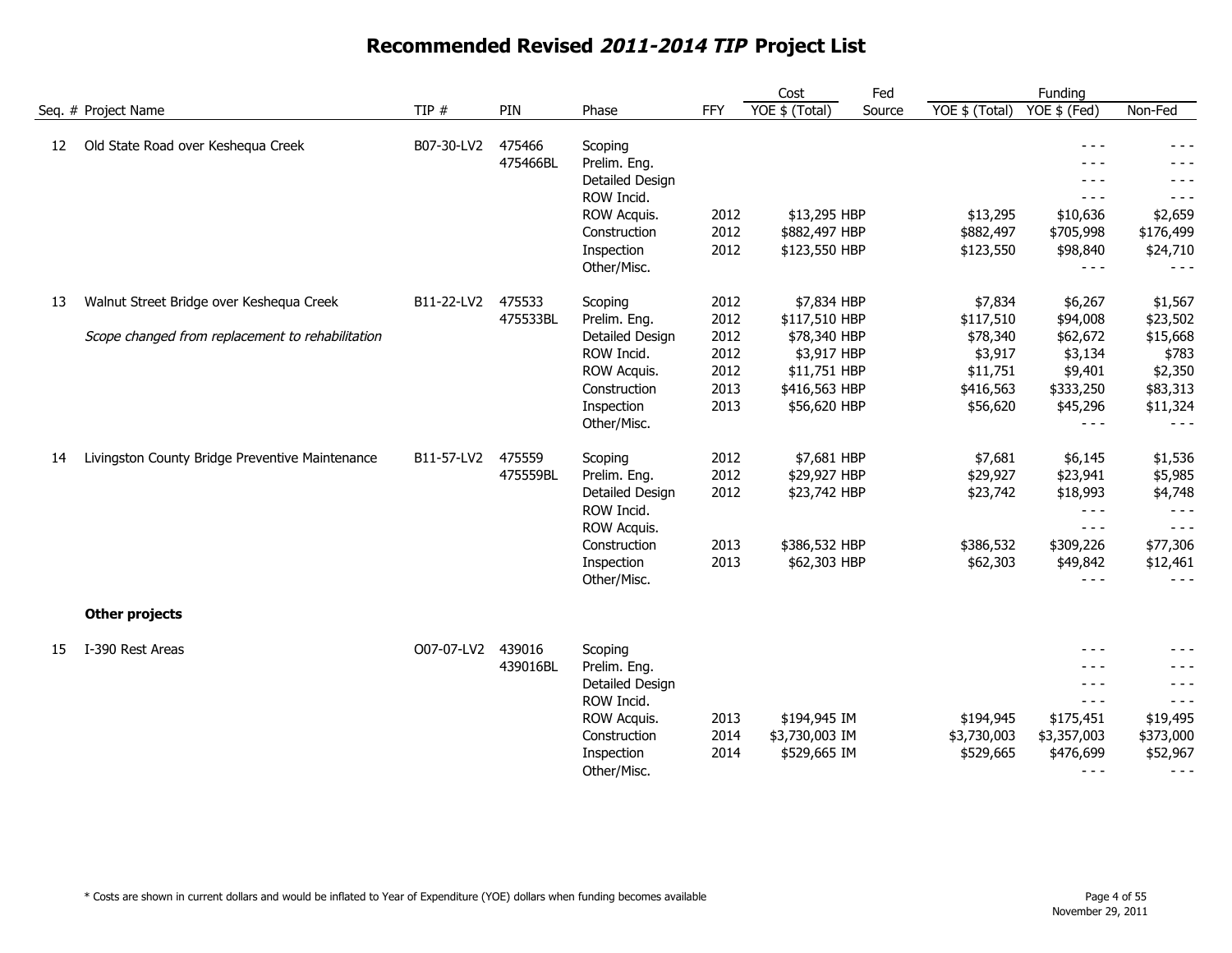|    |                                                      |                   |                    |                                                                                                                                         |                                                      | Fed<br>Cost                                                                                    |                                                      | Funding                                                                                                                                                                                                                                                                                                                                                                                                                                                           |                                                                                          |
|----|------------------------------------------------------|-------------------|--------------------|-----------------------------------------------------------------------------------------------------------------------------------------|------------------------------------------------------|------------------------------------------------------------------------------------------------|------------------------------------------------------|-------------------------------------------------------------------------------------------------------------------------------------------------------------------------------------------------------------------------------------------------------------------------------------------------------------------------------------------------------------------------------------------------------------------------------------------------------------------|------------------------------------------------------------------------------------------|
|    | Seq. # Project Name                                  | TIP $#$           | PIN                | Phase                                                                                                                                   | FFY                                                  | YOE \$ (Total)<br>Source                                                                       | YOE \$ (Total)                                       | YOE \$ (Fed)                                                                                                                                                                                                                                                                                                                                                                                                                                                      | Non-Fed                                                                                  |
|    | <b>Bicycle &amp; Pedestrian projects</b>             |                   |                    |                                                                                                                                         |                                                      |                                                                                                |                                                      |                                                                                                                                                                                                                                                                                                                                                                                                                                                                   |                                                                                          |
| 16 | Erie-Attica Trail to Avon                            | N07-01-LV1        | 475492<br>475492BL | Scoping<br>Prelim. Eng.<br>Detailed Design<br>ROW Incid.<br>ROW Acquis.<br>Construction<br>Inspection                                   | 2012<br>2012                                         | \$961,638 CMAQ<br>\$45,109 CMAQ                                                                | \$961,638<br>\$45,109                                | $- - -$<br>$- - -$<br>$- - -$<br>$- - -$<br>$\frac{1}{2} \frac{1}{2} \frac{1}{2} \frac{1}{2} \frac{1}{2} \frac{1}{2} \frac{1}{2} \frac{1}{2} \frac{1}{2} \frac{1}{2} \frac{1}{2} \frac{1}{2} \frac{1}{2} \frac{1}{2} \frac{1}{2} \frac{1}{2} \frac{1}{2} \frac{1}{2} \frac{1}{2} \frac{1}{2} \frac{1}{2} \frac{1}{2} \frac{1}{2} \frac{1}{2} \frac{1}{2} \frac{1}{2} \frac{1}{2} \frac{1}{2} \frac{1}{2} \frac{1}{2} \frac{1}{2} \frac{$<br>\$769,310<br>\$36,087 | - - -<br>$- - -$<br>- - -<br>- - -<br>$- - -$<br>\$192,328<br>\$9,022                    |
| 17 | Portageville Bridge                                  | N11-01-LV2        | 493579<br>493579BL | Other/Misc.<br>Scoping<br>Prelim. Eng.<br>Detailed Design<br>ROW Incid.<br>ROW Acquis.<br>Construction<br>Inspection<br>Other/Misc.     | 2012                                                 | \$1,830,000 Earmark                                                                            | \$1,830,000                                          | $- - -$<br>$- - -$<br>- - -<br>$- - -$<br>- - -<br>$- - -$<br>$- - -$<br>$- - -$<br>\$1,258,000                                                                                                                                                                                                                                                                                                                                                                   | $- - -$<br>- - -<br>- - -<br>- - -<br>- - -<br>- - -<br>- - -<br>- - -<br>\$572,000      |
|    | Projects principally located in <b>Monroe County</b> |                   |                    |                                                                                                                                         |                                                      |                                                                                                |                                                      |                                                                                                                                                                                                                                                                                                                                                                                                                                                                   |                                                                                          |
|    | <b>Highway projects</b>                              |                   |                    |                                                                                                                                         |                                                      |                                                                                                |                                                      |                                                                                                                                                                                                                                                                                                                                                                                                                                                                   |                                                                                          |
| 18 | Route 390 @ I-490 Interchange Improvements           | H96-02BMN1 439013 | 439013BL           | Scoping<br>Prelim. Eng.<br>Detailed Design<br>Detailed Design<br>ROW Incid.<br>ROW Acquis.<br>Construction<br>Inspection<br>Other/Misc. | 2012<br>2012<br>2012<br>2013<br>Future *<br>Future * | \$383,154 IM<br>\$1,403,576 HBP<br>\$596,255 IM<br>\$1,844,799 IM<br>\$11,700,000<br>\$936,000 | \$383,154<br>\$1,403,576<br>\$596,255<br>\$1,844,799 | $- - -$<br>$- - -$<br>\$344,839<br>\$1,122,861<br>\$536,630<br>\$1,660,319<br>$- - -$<br>$- - -$<br>$- - -$                                                                                                                                                                                                                                                                                                                                                       | - - -<br>\$38,315<br>\$280,715<br>\$59,626<br>\$184,480<br>$- - -$<br>$- - -$<br>$- - -$ |
| 19 | Inner Loop East                                      | H01-05-MN1 4940T7 | 4940T7BL           | Scoping<br>Scoping<br>Scoping                                                                                                           | 2012<br>2012<br>2013                                 | \$2,400,000 Earmark<br>\$222,170 STP - Flex<br>\$278,830 STP - Flex                            | \$2,400,000<br>\$222,170<br>\$278,830                | \$1,920,000<br>\$177,736<br>\$223,064                                                                                                                                                                                                                                                                                                                                                                                                                             | \$480,000<br>\$44,434<br>\$55,766                                                        |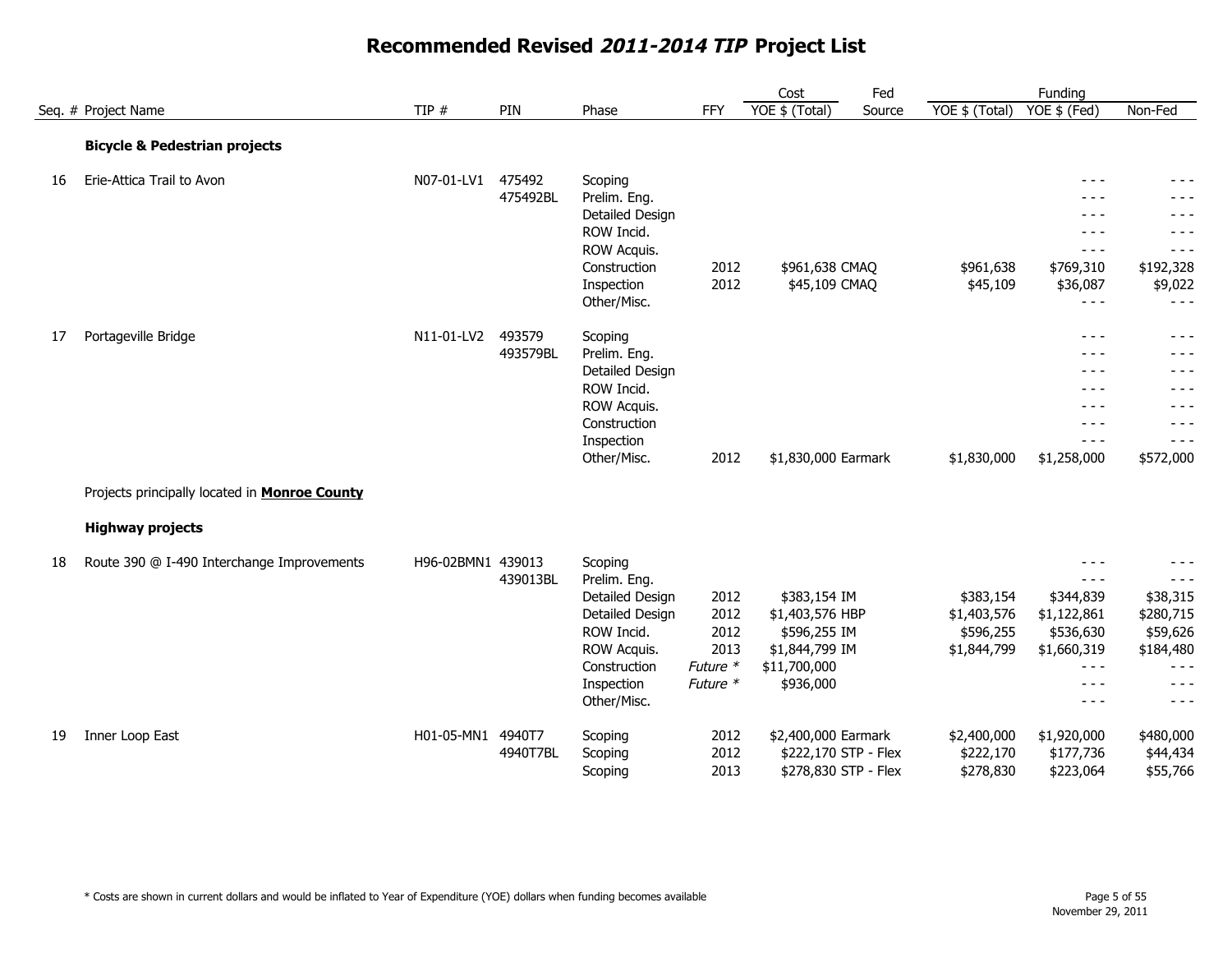|    |                                                              |                   |          |                               |            | Cost                     | Fed    |                | Funding                                                                                                                                                                                                                                                                                                                                                                                                     |                      |
|----|--------------------------------------------------------------|-------------------|----------|-------------------------------|------------|--------------------------|--------|----------------|-------------------------------------------------------------------------------------------------------------------------------------------------------------------------------------------------------------------------------------------------------------------------------------------------------------------------------------------------------------------------------------------------------------|----------------------|
|    | Seq. # Project Name                                          | TIP #             | PIN      | Phase                         | <b>FFY</b> | YOE \$ (Total)           | Source | YOE \$ (Total) | YOE \$ (Fed)                                                                                                                                                                                                                                                                                                                                                                                                | Non-Fed              |
| 20 | I-390 Interchange Improvements @ Rt. 15A (Exit 16<br>Part 1) | H01-10-MN1 439017 | 439017BL | Scoping<br>Prelim. Eng.       |            |                          |        |                | $- - -$<br>$  -$                                                                                                                                                                                                                                                                                                                                                                                            | $- - -$              |
|    |                                                              |                   |          | Detailed Design<br>ROW Incid. | 2012       | \$512,263 IM             |        | \$512,263      | \$461,037<br>$- - -$                                                                                                                                                                                                                                                                                                                                                                                        | \$51,226             |
|    |                                                              |                   |          | ROW Acquis.                   | 2012       | \$631,981 IM             |        | \$631,981      | \$568,783                                                                                                                                                                                                                                                                                                                                                                                                   | \$63,198             |
|    |                                                              |                   |          | Construction                  | 2012       | \$5,288,028 IM           |        | \$5,288,028    | \$4,759,225                                                                                                                                                                                                                                                                                                                                                                                                 | \$528,803            |
|    |                                                              |                   |          | Inspection<br>Other/Misc.     | 2012       | \$529,701 IM             |        | \$529,701      | \$476,731<br>$- - -$                                                                                                                                                                                                                                                                                                                                                                                        | \$52,970<br>$- - -$  |
| 21 | I-390 Interchange Improvements @ Rt. 15 (Exit 16             | H01-10BMN1 439023 |          | Scoping                       |            |                          |        |                | $- - -$                                                                                                                                                                                                                                                                                                                                                                                                     | $- - -$              |
|    | Part 2)                                                      |                   | 439023BL | Prelim. Eng.                  |            |                          |        |                | $  -$                                                                                                                                                                                                                                                                                                                                                                                                       | $- - -$              |
|    |                                                              |                   |          | Detailed Design               | 2012       | \$2,597,947 IM           |        | \$2,597,947    | \$2,338,152<br>$\frac{1}{2} \frac{1}{2} \frac{1}{2} \frac{1}{2} \frac{1}{2} \frac{1}{2} \frac{1}{2} \frac{1}{2} \frac{1}{2} \frac{1}{2} \frac{1}{2} \frac{1}{2} \frac{1}{2} \frac{1}{2} \frac{1}{2} \frac{1}{2} \frac{1}{2} \frac{1}{2} \frac{1}{2} \frac{1}{2} \frac{1}{2} \frac{1}{2} \frac{1}{2} \frac{1}{2} \frac{1}{2} \frac{1}{2} \frac{1}{2} \frac{1}{2} \frac{1}{2} \frac{1}{2} \frac{1}{2} \frac{$ | \$259,795<br>$- - -$ |
|    |                                                              |                   |          | ROW Incid.<br>ROW Acquis.     |            |                          |        |                | $- - -$                                                                                                                                                                                                                                                                                                                                                                                                     | $- - -$              |
|    |                                                              |                   |          | Construction                  | 2013       | \$6,488,003 NHS          |        | \$6,488,003    | \$5,190,402                                                                                                                                                                                                                                                                                                                                                                                                 | \$1,297,601          |
|    |                                                              |                   |          | Construction                  | 2013       | \$7,500,135 IM           |        | \$7,500,135    | \$6,750,122                                                                                                                                                                                                                                                                                                                                                                                                 | \$750,014            |
|    |                                                              |                   |          | Construction                  | 2014       | \$1,962,811 NHS          |        | \$1,962,811    | \$1,570,249                                                                                                                                                                                                                                                                                                                                                                                                 | \$392,562            |
|    |                                                              |                   |          | Construction                  | 2014       | \$9,517,749 IM           |        | \$9,517,749    | \$8,565,975                                                                                                                                                                                                                                                                                                                                                                                                 | \$951,775            |
|    |                                                              |                   |          | Inspection                    | 2013       | \$648,800 NHS            |        | \$648,800      | \$519,040                                                                                                                                                                                                                                                                                                                                                                                                   | \$129,760            |
|    |                                                              |                   |          | Inspection                    | 2013       | \$750,014 IM             |        | \$750,014      | \$675,012                                                                                                                                                                                                                                                                                                                                                                                                   | \$75,001             |
|    |                                                              |                   |          | Inspection                    | 2014       | \$196,281 NHS            |        | \$196,281      | \$157,025                                                                                                                                                                                                                                                                                                                                                                                                   | \$39,256             |
|    |                                                              |                   |          | Inspection<br>Other/Misc.     | 2014       | \$951,775 IM             |        | \$951,775      | \$856,597<br>$- - -$                                                                                                                                                                                                                                                                                                                                                                                        | \$95,177<br>$- - -$  |
| 22 | East Ridge Road Rehabilitation                               | H03-01-MN1 475359 |          | Scoping                       |            |                          |        |                | $- - -$                                                                                                                                                                                                                                                                                                                                                                                                     | $- - -$              |
|    |                                                              |                   | 475359BL | Prelim. Eng.                  |            |                          |        |                | $- - -$                                                                                                                                                                                                                                                                                                                                                                                                     | $- - -$              |
|    |                                                              |                   |          | Detailed Design<br>ROW Incid. |            |                          |        |                | $- - -$<br>$  -$                                                                                                                                                                                                                                                                                                                                                                                            | $- - -$<br>$- - -$   |
|    |                                                              |                   |          | ROW Acquis.                   | 2012       | \$571,400 STP - Lg Urb   |        | \$571,400      | \$457,120                                                                                                                                                                                                                                                                                                                                                                                                   | \$114,280            |
|    |                                                              |                   |          | Construction                  | 2012       | \$930,837 STP - Lg Urb   |        | \$930,837      | \$744,670                                                                                                                                                                                                                                                                                                                                                                                                   | \$186,167            |
|    |                                                              |                   |          | Construction                  | 2012       | \$559,541 HSIP           |        | \$559,541      | \$503,587                                                                                                                                                                                                                                                                                                                                                                                                   | \$55,954             |
|    |                                                              |                   |          | Construction                  | 2013       | \$1,802,522 STP - Lg Urb |        | \$1,802,522    | \$1,442,018                                                                                                                                                                                                                                                                                                                                                                                                 | \$360,504            |
|    |                                                              |                   |          | Construction                  | 2014       | \$1,045,663 STP - Lg Urb |        | \$1,045,663    | \$836,530                                                                                                                                                                                                                                                                                                                                                                                                   | \$209,133            |
|    |                                                              |                   |          | Construction                  | 2014       | \$4,857,684 STP - Flex   |        | \$4,857,684    | \$3,886,147                                                                                                                                                                                                                                                                                                                                                                                                 | \$971,537            |
|    |                                                              |                   |          | Inspection                    | 2012       | \$130,317 STP - Lg Urb   |        | \$130,317      | \$104,254                                                                                                                                                                                                                                                                                                                                                                                                   | \$26,063             |
|    |                                                              |                   |          | Inspection                    | 2012       | \$78,336 HSIP            |        | \$78,336       | \$70,502                                                                                                                                                                                                                                                                                                                                                                                                    | \$7,834              |
|    |                                                              |                   |          | Inspection                    | 2013       | \$252,353 STP - Lg Urb   |        | \$252,353      | \$201,882                                                                                                                                                                                                                                                                                                                                                                                                   | \$50,471             |
|    |                                                              |                   |          | Inspection                    | 2014       | \$146,393 STP - Lg Urb   |        | \$146,393      | \$117,114                                                                                                                                                                                                                                                                                                                                                                                                   | \$29,279             |
|    |                                                              |                   |          | Inspection                    | 2014       | \$703,012 STP - Flex     |        | \$703,012      | \$562,410                                                                                                                                                                                                                                                                                                                                                                                                   | \$140,602            |
|    |                                                              |                   |          | Other/Misc.                   |            |                          |        |                | $- - -$                                                                                                                                                                                                                                                                                                                                                                                                     | $- - -$              |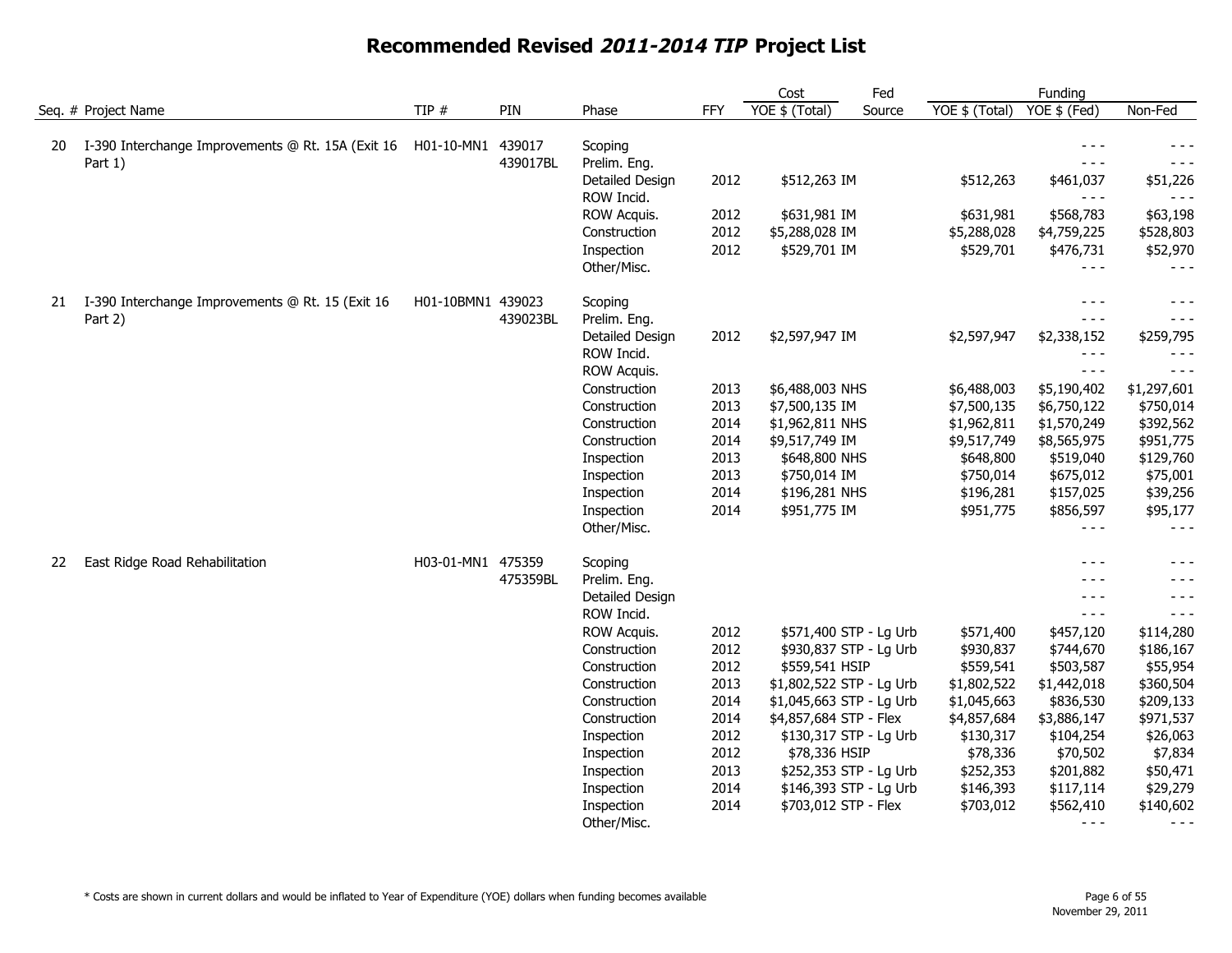|    |                                                                           |                   |                    |                                                                                                                                                                                  |                                              | Cost                                                                                                                                        | Fed    |                                                                               | Funding                                                                                                                                                                                                                                                                                                                                                                                                                                                                                                                          |                                                                                                                                          |
|----|---------------------------------------------------------------------------|-------------------|--------------------|----------------------------------------------------------------------------------------------------------------------------------------------------------------------------------|----------------------------------------------|---------------------------------------------------------------------------------------------------------------------------------------------|--------|-------------------------------------------------------------------------------|----------------------------------------------------------------------------------------------------------------------------------------------------------------------------------------------------------------------------------------------------------------------------------------------------------------------------------------------------------------------------------------------------------------------------------------------------------------------------------------------------------------------------------|------------------------------------------------------------------------------------------------------------------------------------------|
|    | Seq. # Project Name                                                       | TIP #             | PIN                | Phase                                                                                                                                                                            | <b>FFY</b>                                   | YOE \$ (Total)                                                                                                                              | Source | YOE \$ (Total)                                                                | YOE \$ (Fed)                                                                                                                                                                                                                                                                                                                                                                                                                                                                                                                     | Non-Fed                                                                                                                                  |
| 23 | Route 531 Interchange at Rt. 31 and Rt. 36 -<br>Reconstruction            | H03-38-MN1        | 453107<br>453107BL | Scoping<br>Prelim. Eng.<br>Detailed Design<br>ROW Incid.<br>ROW Acquis.<br>Construction<br>Inspection<br>Other/Misc.                                                             | 2012<br>2013<br>2013                         | \$1,962,000 Earmark<br>\$7,707,000 Earmark<br>\$771,000 Earmark                                                                             |        | \$1,962,000<br>\$7,707,000<br>\$771,000                                       | $- - -$<br>$- - -$<br>$- - -$<br>$  -$<br>\$1,569,600<br>\$4,474,199<br>\$616,800<br>$- - -$                                                                                                                                                                                                                                                                                                                                                                                                                                     | $- - -$<br>$- - -$<br>$- - -$<br>$- - -$<br>\$392,400<br>\$3,232,801<br>\$154,200<br>$- - -$                                             |
| 24 | Mill Road II                                                              | H03-42-MN1 475414 | 475414BL           | Scoping<br>Prelim. Eng.<br>Detailed Design<br>ROW Incid.<br>ROW Acquis.<br>Construction<br>Inspection<br>Other/Misc.                                                             | 2012<br>2012                                 | \$1,805,000 STP - Lg Urb<br>\$410,000 STP - Lg Urb                                                                                          |        | \$1,805,000<br>\$410,000                                                      | $- - -$<br>$- - -$<br>$- - -$<br>$- - -$<br>$- - -$<br>\$1,444,000<br>\$328,000<br>$- - -$                                                                                                                                                                                                                                                                                                                                                                                                                                       | $- - -$<br>$- - -$<br>$- - -$<br>$- - -$<br>$- - -$<br>\$361,000<br>\$82,000<br>$- - -$                                                  |
| 25 | Jefferson Avenue, Ayrault Road to Route 31F                               | H03-43-MN1 475413 | 475413BL           | Scoping<br>Prelim. Eng.<br>Detailed Design<br>ROW Incid.<br>ROW Acquis.<br>Construction<br>Inspection<br>Other/Misc.                                                             | 2012<br>2012                                 | \$3,422,000 STP - Lg Urb<br>\$739,000 STP - Lg Urb                                                                                          |        | \$3,422,000<br>\$739,000                                                      | $- - -$<br>$- - -$<br>$- - -$<br>$- - -$<br>$- - -$<br>\$2,737,600<br>\$591,200<br>$\frac{1}{2} \frac{1}{2} \frac{1}{2} \frac{1}{2} \frac{1}{2} \frac{1}{2} \frac{1}{2} \frac{1}{2} \frac{1}{2} \frac{1}{2} \frac{1}{2} \frac{1}{2} \frac{1}{2} \frac{1}{2} \frac{1}{2} \frac{1}{2} \frac{1}{2} \frac{1}{2} \frac{1}{2} \frac{1}{2} \frac{1}{2} \frac{1}{2} \frac{1}{2} \frac{1}{2} \frac{1}{2} \frac{1}{2} \frac{1}{2} \frac{1}{2} \frac{1}{2} \frac{1}{2} \frac{1}{2} \frac{$                                                  | - - -<br>$- - -$<br>- - -<br>$- - -$<br>$- - -$<br>\$684,400<br>\$147,800<br>$- - -$                                                     |
| 26 | Westfall Road Reconstruction III (E. Henrietta Rd -<br>Lac de Ville Blvd) | H05-02-MN1 475377 | 475377BL           | Scoping<br>Prelim. Eng.<br>Detailed Design<br>ROW Incid.<br>ROW Acquis.<br>Construction<br>Construction<br>Construction<br>Inspection<br>Inspection<br>Inspection<br>Other/Misc. | 2012<br>2012<br>2013<br>2012<br>2012<br>2013 | \$687,961 HSIP<br>\$1,017,500 STP - Lg Urb<br>\$3,826,273 STP - Lg Urb<br>\$96,314 HSIP<br>\$142,450 STP - Lg Urb<br>\$545,102 STP - Lg Urb |        | \$687,961<br>\$1,017,500<br>\$3,826,273<br>\$96,314<br>\$142,450<br>\$545,102 | $- - -$<br>$- - -$<br>$- - -$<br>$- - -$<br>$\frac{1}{2} \frac{1}{2} \frac{1}{2} \frac{1}{2} \frac{1}{2} \frac{1}{2} \frac{1}{2} \frac{1}{2} \frac{1}{2} \frac{1}{2} \frac{1}{2} \frac{1}{2} \frac{1}{2} \frac{1}{2} \frac{1}{2} \frac{1}{2} \frac{1}{2} \frac{1}{2} \frac{1}{2} \frac{1}{2} \frac{1}{2} \frac{1}{2} \frac{1}{2} \frac{1}{2} \frac{1}{2} \frac{1}{2} \frac{1}{2} \frac{1}{2} \frac{1}{2} \frac{1}{2} \frac{1}{2} \frac{$<br>\$619,165<br>\$814,000<br>\$3,061,018<br>\$86,683<br>\$113,960<br>\$436,082<br>$  -$ | $- - -$<br>$- - -$<br>$- - -$<br>$- - -$<br>$- - -$<br>\$68,796<br>\$203,500<br>\$765,255<br>\$9,631<br>\$28,490<br>\$109,020<br>$- - -$ |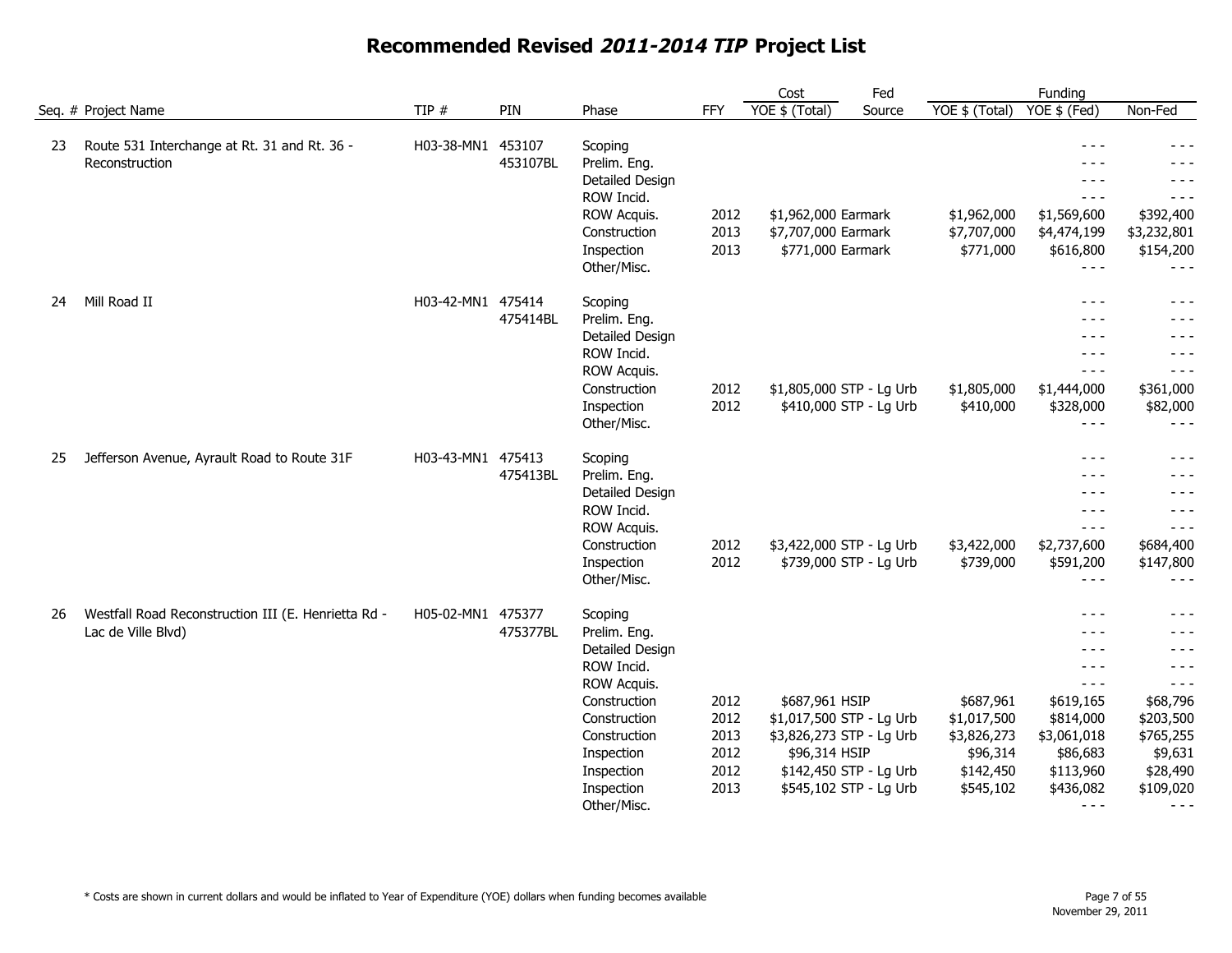|    |                                                                    |                   |                    |                                                                                                                                                           |                                              | Cost                                                                                                                       | Fed    |                                                                            | Funding                                                                                                            |                                                                                                  |
|----|--------------------------------------------------------------------|-------------------|--------------------|-----------------------------------------------------------------------------------------------------------------------------------------------------------|----------------------------------------------|----------------------------------------------------------------------------------------------------------------------------|--------|----------------------------------------------------------------------------|--------------------------------------------------------------------------------------------------------------------|--------------------------------------------------------------------------------------------------|
|    | Seq. # Project Name                                                | TIP $#$           | PIN                | Phase                                                                                                                                                     | <b>FFY</b>                                   | YOE \$ (Total)                                                                                                             | Source | YOE \$ (Total)                                                             | YOE \$ (Fed)                                                                                                       | Non-Fed                                                                                          |
| 27 | Lincoln Road Reconstruction                                        | H05-03-MN1 475378 | 475378BL           | Construction<br>Prelim. Eng.<br>Detailed Design<br>ROW Incid.<br>ROW Acquis.<br>Construction<br>Construction<br>Construction<br>Inspection<br>Other/Misc. | 2012<br>2012<br>2012<br>2012                 | \$148,750 Earmark<br>\$679,706 HSIP<br>\$2,044,314 STP - Lg Urb<br>\$469,413 STP - Lg Urb                                  |        | \$148,750<br>\$679,706<br>\$2,044,314<br>\$469,413                         | $- - -$<br>$- - -$<br>- - -<br>$- - -$<br>$- - -$<br>\$119,000<br>\$611,735<br>\$1,635,451<br>\$375,531<br>$- - -$ | - - -<br>- - -<br>$- - -$<br>$- - -$<br>\$29,750<br>\$67,971<br>\$408,863<br>\$93,883<br>$- - -$ |
| 28 | O'Connor Road Realignment                                          | H05-06-MN1 475380 | 475380BL           | Scoping<br>Prelim. Eng.<br>Detailed Design<br>ROW Incid.<br>ROW Acquis.<br>Construction<br>Construction<br>Inspection<br>Other/Misc.                      | 2014<br>2014<br>2014                         | \$1,506,546 STP - Lg Urb<br>\$552,000 HSIP<br>\$269,573 STP - Lg Urb                                                       |        | \$1,506,546<br>\$552,000<br>\$269,573                                      | $- - -$<br>$- - -$<br>$- - -$<br>$- - -$<br>$- - -$<br>\$1,205,237<br>\$496,800<br>\$215,658<br>$- - -$            | - - -<br>- - -<br>$- - -$<br>$- - -$<br>\$301,309<br>\$55,200<br>\$53,915<br>$- - -$             |
| 29 | John Street Extension, Bailey Rd. to Lehigh Station Rd. H05-15-MN1 |                   | 475415<br>475415BL | Scoping<br>Prelim. Eng.<br>Detailed Design<br>ROW Incid.<br>ROW Acquis.<br>Construction<br>Construction<br>Inspection<br>Other/Misc.                      | 2012<br>2012<br>2012<br>2012<br>2012<br>2012 | \$455,000 Earmark<br>\$10,000 Earmark<br>\$70,000 Earmark<br>\$667,000 Earmark<br>\$2,169,000 Earmark<br>\$283,000 Earmark |        | \$455,000<br>\$10,000<br>\$70,000<br>\$667,000<br>\$2,169,000<br>\$283,000 | $- - -$<br>$- - -$<br>\$455,000<br>\$10,000<br>\$70,000<br>\$667,000<br>\$1,641,000<br>\$283,000<br>$- - -$        | - - -<br>$- - -$<br>\$0<br>\$0<br>\$0<br>\$0<br>\$528,000<br>\$0<br>$- - -$                      |
| 30 | Brooks Landing Transportation Improvement                          | H05-18-MN1        | 475419BL           | 475419 Scoping<br>Prelim. Eng.<br>Detailed Design<br>ROW Incid.<br>ROW Acquis.<br>Construction<br>Inspection<br>Other/Misc.                               | 2012<br>2012                                 | \$398,864 Earmark<br>\$39,886 Earmark                                                                                      |        | \$398,864<br>\$39,886                                                      | $- - -$<br>$- - -$<br>$- - -$<br>$- - -$<br>$- - -$<br>\$319,091<br>\$31,909<br>$- - -$                            | - - -<br>- - -<br>$- - -$<br>$- - -$<br>$- - -$<br>\$79,773<br>\$7,977<br>$- - -$                |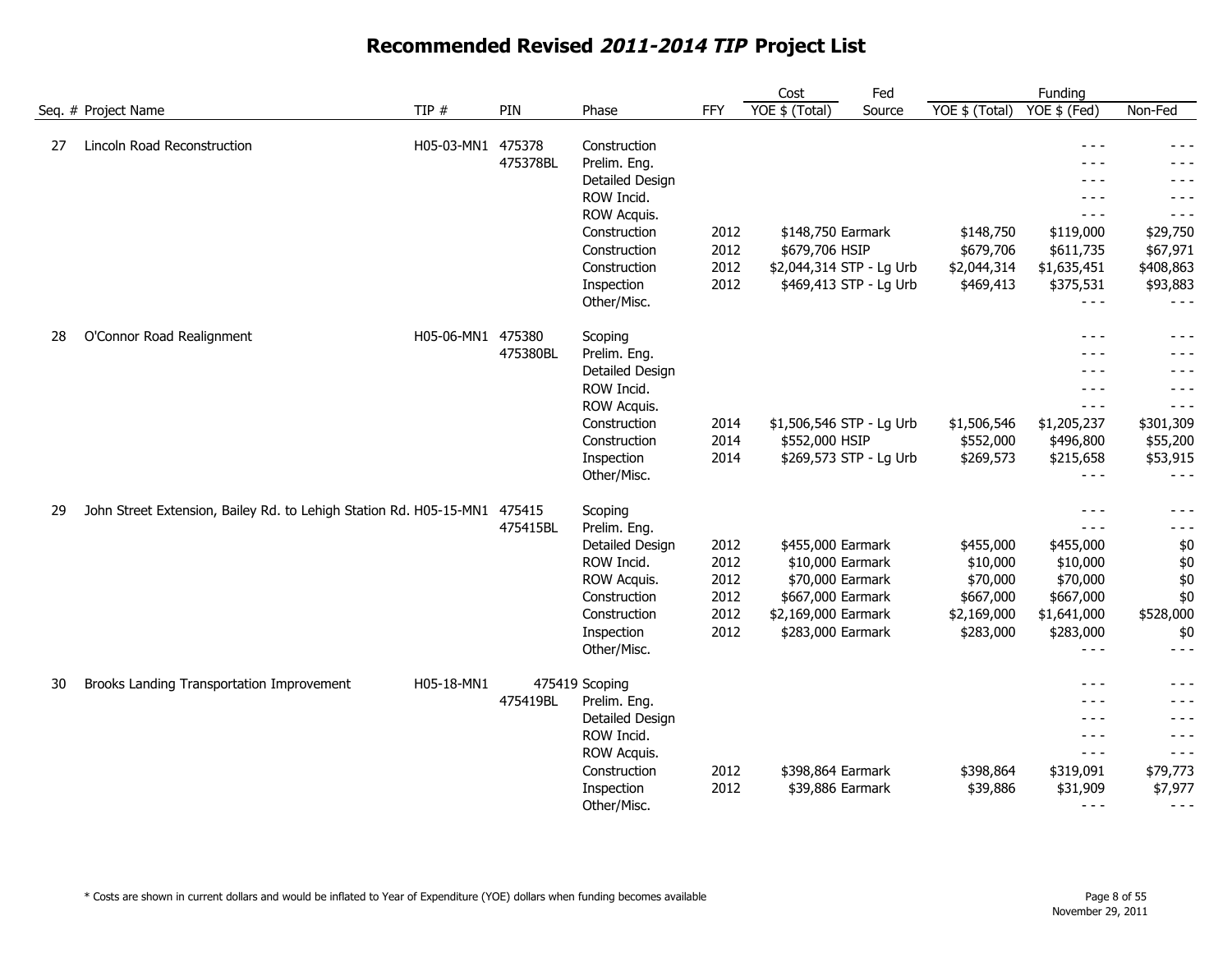|    |                                                          |                   |                    |                                                                                                                                                      |                                                                      | Cost                                                                                                                                    | Fed    |                                                                          | Funding                                                                                                        |                                                                                                      |
|----|----------------------------------------------------------|-------------------|--------------------|------------------------------------------------------------------------------------------------------------------------------------------------------|----------------------------------------------------------------------|-----------------------------------------------------------------------------------------------------------------------------------------|--------|--------------------------------------------------------------------------|----------------------------------------------------------------------------------------------------------------|------------------------------------------------------------------------------------------------------|
|    | Seq. # Project Name                                      | TIP $#$           | PIN                | Phase                                                                                                                                                | <b>FFY</b>                                                           | YOE \$ (Total)                                                                                                                          | Source | YOE \$ (Total)                                                           | YOE \$ (Fed)                                                                                                   | Non-Fed                                                                                              |
| 31 | Long Pond Road Reconstruction                            | H05-20-MN1        | 475428<br>475428BL | Scoping<br>Prelim. Eng.<br>Detailed Design<br>ROW Incid.<br>ROW Acquis.<br>Construction<br>Construction<br>Inspection<br>Other/Misc.                 | 2014<br>2014<br>2014                                                 | \$1,083,900 Earmark<br>\$1,880,407 STP - Lg Urb<br>\$443,742 STP - Lg Urb                                                               |        | \$1,083,900<br>\$1,880,407<br>\$443,742                                  | $- - -$<br>$- - -$<br>$- - -$<br>$- - -$<br>$  -$<br>\$867,120<br>\$1,504,326<br>\$354,993<br>$- - -$          | $- - -$<br>$- - -$<br>$- - -$<br>$- - -$<br>$- - -$<br>\$216,780<br>\$376,081<br>\$88,748<br>$- - -$ |
| 32 | Erie Station Road Reconstruction                         | H05-21-MN1        | 475425<br>475425BL | Scoping<br>Prelim. Eng.<br>Detailed Design<br>ROW Incid.<br>ROW Acquis.<br>Construction<br>Construction<br>Construction<br>Inspection<br>Other/Misc. | 2012<br>2012<br>2013<br>Future *<br>Future *<br>Future *<br>Future * | \$423,000 Earmark<br>\$74,000 Earmark<br>\$60,000 Earmark<br>\$500,000 Earmark<br>\$134,761 Earmark<br>\$2,392,239<br>\$348,239 Earmark |        | \$423,000<br>\$74,000<br>\$60,000<br>\$500,000<br>\$134,761<br>\$348,239 | $- - -$<br>$  -$<br>\$338,400<br>\$59,200<br>\$48,000<br>\$500,000<br>\$107,809<br>\$0<br>\$278,591<br>$- - -$ | $- - -$<br>$- - -$<br>\$84,600<br>\$14,800<br>\$12,000<br>\$0<br>\$26,952<br>\$69,648                |
| 33 | Portland Avenue Reconstruction                           | H05-22-MN1        | 475429<br>475429BL | Scoping<br>Prelim. Eng.<br>Detailed Design<br>ROW Incid.<br>ROW Acquis.<br>Construction<br>Inspection<br>Other/Misc.                                 | 2012<br>2012                                                         | \$1,610,000 Earmark<br>\$225,000 Earmark                                                                                                |        | \$1,610,000<br>\$225,000                                                 | $- - -$<br>$- - -$<br>$- - -$<br>$- - -$<br>$  -$<br>\$1,472,000<br>\$225,000<br>$\frac{1}{2}$                 | $- - -$<br>$- - -$<br>$- - -$<br>$- - -$<br>$- - -$<br>\$138,000<br>\$0<br>$- - -$                   |
| 34 | Paul Road-Fisher Road Corridor Improvements -<br>Phase 2 | H05-24-MN1 475424 | 475424BL           | Scoping<br>Prelim. Eng.<br>Detailed Design<br>ROW Incid.<br>ROW Acquis.<br>Construction<br>Inspection<br>Other/Misc.                                 | 2012<br>2012                                                         | \$2,319,000 Earmark<br>\$376,000 Earmark                                                                                                |        | \$2,319,000<br>\$376,000                                                 | $- - -$<br>- - -<br>$- - -$<br>$  -$<br>$- - -$<br>\$1,534,001<br>\$300,800<br>$- - -$                         | $- - -$<br>- - -<br>$- - -$<br>$- - -$<br>\$784,999<br>\$75,200<br>$- - -$                           |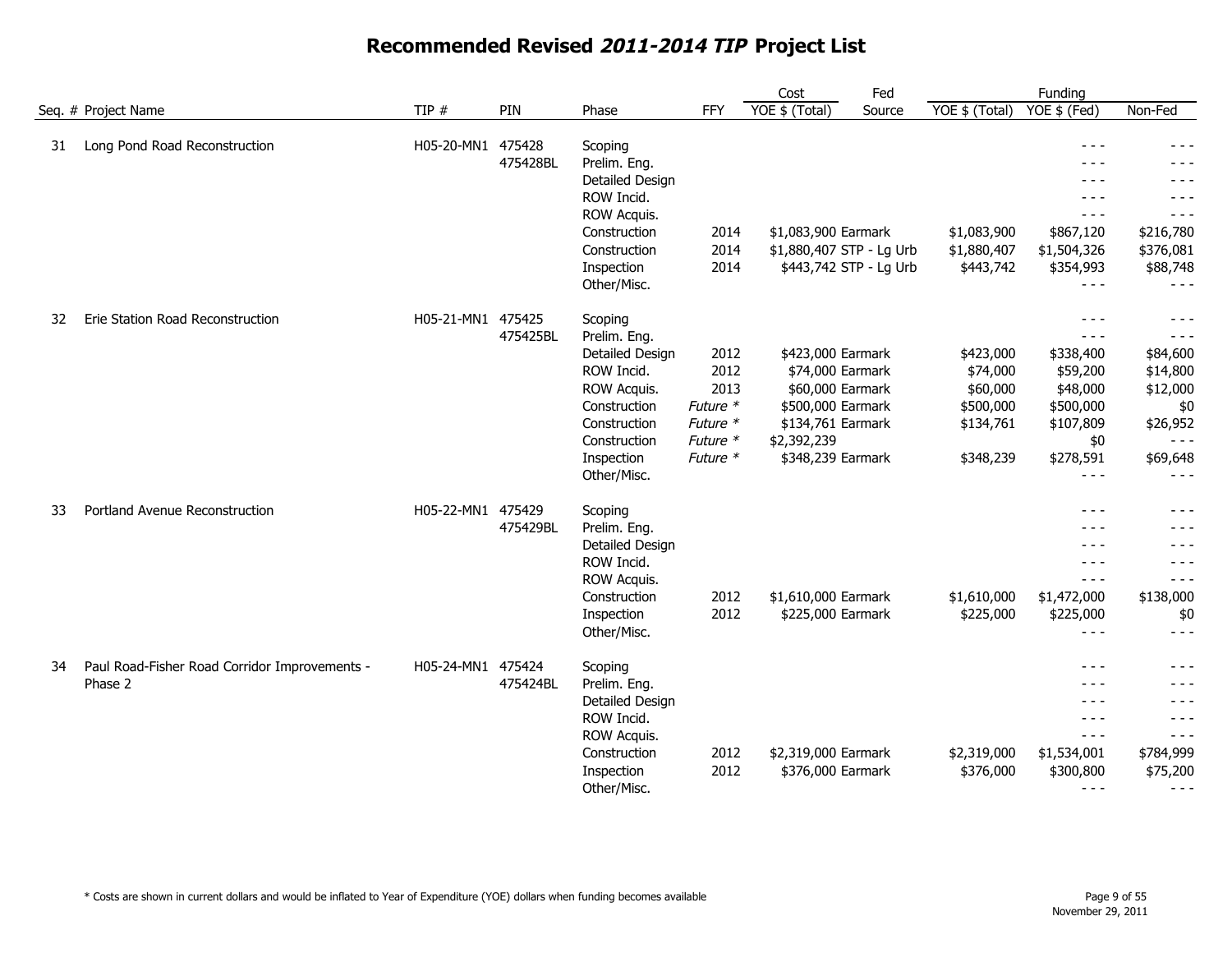|    |                                                |                   |          |                 |            | Cost                   | Fed    |                | Funding            |           |
|----|------------------------------------------------|-------------------|----------|-----------------|------------|------------------------|--------|----------------|--------------------|-----------|
|    | Seq. # Project Name                            | TIP $#$           | PIN      | Phase           | <b>FFY</b> | YOE \$ (Total)         | Source | YOE \$ (Total) | YOE \$ (Fed)       | Non-Fed   |
| 35 | Stone Road Reconstruction                      | H07-01-MN1        | 475468   | Scoping         |            |                        |        |                | $- - -$            | $- - -$   |
|    |                                                |                   | 475468BL | Prelim. Eng.    | 2014       | \$216,324 STP - Flex   |        | \$216,324      | \$173,059          | \$43,265  |
|    |                                                |                   |          | Detailed Design | 2014       | \$288,432 STP - Flex   |        | \$288,432      | \$230,746          | \$57,686  |
|    |                                                |                   |          | ROW Incid.      | 2014       | \$55,468 STP - Flex    |        | \$55,468       | \$44,374           | \$11,094  |
|    |                                                |                   |          | ROW Acquis.     | Future *   | \$148,654              |        |                | $\frac{1}{2}$      | $- - -$   |
|    |                                                |                   |          | Construction    | Future *   | \$2,665,520            |        |                | $- - -$            | - - -     |
|    |                                                |                   |          | Inspection      | Future *   | \$373,173              |        |                | $- - -$            | $- - -$   |
|    |                                                |                   |          | Other/Misc.     |            |                        |        |                | $- - -$            | $- - -$   |
| 36 | Rt. 33 (Buffalo Rd) Improvements from I-490 to | H07-03-MN1 403302 |          | Scoping         |            |                        |        |                | $- - -$            | - - -     |
|    | Marway Circle                                  |                   | 403302BL | Prelim. Eng.    |            |                        |        |                | $- - -$            | $- - -$   |
|    |                                                |                   |          | Detailed Design |            |                        |        |                | $- - -$            | - - -     |
|    |                                                |                   |          | ROW Incid.      |            |                        |        |                | $- - -$            | $- - -$   |
|    |                                                |                   |          | ROW Acquis.     | 2012       | \$363,013 STP - Flex   |        | \$363,013      | \$290,410          | \$72,603  |
|    |                                                |                   |          | Construction    | 2014       | \$1,931,848 STP - Flex |        | \$1,931,848    | \$1,545,478        | \$386,370 |
|    |                                                |                   |          | Construction    | 2014       | \$2,070,313 HSIP       |        | \$2,070,313    | \$1,863,282        | \$207,031 |
|    |                                                |                   |          | Inspection      | 2014       | \$479,223 STP - Flex   |        | \$479,223      | \$383,378          | \$95,845  |
|    |                                                |                   |          | Other/Misc.     |            |                        |        |                | $- - -$            | $- - -$   |
| 37 | North Winton Road Improvements                 | H07-09-MN1 475439 |          | Scoping         |            |                        |        |                | $- - -$            | $- - -$   |
|    |                                                |                   | 475439BL | Prelim. Eng.    |            |                        |        |                | $- - -$            | - - -     |
|    |                                                |                   |          | Detailed Design |            |                        |        |                | $- - -$            | - - -     |
|    |                                                |                   |          | ROW Incid.      |            |                        |        |                | $- - -$            | $- - -$   |
|    |                                                |                   |          | ROW Acquis.     | 2014       | \$69,334 STP - Flex    |        | \$69,334       | \$55,467           | \$13,867  |
|    |                                                |                   |          | Construction    | Future *   | \$3,018,981            |        |                | $- - -$            | - - -     |
|    |                                                |                   |          | Inspection      | Future *   | \$306,512              |        |                | $- - -$            | - - -     |
|    |                                                |                   |          | Other/Misc.     |            |                        |        |                | $- - -$            | $- - -$   |
| 38 |                                                | H07-13-MN1 475471 |          |                 |            |                        |        |                |                    | - - -     |
|    | Pixley Road Preventive Maintenance             |                   |          | Scoping         |            |                        |        |                | $- - -$<br>$- - -$ | $- - -$   |
|    |                                                |                   | 475471BL | Prelim. Eng.    |            |                        |        |                |                    |           |
|    |                                                |                   |          | Detailed Design |            |                        |        |                | $- - -$            | $- - -$   |
|    |                                                |                   |          | ROW Incid.      |            |                        |        |                | $- - -$            | $- - -$   |
|    |                                                |                   |          | ROW Acquis.     |            |                        |        |                | $- - -$            | $- - -$   |
|    |                                                |                   |          | Construction    | 2012       | \$537,218 STP - Flex   |        | \$537,218      | \$429,774          | \$107,444 |
|    |                                                |                   |          | Inspection      | 2012       | \$10,431 STP - Flex    |        | \$10,431       | \$8,345            | \$2,086   |
|    |                                                |                   |          | Other/Misc.     |            |                        |        |                | $- - -$            | $- - -$   |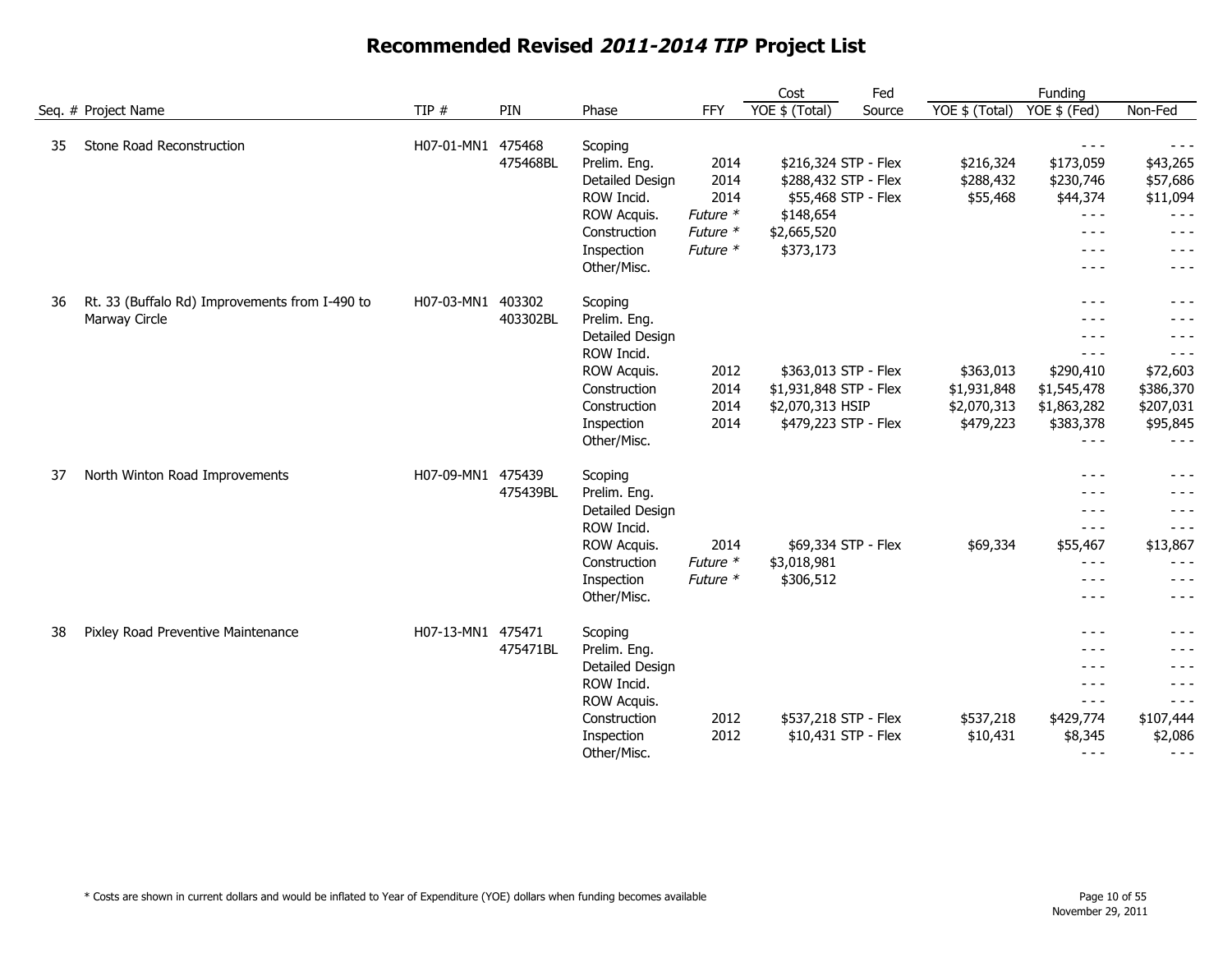|    |                                                                       |                   | PIN      |                 |      | Cost                 | Fed                    |                | Funding       |           |
|----|-----------------------------------------------------------------------|-------------------|----------|-----------------|------|----------------------|------------------------|----------------|---------------|-----------|
|    | Seq. # Project Name                                                   | TIP $#$           |          | Phase           | FFY  | YOE \$ (Total)       | Source                 | YOE \$ (Total) | YOE \$ (Fed)  | Non-Fed   |
| 39 | Lee Road Preventive Maintenance                                       | H07-15-MN1        | 475472   | Scoping         |      |                      |                        |                | $- - -$       |           |
|    |                                                                       |                   | 475472BL | Prelim. Eng.    |      |                      |                        |                |               |           |
|    |                                                                       |                   |          | Detailed Design |      |                      |                        |                | - - -         | - - -     |
|    |                                                                       |                   |          | ROW Incid.      |      |                      |                        |                | - - -         |           |
|    |                                                                       |                   |          | ROW Acquis.     |      |                      |                        |                | $- - -$       | $- - -$   |
|    |                                                                       |                   |          | Construction    | 2012 |                      | \$417,256 STP - Lg Urb | \$417,256      | \$333,805     | \$83,451  |
|    |                                                                       |                   |          | Inspection      | 2012 |                      | \$10,431 STP - Lg Urb  | \$10,431       | \$8,345       | \$2,086   |
|    |                                                                       |                   |          | Other/Misc.     |      |                      |                        |                | $  -$         | $- - -$   |
| 40 | Vintage Lane Preventive Maintenance (Long Pond Rd. H07-17-MN1         |                   | 475474   | Scoping         |      |                      |                        |                | $- - -$       | $- - -$   |
|    | to Rt. 390)                                                           |                   | 475474BL | Prelim. Eng.    |      |                      |                        |                | $- - -$       |           |
|    |                                                                       |                   |          | Detailed Design |      |                      |                        |                | $- - -$       | $- - -$   |
|    |                                                                       |                   |          | ROW Incid.      |      |                      |                        |                | $- - -$       |           |
|    |                                                                       |                   |          | ROW Acquis.     |      |                      |                        |                | $\frac{1}{2}$ | $- - -$   |
|    |                                                                       |                   |          | Construction    | 2012 | \$651,964 STP - Flex |                        | \$651,964      | \$521,571     | \$130,393 |
|    |                                                                       |                   |          | Inspection      | 2012 | \$10,431 STP - Flex  |                        | \$10,431       | \$8,345       | \$2,086   |
|    |                                                                       |                   |          | Other/Misc.     |      |                      |                        |                | $- - -$       | $- - -$   |
| 41 | Vintage Lane Preventive Maintenance (Rt. 390 to Mt. H07-18-MN1 475475 |                   |          | Scoping         |      |                      |                        |                | $- - -$       | - - -     |
|    | Read Blvd)                                                            |                   | 475475BL | Prelim. Eng.    |      |                      |                        |                | $  -$         | $  -$     |
|    |                                                                       |                   |          | Detailed Design |      |                      |                        |                | $- - -$       | - - -     |
|    |                                                                       |                   |          | ROW Incid.      |      |                      |                        |                | $- - -$       | - - -     |
|    |                                                                       |                   |          | ROW Acquis.     |      |                      |                        |                | $- - -$       | - - -     |
|    |                                                                       |                   |          | Construction    | 2012 |                      | \$354,668 STP - Lg Urb | \$354,668      | \$283,734     | \$70,934  |
|    |                                                                       |                   |          | Inspection      | 2012 |                      | \$10,431 STP - Lg Urb  | \$10,431       | \$8,345       | \$2,086   |
|    |                                                                       |                   |          | Other/Misc.     |      |                      |                        |                | $- - -$       | $- - -$   |
| 42 | Union Street Preventive Maintenance                                   | H07-26-MN1 475510 |          | Scoping         |      |                      |                        |                | $- - -$       | $- - -$   |
|    |                                                                       |                   | 475510BL | Prelim. Eng.    |      |                      |                        |                | $- - -$       | $- - -$   |
|    |                                                                       |                   |          | Detailed Design |      |                      |                        |                | $- - -$       | $- - -$   |
|    |                                                                       |                   |          | ROW Incid.      |      |                      |                        |                | $- - -$       | $- - -$   |
|    |                                                                       |                   |          | ROW Acquis.     |      |                      |                        |                | $- - -$       | $- - -$   |
|    |                                                                       |                   |          | Construction    | 2012 |                      | \$295,991 STP - Lg Urb | \$295,991      | \$236,793     | \$59,198  |
|    |                                                                       |                   |          | Inspection      | 2012 |                      | \$29,990 STP - Lg Urb  | \$29,990       | \$23,992      | \$5,998   |
|    |                                                                       |                   |          | Other/Misc.     |      |                      |                        |                | $- - -$       | $- - -$   |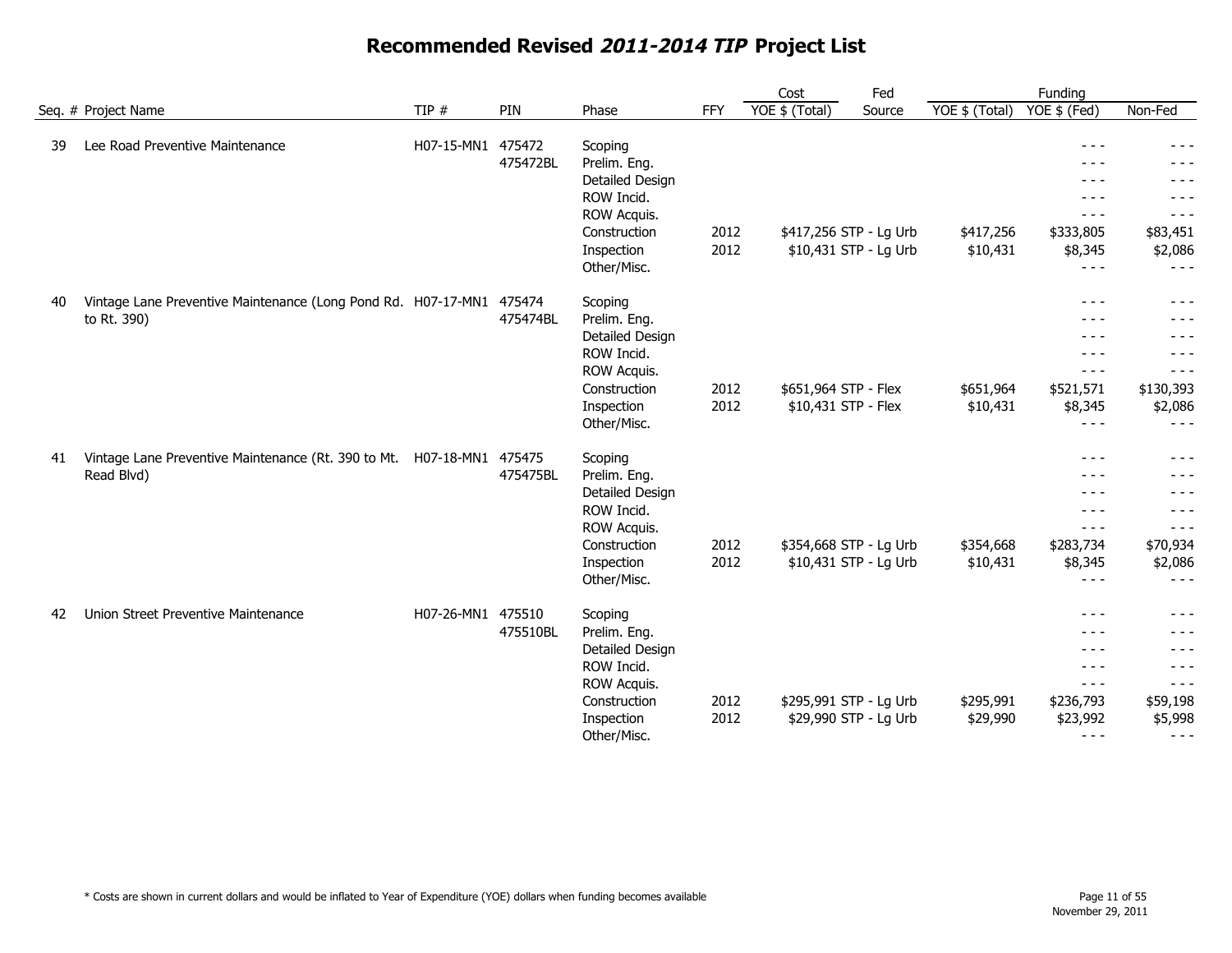|    |                                                                       |                   |          |                                 |              | Cost                                   | Fed    |                         | Funding                 |                         |
|----|-----------------------------------------------------------------------|-------------------|----------|---------------------------------|--------------|----------------------------------------|--------|-------------------------|-------------------------|-------------------------|
|    | Seg. # Project Name                                                   | TIP #             | PIN      | Phase                           | <b>FFY</b>   | YOE \$ (Total)                         | Source | YOE \$ (Total)          | $YOE$ \$ (Fed)          | Non-Fed                 |
| 43 | City of Rochester Preventive Maintenance                              | H07-30-MN1 475452 | 475452BL | Scoping<br>Prelim. Eng.         |              |                                        |        |                         | $- - -$<br>$- - -$      | - - -<br>- - -          |
|    |                                                                       |                   |          | Detailed Design                 | 2012         | \$51,136 STP - Flex                    |        | \$51,136                | \$40,909                | \$10,227                |
|    |                                                                       |                   |          | ROW Incid.                      |              |                                        |        |                         | $- - -$                 | $- - -$                 |
|    |                                                                       |                   |          | ROW Acquis.                     |              |                                        |        |                         | $- - -$                 | $- - -$                 |
|    |                                                                       |                   |          | Construction                    | 2012         | \$189,533 NHS                          |        | \$189,533               | \$151,626               | \$37,907                |
|    |                                                                       |                   |          | Construction<br>Inspection      | 2012<br>2012 | \$1,758,266 STP - Flex<br>\$19,607 NHS |        | \$1,758,266<br>\$19,607 | \$1,406,613<br>\$15,686 | \$351,653<br>\$3,921    |
|    |                                                                       |                   |          | Inspection                      | 2012         | \$175,432 STP - Flex                   |        | \$175,432               | \$140,346               | \$35,086                |
|    |                                                                       |                   |          | Other/Misc.                     |              |                                        |        |                         | $- - -$                 | $- - -$                 |
| 44 | Crittenden Boulevard Preventive Maintenance                           | H07-35-MN1 475457 |          | Scoping                         |              |                                        |        |                         | $- - -$                 | $- - -$                 |
|    |                                                                       |                   | 475457BL | Prelim. Eng.                    |              |                                        |        |                         | $- - -$                 | - - -                   |
|    |                                                                       |                   |          | Detailed Design                 |              |                                        |        |                         | $- - -$                 | $- - -$                 |
|    |                                                                       |                   |          | ROW Incid.<br>ROW Acquis.       |              |                                        |        |                         | $- - -$<br>$- - -$      | - - -<br>$- - -$        |
|    |                                                                       |                   |          | Construction                    | 2014         | \$298,424 STP - Flex                   |        | \$298,424               | \$238,739               | \$59,685                |
|    |                                                                       |                   |          | Construction                    | 2014         | \$20,516 Non-FA                        |        | \$20,516                | \$0                     | \$20,516                |
|    |                                                                       |                   |          | Inspection                      | 2014         | \$29,842 STP - Flex                    |        | \$29,842                | \$23,874                | \$5,968                 |
|    |                                                                       |                   |          | Inspection                      | 2014         | \$2,052 Non-FA                         |        | \$2,052                 | \$0                     | \$2,052                 |
|    |                                                                       |                   |          | Other/Misc.                     |              |                                        |        |                         | $- - -$                 | $- - -$                 |
| 45 | Construction/Enhancement of Motts Lane                                | H07-67-MN1 475517 |          | Scoping                         |              |                                        |        |                         | $- - -$                 | - - -                   |
|    |                                                                       |                   | 475517BL | Prelim. Eng.<br>Detailed Design |              |                                        |        |                         | $- - -$<br>$- - -$      | $- -$<br>- - -          |
|    |                                                                       |                   |          | ROW Incid.                      |              |                                        |        |                         | $- - -$                 | $- - -$                 |
|    |                                                                       |                   |          | ROW Acquis.                     |              |                                        |        |                         | $- - -$                 | - - -                   |
|    |                                                                       |                   |          | Construction                    | 2012         | \$213,000 Earmark                      |        | \$213,000               | \$100,000               | \$113,000               |
|    |                                                                       |                   |          | Inspection                      | 2012         | \$15,000 Non-FA                        |        | \$15,000                | \$0                     | \$15,000                |
|    |                                                                       |                   |          | Other/Misc.                     |              |                                        |        |                         | $- - -$                 | - - -                   |
| 46 | Midtown Redevelopment Transportation Infrastructure H07-73-MN1 475525 |                   | 475525BL | Construction                    |              |                                        |        |                         | $- - -$<br>$- - -$      | $- - -$<br>$- - -$      |
|    | Improvements                                                          |                   |          | Prelim. Eng.<br>Detailed Design | 2012         | \$1,601,000 TCSP                       |        | \$1,601,000             | \$1,286,173             | \$314,827               |
|    |                                                                       |                   |          | ROW Incid.                      |              |                                        |        |                         | $- - -$                 | - - -                   |
|    |                                                                       |                   |          | ROW Acquis.                     |              |                                        |        |                         | $- - -$                 | $- - -$                 |
|    |                                                                       |                   |          | Construction                    | 2012         | \$310,000 Earmark                      |        | \$310,000               | \$310,000               | \$0                     |
|    |                                                                       |                   |          | Construction                    | 2012         | \$1,021,250 Earmark                    |        | \$1,021,250             | \$817,000               | \$204,250               |
|    |                                                                       |                   |          | Construction                    | 2012         | \$10,602,000 Non-FA                    |        | \$10,602,000            | \$0                     | \$10,602,000            |
|    |                                                                       |                   |          | Inspection                      | 2012         | \$31,000 Earmark<br>\$166,250 Earmark  |        | \$31,000<br>\$166,250   | \$31,000                | \$0                     |
|    |                                                                       |                   |          | Inspection<br>Inspection        | 2012<br>2012 | \$1,101,000 Non-FA                     |        | \$1,101,000             | \$133,000<br>\$0        | \$33,250<br>\$1,101,000 |
|    |                                                                       |                   |          | Other/Misc.                     |              |                                        |        |                         | $- - -$                 | $- - -$                 |
|    |                                                                       |                   |          |                                 |              |                                        |        |                         |                         |                         |

\* Costs are shown in current dollars and would be inflated to Year of Expenditure (YOE) dollars when funding becomes available Page 12 of 55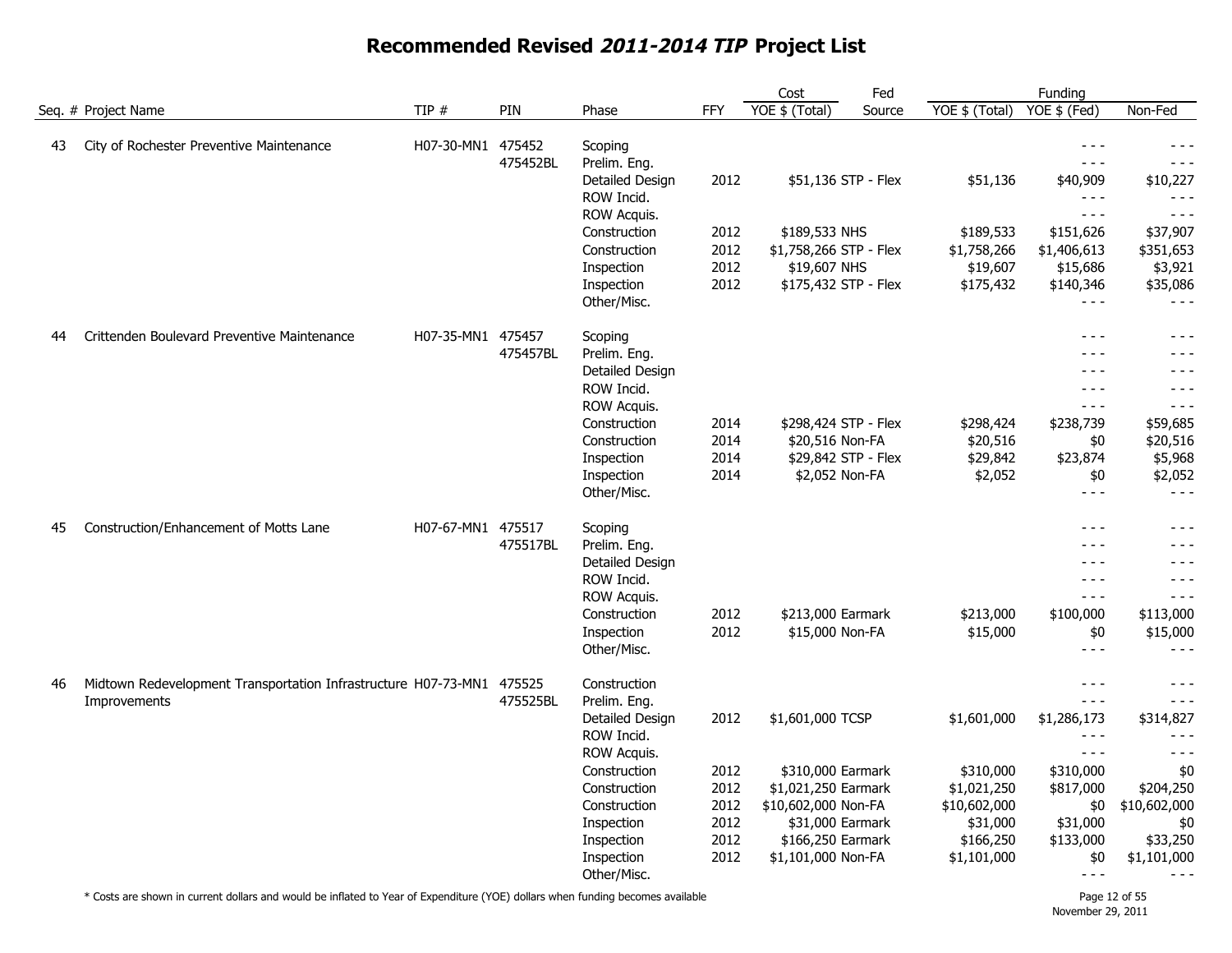|    |                                                          |                   |          |                          |              | Cost                             | Fed                    |                | Funding          |                     |
|----|----------------------------------------------------------|-------------------|----------|--------------------------|--------------|----------------------------------|------------------------|----------------|------------------|---------------------|
|    | Seq. # Project Name                                      | TIP #             | PIN      | Phase                    | FFY          | YOE \$ (Total)                   | Source                 | YOE \$ (Total) | YOE \$ (Fed)     | Non-Fed             |
|    |                                                          |                   |          |                          |              |                                  |                        |                |                  |                     |
| 47 | Interstate Overhead Sign Structure Improvement<br>(2011) | H07-79-MN1 4T5011 | 4T5011BL | Scoping<br>Prelim. Eng.  |              |                                  |                        |                | $- - -$<br>- - - | - - -               |
|    |                                                          |                   |          | Detailed Design          |              |                                  |                        |                | - - -            | - - -               |
|    |                                                          |                   |          | ROW Incid.               |              |                                  |                        |                | - - -            |                     |
|    |                                                          |                   |          | ROW Acquis.              |              |                                  |                        |                | $- - -$          | - - -               |
|    |                                                          |                   |          | Construction             | 2012         | \$1,653,438 NHS                  |                        | \$1,653,438    | \$1,322,750      | \$330,688           |
|    |                                                          |                   |          | Inspection               | 2012         | \$165,853 NHS                    |                        | \$165,853      | \$132,682        | \$33,171            |
|    |                                                          |                   |          | Other/Misc.              |              |                                  |                        |                | $- - -$          | - - -               |
| 48 | High Street Reconstruction                               | H07-84-MN1 475558 |          | Scoping                  |              |                                  |                        |                | $- - -$          | - - -               |
|    |                                                          |                   | 475558BL | Prelim. Eng.             |              |                                  |                        |                | $- - -$          | - - -               |
|    |                                                          |                   |          | Detailed Design          | 2012         | \$36,000 Earmark                 |                        | \$36,000       | \$36,000         | \$0                 |
|    |                                                          |                   |          | ROW Incid.               |              |                                  |                        |                | $- - -$          | $- - -$             |
|    |                                                          |                   |          | ROW Acquis.              |              |                                  |                        |                | $- - -$          | $- - -$             |
|    |                                                          |                   |          | Construction             | 2012         | \$438,000 Earmark                |                        | \$438,000      | \$413,000        | \$25,000            |
|    |                                                          |                   |          | Inspection               | 2012         | \$44,000 Earmark                 |                        | \$44,000       | \$44,000         | \$0                 |
|    |                                                          |                   |          | Other/Misc.              |              |                                  |                        |                | $- - -$          | $- - -$             |
| 49 | Lake Avenue Improvements                                 | H07-08-MN1 475438 |          | Scoping                  |              |                                  |                        |                |                  | - - -               |
|    |                                                          |                   | 475438BL | Prelim. Eng.             |              |                                  |                        |                |                  | - - -               |
|    |                                                          |                   |          | Detailed Design          |              |                                  |                        |                | $- - -$          |                     |
|    |                                                          |                   |          | ROW Incid.               |              |                                  |                        |                | $- - -$          | - - -               |
|    |                                                          |                   |          | <b>ROW Acquis.</b>       | 2012         | \$108,000 NHS                    |                        | \$108,000      | \$71,400         | \$36,600            |
|    |                                                          |                   |          | Construction             | 2013         | \$738,019 NHS                    |                        | \$738,019      | \$590,415        | \$147,604           |
|    |                                                          |                   |          | Construction             | 2014         | \$3,044,643 NHS                  |                        | \$3,044,643    | \$2,435,714      | \$608,929           |
|    |                                                          |                   |          | Construction             | 2014         | \$1,030,842 STP - Lg Urb         |                        | \$1,030,842    | \$824,674        | \$206,168           |
|    |                                                          |                   |          | Construction             | 2014         | \$492,897 HSIP                   |                        | \$492,897      | \$443,607        | \$49,290            |
|    |                                                          |                   |          | Construction             | 2014         | \$720,213 Non-FA                 |                        | \$720,213      | \$0              | \$720,213           |
|    |                                                          |                   |          | Inspection               | 2013         | \$73,802 NHS                     |                        | \$73,802       | \$59,042         | \$14,760            |
|    |                                                          |                   |          | Inspection               | 2014         | \$304,464 NHS                    |                        | \$304,464      | \$243,571        | \$60,893            |
|    |                                                          |                   |          | Inspection               | 2014<br>2014 |                                  | \$103,084 STP - Lg Urb | \$103,084      | \$82,467         | \$20,617            |
|    |                                                          |                   |          | Inspection<br>Inspection | 2014         | \$49,290 HSIP<br>\$81,450 Non-FA |                        | \$49,290       | \$44,361         | \$4,929<br>\$81,450 |
|    |                                                          |                   |          | Other/Misc.              |              |                                  |                        | \$81,450       | \$0<br>$- - -$   | $- - -$             |
|    |                                                          |                   |          |                          |              |                                  |                        |                |                  |                     |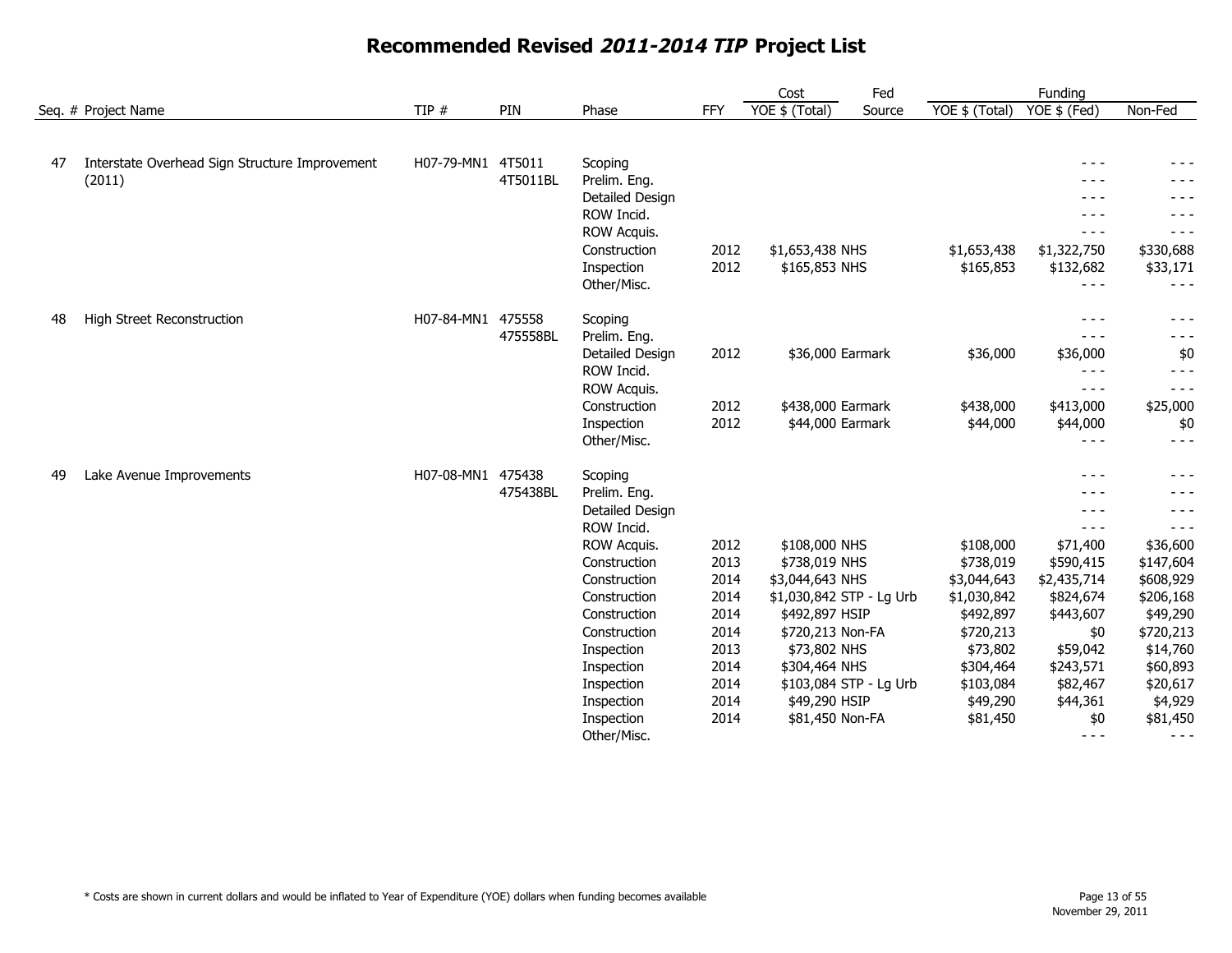|    |                                                                                 |                   |                    |                                                                                                                                                                        |                                                                                          | Cost                                                                                                                                                             | Fed    |                                                                                      | Funding                                                                                                                                                                                                                                                                                                                                                                                                                                                                   |                                                                                                                              |
|----|---------------------------------------------------------------------------------|-------------------|--------------------|------------------------------------------------------------------------------------------------------------------------------------------------------------------------|------------------------------------------------------------------------------------------|------------------------------------------------------------------------------------------------------------------------------------------------------------------|--------|--------------------------------------------------------------------------------------|---------------------------------------------------------------------------------------------------------------------------------------------------------------------------------------------------------------------------------------------------------------------------------------------------------------------------------------------------------------------------------------------------------------------------------------------------------------------------|------------------------------------------------------------------------------------------------------------------------------|
|    | Seq. # Project Name                                                             | TIP $#$           | PIN                | Phase                                                                                                                                                                  | <b>FFY</b>                                                                               | YOE \$ (Total)                                                                                                                                                   | Source | YOE \$ (Total)                                                                       | YOE \$ (Fed)                                                                                                                                                                                                                                                                                                                                                                                                                                                              | Non-Fed                                                                                                                      |
| 50 | Dewey Avenue Preventive Maintenance                                             | H07-24-MN1 475448 | 475448BL           | Scoping<br>Prelim. Eng.<br>Detailed Design<br>ROW Incid.<br>ROW Acquis.<br>Construction<br>Inspection<br>Other/Misc.                                                   | 2012<br>2012                                                                             | \$1,505,000 STP - Flex<br>\$159,000 STP - Flex                                                                                                                   |        | \$1,505,000<br>\$159,000                                                             | $- - -$<br>$- - -$<br>$- - -$<br>$- - -$<br>$- - -$<br>\$1,204,000<br>\$127,200<br>$- - -$                                                                                                                                                                                                                                                                                                                                                                                | $- - -$<br>$- - -$<br>- - -<br>$- - -$<br>$- - -$<br>\$301,000<br>\$31,800<br>$- - -$                                        |
| 51 | Chili Center Coldwater Road (NYS Route 33A to<br>Westside Drive) Rehabilitation | H09-29-MN1        | 4LS032<br>4LS032BL | Scoping<br>Prelim. Eng.<br>Detailed Design<br>ROW Incid.<br>ROW Acquis.<br>Construction<br>Inspection<br>Other/Misc.                                                   | 2012                                                                                     | \$155,000 STP - Flex                                                                                                                                             |        | \$155,000                                                                            | $- - -$<br>$- - -$<br>$- - -$<br>$- - -$<br>$- - -$<br>\$155,000<br>$- - -$<br>$- - -$                                                                                                                                                                                                                                                                                                                                                                                    | $- - -$<br>$- - -$<br>$- - -$<br>$- - -$<br>$- - -$<br>\$0<br>$- - -$<br>$- - -$                                             |
| 52 | Dewey Avenue & Driving Park Intersection<br>Realignment                         | H11-03-MN1 475555 | 475555BL           | Scoping<br>Prelim. Eng.<br>Detailed Design<br>Detailed Design<br>ROW Incid.<br>ROW Acquis.<br>ROW Acquis.<br>Construction<br>Construction<br>Inspection<br>Other/Misc. | 2013<br>2013<br>2013<br>2013<br>2013<br>2014<br>2014<br>Future *<br>Future *<br>Future * | \$43,082 CMAQ<br>\$90,053 CMAQ<br>\$72,814 CMAQ<br>\$108,637 HSIP<br>\$108,303 CMAQ<br>\$819,409 CMAQ<br>\$289,945 HSIP<br>\$1,406,744<br>\$604,294<br>\$234,082 |        | \$43,082<br>\$90,053<br>\$72,814<br>\$108,637<br>\$108,303<br>\$819,409<br>\$289,945 | \$34,466<br>\$72,042<br>\$58,251<br>\$97,773<br>\$86,642<br>\$655,527<br>\$260,951<br>$- - -$<br>$- - -$<br>$- - -$<br>$- - -$                                                                                                                                                                                                                                                                                                                                            | \$8,616<br>\$18,011<br>\$14,563<br>\$10,864<br>\$21,661<br>\$163,882<br>\$28,995<br>$- - -$<br>$- - -$<br>$- - -$<br>$- - -$ |
| 53 | I-390 Interchange @ East River Rd. (Exit 16A Stage 3 H11-14-MN1 439059<br>of 4) |                   | 439059BL           | Scoping<br>Prelim. Eng.<br>Detailed Design<br>ROW Incid.<br>ROW Acquis.<br>Construction<br>Inspection<br>Other/Misc.                                                   | 2012                                                                                     | \$1,078,550 IM                                                                                                                                                   |        | \$1,078,550                                                                          | $- - -$<br>$\frac{1}{2} \frac{1}{2} \frac{1}{2} \frac{1}{2} \frac{1}{2} \frac{1}{2} \frac{1}{2} \frac{1}{2} \frac{1}{2} \frac{1}{2} \frac{1}{2} \frac{1}{2} \frac{1}{2} \frac{1}{2} \frac{1}{2} \frac{1}{2} \frac{1}{2} \frac{1}{2} \frac{1}{2} \frac{1}{2} \frac{1}{2} \frac{1}{2} \frac{1}{2} \frac{1}{2} \frac{1}{2} \frac{1}{2} \frac{1}{2} \frac{1}{2} \frac{1}{2} \frac{1}{2} \frac{1}{2} \frac{$<br>\$970,695<br>$- - -$<br>$  -$<br>$- - -$<br>$- - -$<br>$- - -$ | $- - -$<br>$- - -$<br>\$107,855<br>$- - -$<br>$- - -$<br>$- - -$<br>$- - -$<br>$- - -$                                       |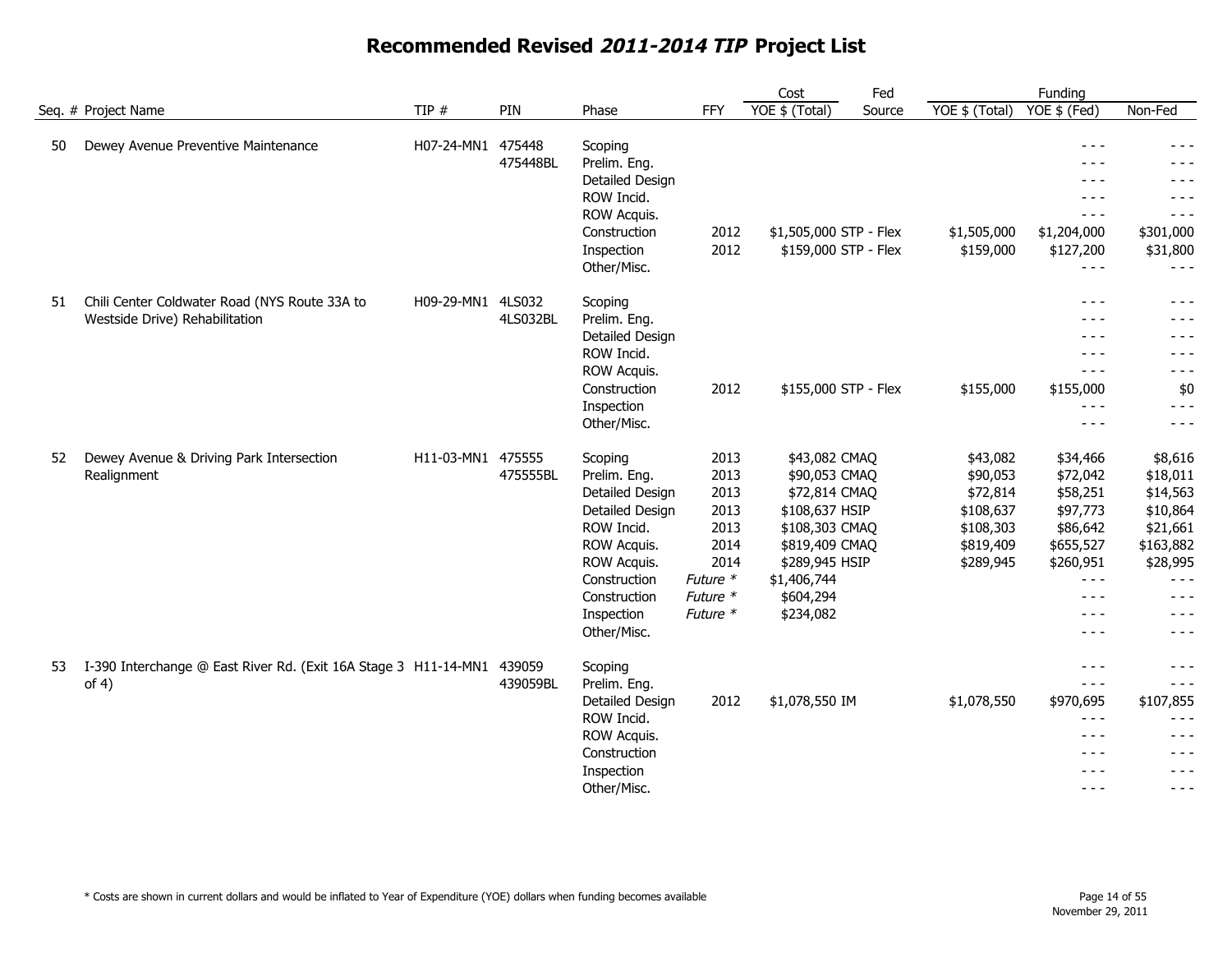|    |                                                          |                   |                    |                                                                                                                                      |                              | Cost                                                               | Fed    |                                      | Funding                                                                                         |                                                                                          |
|----|----------------------------------------------------------|-------------------|--------------------|--------------------------------------------------------------------------------------------------------------------------------------|------------------------------|--------------------------------------------------------------------|--------|--------------------------------------|-------------------------------------------------------------------------------------------------|------------------------------------------------------------------------------------------|
|    | Seq. # Project Name                                      | TIP $#$           | PIN                | Phase                                                                                                                                | <b>FFY</b>                   | YOE \$ (Total)                                                     | Source | YOE \$ (Total)                       | $YOE$ \$ (Fed)                                                                                  | Non-Fed                                                                                  |
| 54 | Interstate Overhead Sign Structure Improvement<br>(2012) | H11-18-MN1 4T5012 | 4T5012BL           | Scoping<br>Prelim. Eng.<br>Detailed Design<br>ROW Incid.<br>ROW Acquis.<br>Construction<br>Inspection<br>Other/Misc.                 | 2012<br>2012                 | \$1,632,360 NHS<br>\$163,236 NHS                                   |        | \$1,632,360<br>\$163,236             | $- - -$<br>$- - -$<br>$- - -$<br>$- - -$<br>$- - -$<br>\$1,305,888<br>\$130,589<br>$- - -$      | $- - -$<br>$- - -$<br>- - -<br>$- - -$<br>$- - -$<br>\$326,472<br>\$32,647<br>$- - -$    |
| 55 | Petten Street Railroad Crossing                          | H11-26-MN1        | 493367<br>493367BL | Scoping<br>Prelim. Eng.<br>Detailed Design<br>ROW Incid.<br>ROW Acquis.<br>Construction<br>Inspection<br>Other/Misc.                 | 2014<br>2014<br>2014         | \$18,889 STP - Rail<br>\$151,111 STP - Rail<br>\$18,889 STP - Rail |        | \$18,889<br>\$151,111<br>\$18,889    | $- - -$<br>\$17,000<br>$- - -$<br>$- - -$<br>$  -$<br>\$136,000<br>\$17,000<br>$- - -$          | $- - -$<br>\$1,889<br>$- - -$<br>$- - -$<br>$- - -$<br>\$15,111<br>\$1,889<br>$- - -$    |
|    | <b>Bridge projects</b>                                   |                   |                    |                                                                                                                                      |                              |                                                                    |        |                                      |                                                                                                 |                                                                                          |
| 56 | Broad Street Tunnel - East Approach/Aqueduct             | B99-22-MN1        | 475286<br>475286BL | Scoping<br>Prelim. Eng.<br>Detailed Design<br>ROW Incid.<br>ROW Acquis.<br>Construction<br>Construction<br>Inspection<br>Other/Misc. | 2012<br>2013<br>2013<br>2013 | \$834,513<br>\$1,195,648 Earmark<br>\$3,412,901<br>\$581,603       |        | \$1,195,648                          | $- - -$<br>- - -<br>$- - -$<br>$  -$<br>$\frac{1}{2}$<br>\$956,518<br>$  -$<br>$  -$<br>$- - -$ | $- - -$<br>$- - -$<br>$- - -$<br>$- - -$<br>\$239,130<br>$- - -$<br>$- - -$<br>$- - -$   |
| 57 | Inner Loop Bridge over Brown's Raceway                   | B03-02-MN1 4940T5 | 4940T5BL           | Scoping<br>Prelim. Eng.<br>Detailed Design<br>ROW Incid.<br>ROW Acquis.<br>Construction<br>Inspection<br>Other/Misc.                 | 2013<br>2014<br>2014         | \$97,786 HBP<br>\$2,467,212 HBP<br>\$122,941 HBP                   |        | \$97,786<br>\$2,467,212<br>\$122,941 | $- - -$<br>$- - -$<br>\$78,229<br>$- - -$<br>$  -$<br>\$1,973,770<br>\$98,353<br>$- - -$        | $- - -$<br>$- - -$<br>\$19,557<br>$- - -$<br>$- - -$<br>\$493,442<br>\$24,588<br>$- - -$ |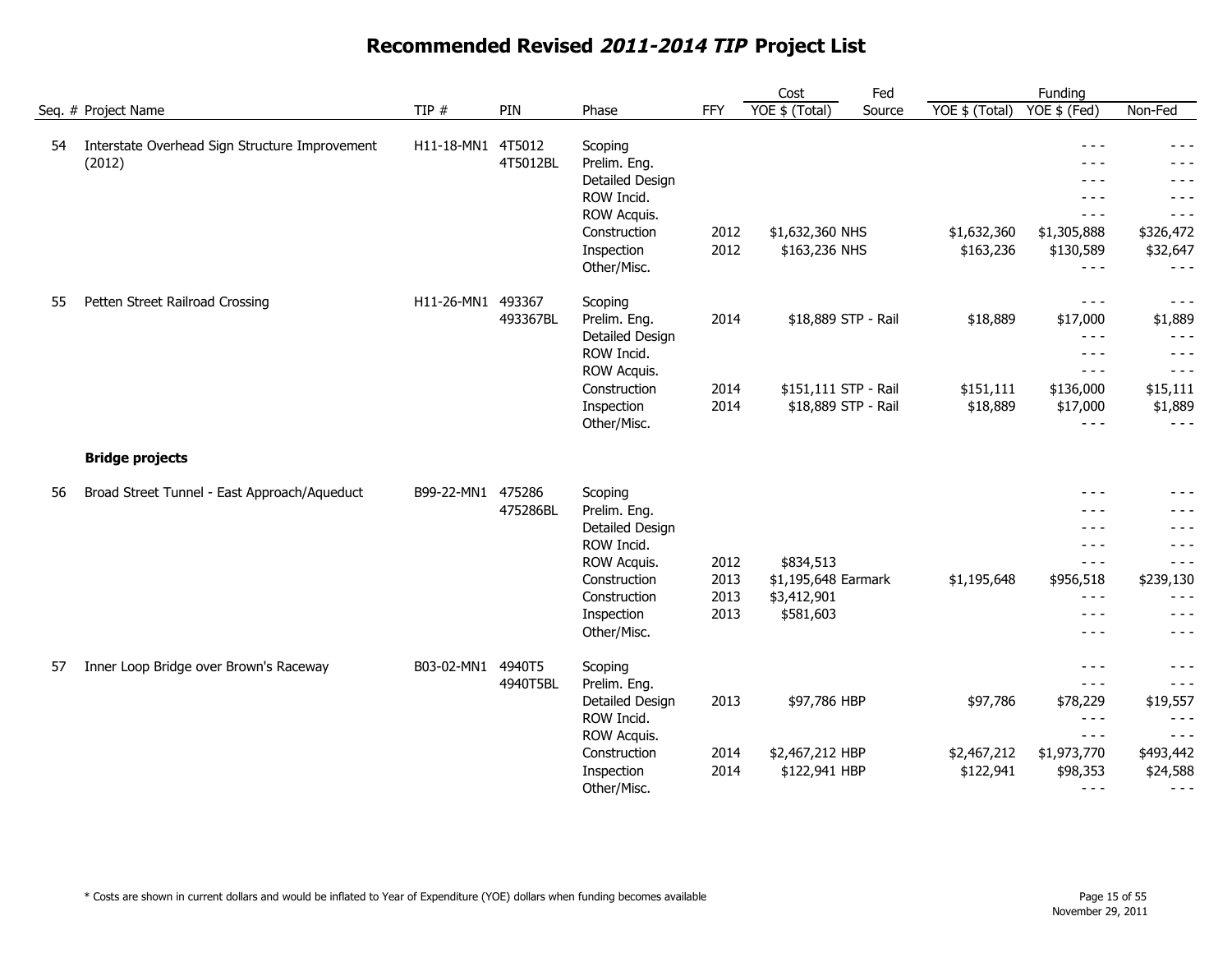|    |                                             |            |          |                            |                      | Cost           | Fed    |                | Funding                                                                                                                                                                                                                                                                                                                                                                                                 |                    |
|----|---------------------------------------------|------------|----------|----------------------------|----------------------|----------------|--------|----------------|---------------------------------------------------------------------------------------------------------------------------------------------------------------------------------------------------------------------------------------------------------------------------------------------------------------------------------------------------------------------------------------------------------|--------------------|
|    | Seq. # Project Name                         | TIP $#$    | PIN      | Phase                      | <b>FFY</b>           | YOE \$ (Total) | Source | YOE \$ (Total) | YOE \$ (Fed)                                                                                                                                                                                                                                                                                                                                                                                            | Non-Fed            |
| 58 | Union Street Bridge Replacement             | B05-09-MN1 | 475396   | Scoping                    |                      |                |        |                | $- - -$                                                                                                                                                                                                                                                                                                                                                                                                 | - - -              |
|    |                                             |            | 475396BL | Prelim. Eng.               |                      |                |        |                | - - -                                                                                                                                                                                                                                                                                                                                                                                                   |                    |
|    |                                             |            |          | Detailed Design            |                      |                |        |                | - - -                                                                                                                                                                                                                                                                                                                                                                                                   | - - -              |
|    |                                             |            |          | ROW Incid.                 |                      |                |        |                | $- - -$                                                                                                                                                                                                                                                                                                                                                                                                 | $- - -$            |
|    |                                             |            |          | ROW Acquis.                |                      |                |        |                | $- - -$                                                                                                                                                                                                                                                                                                                                                                                                 | $- - -$            |
|    |                                             |            |          | Construction               | 2012                 | \$855,000 HBP  |        | \$855,000      | \$684,000                                                                                                                                                                                                                                                                                                                                                                                               | \$171,000          |
|    |                                             |            |          | Inspection                 | 2012                 | \$134,000 HBP  |        | \$134,000      | \$107,200                                                                                                                                                                                                                                                                                                                                                                                               | \$26,800           |
|    |                                             |            |          | Other/Misc.                |                      |                |        |                | $\frac{1}{2}$                                                                                                                                                                                                                                                                                                                                                                                           | $- - -$            |
|    |                                             |            |          |                            |                      |                |        |                |                                                                                                                                                                                                                                                                                                                                                                                                         |                    |
| 59 | Straub Road over Round Pond Creek           | B05-15-MN1 | 475407   | Scoping                    |                      |                |        |                | $- - -$                                                                                                                                                                                                                                                                                                                                                                                                 | - - -              |
|    |                                             |            | 475407BL | Prelim. Eng.               |                      |                |        |                | $- - -$                                                                                                                                                                                                                                                                                                                                                                                                 |                    |
|    |                                             |            |          | Detailed Design            |                      |                |        |                | $- - -$                                                                                                                                                                                                                                                                                                                                                                                                 | $  -$              |
|    |                                             |            |          | ROW Incid.                 |                      |                |        |                | $- - -$                                                                                                                                                                                                                                                                                                                                                                                                 | $- - -$            |
|    |                                             |            |          | ROW Acquis.                | 2014                 | \$10,877 HBP   |        | \$10,877       | \$8,702<br>$\frac{1}{2} \frac{1}{2} \frac{1}{2} \frac{1}{2} \frac{1}{2} \frac{1}{2} \frac{1}{2} \frac{1}{2} \frac{1}{2} \frac{1}{2} \frac{1}{2} \frac{1}{2} \frac{1}{2} \frac{1}{2} \frac{1}{2} \frac{1}{2} \frac{1}{2} \frac{1}{2} \frac{1}{2} \frac{1}{2} \frac{1}{2} \frac{1}{2} \frac{1}{2} \frac{1}{2} \frac{1}{2} \frac{1}{2} \frac{1}{2} \frac{1}{2} \frac{1}{2} \frac{1}{2} \frac{1}{2} \frac{$ | \$2,175<br>$- - -$ |
|    |                                             |            |          | Construction<br>Inspection | Future *<br>Future * | \$615,120      |        |                | $- - -$                                                                                                                                                                                                                                                                                                                                                                                                 | $- - -$            |
|    |                                             |            |          | Other/Misc.                |                      | \$61,512       |        |                | $\frac{1}{2}$                                                                                                                                                                                                                                                                                                                                                                                           | $- - -$            |
|    |                                             |            |          |                            |                      |                |        |                |                                                                                                                                                                                                                                                                                                                                                                                                         |                    |
| 60 | Long Pond Road Bridge over Round Pond Creek | B07-01-MN1 | 475477   | Scoping                    |                      |                |        |                | $- - -$                                                                                                                                                                                                                                                                                                                                                                                                 | $- - -$            |
|    |                                             |            | 475477BL | Prelim. Eng.               |                      |                |        |                | $- - -$                                                                                                                                                                                                                                                                                                                                                                                                 | $- - -$            |
|    |                                             |            |          | Detailed Design            | 2012                 | \$48,261 HBP   |        | \$48,261       | \$38,609                                                                                                                                                                                                                                                                                                                                                                                                | \$9,652            |
|    |                                             |            |          | ROW Incid.                 |                      |                |        |                | $\frac{1}{2} \frac{1}{2} \frac{1}{2} \frac{1}{2} \frac{1}{2} \frac{1}{2} \frac{1}{2} \frac{1}{2} \frac{1}{2} \frac{1}{2} \frac{1}{2} \frac{1}{2} \frac{1}{2} \frac{1}{2} \frac{1}{2} \frac{1}{2} \frac{1}{2} \frac{1}{2} \frac{1}{2} \frac{1}{2} \frac{1}{2} \frac{1}{2} \frac{1}{2} \frac{1}{2} \frac{1}{2} \frac{1}{2} \frac{1}{2} \frac{1}{2} \frac{1}{2} \frac{1}{2} \frac{1}{2} \frac{$            | $- - -$            |
|    |                                             |            |          | <b>ROW Acquis.</b>         | 2012                 | \$7,495 HBP    |        | \$7,495        | \$5,996                                                                                                                                                                                                                                                                                                                                                                                                 | \$1,499            |
|    |                                             |            |          | Construction               | 2014                 | \$531,381 HBP  |        | \$531,381      | \$425,104                                                                                                                                                                                                                                                                                                                                                                                               | \$106,276          |
|    |                                             |            |          | Inspection                 | 2014                 | \$74,393 HBP   |        | \$74,393       | \$59,515                                                                                                                                                                                                                                                                                                                                                                                                | \$14,879           |
|    |                                             |            |          | Other/Misc.                |                      |                |        |                | $- - -$                                                                                                                                                                                                                                                                                                                                                                                                 | $- - -$            |
| 61 | Edgewood Avenue Bridge over Allens Creek    | B07-02-MN1 | 475478   | Scoping                    |                      |                |        |                | $- - -$                                                                                                                                                                                                                                                                                                                                                                                                 | $- - -$            |
|    |                                             |            | 475478BL | Prelim. Eng.               |                      |                |        |                | $- - -$                                                                                                                                                                                                                                                                                                                                                                                                 | - - -              |
|    |                                             |            |          | Detailed Design            |                      |                |        |                | $- - -$                                                                                                                                                                                                                                                                                                                                                                                                 | $- - -$            |
|    |                                             |            |          | ROW Incid.                 |                      |                |        |                | $- - -$                                                                                                                                                                                                                                                                                                                                                                                                 | $- - -$            |
|    |                                             |            |          | ROW Acquis.                | 2012                 | \$13,144 HBP   |        | \$13,144       | \$10,515                                                                                                                                                                                                                                                                                                                                                                                                | \$2,629            |
|    |                                             |            |          | Construction               | 2013                 | \$904,716 HBP  |        | \$904,716      | \$723,773                                                                                                                                                                                                                                                                                                                                                                                               | \$180,943          |
|    |                                             |            |          | Inspection                 | 2013                 | \$126,661 HBP  |        | \$126,661      | \$101,329                                                                                                                                                                                                                                                                                                                                                                                               | \$25,332           |
|    |                                             |            |          | Other/Misc.                |                      |                |        |                | $- - -$                                                                                                                                                                                                                                                                                                                                                                                                 | $- - -$            |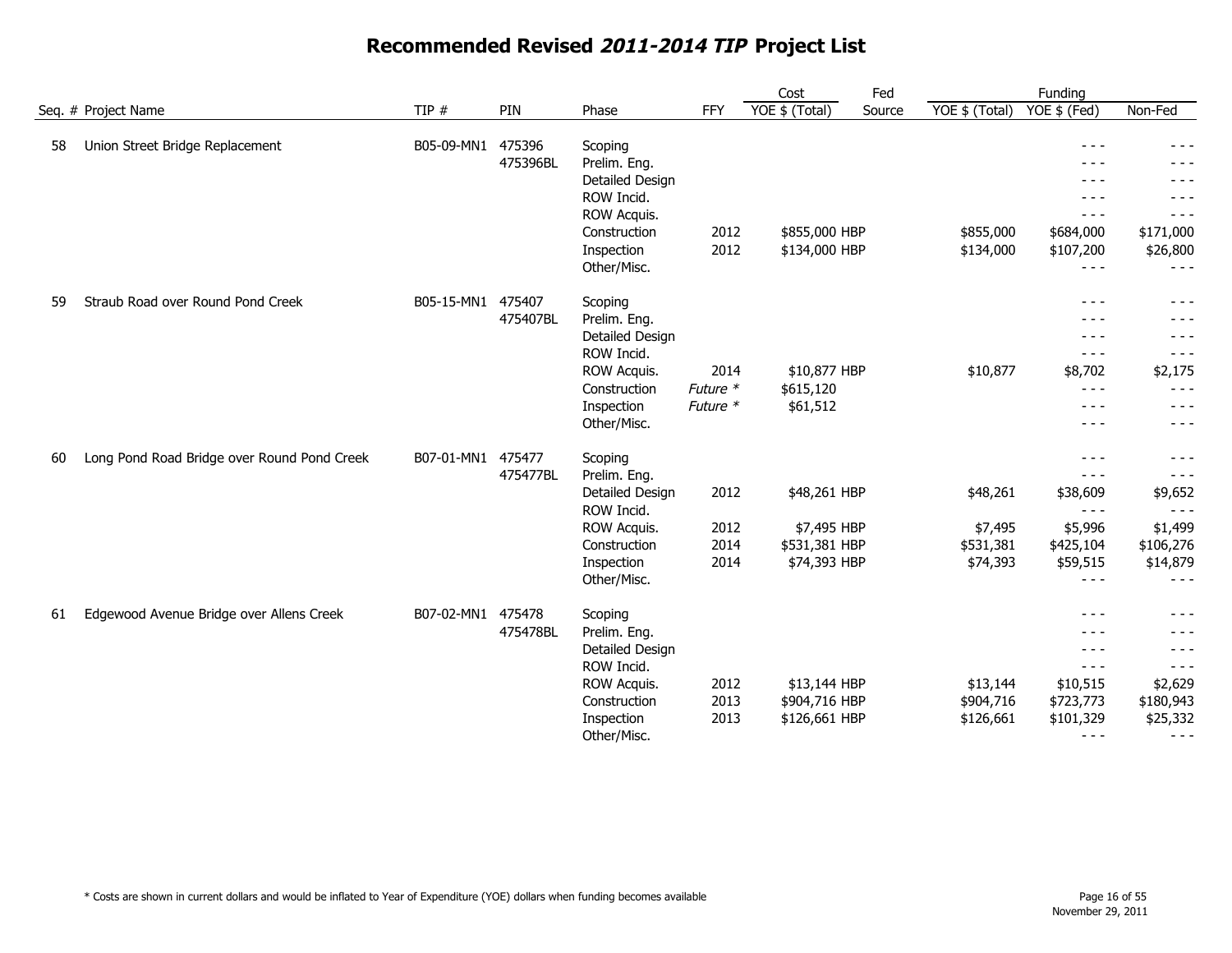|     |                                                              |            |          |                 |      | Cost            | Fed    |                | Funding       |           |
|-----|--------------------------------------------------------------|------------|----------|-----------------|------|-----------------|--------|----------------|---------------|-----------|
|     | Seq. # Project Name                                          | TIP $#$    | PIN      | Phase           | FFY  | YOE \$ (Total)  | Source | YOE \$ (Total) | YOE \$ (Fed)  | Non-Fed   |
| 62  | Klem Road Bridge over Mill Creek Tributary                   | B07-03-MN1 | 475479   | Scoping         |      |                 |        |                | $- - -$       |           |
|     |                                                              |            | 475479BL | Prelim. Eng.    |      |                 |        |                |               |           |
|     |                                                              |            |          | Detailed Design |      |                 |        |                | - - -         | - - -     |
|     |                                                              |            |          | ROW Incid.      |      |                 |        |                | - - -         | - - -     |
|     |                                                              |            |          | ROW Acquis.     |      |                 |        |                | $- - -$       | $- - -$   |
|     |                                                              |            |          | Construction    | 2012 | \$497,972 HBP   |        | \$497,972      | \$398,378     | \$99,594  |
|     |                                                              |            |          | Inspection      | 2012 | \$69,716 HBP    |        | \$69,716       | \$55,773      | \$13,943  |
|     |                                                              |            |          | Other/Misc.     |      |                 |        |                | $  -$         | $- - -$   |
| -63 | Penfield Road Bridge over Irondequoit Creek                  | B07-04-MN1 | 475480   | Scoping         |      |                 |        |                | $- - -$       | $- - -$   |
|     |                                                              |            | 475480BL | Prelim. Eng.    |      |                 |        |                | $- - -$       | - - -     |
|     |                                                              |            |          | Detailed Design |      |                 |        |                | $- - -$       | $- - -$   |
|     |                                                              |            |          | ROW Incid.      |      |                 |        |                | ---           | - - -     |
|     |                                                              |            |          | ROW Acquis.     |      |                 |        |                | $\frac{1}{2}$ | $- - -$   |
|     |                                                              |            |          | Construction    | 2012 | \$1,230,507 HBP |        | \$1,230,507    | \$984,406     | \$246,101 |
|     |                                                              |            |          | Inspection      | 2012 | \$134,022 HBP   |        | \$134,022      | \$107,218     | \$26,804  |
|     |                                                              |            |          | Other/Misc.     |      |                 |        |                | $- - -$       | $- - -$   |
| 64  | Twin Bridge Road over Oatka Creek and Oatka Creek B07-05-MN1 |            | 475481   | Scoping         |      |                 |        |                | $- - -$       | - - -     |
|     | Tributary                                                    |            | 475481BL | Prelim. Eng.    |      |                 |        |                | $  -$         | $  -$     |
|     |                                                              |            |          | Detailed Design |      |                 |        |                | $- - -$       | - - -     |
|     |                                                              |            |          | ROW Incid.      |      |                 |        |                | $- - -$       | $- - -$   |
|     |                                                              |            |          | ROW Acquis.     |      |                 |        |                | $- - -$       | - - -     |
|     |                                                              |            |          | Construction    | 2013 | \$688,123 HBP   |        | \$688,123      | \$550,498     | \$137,625 |
|     |                                                              |            |          | Inspection      | 2013 | \$105,057 HBP   |        | \$105,057      | \$84,046      | \$21,011  |
|     |                                                              |            |          | Other/Misc.     |      |                 |        |                | $- - -$       | $- - -$   |
| 65  | Rt. 18 over Moorman Creek                                    | B07-06-MN1 | 401801   | Scoping         |      |                 |        |                | $- - -$       | $- - -$   |
|     |                                                              |            | 401801BL | Prelim. Eng.    |      |                 |        |                | $- - -$       | - - -     |
|     |                                                              |            |          | Detailed Design |      |                 |        |                | $- - -$       | $- - -$   |
|     |                                                              |            |          | ROW Incid.      |      |                 |        |                | $- - -$       | $- - -$   |
|     |                                                              |            |          | ROW Acquis.     |      |                 |        |                | $- - -$       | $- - -$   |
|     |                                                              |            |          | Construction    | 2012 | \$850,913 HBP   |        | \$850,913      | \$680,730     | \$170,183 |
|     |                                                              |            |          | Inspection      | 2012 | \$118,709 HBP   |        | \$118,709      | \$94,967      | \$23,742  |
|     |                                                              |            |          | Other/Misc.     |      |                 |        |                | $- - -$       | $- - -$   |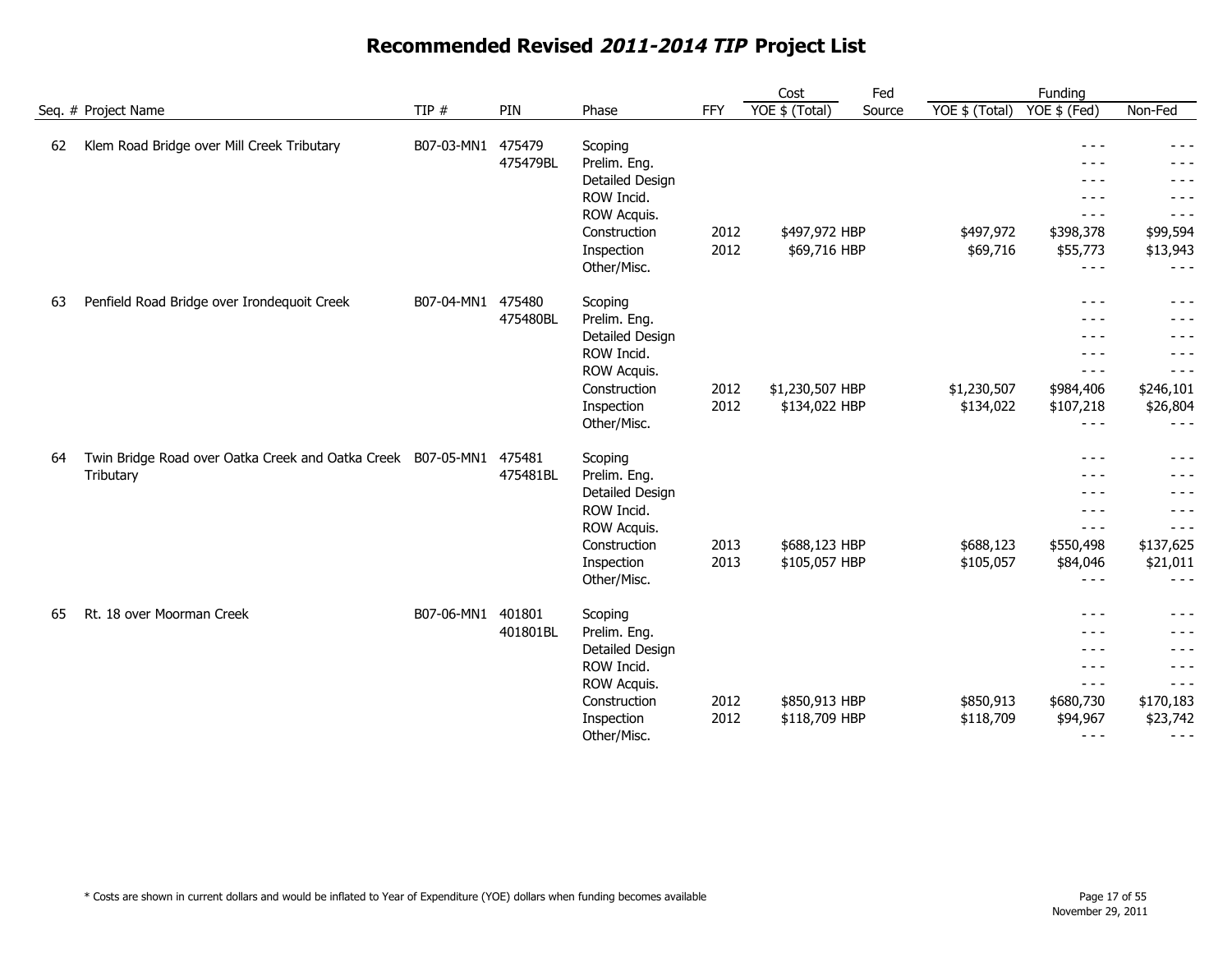|     |                                           |            |          |                               |      | Cost            | Fed    |                | Funding              |                     |
|-----|-------------------------------------------|------------|----------|-------------------------------|------|-----------------|--------|----------------|----------------------|---------------------|
|     | Seq. # Project Name                       | TIP $#$    | PIN      | Phase                         | FFY  | YOE \$ (Total)  | Source | YOE \$ (Total) | $YOE$ \$ (Fed)       | Non-Fed             |
| 66  | Rt. 64 over Irondequoit Creek             | B07-07-MN1 | 406408   | Scoping                       |      |                 |        |                | $- - -$              |                     |
|     |                                           |            | 406408BL | Prelim. Eng.                  |      |                 |        |                |                      |                     |
|     |                                           |            |          | Detailed Design               |      |                 |        |                | - - -                | - - -               |
|     |                                           |            |          | ROW Incid.                    |      |                 |        |                | - - -                |                     |
|     |                                           |            |          | ROW Acquis.                   |      |                 |        |                | $- - -$              | $- - -$             |
|     |                                           |            |          | Construction                  | 2012 | \$939,628 HBP   |        | \$939,628      | \$751,702            | \$187,926           |
|     |                                           |            |          | Inspection                    | 2012 | \$192,528 HBP   |        | \$192,528      | \$154,022            | \$38,506            |
|     |                                           |            |          | Other/Misc.                   |      |                 |        |                | $- - -$              | $- - -$             |
| -67 | Rt. 390 Ramp Bridge over Rts. 104 and 390 | B07-08-MN1 | 439045   | Scoping                       |      |                 |        |                | $- - -$              | $- - -$             |
|     |                                           |            | 439045BL | Prelim. Eng.                  |      |                 |        |                | $- - -$              | - - -               |
|     |                                           |            |          | Detailed Design               |      |                 |        |                | $- - -$              | $- - -$             |
|     |                                           |            |          | ROW Incid.                    |      |                 |        |                | ---                  | - - -               |
|     |                                           |            |          | ROW Acquis.                   |      |                 |        |                | $- - -$              | - - -               |
|     |                                           |            |          | Construction                  | 2012 | \$1,112,128 HBP |        | \$1,112,128    | \$889,702            | \$222,426           |
|     |                                           |            |          | Inspection                    | 2012 | \$133,455 HBP   |        | \$133,455      | \$106,764            | \$26,691            |
|     |                                           |            |          | Other/Misc.                   |      |                 |        |                | $- - -$              | $- - -$             |
| 68  | I-490 Ramp to Rt 96 Bridge over I-490     | B07-09-MN1 | 449011   | Scoping                       |      |                 |        |                | $- - -$              | $- - -$             |
|     |                                           |            | 449011BL | Prelim. Eng.                  |      |                 |        |                | $- - -$              | $  -$               |
|     |                                           |            |          | Detailed Design<br>ROW Incid. | 2012 | \$255,374 HBP   |        | \$255,374      | \$204,299<br>$- - -$ | \$51,075<br>$- - -$ |
|     |                                           |            |          | ROW Acquis.                   | 2012 | \$97,760 HBP    |        | \$97,760       | \$78,208             | \$19,552            |
|     |                                           |            |          | Construction                  | 2012 | \$3,841,366 HBP |        | \$3,841,366    | \$3,073,093          | \$768,273           |
|     |                                           |            |          | Inspection                    | 2012 | \$537,218 HBP   |        | \$537,218      | \$429,774            | \$107,444           |
|     |                                           |            |          | Other/Misc.                   |      |                 |        |                | $- - -$              | $- - -$             |
| 69  | Collamer Road Bridge over West Creek      | B07-13-MN1 | 475488   | Scoping                       |      |                 |        |                | $- - -$              | $- - -$             |
|     |                                           |            | 475488BL | Prelim. Eng.                  |      |                 |        |                | $- - -$              | - - -               |
|     |                                           |            |          | Detailed Design               |      |                 |        |                | $- - -$              | - - -               |
|     |                                           |            |          | ROW Incid.                    |      |                 |        |                | $- - -$              | $- - -$             |
|     |                                           |            |          | ROW Acquis.                   | 2012 | \$13,098 HBP    |        | \$13,098       | \$10,478             | \$2,620             |
|     |                                           |            |          | Construction                  | 2012 | \$917,964 HBP   |        | \$917,964      | \$734,371            | \$183,593           |
|     |                                           |            |          | Inspection                    | 2012 | \$128,515 HBP   |        | \$128,515      | \$102,812            | \$25,703            |
|     |                                           |            |          | Other/Misc.                   |      |                 |        |                | $- - -$              | $- - -$             |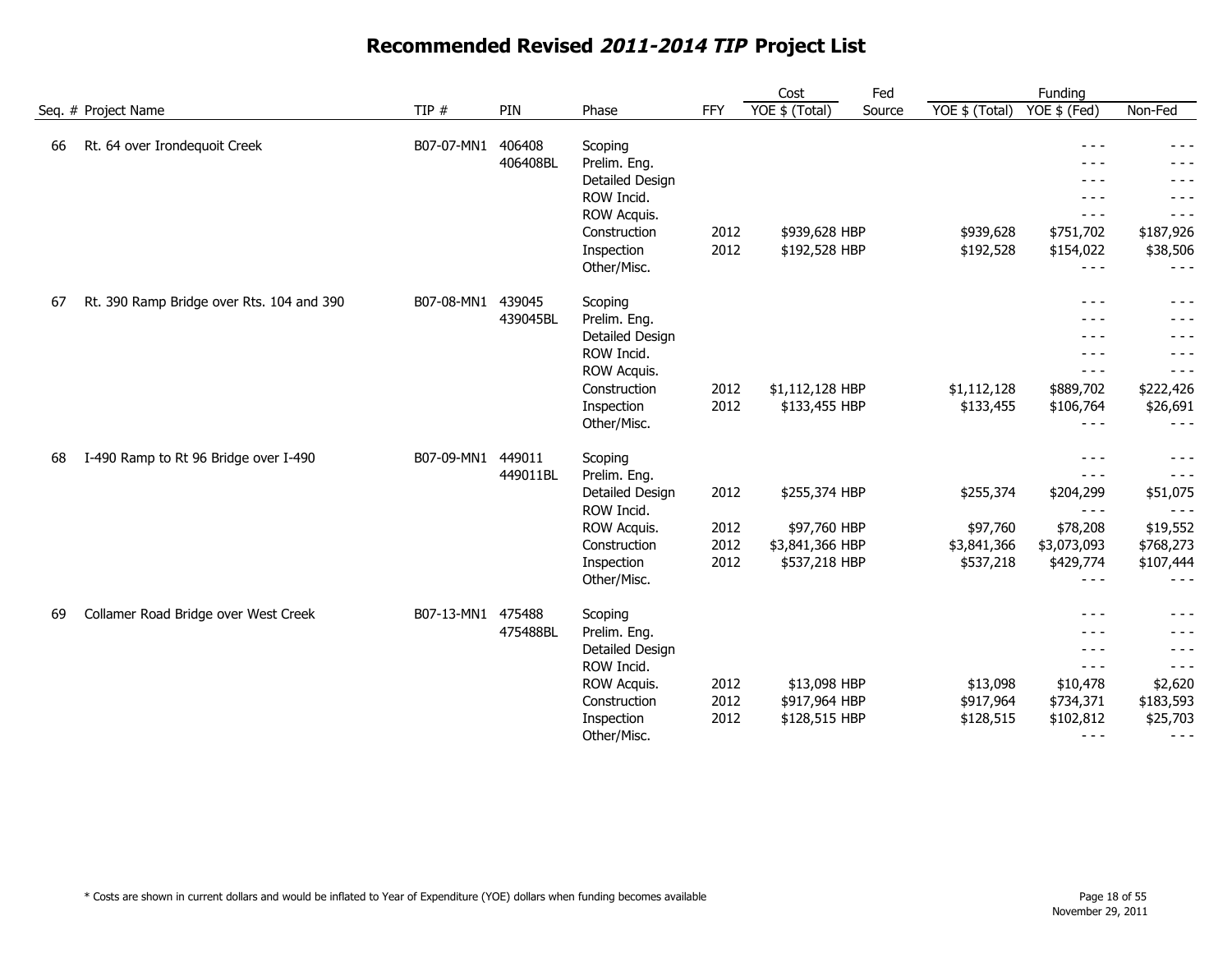|    |                                                    |            |          |                 |            | Cost           | Fed    |                | Funding       |          |
|----|----------------------------------------------------|------------|----------|-----------------|------------|----------------|--------|----------------|---------------|----------|
|    | Seq. # Project Name                                | TIP #      | PIN      | Phase           | <b>FFY</b> | YOE \$ (Total) | Source | YOE \$ (Total) | YOE \$ (Fed)  | Non-Fed  |
| 70 | Scott Crescent Bridge over Millrace                | B07-16-MN1 | 475495   | Scoping         |            |                |        |                | $- - -$       | $- - -$  |
|    |                                                    |            | 475495BL | Prelim. Eng.    |            |                |        |                | $- - -$       |          |
|    |                                                    |            |          | Detailed Design |            |                |        |                | - - -         |          |
|    |                                                    |            |          | ROW Incid.      |            |                |        |                | $- - -$       | $- - -$  |
|    |                                                    |            |          | ROW Acquis.     |            |                |        |                | $- - -$       | $- - -$  |
|    |                                                    |            |          | Construction    | 2012       | \$312,942 HBP  |        | \$312,942      | \$250,354     | \$62,588 |
|    |                                                    |            |          | Inspection      | 2012       | \$43,812 HBP   |        | \$43,812       | \$35,050      | \$8,762  |
|    |                                                    |            |          | Other/Misc.     |            |                |        |                | $- - -$       | $- - -$  |
| 71 | Corwin Road Bridge Preventive Maintenance          | B07-17-MN1 | 475487   | Scoping         |            |                |        |                | $- - -$       | - - -    |
|    |                                                    |            | 475487BL | Prelim. Eng.    |            |                |        |                | $- - -$       | $  -$    |
|    |                                                    |            |          | Detailed Design |            |                |        |                | $- - -$       | $- - -$  |
|    |                                                    |            |          | ROW Incid.      |            |                |        |                | $- - -$       | $- - -$  |
|    |                                                    |            |          | ROW Acquis.     |            |                |        |                | $- - -$       | $- - -$  |
|    |                                                    |            |          | Construction    | 2012       | \$217,756 HBP  |        | \$217,756      | \$174,205     | \$43,551 |
|    |                                                    |            |          | Inspection      | 2012       | \$29,990 HBP   |        | \$29,990       | \$23,992      | \$5,998  |
|    |                                                    |            |          | Other/Misc.     |            |                |        |                | $- - -$       | $- - -$  |
| 72 | Burnt Mill Road Bridge over Black Creek Preventive | B07-18-MN1 | 475482   | Scoping         |            |                |        |                | $- - -$       | $- - -$  |
|    | Maintenance                                        |            | 475482BL | Prelim. Eng.    |            |                |        |                | $- - -$       | $- - -$  |
|    |                                                    |            |          | Detailed Design |            |                |        |                | $- - -$       | $- - -$  |
|    |                                                    |            |          | ROW Incid.      |            |                |        |                | $- - -$       | - - -    |
|    |                                                    |            |          | ROW Acquis.     |            |                |        |                | $- - -$       | $- - -$  |
|    |                                                    |            |          | Construction    | 2012       | \$303,554 HBP  |        | \$303,554      | \$242,843     | \$60,711 |
|    |                                                    |            |          | Inspection      | 2012       | \$42,498 HBP   |        | \$42,498       | \$33,998      | \$8,500  |
|    |                                                    |            |          | Other/Misc.     |            |                |        |                | $- - -$       | $- - -$  |
| 73 | Rt. 33A Bridge over Black Creek                    | B11-06-MN1 | 403340   | Scoping         |            |                |        |                | $- - -$       | $- - -$  |
|    |                                                    |            | 403340BL | Prelim. Eng.    | 2013       | \$158,000 HBP  |        | \$158,000      | \$126,400     | \$31,600 |
|    |                                                    |            |          | Detailed Design | 2014       | \$127,000 HBP  |        | \$127,000      | \$101,600     | \$25,400 |
|    |                                                    |            |          | ROW Incid.      | 2013       | \$22,725 HBP   |        | \$22,725       | \$18,180      | \$4,545  |
|    |                                                    |            |          | ROW Acquis.     | Future *   | \$43,263       |        |                | $- - -$       | $- - -$  |
|    |                                                    |            |          | Construction    | Future *   | \$2,163,172    |        |                | $- - -$       | $- - -$  |
|    |                                                    |            |          | Inspection      | Future *   | \$259,581      |        |                | $- - -$       | $- - -$  |
|    |                                                    |            |          | Other/Misc.     |            |                |        |                | $\frac{1}{2}$ | $- - -$  |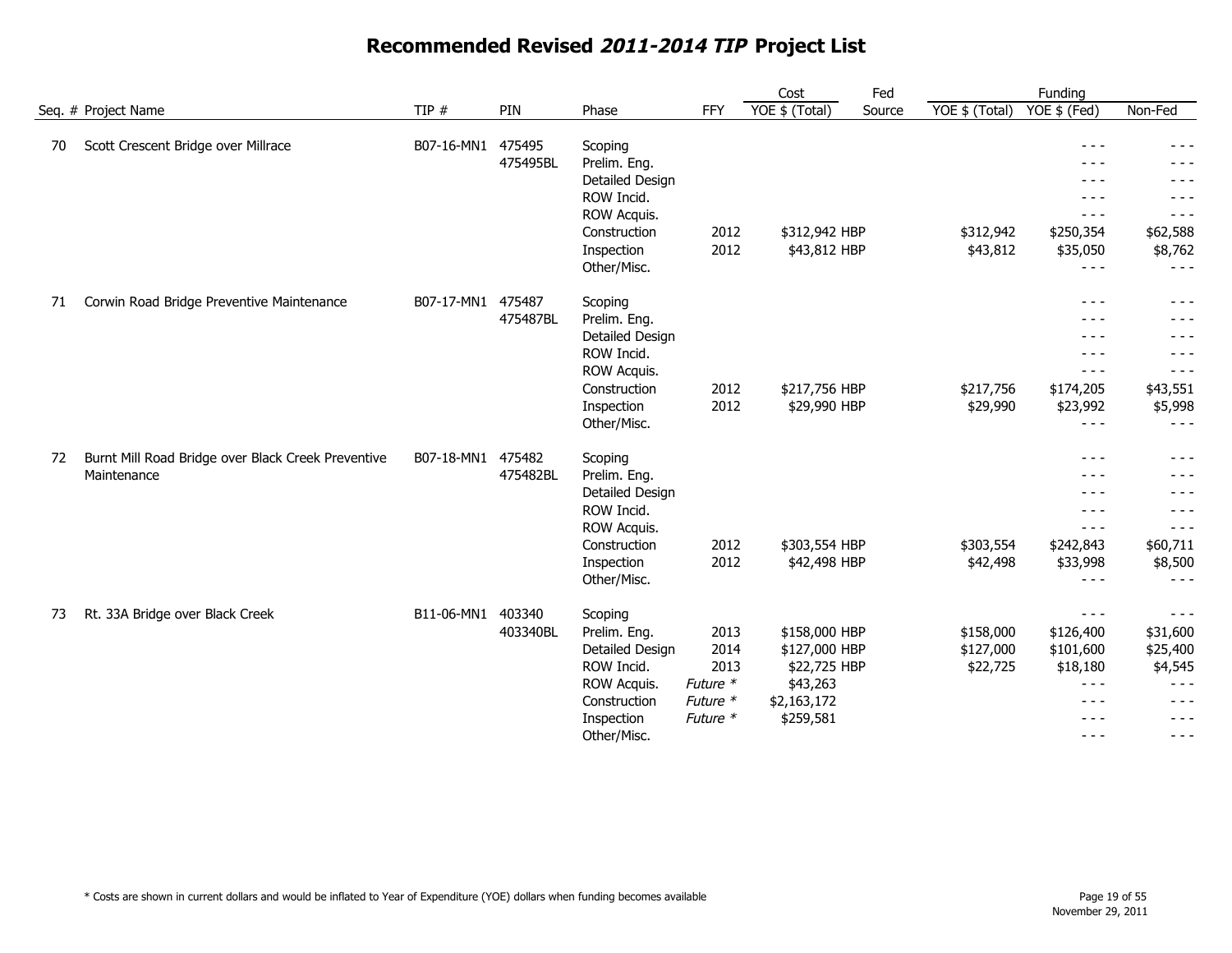|    |                                                               |                   |                    |                                                                                                                      |                                                              | Cost                                                                               | Fed    |                                    | Funding                                                                                          |                                                                                         |
|----|---------------------------------------------------------------|-------------------|--------------------|----------------------------------------------------------------------------------------------------------------------|--------------------------------------------------------------|------------------------------------------------------------------------------------|--------|------------------------------------|--------------------------------------------------------------------------------------------------|-----------------------------------------------------------------------------------------|
|    | Seq. # Project Name                                           | TIP #             | PIN                | Phase                                                                                                                | <b>FFY</b>                                                   | YOE \$ (Total)                                                                     | Source | YOE \$ (Total)                     | YOE \$ (Fed)                                                                                     | Non-Fed                                                                                 |
| 74 | Rt. 104 Bridge over Irondequoit Bay Preventive<br>Maintenance | B11-08-MN1        | 410443<br>410443BL | Scoping<br>Prelim. Eng.<br>Detailed Design<br>ROW Incid.<br>ROW Acquis.<br>Construction<br>Inspection<br>Other/Misc. | 2012<br>2012                                                 | \$4,070,000 NHS<br>\$325,600 NHS                                                   |        | \$4,070,000<br>\$325,600           | $- - -$<br>$- - -$<br>$- - -$<br>$- - -$<br>$- - -$<br>\$3,256,000<br>\$260,480<br>$\frac{1}{2}$ | - - -<br>- - -<br>- - -<br>$- - -$<br>$- - -$<br>\$814,000<br>\$65,120<br>$- - -$       |
| 75 | I-490 Bridge over Marsh Road                                  | B11-09-MN1        | 449033<br>449033BL | Scoping<br>Prelim. Eng.<br>Detailed Design<br>ROW Incid.<br>ROW Acquis.<br>Construction<br>Inspection<br>Other/Misc. | 2014<br>Future *<br>2014<br>Future *<br>Future *<br>Future * | \$285,375 HBP<br>\$210,785<br>\$38,191 HBP<br>\$70,589<br>\$3,334,686<br>\$333,376 |        | \$285,375<br>\$38,191              | $- - -$<br>\$228,300<br>$- - -$<br>\$30,553<br>$- - -$<br>$- - -$<br>$- - -$<br>$- - -$          | $- - -$<br>\$57,075<br>$- - -$<br>\$7,638<br>$- - -$<br>$- - -$<br>$- - -$<br>- - -     |
| 76 | I-490 Bridges over CSX (West Shore Line)                      | B11-10-MN1        | 449034<br>449034BL | Scoping<br>Prelim. Eng.<br>Detailed Design<br>ROW Incid.<br>ROW Acquis.<br>Construction<br>Inspection<br>Other/Misc. | 2014<br>Future *<br>Future *                                 | \$463,156 HBP<br>\$3,567,696<br>\$428,021                                          |        | \$463,156                          | $- - -$<br>$- - -$<br>\$370,525<br>$- - -$<br>$- - -$<br>$- - -$<br>$- - -$<br>$- - -$           | $- - -$<br>$- - -$<br>\$92,631<br>$- - -$<br>$- - -$<br>---<br>$- - -$<br>$- - -$       |
| 77 | Monroe County Bridge Preventive Maintenance<br>Projects       | B11-15-MN1 475526 | 475526BL           | Scoping<br>Prelim. Eng.<br>Detailed Design<br>ROW Incid.<br>ROW Acquis.<br>Construction<br>Inspection<br>Other/Misc. | 2012<br>2012<br>2012<br>Future *<br>Future *                 | \$62,588 HBP<br>\$135,608 HBP<br>\$135,608 HBP<br>\$2,214,432<br>\$266,552         |        | \$62,588<br>\$135,608<br>\$135,608 | \$50,071<br>\$108,487<br>\$108,487<br>$  -$<br>$- - -$<br>$- - -$<br>$- - -$<br>$- - -$          | \$12,518<br>\$27,122<br>\$27,122<br>$- - -$<br>$- - -$<br>$- - -$<br>$- - -$<br>$- - -$ |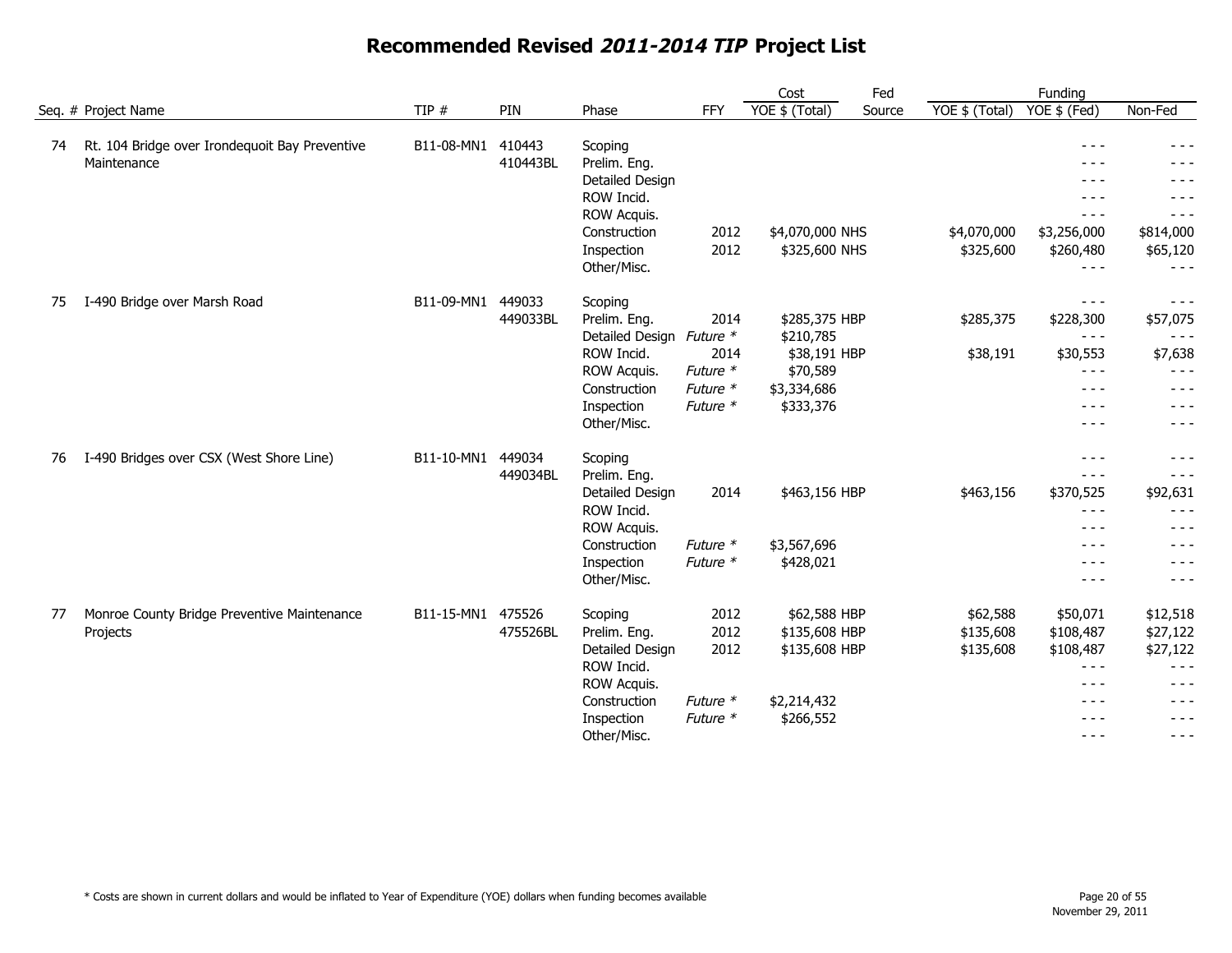|    |                                                                         |            |                    |                         |          | Cost           | Fed    |                | Funding                                                                                                                                                                                                                                                                                                                                                                                      |           |
|----|-------------------------------------------------------------------------|------------|--------------------|-------------------------|----------|----------------|--------|----------------|----------------------------------------------------------------------------------------------------------------------------------------------------------------------------------------------------------------------------------------------------------------------------------------------------------------------------------------------------------------------------------------------|-----------|
|    | Seq. # Project Name                                                     | TIP $#$    | PIN                | Phase                   | FFY      | YOE \$ (Total) | Source | YOE \$ (Total) | $\overline{YOE}$ \$ (Fed)                                                                                                                                                                                                                                                                                                                                                                    | Non-Fed   |
| 78 | Driving Park Avenue Bridge over Genesee River<br>Preventive Maintenance | B11-19-MN1 | 475530<br>475530BL | Scoping<br>Prelim. Eng. |          |                |        |                | $- - -$<br>$- - -$                                                                                                                                                                                                                                                                                                                                                                           | $- - -$   |
|    |                                                                         |            |                    | Detailed Design         | 2012     | \$260,785 HBP  |        | \$260,785      | \$208,628                                                                                                                                                                                                                                                                                                                                                                                    | \$52,157  |
|    |                                                                         |            |                    | ROW Incid.              |          |                |        |                | $\frac{1}{2} \frac{1}{2} \frac{1}{2} \frac{1}{2} \frac{1}{2} \frac{1}{2} \frac{1}{2} \frac{1}{2} \frac{1}{2} \frac{1}{2} \frac{1}{2} \frac{1}{2} \frac{1}{2} \frac{1}{2} \frac{1}{2} \frac{1}{2} \frac{1}{2} \frac{1}{2} \frac{1}{2} \frac{1}{2} \frac{1}{2} \frac{1}{2} \frac{1}{2} \frac{1}{2} \frac{1}{2} \frac{1}{2} \frac{1}{2} \frac{1}{2} \frac{1}{2} \frac{1}{2} \frac{1}{2} \frac{$ | - - -     |
|    |                                                                         |            |                    | ROW Acquis.             |          |                |        |                | $- - -$                                                                                                                                                                                                                                                                                                                                                                                      | - - -     |
|    |                                                                         |            |                    | Construction            | Future * | \$2,563,000    |        |                | $- - -$                                                                                                                                                                                                                                                                                                                                                                                      | - - -     |
|    |                                                                         |            |                    | Inspection              | Future * | \$256,300      |        |                | - - -                                                                                                                                                                                                                                                                                                                                                                                        | $- - -$   |
|    |                                                                         |            |                    | Other/Misc.             |          |                |        |                | $- - -$                                                                                                                                                                                                                                                                                                                                                                                      | $- - -$   |
| 79 | Elmwood Avenue Bridge Rehabilitation                                    | B11-21-MN1 | 475532             | Scoping                 |          |                |        |                | $- - -$                                                                                                                                                                                                                                                                                                                                                                                      | - - -     |
|    |                                                                         |            | 475532BL           | Prelim. Eng.            |          |                |        |                | $  -$                                                                                                                                                                                                                                                                                                                                                                                        | $- - -$   |
|    |                                                                         |            |                    | Detailed Design         | 2012     | \$88,667 HBP   |        | \$88,667       | \$70,934                                                                                                                                                                                                                                                                                                                                                                                     | \$17,733  |
|    |                                                                         |            |                    | ROW Incid.              |          |                |        |                | $\frac{1}{2} \frac{1}{2} \frac{1}{2} \frac{1}{2} \frac{1}{2} \frac{1}{2} \frac{1}{2} \frac{1}{2} \frac{1}{2} \frac{1}{2} \frac{1}{2} \frac{1}{2} \frac{1}{2} \frac{1}{2} \frac{1}{2} \frac{1}{2} \frac{1}{2} \frac{1}{2} \frac{1}{2} \frac{1}{2} \frac{1}{2} \frac{1}{2} \frac{1}{2} \frac{1}{2} \frac{1}{2} \frac{1}{2} \frac{1}{2} \frac{1}{2} \frac{1}{2} \frac{1}{2} \frac{1}{2} \frac{$ | $- - -$   |
|    |                                                                         |            |                    | ROW Acquis.             |          |                |        |                | $- - -$                                                                                                                                                                                                                                                                                                                                                                                      | $- - -$   |
|    |                                                                         |            |                    | Construction            | 2014     | \$942,951 HBP  |        | \$942,951      | \$754,361                                                                                                                                                                                                                                                                                                                                                                                    | \$188,590 |
|    |                                                                         |            |                    | Inspection              | 2014     | \$94,295 HBP   |        | \$94,295       | \$75,436                                                                                                                                                                                                                                                                                                                                                                                     | \$18,859  |
|    |                                                                         |            |                    | Other/Misc.             |          |                |        |                | $\frac{1}{2}$                                                                                                                                                                                                                                                                                                                                                                                | $- - -$   |
| 80 | Coldwater Road Bridge over Little Black Creek                           | B11-28-MN1 | 475539             | Scoping                 | 2012     | \$6,780 HBP    |        | \$6,780        | \$5,424                                                                                                                                                                                                                                                                                                                                                                                      | \$1,356   |
|    |                                                                         |            | 475539BL           | Prelim. Eng.            | 2012     | \$101,185 HBP  |        | \$101,185      | \$80,948                                                                                                                                                                                                                                                                                                                                                                                     | \$20,237  |
|    |                                                                         |            |                    | Detailed Design         | 2012     | \$67,283 HBP   |        | \$67,283       | \$53,826                                                                                                                                                                                                                                                                                                                                                                                     | \$13,457  |
|    |                                                                         |            |                    | ROW Incid.              | 2012     | \$3,651 HBP    |        | \$3,651        | \$2,921                                                                                                                                                                                                                                                                                                                                                                                      | \$730     |
|    |                                                                         |            |                    | ROW Acquis.             | Future * | \$10,252       |        |                | $\frac{1}{2}$                                                                                                                                                                                                                                                                                                                                                                                | $- - -$   |
|    |                                                                         |            |                    | Construction            | Future * | \$661,254      |        |                | $- - -$                                                                                                                                                                                                                                                                                                                                                                                      | $- - -$   |
|    |                                                                         |            |                    | Inspection              | Future * | \$92,268       |        |                | $\frac{1}{2} \frac{1}{2} \frac{1}{2} \frac{1}{2} \frac{1}{2} \frac{1}{2} \frac{1}{2} \frac{1}{2} \frac{1}{2} \frac{1}{2} \frac{1}{2} \frac{1}{2} \frac{1}{2} \frac{1}{2} \frac{1}{2} \frac{1}{2} \frac{1}{2} \frac{1}{2} \frac{1}{2} \frac{1}{2} \frac{1}{2} \frac{1}{2} \frac{1}{2} \frac{1}{2} \frac{1}{2} \frac{1}{2} \frac{1}{2} \frac{1}{2} \frac{1}{2} \frac{1}{2} \frac{1}{2} \frac{$ | $- - -$   |
|    |                                                                         |            |                    | Other/Misc.             |          |                |        |                | $- - -$                                                                                                                                                                                                                                                                                                                                                                                      | $- - -$   |
| 81 | Sibley Road over Honeoye Creek                                          | B11-41-MN1 | 475553             | Scoping                 | 2014     | \$7,211 HBP    |        | \$7,211        | \$5,769                                                                                                                                                                                                                                                                                                                                                                                      | \$1,442   |
|    |                                                                         |            | 475553BL           | Prelim. Eng.            | 2014     | \$108,163 HBP  |        | \$108,163      | \$86,530                                                                                                                                                                                                                                                                                                                                                                                     | \$21,633  |
|    |                                                                         |            |                    | Detailed Design         | 2014     | \$72,108 HBP   |        | \$72,108       | \$57,686                                                                                                                                                                                                                                                                                                                                                                                     | \$14,422  |
|    |                                                                         |            |                    | ROW Incid.              | 2014     | \$3,328 HBP    |        | \$3,328        | \$2,662                                                                                                                                                                                                                                                                                                                                                                                      | \$666     |
|    |                                                                         |            |                    | ROW Acquis.             | 2014     | \$11,094 HBP   |        | \$11,094       | \$8,875                                                                                                                                                                                                                                                                                                                                                                                      | \$2,219   |
|    |                                                                         |            |                    | Construction            | Future * | \$666,380      |        |                | $- - -$                                                                                                                                                                                                                                                                                                                                                                                      | $- - -$   |
|    |                                                                         |            |                    | Inspection              | Future * | \$93,293       |        |                | $- - -$                                                                                                                                                                                                                                                                                                                                                                                      | $- - -$   |
|    |                                                                         |            |                    | Other/Misc.             |          |                |        |                | $- - -$                                                                                                                                                                                                                                                                                                                                                                                      | - - -     |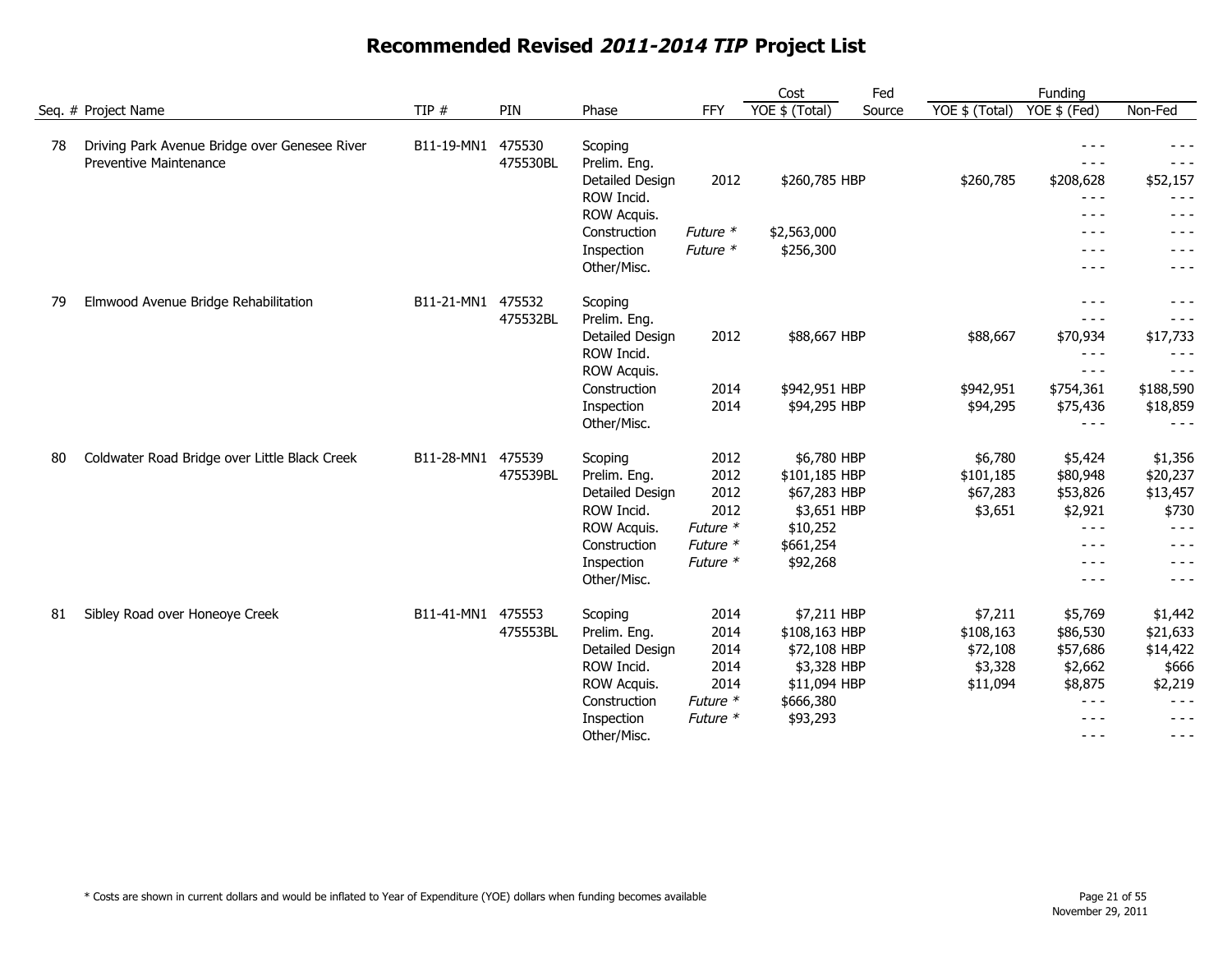|    |                                                                        |                   |                    |                                                                                                                                                    |                                      | Cost                                                                             | Fed    |                                                                | Funding                                                                                                                                                                                                                                                                                                                                                                                                                                                                             |                                                                                                                 |
|----|------------------------------------------------------------------------|-------------------|--------------------|----------------------------------------------------------------------------------------------------------------------------------------------------|--------------------------------------|----------------------------------------------------------------------------------|--------|----------------------------------------------------------------|-------------------------------------------------------------------------------------------------------------------------------------------------------------------------------------------------------------------------------------------------------------------------------------------------------------------------------------------------------------------------------------------------------------------------------------------------------------------------------------|-----------------------------------------------------------------------------------------------------------------|
|    | Seq. # Project Name                                                    | TIP $#$           | PIN                | Phase                                                                                                                                              | FFY                                  | YOE \$ (Total)                                                                   | Source | YOE \$ (Total)                                                 | YOE \$ (Fed)                                                                                                                                                                                                                                                                                                                                                                                                                                                                        | Non-Fed                                                                                                         |
| 82 | Rt. 947A (LOSP) Bridge over Salmon Creek                               | B11-45-MN1        | 494710<br>494710BL | Scoping<br>Prelim. Eng.<br>Detailed Design<br>ROW Incid.<br>ROW Acquis.<br>Construction<br>Inspection<br>Other/Misc.                               | 2014<br>2014                         | \$5,964,167 HBP<br>\$715,534 HBP                                                 |        | \$5,964,167<br>\$715,534                                       | $- - -$<br>$- - -$<br>$- - -$<br>$- - -$<br>$  -$<br>\$4,771,333<br>\$572,427<br>$\frac{1}{2} \frac{1}{2} \frac{1}{2} \frac{1}{2} \frac{1}{2} \frac{1}{2} \frac{1}{2} \frac{1}{2} \frac{1}{2} \frac{1}{2} \frac{1}{2} \frac{1}{2} \frac{1}{2} \frac{1}{2} \frac{1}{2} \frac{1}{2} \frac{1}{2} \frac{1}{2} \frac{1}{2} \frac{1}{2} \frac{1}{2} \frac{1}{2} \frac{1}{2} \frac{1}{2} \frac{1}{2} \frac{1}{2} \frac{1}{2} \frac{1}{2} \frac{1}{2} \frac{1}{2} \frac{1}{2} \frac{$       | $- - -$<br>- - -<br>- - -<br>$- - -$<br>\$1,192,833<br>\$143,107<br>$- - -$                                     |
| 83 | I-390 Bridges over Genesee Park Preventive<br>Maintenance              | B11-56-MN1        | 439064<br>439064BL | Scoping<br>Prelim. Eng.<br>Detailed Design<br>ROW Incid.<br>ROW Acquis.<br>Construction<br>Construction<br>Inspection<br>Inspection<br>Other/Misc. | 2012<br>2013<br>2013<br>2013<br>2013 | \$109,731 HBP<br>\$2,282,952 HBP<br>\$480,500 IM<br>\$114,148 HBP<br>\$24,527 IM |        | \$109,731<br>\$2,282,952<br>\$480,500<br>\$114,148<br>\$24,527 | $- - -$<br>$- - -$<br>\$87,785<br>$- - -$<br>$\frac{1}{2}$<br>\$1,826,362<br>\$432,450<br>\$91,318<br>\$22,074<br>$- - -$                                                                                                                                                                                                                                                                                                                                                           | $- - -$<br>$- - -$<br>\$21,946<br>$- - -$<br>$- - -$<br>\$456,590<br>\$48,050<br>\$22,830<br>\$2,453<br>$- - -$ |
| 84 | City of Rochester 2013 Bridge Preventive Maintenance B11-60-MN1 475560 |                   | 475560BL           | Scoping<br>Prelim. Eng.<br>Detailed Design<br>ROW Incid.<br>ROW Acquis.<br>Construction<br>Inspection<br>Other/Misc.                               | 2012<br>2013<br>2013                 | \$62,148 HBP<br>\$478,831 HBP<br>\$45,421 HBP                                    |        | \$62,148<br>\$478,831<br>\$45,421                              | $\frac{1}{2}$<br>$- - -$<br>\$49,718<br>$- - -$<br>$\frac{1}{2} \frac{1}{2} \frac{1}{2} \frac{1}{2} \frac{1}{2} \frac{1}{2} \frac{1}{2} \frac{1}{2} \frac{1}{2} \frac{1}{2} \frac{1}{2} \frac{1}{2} \frac{1}{2} \frac{1}{2} \frac{1}{2} \frac{1}{2} \frac{1}{2} \frac{1}{2} \frac{1}{2} \frac{1}{2} \frac{1}{2} \frac{1}{2} \frac{1}{2} \frac{1}{2} \frac{1}{2} \frac{1}{2} \frac{1}{2} \frac{1}{2} \frac{1}{2} \frac{1}{2} \frac{1}{2} \frac{$<br>\$383,065<br>\$36,337<br>$- - -$ | $- - -$<br>$- - -$<br>\$12,430<br>$- - -$<br>$- - -$<br>\$95,766<br>\$9,084<br>$- - -$                          |
| 85 | Monroe County 2013 Bridge Preventive Maintenance                       | B11-64-MN1 475564 | 475564BL           | Scoping<br>Prelim. Eng.<br>Detailed Design<br>ROW Incid.<br>ROW Acquis.<br>Construction<br>Inspection<br>Other/Misc.                               | 2014<br>2014                         | \$310,512 HBP<br>\$43,472 HBP                                                    |        | \$310,512<br>\$43,472                                          | $\frac{1}{2}$<br>- - -<br>$- - -$<br>$\frac{1}{2}$<br>$- - -$<br>\$248,409<br>\$34,777<br>$  -$                                                                                                                                                                                                                                                                                                                                                                                     | - - -<br>$- - -$<br>$- - -$<br>$- - -$<br>\$62,102<br>\$8,694<br>$- - -$                                        |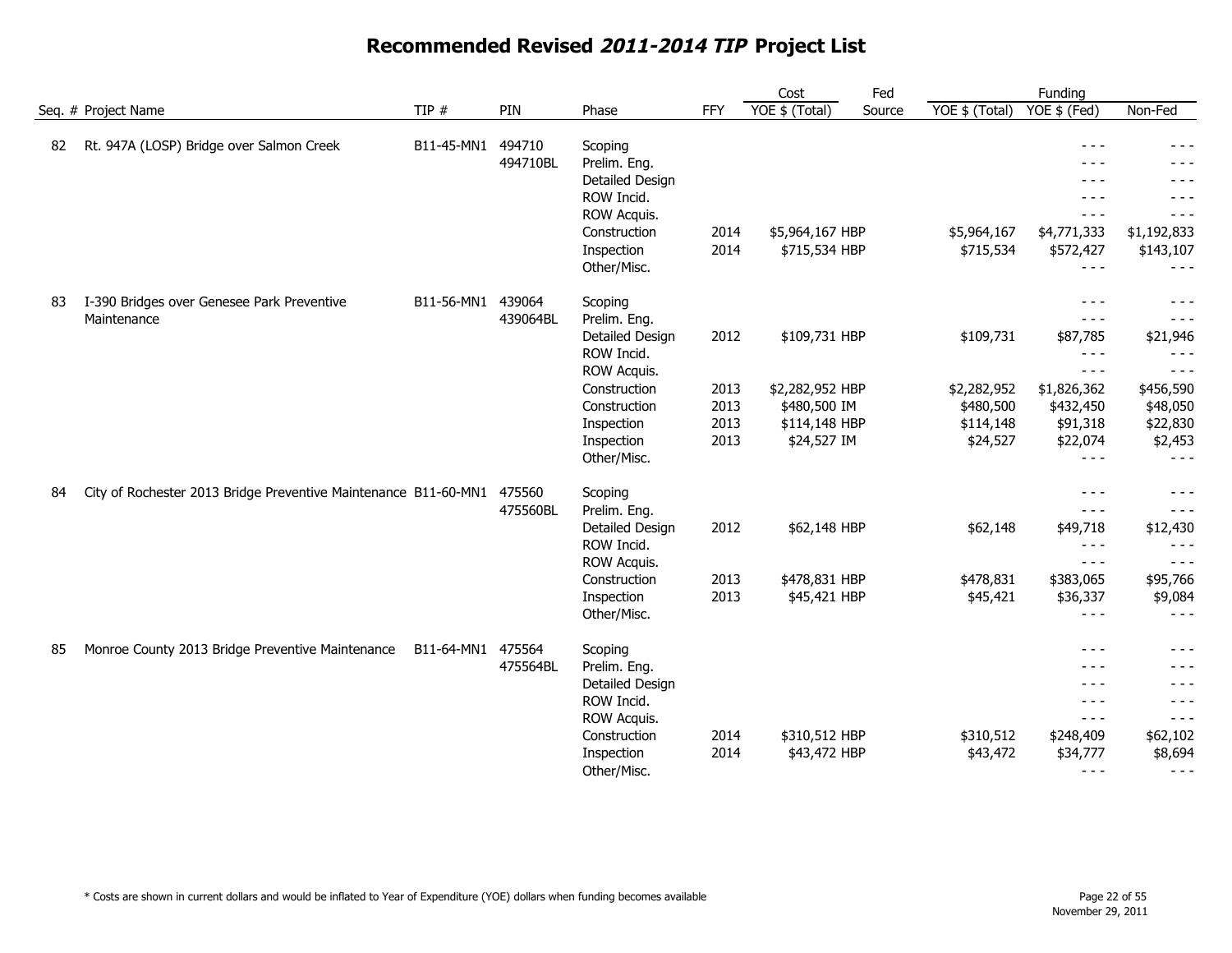|    |                                                |                   |          |                 |            | Cost                 | Fed    |                | Funding      |           |
|----|------------------------------------------------|-------------------|----------|-----------------|------------|----------------------|--------|----------------|--------------|-----------|
|    | Seq. # Project Name                            | TIP $#$           | PIN      | Phase           | <b>FFY</b> | YOE \$ (Total)       | Source | YOE \$ (Total) | YOE \$ (Fed) | Non-Fed   |
| 86 | Monroe County Bridge Rustic Railing Preventive | B11-66-MN1        | 475565   | Scoping         |            |                      |        |                | $- - -$      | - - -     |
|    | Maintenance                                    |                   | 475565BL | Prelim. Eng.    |            |                      |        |                | - - -        |           |
|    |                                                |                   |          | Detailed Design |            |                      |        |                | $- - -$      | - - -     |
|    |                                                |                   |          | ROW Incid.      |            |                      |        |                | $- - -$      | - - -     |
|    |                                                |                   |          | ROW Acquis.     |            |                      |        |                | $- - -$      | - - -     |
|    |                                                |                   |          | Construction    | 2014       | \$155,256 HBP        |        | \$155,256      | \$124,205    | \$31,051  |
|    |                                                |                   |          | Inspection      | 2014       | \$21,736 HBP         |        | \$21,736       | \$17,389     | \$4,347   |
|    |                                                |                   |          | Other/Misc.     |            |                      |        |                | $- - -$      | - - -     |
| 87 | Route 590 and Route 104 Bridge Repairs         | B11-72-MN1        | 459017   | Scoping         |            |                      |        |                | $- - -$      | $- - -$   |
|    |                                                |                   | 459017BL | Prelim. Eng.    |            |                      |        |                | $- - -$      | $- - -$   |
|    |                                                |                   |          | Detailed Design | 2012       | \$388,685 HBP        |        | \$388,685      | \$310,948    | \$77,737  |
|    |                                                |                   |          | ROW Incid.      |            |                      |        |                | $- - -$      | - - -     |
|    |                                                |                   |          | ROW Acquis.     |            |                      |        |                | $- - -$      | $- - -$   |
|    |                                                |                   |          | Construction    | 2013       | \$4,656,515 HBP      |        | \$4,656,515    | \$3,725,212  | \$931,303 |
|    |                                                |                   |          | Inspection      | 2013       | \$553,747 HBP        |        | \$553,747      | \$442,998    | \$110,749 |
|    |                                                |                   |          | Other/Misc.     |            |                      |        |                | $- - -$      | $- - -$   |
|    | <b>ITS projects</b>                            |                   |          |                 |            |                      |        |                |              |           |
| 88 | Rochester/Monroe County Traffic Control Center | I94-07-MN1        | 482109   | Other/Misc.     | 2012       | \$822,981 STP - Flex |        | \$822,981      | \$658,385    | \$164,596 |
|    |                                                |                   | 482109BL | Other/Misc.     | 2013       | \$879,280 STP - Flex |        | \$879,280      | \$703,424    | \$175,856 |
|    |                                                |                   |          | Other/Misc.     | 2014       | \$929,486 STP - Flex |        | \$929,486      | \$743,589    | \$185,897 |
| 89 | Highway Emergency Local Patrol (HELP) Program  | O03-01-MN1 4ITS10 |          | Other/Misc.     | 2012       | \$425,602 NHS        |        | \$425,602      | \$340,482    | \$85,120  |
|    |                                                |                   | 4ITS10BL | Other/Misc.     | 2013       | \$439,433 NHS        |        | \$439,433      | \$351,546    | \$87,887  |
|    |                                                |                   |          | Other/Misc.     | 2014       | \$452,182 NHS        |        | \$452,182      | \$361,746    | \$90,436  |
| 90 | Port of Rochester Security / ITS Project       | I03-03-MN1        | 475374   | Scoping         |            |                      |        |                | $- - -$      | - - -     |
|    |                                                |                   | 475374BL | Prelim. Eng.    |            |                      |        |                | $- - -$      | - - -     |
|    |                                                |                   |          | Detailed Design |            |                      |        |                | $- - -$      | - - -     |
|    |                                                |                   |          | ROW Incid.      |            |                      |        |                | $- - -$      | - - -     |
|    |                                                |                   |          | ROW Acquis.     |            |                      |        |                | $- - -$      | - - -     |
|    |                                                |                   |          | Construction    | 2012       | \$925,455 Earmark    |        | \$925,455      | \$925,455    | \$0       |
|    |                                                |                   |          | Inspection      | 2012       | \$92,545 Earmark     |        | \$92,545       | \$92,545     | \$0       |
|    |                                                |                   |          | Other/Misc.     |            |                      |        |                | $- - -$      | $- - -$   |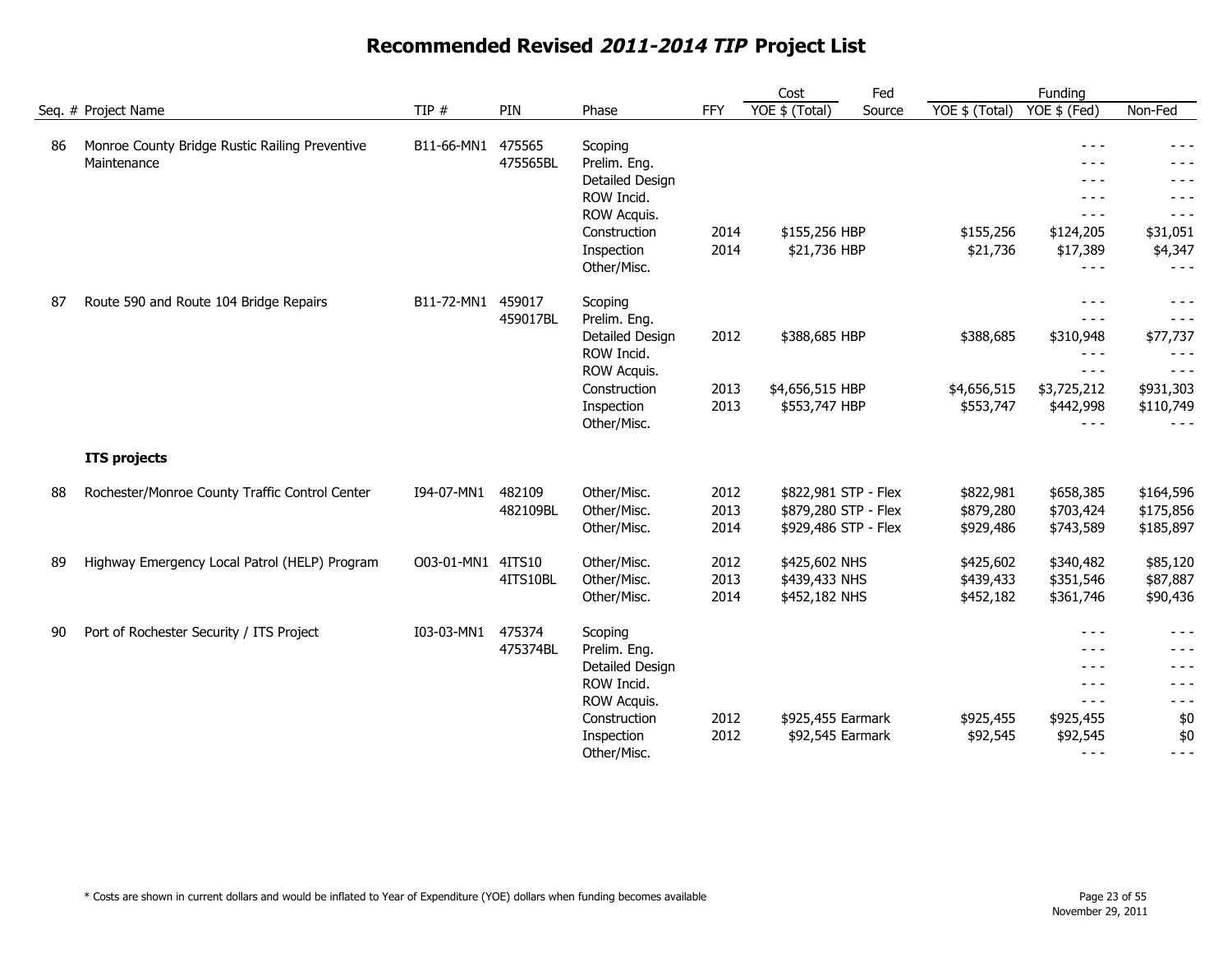|    |                                                 |            |                    |                         |            | Cost                | Fed    |                | Funding                                                                                                                                                                                                                                                                                                                                                                                      |           |
|----|-------------------------------------------------|------------|--------------------|-------------------------|------------|---------------------|--------|----------------|----------------------------------------------------------------------------------------------------------------------------------------------------------------------------------------------------------------------------------------------------------------------------------------------------------------------------------------------------------------------------------------------|-----------|
|    | Seq. # Project Name                             | TIP $#$    | PIN                | Phase                   | <b>FFY</b> | YOE \$ (Total)      | Source | YOE \$ (Total) | YOE \$ (Fed)                                                                                                                                                                                                                                                                                                                                                                                 | Non-Fed   |
| 91 | <b>Intelligent Transportation Systems</b>       | O05-03-MN1 | 4ITS13<br>4ITS13BL | Scoping<br>Prelim. Eng. |            |                     |        |                | $- - -$<br>- - -                                                                                                                                                                                                                                                                                                                                                                             | - - -     |
|    |                                                 |            |                    | Detailed Design         |            |                     |        |                | - - -                                                                                                                                                                                                                                                                                                                                                                                        | - - -     |
|    |                                                 |            |                    | ROW Incid.              |            |                     |        |                | $- - -$                                                                                                                                                                                                                                                                                                                                                                                      | $- - -$   |
|    |                                                 |            |                    | ROW Acquis.             |            |                     |        |                | $- - -$                                                                                                                                                                                                                                                                                                                                                                                      | $- - -$   |
|    |                                                 |            |                    | Construction            | 2012       | \$2,257,000 Earmark |        | \$2,257,000    | \$2,077,000                                                                                                                                                                                                                                                                                                                                                                                  | \$180,000 |
|    |                                                 |            |                    | Inspection              | 2012       | \$45,000 Earmark    |        | \$45,000       | \$45,000                                                                                                                                                                                                                                                                                                                                                                                     | \$0       |
|    |                                                 |            |                    | Other/Misc.             |            |                     |        |                | $- - -$                                                                                                                                                                                                                                                                                                                                                                                      | $- - -$   |
| 92 | Rochester DES Automated Vehicle Locator/Weather | I07-01-MN1 | 475447             | Scoping                 |            |                     |        |                | $- - -$                                                                                                                                                                                                                                                                                                                                                                                      | - - -     |
|    | Sensor ITS Project                              |            | 475447BL           | Prelim. Eng.            |            |                     |        |                | $- - -$                                                                                                                                                                                                                                                                                                                                                                                      | - - -     |
|    |                                                 |            |                    | Detailed Design         |            |                     |        |                | $- - -$                                                                                                                                                                                                                                                                                                                                                                                      | - - -     |
|    |                                                 |            |                    | ROW Incid.              |            |                     |        |                | $- - -$                                                                                                                                                                                                                                                                                                                                                                                      | $- - -$   |
|    |                                                 |            |                    | ROW Acquis.             |            |                     |        |                | $- - -$                                                                                                                                                                                                                                                                                                                                                                                      | $- - -$   |
|    |                                                 |            |                    | Construction            |            |                     |        |                | $- - -$                                                                                                                                                                                                                                                                                                                                                                                      | $- - -$   |
|    |                                                 |            |                    | Inspection              |            |                     |        |                | $- - -$                                                                                                                                                                                                                                                                                                                                                                                      | $- - -$   |
|    |                                                 |            |                    | Other/Misc.             | 2012       | \$844,765 CMAQ      |        | \$844,765      | \$675,812                                                                                                                                                                                                                                                                                                                                                                                    | \$168,953 |
| 93 | Route 590 ITS Improvements Part I               | I11-02-MN1 | 4ITS20             | Scoping                 |            |                     |        |                | $- - -$                                                                                                                                                                                                                                                                                                                                                                                      | $- - -$   |
|    |                                                 |            | 4ITS20BL           | Prelim. Eng.            |            |                     |        |                | $  -$                                                                                                                                                                                                                                                                                                                                                                                        | - - -     |
|    |                                                 |            |                    | Detailed Design         | 2012       |                     |        |                | $- - -$                                                                                                                                                                                                                                                                                                                                                                                      | - - -     |
|    |                                                 |            |                    | ROW Incid.              |            |                     |        |                | $- - -$                                                                                                                                                                                                                                                                                                                                                                                      | - - -     |
|    |                                                 |            |                    | ROW Acquis.             |            |                     |        |                | $- - -$                                                                                                                                                                                                                                                                                                                                                                                      | $- - -$   |
|    |                                                 |            |                    | Construction            | 2012       | \$450,000 NHS       |        | \$450,000      | \$360,000                                                                                                                                                                                                                                                                                                                                                                                    | \$90,000  |
|    |                                                 |            |                    | Inspection              | 2012       | \$50,000 NHS        |        | \$50,000       | \$40,000                                                                                                                                                                                                                                                                                                                                                                                     | \$10,000  |
|    |                                                 |            |                    | Other/Misc.             |            |                     |        |                | $- - -$                                                                                                                                                                                                                                                                                                                                                                                      | - - -     |
| 94 | Route 590 ITS Improvements Part I I             | I11-03-MN1 | 4ITS21             | Scoping                 |            |                     |        |                | $- - -$                                                                                                                                                                                                                                                                                                                                                                                      | $- - -$   |
|    |                                                 |            | 4ITS21BL           | Prelim. Eng.            |            |                     |        |                | $- - -$                                                                                                                                                                                                                                                                                                                                                                                      | - - -     |
|    |                                                 |            |                    | Detailed Design         | 2013       |                     |        |                | $- - -$                                                                                                                                                                                                                                                                                                                                                                                      | $- - -$   |
|    |                                                 |            |                    | ROW Incid.              |            |                     |        |                | $- - -$                                                                                                                                                                                                                                                                                                                                                                                      | $- - -$   |
|    |                                                 |            |                    | ROW Acquis.             |            |                     |        |                | $\frac{1}{2} \frac{1}{2} \frac{1}{2} \frac{1}{2} \frac{1}{2} \frac{1}{2} \frac{1}{2} \frac{1}{2} \frac{1}{2} \frac{1}{2} \frac{1}{2} \frac{1}{2} \frac{1}{2} \frac{1}{2} \frac{1}{2} \frac{1}{2} \frac{1}{2} \frac{1}{2} \frac{1}{2} \frac{1}{2} \frac{1}{2} \frac{1}{2} \frac{1}{2} \frac{1}{2} \frac{1}{2} \frac{1}{2} \frac{1}{2} \frac{1}{2} \frac{1}{2} \frac{1}{2} \frac{1}{2} \frac{$ | $- - -$   |
|    |                                                 |            |                    | Construction            | 2013       | \$450,000 NHS       |        | \$450,000      | \$360,000                                                                                                                                                                                                                                                                                                                                                                                    | \$90,000  |
|    |                                                 |            |                    | Inspection              | 2013       | \$50,000 NHS        |        | \$50,000       | \$40,000                                                                                                                                                                                                                                                                                                                                                                                     | \$10,000  |
|    |                                                 |            |                    | Other/Misc.             |            |                     |        |                | $- - -$                                                                                                                                                                                                                                                                                                                                                                                      | $- - -$   |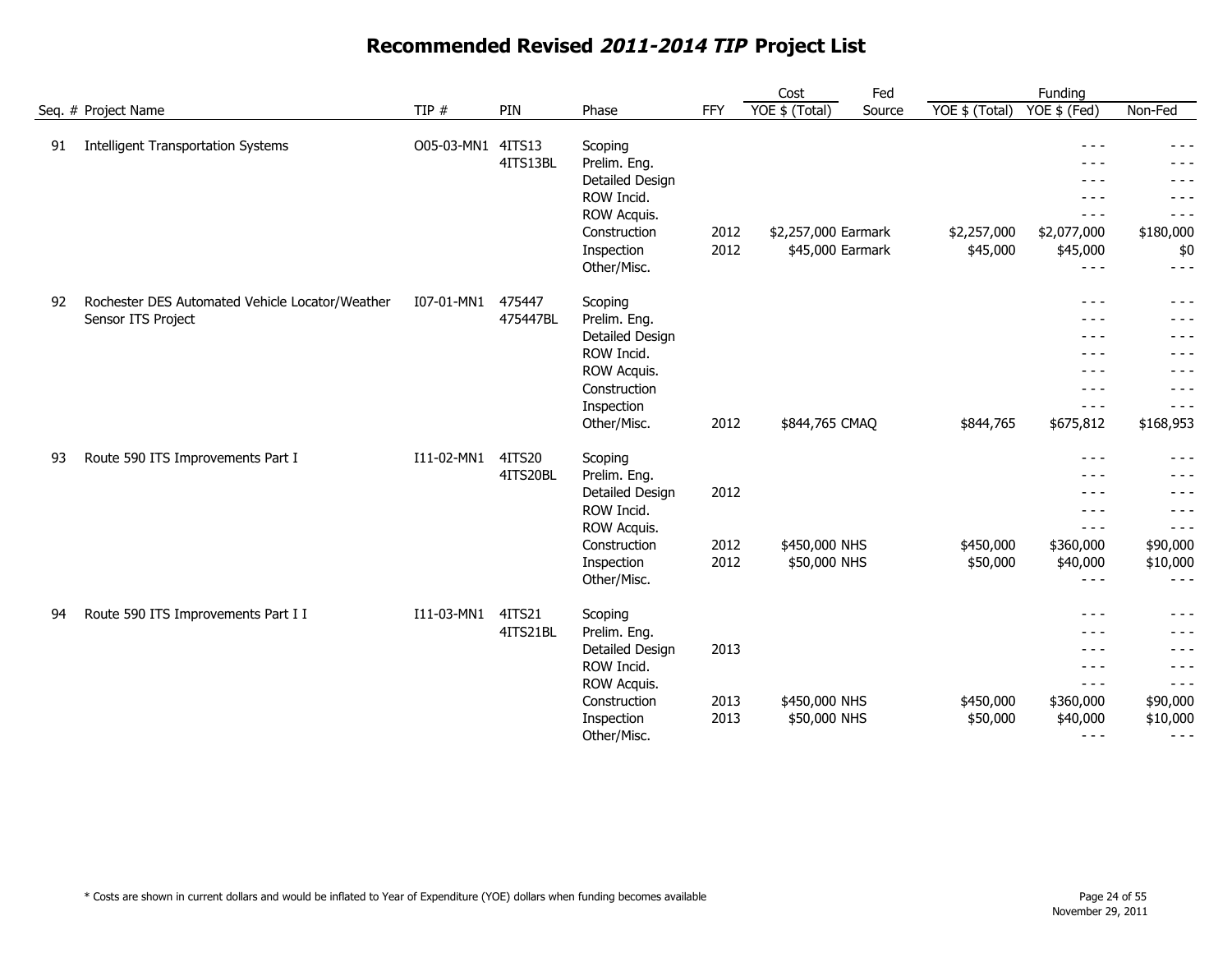|     |                                                                                 |                   |                    |                                                                   |                          | Cost                                                           | Fed    |                                     | Funding                                  |                                                   |
|-----|---------------------------------------------------------------------------------|-------------------|--------------------|-------------------------------------------------------------------|--------------------------|----------------------------------------------------------------|--------|-------------------------------------|------------------------------------------|---------------------------------------------------|
|     | Seg. # Project Name                                                             | TIP $#$           | PIN                | Phase                                                             | <b>FFY</b>               | YOE \$ (Total)                                                 | Source | YOE \$ (Total)                      | YOE \$ (Fed)                             | Non-Fed                                           |
|     | <b>Other projects</b>                                                           |                   |                    |                                                                   |                          |                                                                |        |                                     |                                          |                                                   |
| 95  | Multi-Agency Green Fueling Stations Project                                     | O07-01-MN1 475506 | 475506BL           | Scoping<br>Prelim. Eng.<br>Detailed Design                        |                          |                                                                |        |                                     | $- - -$<br>$- - -$<br>- - -              | - - -<br>- - -<br>- - -                           |
|     |                                                                                 |                   |                    | ROW Incid.<br>ROW Acquis.<br>Construction<br>Inspection           |                          |                                                                |        |                                     | $- - -$<br>$- - -$<br>$- - -$<br>$- - -$ | $- - -$<br>- - -<br>$- - -$<br>$- - -$            |
|     |                                                                                 |                   |                    | Other/Misc.                                                       | 2012                     | \$1,680,201 CMAQ                                               |        | \$1,680,201                         | \$1,344,161                              | \$336,040                                         |
| 96  | Rochester Plug-in Hybrid Vehicle Charging<br>Stations/Vehicle Expansion Project | O07-04-MN1 475446 | 475446BL           | Scoping<br>Prelim. Eng.                                           |                          |                                                                |        |                                     | $- - -$<br>$- - -$                       | - - -<br>$- - -$                                  |
|     |                                                                                 |                   |                    | Detailed Design<br>ROW Incid.                                     | 2013                     | \$26,926 CMAQ                                                  |        | \$26,926                            | \$21,541<br>$- - -$<br>$- - -$           | \$5,385<br>$- - -$<br>$- - -$                     |
|     |                                                                                 |                   |                    | ROW Acquis.<br>Construction<br>Inspection                         |                          |                                                                |        |                                     | $- - -$<br>$- - -$                       | $- - -$<br>$- - -$                                |
|     |                                                                                 |                   |                    | Other/Misc.                                                       | 2014                     | \$249,605 CMAQ                                                 |        | \$249,605                           | \$199,684                                | \$49,921                                          |
|     | <b>Rail projects</b>                                                            |                   |                    |                                                                   |                          |                                                                |        |                                     |                                          |                                                   |
| 97  | Deploy Ultra-Clean Switcher Locomotives                                         | O07-02-MN1 475459 | 475459BL           | Other/Misc.<br>Other/Misc.<br>Other/Misc.                         | 2013<br>2014<br>Future * | \$1,421,697 CMAQ<br>\$1,464,348 CMAQ<br>\$1,353,264            |        | \$1,421,697<br>\$1,464,348          | \$1,137,357<br>\$1,171,478<br>$- - -$    | \$284,339<br>\$292,870<br>$- - -$                 |
| 98  | Rochester Amtrak Station Improvements                                           | O07-11-MN1 493604 | 493604BL           | Scoping<br>Prelim. Eng.<br>Detailed Design Future *<br>ROW Incid. | 2012                     | \$2,000,000 ARRA-Rail<br>\$2,000,000 Non-FA                    |        | \$2,000,000<br>\$2,000,000          | $- - -$<br>\$1,600,000<br>\$0<br>$- - -$ | $- - -$<br>\$400,000<br>\$2,000,000<br>$- - -$    |
|     |                                                                                 |                   |                    | ROW Acquis.<br>Construction<br>Inspection<br>Other/Misc.          | Future *<br>Future *     | \$27,800,000 Non-FA<br>\$3,200,000 Non-FA                      |        | \$27,800,000<br>\$3,200,000         | $- - -$<br>\$0<br>\$0<br>$- - -$         | $- - -$<br>\$27,800,000<br>\$3,200,000<br>$- - -$ |
|     | <b>Public Transportation projects</b>                                           |                   |                    |                                                                   |                          |                                                                |        |                                     |                                          |                                                   |
| 99  | <b>Transit Enhancements</b>                                                     | T99-01-MN1 482072 | 482072BL           | Other/Misc.<br>Other/Misc.<br>Other/Misc.                         | 2012<br>2013<br>2014     | \$146,180 FTA 5307<br>\$146,180 FTA 5307<br>\$146,180 FTA 5307 |        | \$146,180<br>\$146,180<br>\$146,180 | \$116,944<br>\$116,944<br>\$116,944      | \$29,236<br>\$29,236<br>\$29,236                  |
| 100 | Renaissance Square Transit Center                                               | T99-02-MN1        | 482073<br>482073BL | Other/Misc.<br>Other/Misc.                                        | 2012<br>2013             | \$9,375,000 STP - Flex<br>\$12,790,000 STP - Flex              |        | \$9,375,000<br>\$12,790,000         | \$7,500,000<br>\$10,232,000              | \$1,875,000<br>\$2,558,000                        |

\* Costs are shown in current dollars and would be inflated to Year of Expenditure (YOE) dollars when funding becomes available Page 25 of 55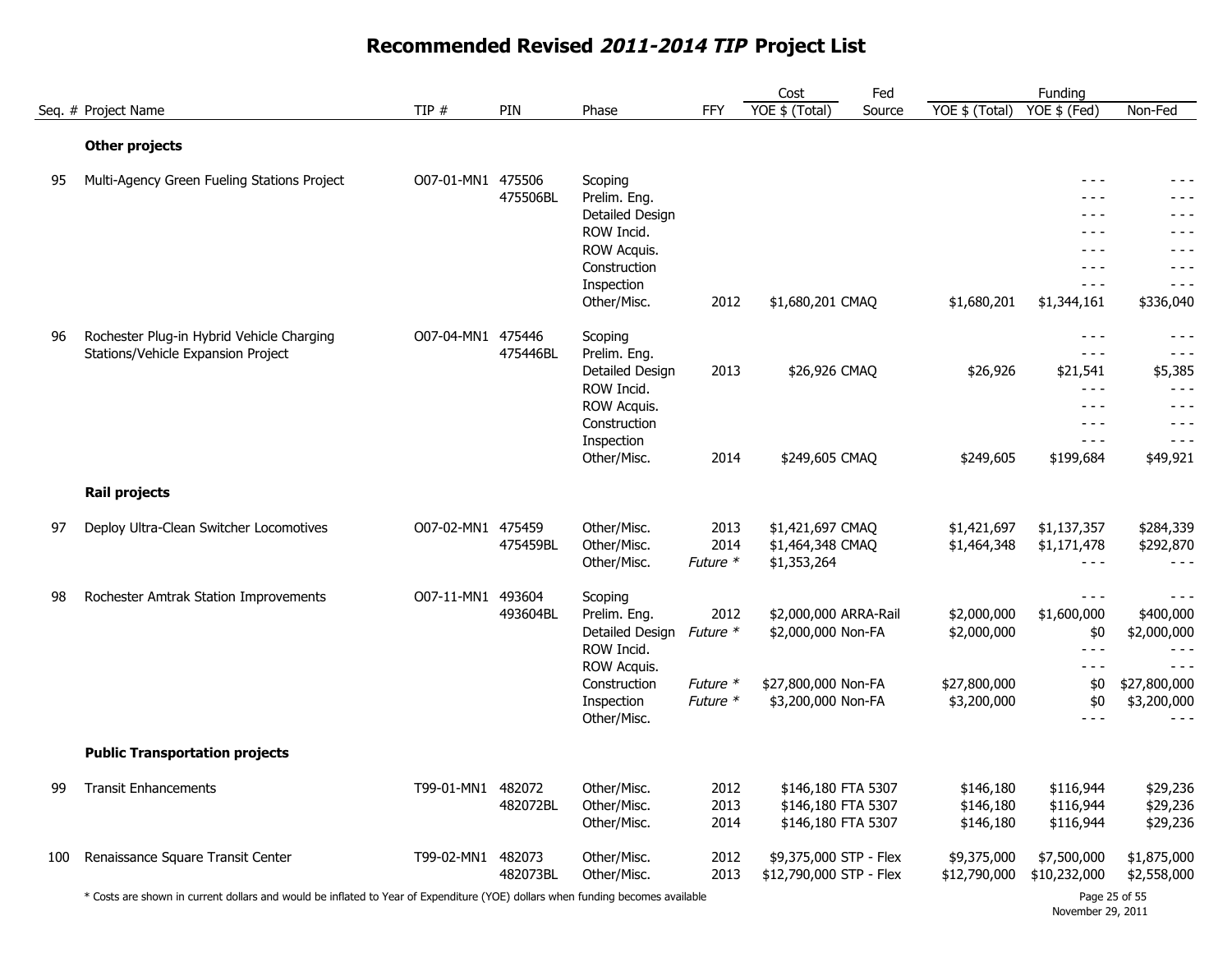|     |                                                |            |          |                            |            | Cost                 | Fed    |                | Funding          |                    |
|-----|------------------------------------------------|------------|----------|----------------------------|------------|----------------------|--------|----------------|------------------|--------------------|
|     | Seq. # Project Name                            | TIP #      | PIN      | Phase                      | <b>FFY</b> | YOE \$ (Total)       | Source | YOE \$ (Total) | YOE \$ (Fed)     | Non-Fed            |
|     |                                                |            |          |                            |            |                      |        |                |                  |                    |
| 101 | Purchase 18 Lift Line Buses (FFY 2012)         | T07-01-MN1 | 482172   | Construction               |            |                      |        |                | $  -$            | - - -              |
|     |                                                |            | 482172BL | Prelim. Eng.               |            |                      |        |                | $- - -$          | $- - -$            |
|     |                                                |            |          | Detailed Design            |            |                      |        |                | $- - -$          | - - -              |
|     |                                                |            |          | ROW Incid.                 |            |                      |        |                | $\frac{1}{2}$    | $- - -$            |
|     |                                                |            |          | ROW Acquis.                |            |                      |        |                | $- - -$          | - - -              |
|     |                                                |            |          | Construction               |            |                      |        |                | $- - -$          | $- - -$            |
|     |                                                |            |          | Inspection                 |            |                      |        |                | $- - -$          | $- - -$            |
|     |                                                |            |          | Other/Misc.                | 2012       | \$1,304,799 FTA 5307 |        | \$1,304,799    | \$1,043,839      | \$260,960          |
| 102 | Replace 32 Transit Buses (FFY 2012)            | T07-02-MN1 | 482168   | Scoping                    |            |                      |        |                | $\frac{1}{2}$    | $- - -$            |
|     |                                                |            | 482168BL | Prelim. Eng.               |            |                      |        |                | $- - -$          | $- - -$            |
|     |                                                |            |          | Detailed Design            |            |                      |        |                | $- - -$          | - - -              |
|     |                                                |            |          | ROW Incid.                 |            |                      |        |                | $- - -$          | $- - -$            |
|     |                                                |            |          | ROW Acquis.                |            |                      |        |                | - - -            | - - -              |
|     |                                                |            |          | Construction<br>Inspection |            |                      |        |                | $  -$<br>$- - -$ | - - -<br>$- - -$   |
|     |                                                |            |          | Other/Misc.                | 2012       | \$2,470,221 CMAQ     |        | \$2,470,221    | \$1,976,177      | \$494,044          |
|     |                                                |            |          | Other/Misc.                | 2012       | \$5,003,284 FTA 5307 |        | \$5,003,284    | \$4,002,627      | \$1,000,657        |
|     |                                                |            |          |                            |            |                      |        |                |                  |                    |
| 103 | Replace 10 Articulated Transit Buses (FY 2012) | T07-03-MN1 | 482173   | Construction               |            |                      |        |                | $\frac{1}{2}$    | $- - -$            |
|     |                                                |            | 482173BL | Prelim. Eng.               |            |                      |        |                | $\frac{1}{2}$    | $- - -$            |
|     |                                                |            |          | Detailed Design            |            |                      |        |                | $\frac{1}{2}$    | $- - -$            |
|     |                                                |            |          | ROW Incid.                 |            |                      |        |                | $\frac{1}{2}$    | $- - -$            |
|     |                                                |            |          | ROW Acquis.                |            |                      |        |                | $- - -$          | $- - -$            |
|     |                                                |            |          | Construction               |            |                      |        |                | $  -$            | $- - -$            |
|     |                                                |            |          | Inspection                 |            |                      |        |                | $- - -$          | $- - -$            |
|     |                                                |            |          | Other/Misc.                | 2012       | \$1,671,758 FTA 5307 |        | \$1,671,758    | \$1,337,406      | \$334,352          |
| 104 | Purchase 18 Lift Line Buses (FFY 2013)         | T07-04-MN1 | 482174   | Construction               |            |                      |        |                | $- - -$          | $- - -$            |
|     |                                                |            | 482174BL | Prelim. Eng.               |            |                      |        |                | $- - -$          | $- - -$            |
|     |                                                |            |          | Detailed Design            |            |                      |        |                | $- - -$          | $- - -$            |
|     |                                                |            |          | ROW Incid.                 |            |                      |        |                | $  -$            | $- - -$            |
|     |                                                |            |          | ROW Acquis.                |            |                      |        |                | $- - -$<br>$  -$ | $- - -$<br>$- - -$ |
|     |                                                |            |          | Construction<br>Inspection |            |                      |        |                | $\frac{1}{2}$    | $- - -$            |
|     |                                                |            |          | Other/Misc.                | 2013       | \$1,771,624 FTA 5307 |        | \$1,771,624    | \$1,417,299      | \$354,325          |
|     |                                                |            |          |                            |            |                      |        |                |                  |                    |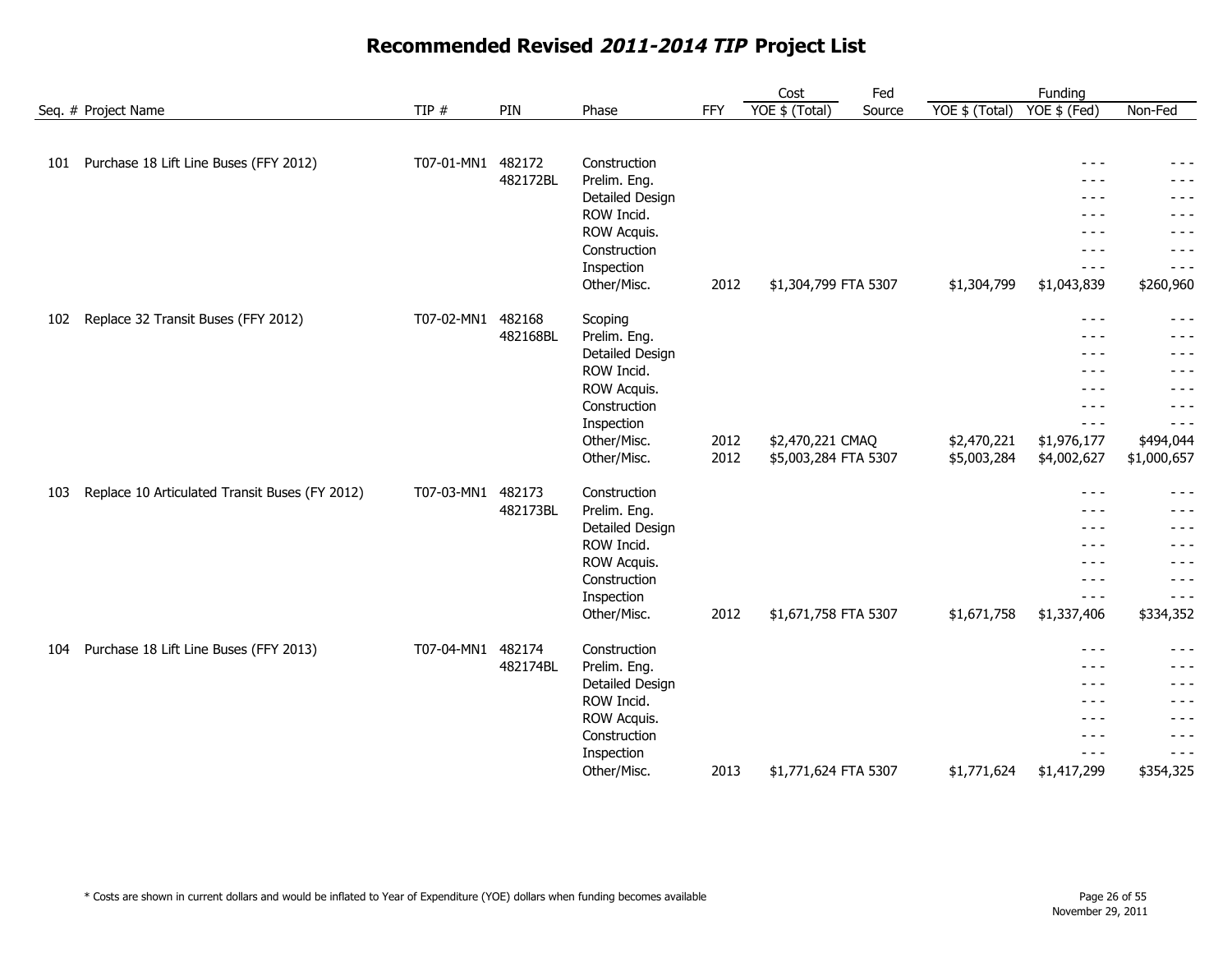|     |                               |            |                    |                                                                                                                                                    |                      | Cost                                                   | Fed    |                                         | Funding                                                                                                                                                                                                                                                                                                                                                                                                                                                                                                  |                                                                                                                |
|-----|-------------------------------|------------|--------------------|----------------------------------------------------------------------------------------------------------------------------------------------------|----------------------|--------------------------------------------------------|--------|-----------------------------------------|----------------------------------------------------------------------------------------------------------------------------------------------------------------------------------------------------------------------------------------------------------------------------------------------------------------------------------------------------------------------------------------------------------------------------------------------------------------------------------------------------------|----------------------------------------------------------------------------------------------------------------|
|     | Seq. # Project Name           | TIP #      | PIN                | Phase                                                                                                                                              | <b>FFY</b>           | YOE \$ (Total)                                         | Source | YOE \$ (Total)                          | $YOE$ \$ (Fed)                                                                                                                                                                                                                                                                                                                                                                                                                                                                                           | Non-Fed                                                                                                        |
| 105 | Mt. Hope Station              | T07-21-MN1 | 482485<br>482485BL | Scoping<br>Prelim. Eng.<br>Detailed Design<br>ROW Incid.<br>ROW Acquis.<br>Construction<br>Inspection<br>Other/Misc.<br>Other/Misc.<br>Other/Misc. | 2012<br>2013<br>2014 | \$745,646 CMAQ<br>\$3,700,374 CMAQ<br>\$2,943,019 CMAQ |        | \$745,646<br>\$3,700,374<br>\$2,943,019 | $- - -$<br>$- - -$<br>$- - -$<br>$- - -$<br>$  -$<br>$\frac{1}{2}$<br>$- - -$<br>\$596,516<br>\$2,960,299<br>\$2,354,415                                                                                                                                                                                                                                                                                                                                                                                 | $- - -$<br>$- - -$<br>$- - -$<br>- - -<br>$- - -$<br>$- - -$<br>$- - -$<br>\$149,129<br>\$740,075<br>\$588,604 |
| 106 | Replace 19 RTS Buses (2013)   | T11-01-MN1 | 482182<br>482182BL | Scoping<br>Prelim. Eng.<br>Detailed Design<br>ROW Incid.<br>ROW Acquis.<br>Construction<br>Inspection<br>Other/Misc.<br>Other/Misc.                | 2013<br>Future *     | \$7,399,013 FTA 5307<br>\$1,875,000                    |        | \$7,399,013                             | $\frac{1}{2} \frac{1}{2} \frac{1}{2} \frac{1}{2} \frac{1}{2} \frac{1}{2} \frac{1}{2} \frac{1}{2} \frac{1}{2} \frac{1}{2} \frac{1}{2} \frac{1}{2} \frac{1}{2} \frac{1}{2} \frac{1}{2} \frac{1}{2} \frac{1}{2} \frac{1}{2} \frac{1}{2} \frac{1}{2} \frac{1}{2} \frac{1}{2} \frac{1}{2} \frac{1}{2} \frac{1}{2} \frac{1}{2} \frac{1}{2} \frac{1}{2} \frac{1}{2} \frac{1}{2} \frac{1}{2} \frac{$<br>$  -$<br>$\frac{1}{2}$<br>$\frac{1}{2}$<br>$\frac{1}{2}$<br>$- - -$<br>$- - -$<br>\$5,919,210<br>$- - -$ | $\frac{1}{2}$<br>$- - -$<br>- - -<br>$- - -$<br>$- - -$<br>$- - -$<br>$- - -$<br>\$1,479,803<br>$- - -$        |
| 107 | Replace 20 RTS Buses (2014)   | T11-02-MN1 | 482183<br>482183BL | Construction<br>Prelim. Eng.<br>Detailed Design<br>ROW Incid.<br>ROW Acquis.<br>Construction<br>Inspection<br>Other/Misc.                          | 2014                 | \$10,374,574 FTA 5307                                  |        | \$10,374,574                            | $\frac{1}{2}$<br>$- - -$<br>$\frac{1}{2}$<br>$\frac{1}{2}$<br>$  -$<br>$  -$<br>$- - -$<br>\$8,299,659                                                                                                                                                                                                                                                                                                                                                                                                   | $- - -$<br>- - -<br>$- - -$<br>- - -<br>$- - -$<br>$- - -$<br>$- - -$<br>\$2,074,915                           |
| 108 | Preventive Maintenance (2012) | T11-05-MN1 | 482176<br>482176BL | Scoping<br>Prelim. Eng.<br>Detailed Design<br>ROW Incid.<br>ROW Acquis.<br>Construction<br>Inspection<br>Other/Misc.                               | 2012                 | \$5,262,480 FTA 5307                                   |        | \$5,262,480                             | $- - -$<br>$- - -$<br>$- - -$<br>$  -$<br>$- - -$<br>$\frac{1}{2}$<br>$\frac{1}{2} \frac{1}{2} \frac{1}{2} \frac{1}{2} \frac{1}{2} \frac{1}{2} \frac{1}{2} \frac{1}{2} \frac{1}{2} \frac{1}{2} \frac{1}{2} \frac{1}{2} \frac{1}{2} \frac{1}{2} \frac{1}{2} \frac{1}{2} \frac{1}{2} \frac{1}{2} \frac{1}{2} \frac{1}{2} \frac{1}{2} \frac{1}{2} \frac{1}{2} \frac{1}{2} \frac{1}{2} \frac{1}{2} \frac{1}{2} \frac{1}{2} \frac{1}{2} \frac{1}{2} \frac{1}{2} \frac{$<br>\$4,209,984                        | $- - -$<br>- - -<br>$- - -$<br>$- - -$<br>$- - -$<br>$- - -$<br>$- - -$<br>\$1,052,496                         |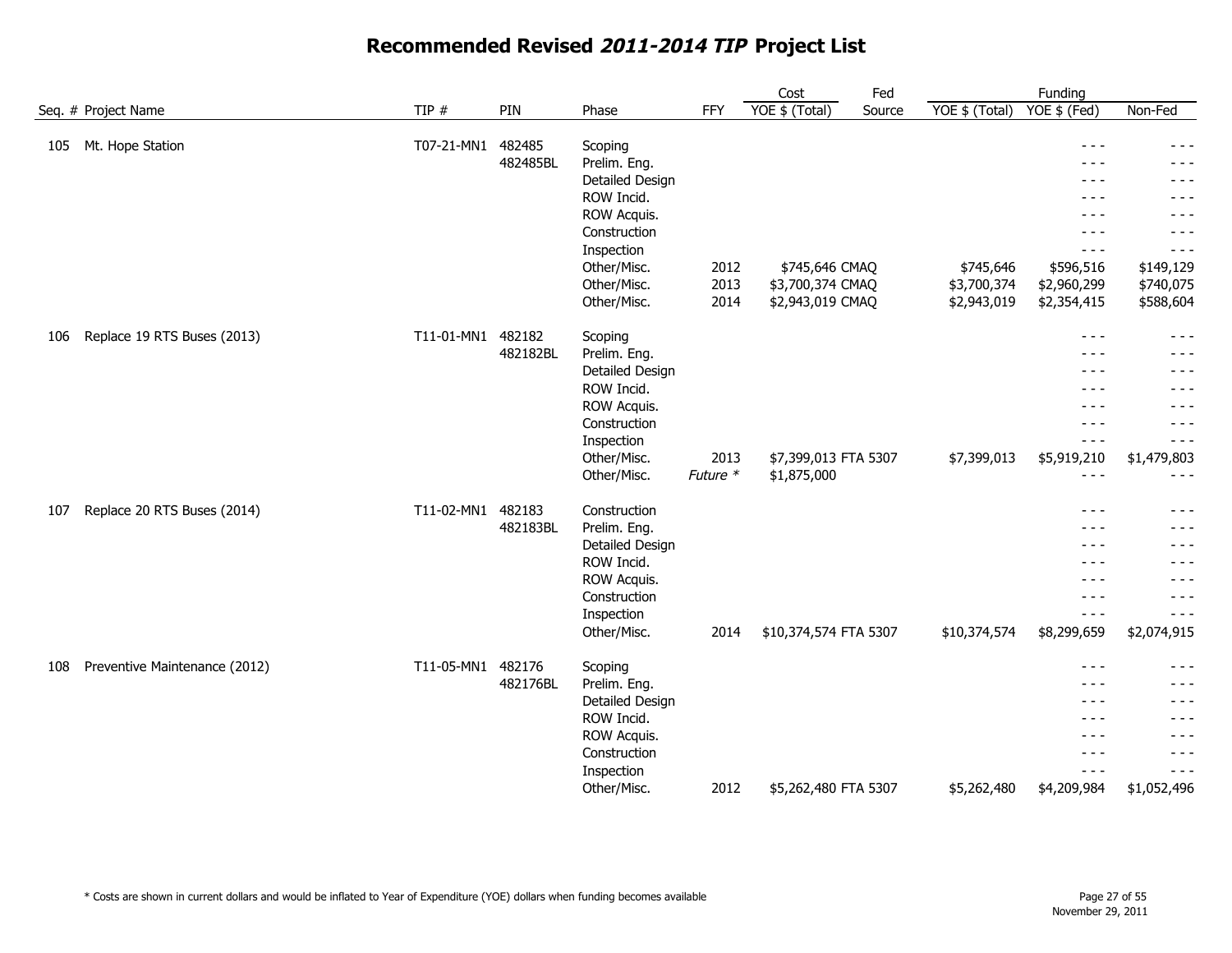|     |                                               |            |          |                            |            | Cost                 | Fed             |                | Funding                        |                                                                                                                                                                                                                                                                                                                                                                                              |
|-----|-----------------------------------------------|------------|----------|----------------------------|------------|----------------------|-----------------|----------------|--------------------------------|----------------------------------------------------------------------------------------------------------------------------------------------------------------------------------------------------------------------------------------------------------------------------------------------------------------------------------------------------------------------------------------------|
|     | Seq. # Project Name                           | TIP $#$    | PIN      | Phase                      | <b>FFY</b> | YOE \$ (Total)       | Source          | YOE \$ (Total) | $YOE$ \$ (Fed)                 | Non-Fed                                                                                                                                                                                                                                                                                                                                                                                      |
| 109 | Preventive Maintenance (2013)                 | T11-06-MN1 | 482185   | Scoping                    |            |                      |                 |                | $\frac{1}{2}$                  | - - -                                                                                                                                                                                                                                                                                                                                                                                        |
|     |                                               |            | 482185BL | Prelim. Eng.               |            |                      |                 |                | - - -                          | - - -                                                                                                                                                                                                                                                                                                                                                                                        |
|     |                                               |            |          | Detailed Design            |            |                      |                 |                | $- - -$                        | - - -                                                                                                                                                                                                                                                                                                                                                                                        |
|     |                                               |            |          | ROW Incid.                 |            |                      |                 |                | - - -                          | $- - -$                                                                                                                                                                                                                                                                                                                                                                                      |
|     |                                               |            |          | ROW Acquis.                |            |                      |                 |                | $\frac{1}{2}$                  | $- - -$                                                                                                                                                                                                                                                                                                                                                                                      |
|     |                                               |            |          | Construction               |            |                      |                 |                | $- - -$                        | - - -                                                                                                                                                                                                                                                                                                                                                                                        |
|     |                                               |            |          | Inspection                 |            |                      |                 |                | $- - - -$                      | - - -                                                                                                                                                                                                                                                                                                                                                                                        |
|     |                                               |            |          | Other/Misc.                | 2013       | \$5,262,480 FTA 5307 |                 | \$5,262,480    | \$4,209,984                    | \$1,052,496                                                                                                                                                                                                                                                                                                                                                                                  |
| 110 | Preventive Maintenance (2014)                 | T11-07-MN1 | 482186   | Construction               |            |                      |                 |                | $\frac{1}{2}$                  | $- - -$                                                                                                                                                                                                                                                                                                                                                                                      |
|     |                                               |            | 482186BL | Prelim. Eng.               |            |                      |                 |                | $- - -$                        | $- - -$                                                                                                                                                                                                                                                                                                                                                                                      |
|     |                                               |            |          | Detailed Design            |            |                      |                 |                | $- - - -$                      | $- - -$                                                                                                                                                                                                                                                                                                                                                                                      |
|     |                                               |            |          | ROW Incid.                 |            |                      |                 |                | $- - -$                        | $- - -$                                                                                                                                                                                                                                                                                                                                                                                      |
|     |                                               |            |          | ROW Acquis.                |            |                      |                 |                | $  -$                          | $  -$                                                                                                                                                                                                                                                                                                                                                                                        |
|     |                                               |            |          | Construction               |            |                      |                 |                | $- - -$                        | $- - -$                                                                                                                                                                                                                                                                                                                                                                                      |
|     |                                               |            |          | Inspection                 |            |                      |                 |                | $- - -$                        | $- - -$                                                                                                                                                                                                                                                                                                                                                                                      |
|     |                                               |            |          | Other/Misc.                | 2014       | \$5,262,480 FTA 5307 |                 | \$5,262,480    | \$4,209,984                    | \$1,052,496                                                                                                                                                                                                                                                                                                                                                                                  |
| 111 | Large Urban Jobs Access/Reverse Commute Block | T11-08-MN1 | 482187   | Scoping                    |            |                      |                 |                | $\frac{1}{2}$                  | $\frac{1}{2} \frac{1}{2} \frac{1}{2} \frac{1}{2} \frac{1}{2} \frac{1}{2} \frac{1}{2} \frac{1}{2} \frac{1}{2} \frac{1}{2} \frac{1}{2} \frac{1}{2} \frac{1}{2} \frac{1}{2} \frac{1}{2} \frac{1}{2} \frac{1}{2} \frac{1}{2} \frac{1}{2} \frac{1}{2} \frac{1}{2} \frac{1}{2} \frac{1}{2} \frac{1}{2} \frac{1}{2} \frac{1}{2} \frac{1}{2} \frac{1}{2} \frac{1}{2} \frac{1}{2} \frac{1}{2} \frac{$ |
|     | Program                                       |            | 482187BL | Prelim. Eng.               |            |                      |                 |                | $- - -$                        | - - -                                                                                                                                                                                                                                                                                                                                                                                        |
|     |                                               |            |          | Detailed Design            |            |                      |                 |                | $- - -$                        | - - -                                                                                                                                                                                                                                                                                                                                                                                        |
|     |                                               |            |          | ROW Incid.                 |            |                      |                 |                | $- - -$                        | - - -                                                                                                                                                                                                                                                                                                                                                                                        |
|     |                                               |            |          | ROW Acquis.                |            |                      |                 |                | $\frac{1}{2}$                  | - - -                                                                                                                                                                                                                                                                                                                                                                                        |
|     |                                               |            |          | Construction               |            |                      |                 |                | $\frac{1}{2}$                  | $- - -$                                                                                                                                                                                                                                                                                                                                                                                      |
|     |                                               |            |          | Inspection                 |            |                      |                 |                | $  -$                          | $- - -$                                                                                                                                                                                                                                                                                                                                                                                      |
|     |                                               |            |          | Other/Misc.                |            | <b>TBD</b>           | <b>FTA 5316</b> |                | \$0                            | \$0                                                                                                                                                                                                                                                                                                                                                                                          |
| 112 | Non-Urban Jobs Access/Reverse Commute Block   | T11-09-MN1 | 482188   | Scoping                    |            |                      |                 |                | $- - -$                        | $- - -$                                                                                                                                                                                                                                                                                                                                                                                      |
|     | Program                                       |            | 482188BL | Prelim. Eng.               |            |                      |                 |                | $\frac{1}{2}$                  | - - -                                                                                                                                                                                                                                                                                                                                                                                        |
|     |                                               |            |          | Detailed Design            |            |                      |                 |                | $- - -$                        | - - -                                                                                                                                                                                                                                                                                                                                                                                        |
|     |                                               |            |          | ROW Incid.                 |            |                      |                 |                | $- - -$                        | - - -                                                                                                                                                                                                                                                                                                                                                                                        |
|     |                                               |            |          | ROW Acquis.                |            |                      |                 |                | $\frac{1}{2}$                  | $- - -$                                                                                                                                                                                                                                                                                                                                                                                      |
|     |                                               |            |          | Construction<br>Inspection |            |                      |                 |                | $\frac{1}{2}$<br>$\frac{1}{2}$ | $- - -$<br>$- - -$                                                                                                                                                                                                                                                                                                                                                                           |
|     |                                               |            |          | Other/Misc.                |            | <b>TBD</b>           | FTA 5316        |                | \$0                            | \$0                                                                                                                                                                                                                                                                                                                                                                                          |
|     |                                               |            |          |                            |            |                      |                 |                |                                |                                                                                                                                                                                                                                                                                                                                                                                              |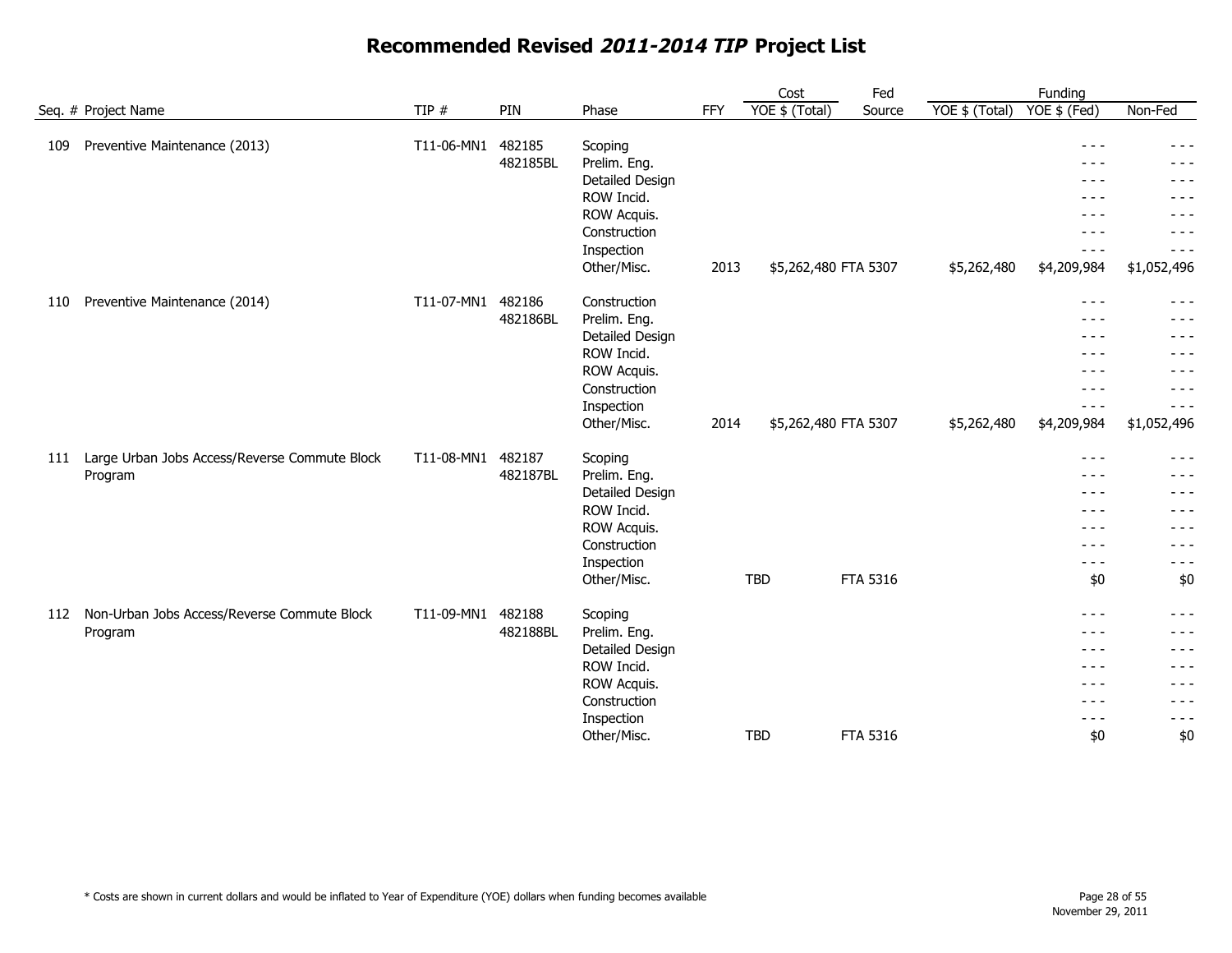|                     |                                                                    |                   |                    |                                                                                                                      |            | Cost                 | Fed             |                | Funding                                                                                                        |                                                                                  |
|---------------------|--------------------------------------------------------------------|-------------------|--------------------|----------------------------------------------------------------------------------------------------------------------|------------|----------------------|-----------------|----------------|----------------------------------------------------------------------------------------------------------------|----------------------------------------------------------------------------------|
| Seq. # Project Name |                                                                    | TIP $#$           | PIN                | Phase                                                                                                                | <b>FFY</b> | YOE \$ (Total)       | Source          | YOE \$ (Total) | YOE \$ (Fed)                                                                                                   | Non-Fed                                                                          |
| 113                 | Large Urban New Freedom Block Program                              | T11-10-MN1        | 482189<br>482189BL | Scoping<br>Prelim. Eng.<br>Detailed Design<br>ROW Incid.<br>ROW Acquis.<br>Construction<br>Inspection<br>Other/Misc. | 2012       | \$279,919 FTA 5317   |                 | \$279,919      | $- - -$<br>- - -<br>$\frac{1}{2}$<br>$  -$<br>$- - -$<br>$- - -$<br>$- - -$<br>\$222,335                       | $- - -$<br>- - -<br>$- - -$<br>$- - -$<br>$- - -$<br>- - -<br>- - -<br>\$57,584  |
| 114                 | Non-Urban New Freedom Block Program                                | T11-11-MN1 482190 | 482190BL           | Scoping<br>Prelim. Eng.<br>Detailed Design<br>ROW Incid.<br>ROW Acquis.<br>Construction<br>Inspection<br>Other/Misc. |            | <b>TBD</b>           | <b>FTA 5317</b> |                | $\frac{1}{2}$<br>$\frac{1}{2}$<br>$\frac{1}{2}$<br>$\frac{1}{2}$<br>$- - -$<br>$- - -$<br>$\frac{1}{2}$<br>\$0 | $- - -$<br>- - -<br>$- - -$<br>- - -<br>- - -<br>$- - -$<br>$- - -$<br>\$0       |
| 115                 | Technology Initiatives for Driving Excellence (TIDE) -<br>Phase II | T11-16-MN1        | 482196<br>482196BL | Scoping<br>Prelim. Eng.<br>Detailed Design<br>ROW Incid.<br>ROW Acquis.<br>Construction<br>Inspection<br>Other/Misc. | 2013       | \$1,000,000 CMAQ     |                 | \$1,000,000    | $- - -$<br>$  -$<br>$- - -$<br>- - -<br>$- - -$<br>$- - - -$<br>$\frac{1}{2}$<br>\$800,000                     | $- - -$<br>$- - -$<br>$- - -$<br>- - -<br>- - -<br>- - -<br>- - -<br>\$200,000   |
| 116                 | RGRTA Jobs Access/Reverse Commute                                  | T11-21-MN1        | 482201<br>482201BL | Scoping<br>Prelim. Eng.<br>Detailed Design<br>ROW Incid.<br>ROW Acquis.<br>Construction<br>Inspection<br>Other/Misc. | 2012       | \$1,547,520 FTA 5316 |                 | \$1,547,520    | $- - -$<br>$- - -$<br>$\frac{1}{2}$<br>$\frac{1}{2}$<br>$\frac{1}{2}$<br>$\frac{1}{2}$<br>$- - -$<br>\$773,760 | - - -<br>- - -<br>$- - -$<br>- - -<br>$- - -$<br>$- - -$<br>$- - -$<br>\$773,760 |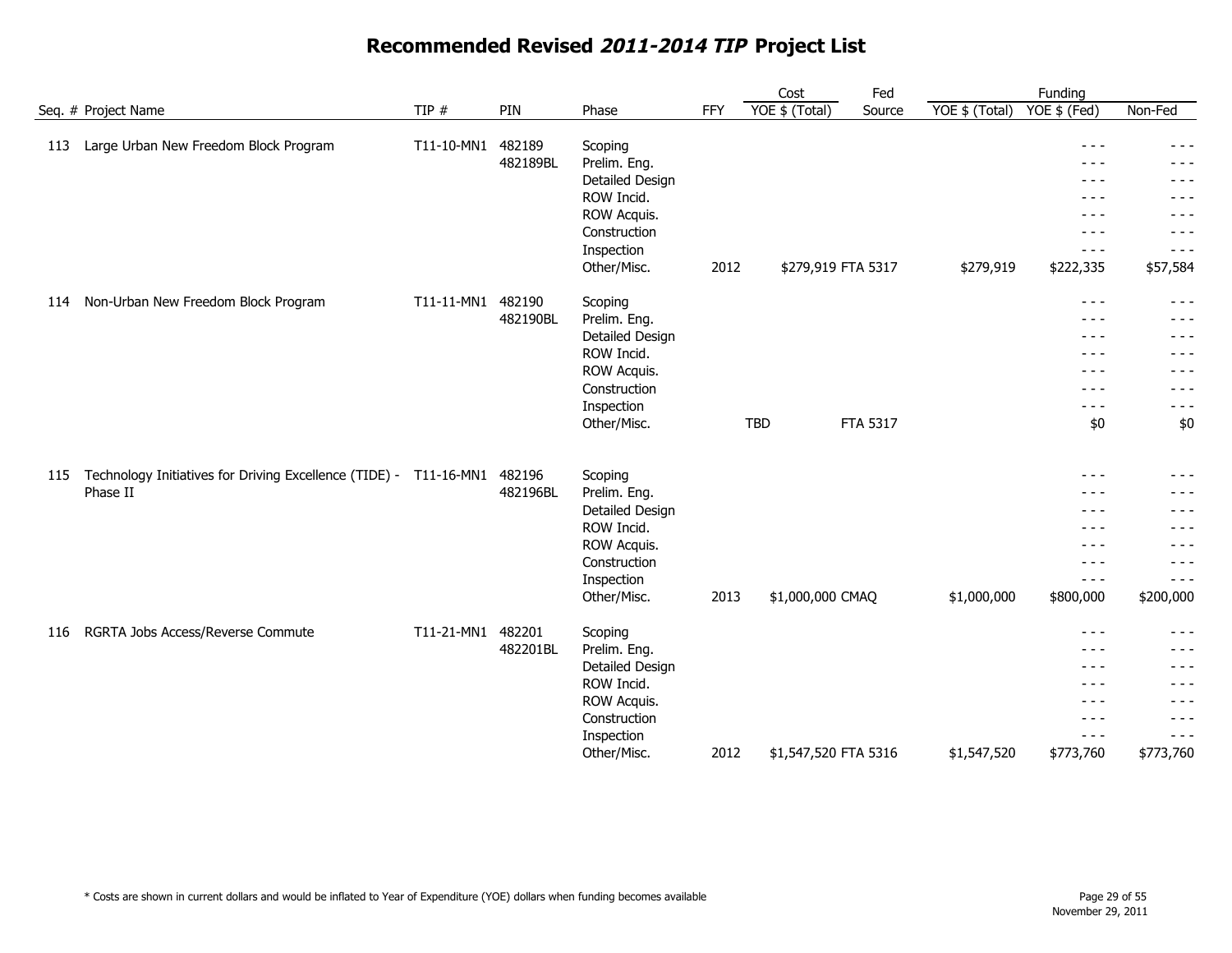|     |                                                                |                   |          |                         |          | Cost               | Fed    |                  | Funding                                                                                                                                                                                                                                                                                                                                                                                      |          |
|-----|----------------------------------------------------------------|-------------------|----------|-------------------------|----------|--------------------|--------|------------------|----------------------------------------------------------------------------------------------------------------------------------------------------------------------------------------------------------------------------------------------------------------------------------------------------------------------------------------------------------------------------------------------|----------|
|     | Seq. # Project Name                                            | TIP#              | PIN      | Phase                   | FFY      | YOE \$ (Total)     | Source | $YOE$ \$ (Total) | YOE \$ (Fed)                                                                                                                                                                                                                                                                                                                                                                                 | Non-Fed  |
| 117 | Purchase of Braille Printer                                    | T11-22-MN1        | 482202   |                         |          |                    |        |                  | $\frac{1}{2}$                                                                                                                                                                                                                                                                                                                                                                                | $- - -$  |
|     |                                                                |                   | 482202BL | Scoping<br>Prelim. Eng. |          |                    |        |                  | $  -$                                                                                                                                                                                                                                                                                                                                                                                        | $- - -$  |
|     |                                                                |                   |          | Detailed Design         |          |                    |        |                  | $  -$                                                                                                                                                                                                                                                                                                                                                                                        | $- - -$  |
|     |                                                                |                   |          | ROW Incid.              |          |                    |        |                  | $- - -$                                                                                                                                                                                                                                                                                                                                                                                      | $- - -$  |
|     |                                                                |                   |          | ROW Acquis.             |          |                    |        |                  | $- - -$                                                                                                                                                                                                                                                                                                                                                                                      | - - -    |
|     |                                                                |                   |          | Construction            |          |                    |        |                  | $- - -$                                                                                                                                                                                                                                                                                                                                                                                      | $- - -$  |
|     |                                                                |                   |          | Inspection              |          |                    |        |                  | $- - -$                                                                                                                                                                                                                                                                                                                                                                                      | $- - -$  |
|     |                                                                |                   |          | Other/Misc.             | 2012     | \$6,000 FTA 5317   |        | \$6,000          | \$4,800                                                                                                                                                                                                                                                                                                                                                                                      | \$1,200  |
|     |                                                                |                   |          |                         |          |                    |        |                  |                                                                                                                                                                                                                                                                                                                                                                                              |          |
| 118 | Enhanced Wheelchair Restraint System on Future Bus T11-23-MN1  |                   | 482203   | Scoping                 |          |                    |        |                  | $- - -$                                                                                                                                                                                                                                                                                                                                                                                      | $- - -$  |
|     | Orders                                                         |                   | 482203BL | Prelim. Eng.            |          |                    |        |                  | $\frac{1}{2}$                                                                                                                                                                                                                                                                                                                                                                                | $- - -$  |
|     |                                                                |                   |          | Detailed Design         |          |                    |        |                  | $\frac{1}{2}$                                                                                                                                                                                                                                                                                                                                                                                | - - -    |
|     |                                                                |                   |          | ROW Incid.              |          |                    |        |                  | $\frac{1}{2}$                                                                                                                                                                                                                                                                                                                                                                                | - - -    |
|     |                                                                |                   |          | ROW Acquis.             |          |                    |        |                  | $- - -$                                                                                                                                                                                                                                                                                                                                                                                      | $- - -$  |
|     |                                                                |                   |          | Construction            |          |                    |        |                  | $- - -$                                                                                                                                                                                                                                                                                                                                                                                      | $- - -$  |
|     |                                                                |                   |          | Inspection              |          |                    |        |                  | $- - -$                                                                                                                                                                                                                                                                                                                                                                                      | $- - -$  |
|     |                                                                |                   |          | Other/Misc.             | 2012     | \$288,821 FTA 5317 |        | \$288,821        | \$231,057                                                                                                                                                                                                                                                                                                                                                                                    | \$57,764 |
|     |                                                                |                   |          | Other/Misc.             | 2013     | \$17,179 FTA 5317  |        | \$17,179         | \$13,743                                                                                                                                                                                                                                                                                                                                                                                     | \$3,436  |
| 119 | Medical Motor Service Transportation TRAC and Give- T11-24-MN1 |                   | 482204   | Scoping                 |          |                    |        |                  | $\frac{1}{2}$                                                                                                                                                                                                                                                                                                                                                                                | $- - -$  |
|     | A-Lift                                                         |                   | 482204BL | Prelim. Eng.            |          |                    |        |                  | $\frac{1}{2}$                                                                                                                                                                                                                                                                                                                                                                                | - - -    |
|     |                                                                |                   |          | Detailed Design         |          |                    |        |                  | $- - -$                                                                                                                                                                                                                                                                                                                                                                                      | $- - -$  |
|     |                                                                |                   |          | ROW Incid.              |          |                    |        |                  | $- - -$                                                                                                                                                                                                                                                                                                                                                                                      | $- - -$  |
|     |                                                                |                   |          | ROW Acquis.             |          |                    |        |                  | $- - -$                                                                                                                                                                                                                                                                                                                                                                                      | $- - -$  |
|     |                                                                |                   |          | Construction            |          |                    |        |                  | $\frac{1}{2}$                                                                                                                                                                                                                                                                                                                                                                                | $- - -$  |
|     |                                                                |                   |          | Inspection              |          |                    |        |                  | $- - -$                                                                                                                                                                                                                                                                                                                                                                                      | $- - -$  |
|     |                                                                |                   |          | Other/Misc.             | 2012     | \$151,700 FTA 5317 |        | \$151,700        | \$103,500                                                                                                                                                                                                                                                                                                                                                                                    | \$48,200 |
|     |                                                                |                   |          | Other/Misc.             | 2013     | \$156,300 FTA 5317 |        | \$156,300        | \$108,100                                                                                                                                                                                                                                                                                                                                                                                    | \$48,200 |
|     | <b>Bicycle &amp; Pedestrian projects</b>                       |                   |          |                         |          |                    |        |                  |                                                                                                                                                                                                                                                                                                                                                                                              |          |
| 120 | Highland Park / Canalway Connector Trail                       | N05-01-MN1 475408 |          | Scoping                 |          |                    |        |                  | $- - -$                                                                                                                                                                                                                                                                                                                                                                                      | $- - -$  |
|     |                                                                |                   | 475408BL | Prelim. Eng.            |          |                    |        |                  | $\frac{1}{2}$                                                                                                                                                                                                                                                                                                                                                                                | - - -    |
|     |                                                                |                   |          | Detailed Design         |          |                    |        |                  | $\frac{1}{2}$                                                                                                                                                                                                                                                                                                                                                                                | $- - -$  |
|     |                                                                |                   |          | ROW Incid.              |          |                    |        |                  | $- - -$                                                                                                                                                                                                                                                                                                                                                                                      | $- - -$  |
|     |                                                                |                   |          | ROW Acquis.             | 2012     | \$101,750 CMAQ     |        | \$101,750        | \$81,400                                                                                                                                                                                                                                                                                                                                                                                     | \$20,350 |
|     |                                                                |                   |          | Construction            | Future * | \$1,297,363        |        |                  | $\frac{1}{2} \frac{1}{2} \frac{1}{2} \frac{1}{2} \frac{1}{2} \frac{1}{2} \frac{1}{2} \frac{1}{2} \frac{1}{2} \frac{1}{2} \frac{1}{2} \frac{1}{2} \frac{1}{2} \frac{1}{2} \frac{1}{2} \frac{1}{2} \frac{1}{2} \frac{1}{2} \frac{1}{2} \frac{1}{2} \frac{1}{2} \frac{1}{2} \frac{1}{2} \frac{1}{2} \frac{1}{2} \frac{1}{2} \frac{1}{2} \frac{1}{2} \frac{1}{2} \frac{1}{2} \frac{1}{2} \frac{$ | $- - -$  |
|     |                                                                |                   |          | Inspection              | Future * | \$87,303           |        |                  | $- - -$                                                                                                                                                                                                                                                                                                                                                                                      | $- - -$  |
|     |                                                                |                   |          | Other/Misc.             |          |                    |        |                  | $  -$                                                                                                                                                                                                                                                                                                                                                                                        | $- - -$  |
|     |                                                                |                   |          |                         |          |                    |        |                  |                                                                                                                                                                                                                                                                                                                                                                                              |          |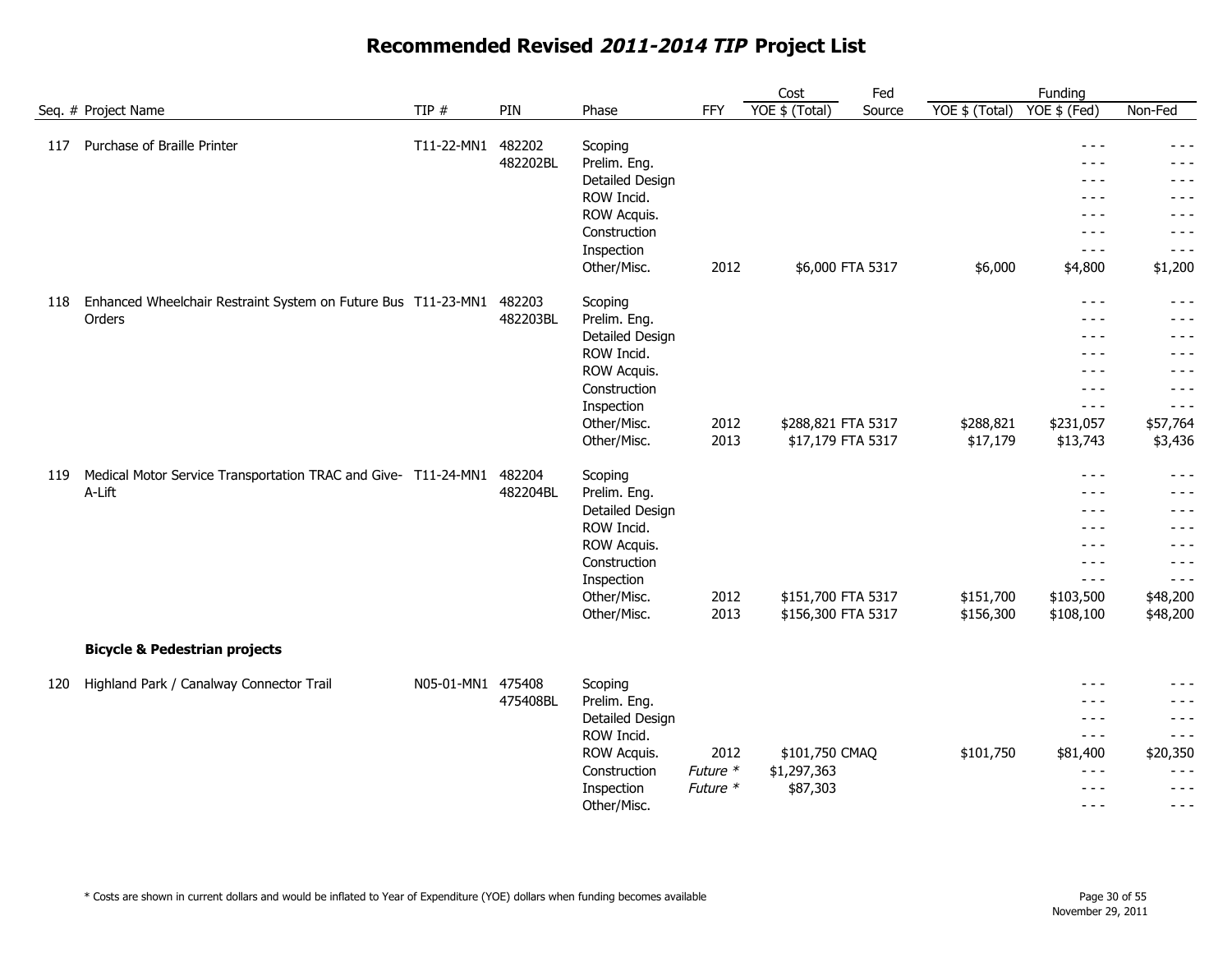|     |                                                                               |                   |          |                                                                                                           |                              | Cost                                                                  | Fed    |                                                   | Funding                                                                      |                                                                    |
|-----|-------------------------------------------------------------------------------|-------------------|----------|-----------------------------------------------------------------------------------------------------------|------------------------------|-----------------------------------------------------------------------|--------|---------------------------------------------------|------------------------------------------------------------------------------|--------------------------------------------------------------------|
|     | Seq. # Project Name                                                           | TIP $#$           | PIN      | Phase                                                                                                     | <b>FFY</b>                   | YOE \$ (Total)                                                        | Source | YOE \$ (Total)                                    | YOE \$ (Fed)                                                                 | Non-Fed                                                            |
| 121 | City of Rochester Bicycle Trails                                              | N05-03-MN1 475410 | 475410BL | Scoping<br>Prelim. Eng.<br>Detailed Design<br>ROW Incid.<br>ROW Acquis.                                   |                              |                                                                       |        |                                                   | $- - -$<br>$- - -$<br>$- - -$<br>$- - -$<br>$- - -$                          | - - -<br>- - -<br>- - -<br>$- - -$<br>$- - -$                      |
|     |                                                                               |                   |          | Construction<br>Construction<br>Inspection<br>Inspection<br>Other/Misc.                                   | 2013<br>2014<br>2013<br>2014 | \$883,175 CMAQ<br>\$1,095,210 CMAQ<br>\$86,163 CMAQ<br>\$100,119 CMAQ |        | \$883,175<br>\$1,095,211<br>\$86,163<br>\$100,119 | \$706,540<br>\$876,168<br>\$68,931<br>\$80,095<br>$- - -$                    | \$176,635<br>\$219,042<br>\$17,233<br>\$20,024<br>$- - -$          |
| 122 | Rt. 390 Multi-Use Trail - Canalway Trail to the 390<br>Bike Path at Rt. 104   | N07-02-MN1 439008 | 439008BL | Scoping<br>Prelim. Eng.<br>Detailed Design<br>ROW Incid.<br>ROW Acquis.<br>Construction<br>Inspection     | 2013<br>Future *<br>Future * | \$86,163 CMAQ<br>\$3,647,769<br>\$509,592                             |        | \$86,163                                          | $- - -$<br>$- - -$<br>- - -<br>$- - -$<br>\$68,930<br>$- - -$<br>$- - -$     | $- - -$<br>- - -<br>$- - -$<br>\$17,233<br>- - -<br>$- - -$        |
| 123 | Inner Loop/Sidewalk ADA-Accessible Ramps & Other<br><b>Arterial Sidewalks</b> | N07-04-MN1 475442 | 475442BL | Other/Misc.<br>Scoping<br>Prelim. Eng.<br>Detailed Design<br>ROW Incid.<br>ROW Acquis.                    |                              |                                                                       |        |                                                   | $- - -$<br>$- - -$<br>- - -<br>- - -<br>$- - -$<br>$- - -$                   | $  -$<br>- - -<br>- - -<br>- - -<br>- - -<br>- - -                 |
| 124 | Rochester Bicycle Enhancement Program                                         | N07-06-MN1 475444 |          | Construction<br>Inspection<br>Other/Misc.<br>Scoping                                                      | 2012                         | \$651,964 CMAQ                                                        |        | \$651,964                                         | \$521,571<br>$- - -$<br>$  -$<br>$- - -$                                     | \$130,393<br>- - -<br>- - -<br>- - -                               |
|     |                                                                               |                   | 475444BL | Prelim. Eng.<br>Detailed Design<br>ROW Incid.<br>ROW Acquis.<br>Construction<br>Inspection<br>Other/Misc. | 2012<br>2012                 | \$220,103 CMAQ<br>\$18,777 CMAQ                                       |        | \$220,103<br>\$18,777                             | $- - -$<br>$- - -$<br>$- - -$<br>$- - -$<br>\$176,082<br>\$15,022<br>$- - -$ | - - -<br>- - -<br>- - -<br>- - -<br>\$44,021<br>\$3,755<br>$- - -$ |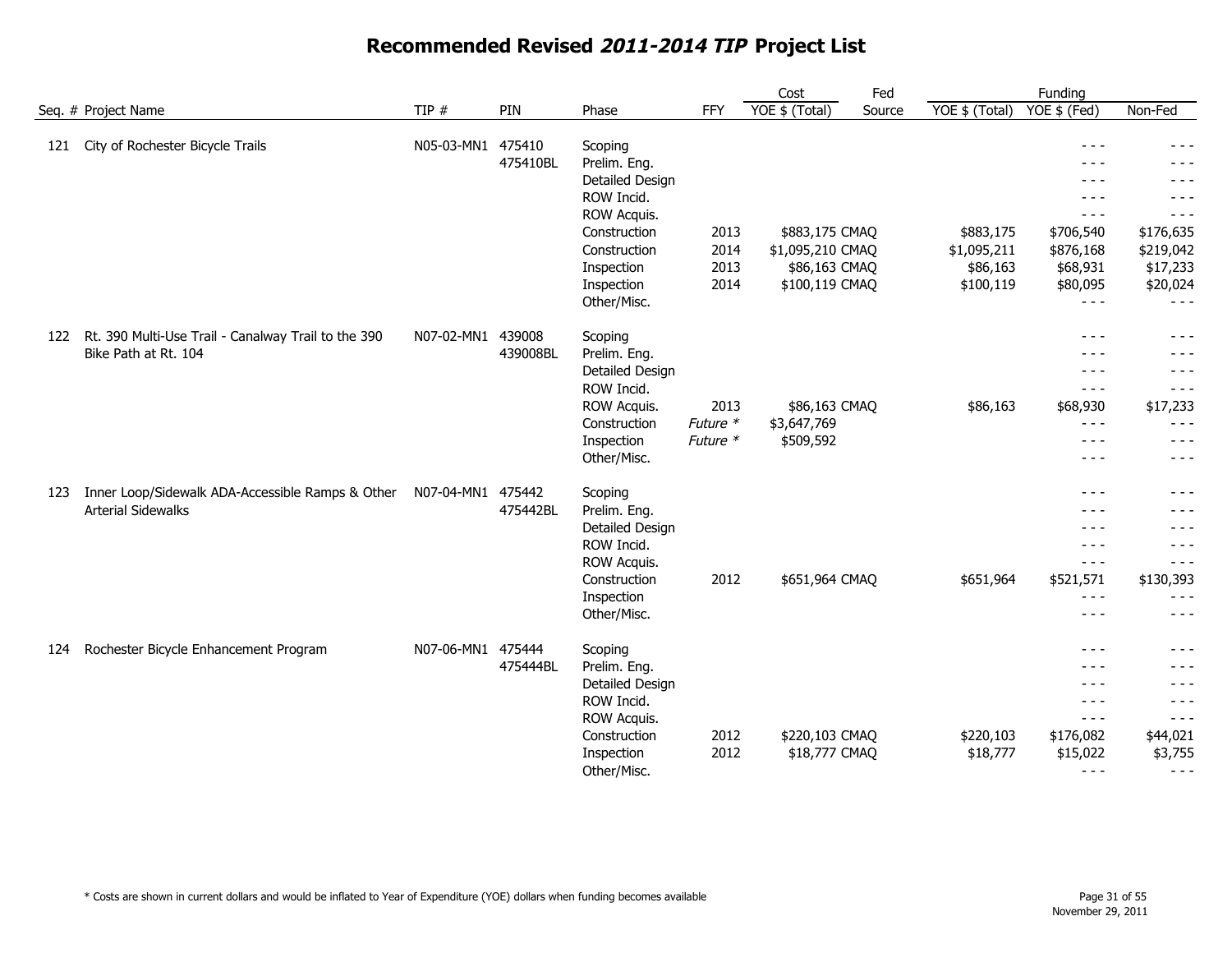|     |                                                       |                   |          |                                                                                                                      |                                      | Cost                                                                                                                    | Fed    |                                                             | Funding                                                                                      |                                                                                               |
|-----|-------------------------------------------------------|-------------------|----------|----------------------------------------------------------------------------------------------------------------------|--------------------------------------|-------------------------------------------------------------------------------------------------------------------------|--------|-------------------------------------------------------------|----------------------------------------------------------------------------------------------|-----------------------------------------------------------------------------------------------|
|     | Seq. # Project Name                                   | TIP#              | PIN      | Phase                                                                                                                | <b>FFY</b>                           | YOE $$$ (Total)                                                                                                         | Source | YOE \$ (Total)                                              | YOE \$ (Fed)                                                                                 | Non-Fed                                                                                       |
| 125 | Junction Lock Trailhead and Trail                     | N07-20-MN1 4RTP02 | 4RTP02BL | Scoping<br>Prelim. Eng.<br>Detailed Design<br>ROW Incid.<br>ROW Acquis.<br>Construction<br>Inspection<br>Other/Misc. | 2012                                 | \$54,000 RTP                                                                                                            |        | \$54,000                                                    | $- - -$<br>- - -<br>$- - -$<br>$- - -$<br>$- - -$<br>$- - -$<br>$- - -$<br>\$43,200          | $- - -$<br>- - -<br>- - -<br>- - -<br>- - -<br>- - -<br>- - -<br>\$10,800                     |
| 126 | Mendon Foundation Trail Maintenance Equipment         | N11-05-MN1 4RT410 | 4RT410BL | Scoping<br>Prelim. Eng.<br>Detailed Design<br>ROW Incid.<br>ROW Acquis.<br>Construction<br>Inspection<br>Other/Misc. | 2012                                 | \$43,157 RTP                                                                                                            |        | \$43,157                                                    | $- - -$<br>$- - -$<br>$- - -$<br>$- - -$<br>- - -<br>$- - -$<br>$- - -$<br>\$34,525          | $- - -$<br>- - -<br>- - -<br>- - -<br>- - -<br>- - -<br>$- - -$<br>\$8,632                    |
|     | Projects principally located in <b>Ontario County</b> |                   |          |                                                                                                                      |                                      |                                                                                                                         |        |                                                             |                                                                                              |                                                                                               |
|     | <b>Highway projects</b>                               |                   |          |                                                                                                                      |                                      |                                                                                                                         |        |                                                             |                                                                                              |                                                                                               |
| 127 | Rt. 251 Rehabilitation                                | H07-04-ON1 425105 | 425105BL | Scoping<br>Prelim. Eng.<br>Detailed Design<br>ROW Incid.<br>ROW Acquis.<br>Construction<br>Inspection<br>Other/Misc. | 2012<br>2012                         | \$612,497 HSIP<br>\$133,672 HSIP                                                                                        |        | \$612,497<br>\$133,672                                      | $- - -$<br>- - -<br>- - -<br>$- - -$<br>$- - -$<br>\$551,247<br>\$120,305<br>$- - -$         | - - -<br>- - -<br>- - -<br>- - -<br>$- - -$<br>\$61,250<br>\$13,367<br>$- - -$                |
| 128 | County Road 5 Preventive Maintenance                  | H07-46-ON2 475484 | 475484BL | Scoping<br>Prelim. Eng.<br>Detailed Design<br>ROW Incid.<br>ROW Acquis.<br>Construction<br>Inspection<br>Other/Misc. | 2012<br>2012<br>2012<br>2013<br>2013 | \$19,173 STP - Rural<br>\$38,346 STP - Rural<br>\$38,346 STP - Rural<br>\$1,979,605 STP - Rural<br>\$53,852 STP - Rural |        | \$19,173<br>\$38,346<br>\$38,346<br>\$1,979,605<br>\$53,852 | \$15,338<br>\$30,677<br>\$30,677<br>$- - -$<br>$- - -$<br>\$1,583,684<br>\$43,082<br>$- - -$ | \$3,835<br>\$7,669<br>\$7,669<br>$- - -$<br>$- - -$<br>\$395,921<br>\$10,770<br>$\frac{1}{2}$ |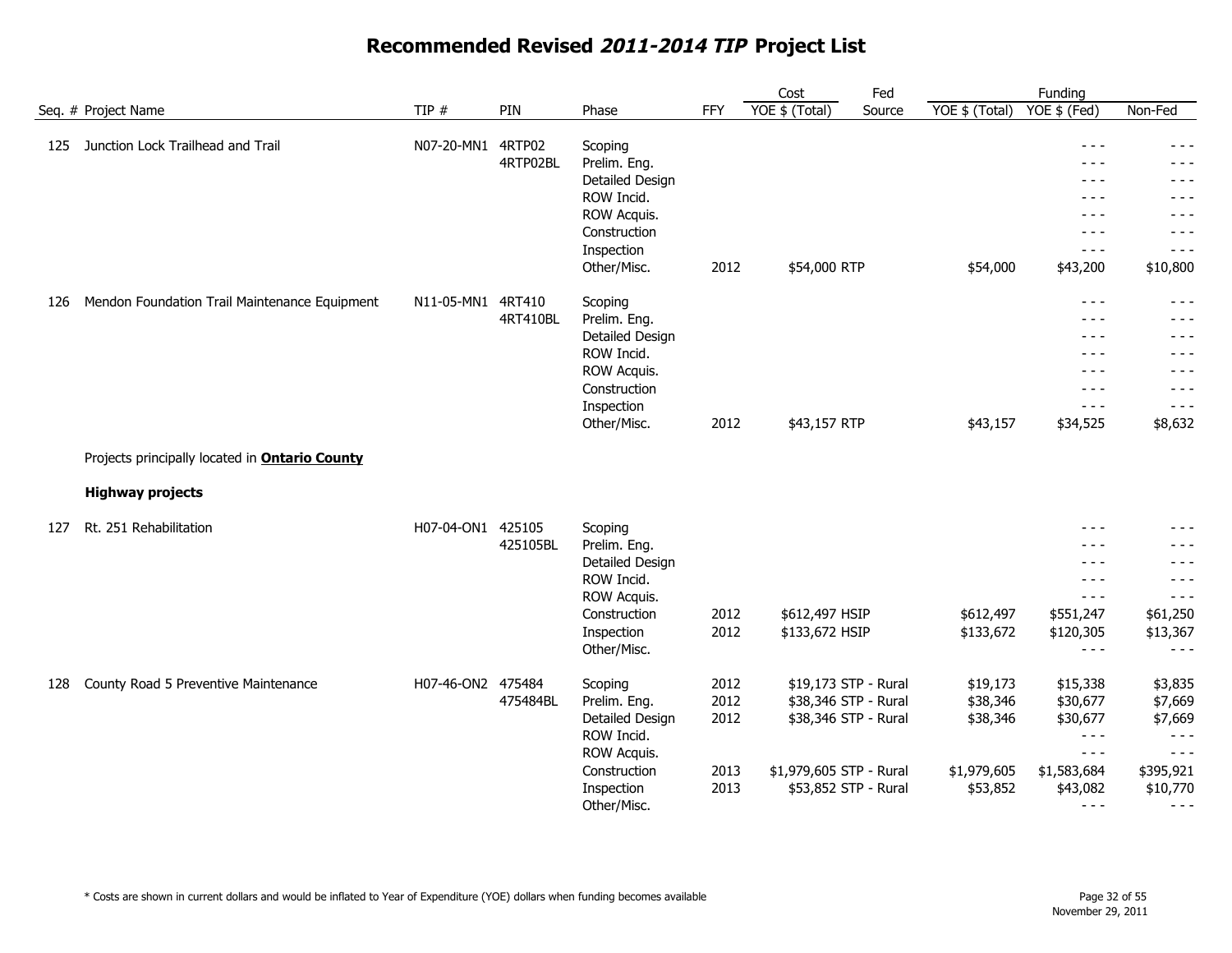|     |                                                                      |                   |          |                 | Cost       | Fed                  |        | Funding        |                                                                                                                                                                                                                                                                                                                                                                                              |           |
|-----|----------------------------------------------------------------------|-------------------|----------|-----------------|------------|----------------------|--------|----------------|----------------------------------------------------------------------------------------------------------------------------------------------------------------------------------------------------------------------------------------------------------------------------------------------------------------------------------------------------------------------------------------------|-----------|
|     | Seq. # Project Name                                                  | TIP #             | PIN      | Phase           | <b>FFY</b> | $YOE$ \$ (Total)     | Source | YOE \$ (Total) | YOE \$ (Fed)                                                                                                                                                                                                                                                                                                                                                                                 | Non-Fed   |
| 129 | Routes 5&20 in Geneva and Rt. 5 Bridge over NFSRR H11-01-ON2         |                   | 400555   | Scoping         |            |                      |        |                |                                                                                                                                                                                                                                                                                                                                                                                              |           |
|     |                                                                      |                   | 400555BL | Prelim. Eng.    | 2012       | \$246,000 NHS        |        | \$246,000      | \$161,800                                                                                                                                                                                                                                                                                                                                                                                    | \$84,200  |
|     |                                                                      |                   |          | Detailed Design | 2013       | \$172,293 NHS        |        | \$172,293      | \$137,835                                                                                                                                                                                                                                                                                                                                                                                    | \$34,459  |
|     | Highway portion                                                      |                   |          | ROW Incid.      | 2012       | \$71,225 NHS         |        | \$71,225       | \$56,980                                                                                                                                                                                                                                                                                                                                                                                     | \$14,245  |
|     |                                                                      |                   |          | ROW Acquis.     | 2013       | \$147,080 NHS        |        | \$147,080      | \$117,664                                                                                                                                                                                                                                                                                                                                                                                    | \$29,416  |
|     |                                                                      |                   |          | Construction    | 2014       | \$2,959,505 NHS      |        | \$2,959,505    | \$2,367,604                                                                                                                                                                                                                                                                                                                                                                                  | \$591,901 |
|     |                                                                      |                   |          | Inspection      | 2014       | \$355,141 NHS        |        | \$355,141      | \$284,113                                                                                                                                                                                                                                                                                                                                                                                    | \$71,028  |
|     |                                                                      |                   |          | Other/Misc.     |            |                      |        |                | $- - -$                                                                                                                                                                                                                                                                                                                                                                                      | $- - -$   |
| 130 | Routes 5&20 in Geneva and Rt. 5 Bridge over NFSRR H11-01-ON2         |                   | 400555   | Scoping         |            |                      |        |                | $- - -$                                                                                                                                                                                                                                                                                                                                                                                      | $- - -$   |
|     |                                                                      |                   | 400555BL | Prelim. Eng.    | 2012       | \$153,643 HBP        |        | \$153,643      | \$122,914                                                                                                                                                                                                                                                                                                                                                                                    | \$30,729  |
|     |                                                                      |                   |          | Detailed Design | 2012       | \$102,768 HBP        |        | \$102,768      | \$82,214                                                                                                                                                                                                                                                                                                                                                                                     | \$20,554  |
|     | <b>Bridge portion</b>                                                |                   |          | ROW Incid.      |            |                      |        |                | $- - -$                                                                                                                                                                                                                                                                                                                                                                                      | $- - -$   |
|     |                                                                      |                   |          | ROW Acquis.     |            |                      |        |                | $- - -$                                                                                                                                                                                                                                                                                                                                                                                      | $- - -$   |
|     |                                                                      |                   |          | Construction    | 2014       | \$1,878,501 HBP      |        | \$1,878,501    | \$1,502,801                                                                                                                                                                                                                                                                                                                                                                                  | \$375,700 |
|     |                                                                      |                   |          | Inspection      | 2014       | \$225,420 HBP        |        | \$225,420      | \$180,336                                                                                                                                                                                                                                                                                                                                                                                    | \$45,084  |
|     |                                                                      |                   |          | Other/Misc.     |            |                      |        |                | $- - -$                                                                                                                                                                                                                                                                                                                                                                                      | $- - -$   |
| 131 | High Risk Rural Road Improvement in Ontario County H11-21-ON2 475573 |                   |          | Scoping         |            |                      |        |                | $- - -$                                                                                                                                                                                                                                                                                                                                                                                      | $- - -$   |
|     |                                                                      |                   | 475573BL | Prelim. Eng.    | 2012       | \$48,000 HRRR        |        | \$48,000       | \$43,200                                                                                                                                                                                                                                                                                                                                                                                     | \$4,800   |
|     |                                                                      |                   |          | Detailed Design | 2012       | \$32,000 HRRR        |        | \$32,000       | \$28,800                                                                                                                                                                                                                                                                                                                                                                                     | \$3,200   |
|     |                                                                      |                   |          | ROW Incid.      | 2012       | \$6,000 HSIP         |        | \$6,000        | \$5,400                                                                                                                                                                                                                                                                                                                                                                                      | \$600     |
|     |                                                                      |                   |          | ROW Acquis.     | 2012       | \$17,000 HSIP        |        | \$17,000       | \$15,300                                                                                                                                                                                                                                                                                                                                                                                     | \$1,700   |
|     |                                                                      |                   |          | Construction    | 2013       | \$496,000 HRRR       |        | \$496,000      | \$446,400                                                                                                                                                                                                                                                                                                                                                                                    | \$49,600  |
|     |                                                                      |                   |          | Inspection      | 2013       | \$70,000 HRRR        |        | \$70,000       | \$63,000                                                                                                                                                                                                                                                                                                                                                                                     | \$7,000   |
|     |                                                                      |                   |          | Other/Misc.     |            |                      |        |                | $- - -$                                                                                                                                                                                                                                                                                                                                                                                      | - - -     |
| 132 | <b>State Street Railroad Crossing</b>                                | H11-24-ON2 493365 |          | Scoping         |            |                      |        |                | $- - -$                                                                                                                                                                                                                                                                                                                                                                                      | $- - -$   |
|     |                                                                      |                   | 493365BL | Prelim. Eng.    | 2013       | \$18,889 STP - Rail  |        | \$18,889       | \$17,000                                                                                                                                                                                                                                                                                                                                                                                     | \$1,889   |
|     |                                                                      |                   |          | Detailed Design |            |                      |        |                | $\frac{1}{2} \frac{1}{2} \frac{1}{2} \frac{1}{2} \frac{1}{2} \frac{1}{2} \frac{1}{2} \frac{1}{2} \frac{1}{2} \frac{1}{2} \frac{1}{2} \frac{1}{2} \frac{1}{2} \frac{1}{2} \frac{1}{2} \frac{1}{2} \frac{1}{2} \frac{1}{2} \frac{1}{2} \frac{1}{2} \frac{1}{2} \frac{1}{2} \frac{1}{2} \frac{1}{2} \frac{1}{2} \frac{1}{2} \frac{1}{2} \frac{1}{2} \frac{1}{2} \frac{1}{2} \frac{1}{2} \frac{$ | - - -     |
|     |                                                                      |                   |          | ROW Incid.      |            |                      |        |                | $- - -$                                                                                                                                                                                                                                                                                                                                                                                      | $- - -$   |
|     |                                                                      |                   |          | ROW Acquis.     |            |                      |        |                | $- - -$                                                                                                                                                                                                                                                                                                                                                                                      | $- - -$   |
|     |                                                                      |                   |          | Construction    | 2013       | \$151,111 STP - Rail |        | \$151,111      | \$136,000                                                                                                                                                                                                                                                                                                                                                                                    | \$15,111  |
|     |                                                                      |                   |          | Inspection      | 2013       | \$18,889 STP - Rail  |        | \$18,889       | \$17,000                                                                                                                                                                                                                                                                                                                                                                                     | \$1,889   |
|     |                                                                      |                   |          | Other/Misc.     |            |                      |        |                | $- - -$                                                                                                                                                                                                                                                                                                                                                                                      | $- - -$   |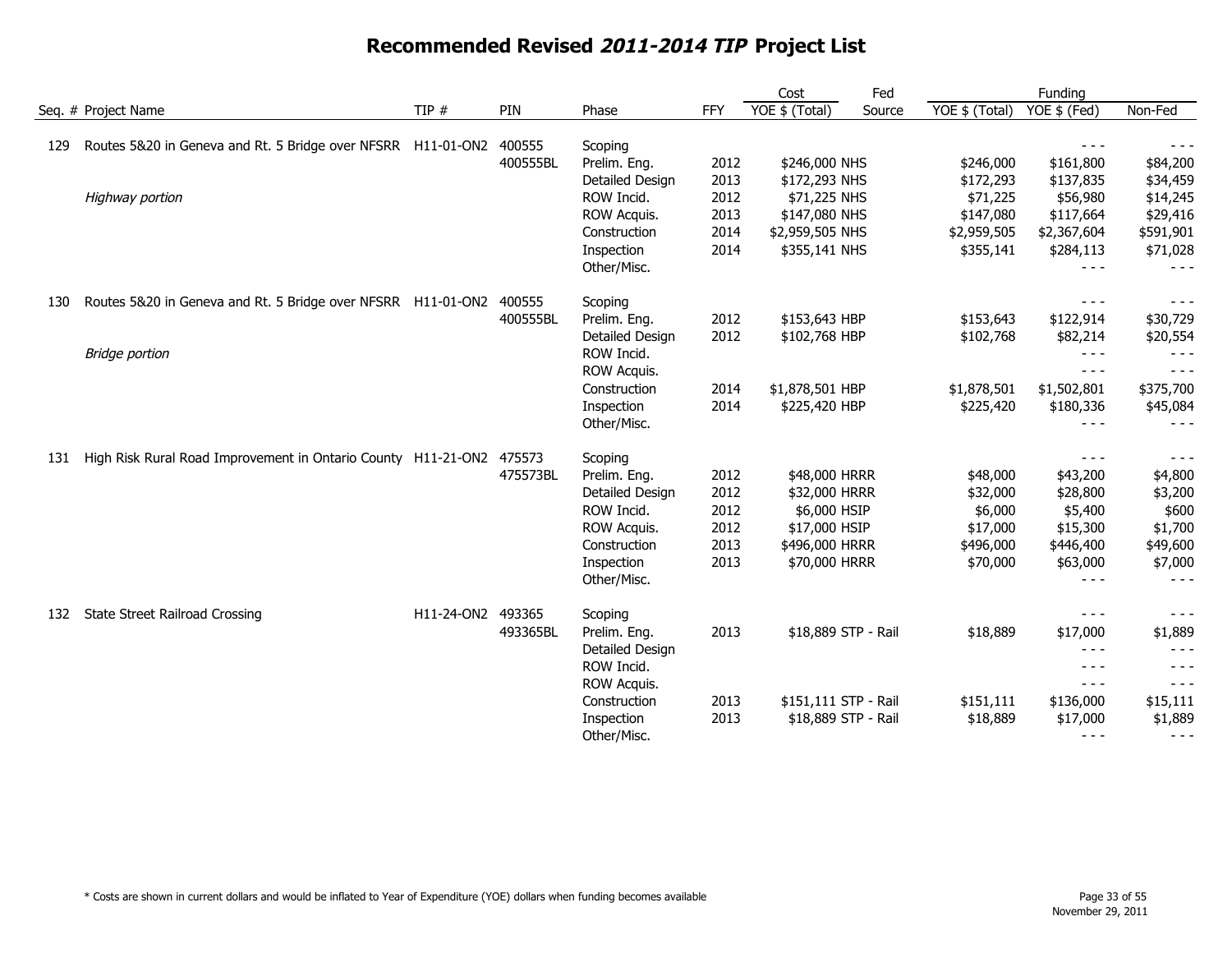|     |                                                   |                   |                    |                                                                                                                      |                                                              | Cost                                                                                                       | Fed    |                                                            | Funding                                                                                                                                                                                                                                                                                                                                                                                                                                                                                                                                                                                                                                                                                                                                                                                                                                     |                                                                                        |
|-----|---------------------------------------------------|-------------------|--------------------|----------------------------------------------------------------------------------------------------------------------|--------------------------------------------------------------|------------------------------------------------------------------------------------------------------------|--------|------------------------------------------------------------|---------------------------------------------------------------------------------------------------------------------------------------------------------------------------------------------------------------------------------------------------------------------------------------------------------------------------------------------------------------------------------------------------------------------------------------------------------------------------------------------------------------------------------------------------------------------------------------------------------------------------------------------------------------------------------------------------------------------------------------------------------------------------------------------------------------------------------------------|----------------------------------------------------------------------------------------|
|     | Seq. # Project Name                               | TIP $#$           | PIN                | Phase                                                                                                                | FFY                                                          | YOE \$ (Total)                                                                                             | Source | YOE \$ (Total)                                             | YOE \$ (Fed)                                                                                                                                                                                                                                                                                                                                                                                                                                                                                                                                                                                                                                                                                                                                                                                                                                | Non-Fed                                                                                |
| 133 | North Street Railroad Crossing                    | H11-25-ON2        | 493366<br>493366BL | Scoping<br>Prelim. Eng.<br>Detailed Design<br>ROW Incid.<br>ROW Acquis.<br>Construction                              | 2013<br>2013                                                 | \$18,889 STP - Rail<br>\$151,111 STP - Rail                                                                |        | \$18,889<br>\$151,111                                      | $- - -$<br>\$17,000<br>$\frac{1}{2} \frac{1}{2} \frac{1}{2} \frac{1}{2} \frac{1}{2} \frac{1}{2} \frac{1}{2} \frac{1}{2} \frac{1}{2} \frac{1}{2} \frac{1}{2} \frac{1}{2} \frac{1}{2} \frac{1}{2} \frac{1}{2} \frac{1}{2} \frac{1}{2} \frac{1}{2} \frac{1}{2} \frac{1}{2} \frac{1}{2} \frac{1}{2} \frac{1}{2} \frac{1}{2} \frac{1}{2} \frac{1}{2} \frac{1}{2} \frac{1}{2} \frac{1}{2} \frac{1}{2} \frac{1}{2} \frac{$<br>$- - -$<br>$\frac{1}{2} \frac{1}{2} \frac{1}{2} \frac{1}{2} \frac{1}{2} \frac{1}{2} \frac{1}{2} \frac{1}{2} \frac{1}{2} \frac{1}{2} \frac{1}{2} \frac{1}{2} \frac{1}{2} \frac{1}{2} \frac{1}{2} \frac{1}{2} \frac{1}{2} \frac{1}{2} \frac{1}{2} \frac{1}{2} \frac{1}{2} \frac{1}{2} \frac{1}{2} \frac{1}{2} \frac{1}{2} \frac{1}{2} \frac{1}{2} \frac{1}{2} \frac{1}{2} \frac{1}{2} \frac{1}{2} \frac{$<br>\$136,000 | $- - -$<br>\$1,889<br>$- - -$<br>$- - -$<br>$- - -$<br>\$15,111                        |
|     |                                                   |                   |                    | Inspection<br>Other/Misc.                                                                                            | 2013                                                         | \$18,889 STP - Rail                                                                                        |        | \$18,889                                                   | \$17,000<br>$- - -$                                                                                                                                                                                                                                                                                                                                                                                                                                                                                                                                                                                                                                                                                                                                                                                                                         | \$1,889<br>$- - -$                                                                     |
|     | <b>Bridge projects</b>                            |                   |                    |                                                                                                                      |                                                              |                                                                                                            |        |                                                            |                                                                                                                                                                                                                                                                                                                                                                                                                                                                                                                                                                                                                                                                                                                                                                                                                                             |                                                                                        |
| 134 | Main Street Fishers Bridge over Irondequoit Creek | B07-12-ON1 475503 | 475503BL           | Scoping<br>Prelim. Eng.<br>Detailed Design<br>ROW Incid.<br>ROW Acquis.<br>Construction<br>Inspection<br>Other/Misc. | 2012<br>Future *<br>Future *                                 | \$20,863 HBP<br>\$782,227<br>\$109,512                                                                     |        | \$20,863                                                   | $- - -$<br>$- - -$<br>$- - -$<br>$\frac{1}{2}$<br>\$16,690<br>$- - -$<br>$- - -$<br>$- - -$                                                                                                                                                                                                                                                                                                                                                                                                                                                                                                                                                                                                                                                                                                                                                 | $- - -$<br>$- - -$<br>- - -<br>$- - -$<br>\$4,173<br>$- - -$<br>$- - -$<br>$- - -$     |
| 135 | Ontario County 2012 Bridge Preventive Maintenance | B07-22-ON1 475514 | 475514BL           | Scoping<br>Prelim. Eng.<br>Detailed Design<br>ROW Incid.<br>ROW Acquis.<br>Construction<br>Inspection<br>Other/Misc. | 2012<br>2012                                                 | \$493,879 HBP<br>\$61,280 HBP                                                                              |        | \$493,879<br>\$61,280                                      | $- - -$<br>$- - -$<br>$- - -$<br>$  -$<br>$- - -$<br>\$395,103<br>\$49,024<br>$- - -$                                                                                                                                                                                                                                                                                                                                                                                                                                                                                                                                                                                                                                                                                                                                                       | $- - -$<br>$- - -$<br>$- - -$<br>$- - -$<br>$- - -$<br>\$98,776<br>\$12,256            |
| 136 | Allen Padgham Road over Ganargua Creek            | B11-26-ON1        | 475537<br>475537BL | Scoping<br>Prelim. Eng.<br>Detailed Design<br>ROW Incid.<br>ROW Acquis.<br>Construction<br>Inspection<br>Other/Misc. | 2012<br>2012<br>2012<br>2012<br>2013<br>Future *<br>Future * | \$25,296 HBP<br>\$362,335 HBP<br>\$244,408 HBP<br>\$14,787 HBP<br>\$45,801 HBP<br>\$2,672,568<br>\$348,055 |        | \$25,296<br>\$362,335<br>\$244,408<br>\$14,787<br>\$45,801 | \$20,237<br>\$289,868<br>\$195,527<br>\$11,829<br>\$36,641<br>$\frac{1}{2}$<br>$- - -$<br>$\frac{1}{2}$                                                                                                                                                                                                                                                                                                                                                                                                                                                                                                                                                                                                                                                                                                                                     | \$5,059<br>\$72,467<br>\$48,882<br>\$2,957<br>\$9,160<br>$- - -$<br>$- - -$<br>$- - -$ |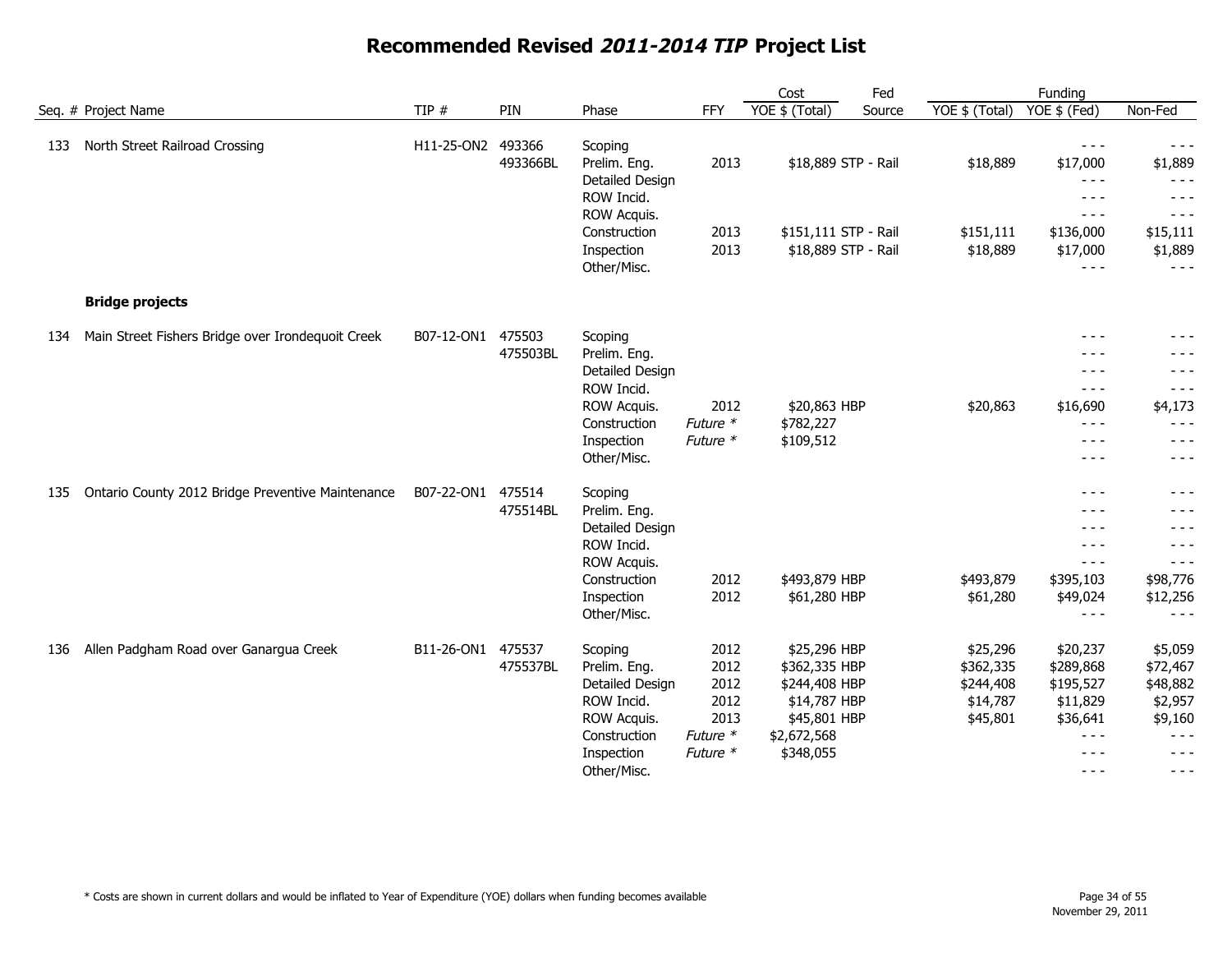|                                                                     |            |                    |                                                                                                       |                              | Cost                                          | Fed    |                                   | Funding                                                                                                                                                                                                                                                                                                                                                                                                                                    |                                                                      |
|---------------------------------------------------------------------|------------|--------------------|-------------------------------------------------------------------------------------------------------|------------------------------|-----------------------------------------------|--------|-----------------------------------|--------------------------------------------------------------------------------------------------------------------------------------------------------------------------------------------------------------------------------------------------------------------------------------------------------------------------------------------------------------------------------------------------------------------------------------------|----------------------------------------------------------------------|
| Seq. # Project Name                                                 | TIP $#$    | PIN                | Phase                                                                                                 | <b>FFY</b>                   | YOE \$ (Total)                                | Source | YOE \$ (Total)                    | YOE \$ (Fed)                                                                                                                                                                                                                                                                                                                                                                                                                               | Non-Fed                                                              |
| Old Mill Road Bridge over Flint Creek<br>137                        | B07-43-ON2 | 475504<br>475504BL | Scoping<br>Prelim. Eng.<br>Detailed Design<br>ROW Incid.                                              | 2012                         | \$9,204 HBP                                   |        | \$9,204                           | - - -<br>$- - -$<br>\$7,363                                                                                                                                                                                                                                                                                                                                                                                                                | $- - -$<br>\$1,841                                                   |
|                                                                     |            |                    | ROW Acquis.<br>Construction<br>Inspection<br>Other/Misc.                                              | 2012<br>Future *<br>Future * | \$29,208 HBP<br>\$1,103,115<br>\$143,528      |        | \$29,208                          | \$23,366<br>$- - -$<br>$- - -$<br>$- - -$                                                                                                                                                                                                                                                                                                                                                                                                  | \$5,842<br>$- - -$<br>$- - -$<br>$- - -$                             |
| Ontario County 2013 Bridge Preventive Maintenance<br>138            | B11-16-ON3 | 475527<br>475527BL | Scoping<br>Prelim. Eng.<br>Detailed Design<br>ROW Incid.<br>ROW Acquis.                               | 2012<br>2012<br>2012         | \$3,129 HBP<br>\$46,941 HBP<br>\$31,294 HBP   |        | \$3,129<br>\$46,941<br>\$31,294   | \$2,503<br>\$37,553<br>\$25,035<br>$- - -$<br>$- - -$                                                                                                                                                                                                                                                                                                                                                                                      | \$626<br>\$9,388<br>\$6,259<br>$- - -$<br>$- - -$                    |
|                                                                     |            |                    | Construction<br>Inspection<br>Other/Misc.                                                             | 2013<br>2013<br>2013         | \$323,113 HBP<br>\$45,236 HBP<br>\$24,234 HBP |        | \$323,113<br>\$45,236<br>\$24,234 | \$258,490<br>\$36,189<br>\$19,387                                                                                                                                                                                                                                                                                                                                                                                                          | \$64,623<br>\$9,047<br>\$4,847                                       |
| Ontario County 2014 Bridge Preventive Maintenance<br>139            | B11-17-ON3 | 475528<br>475528BL | Scoping<br>Prelim. Eng.<br>Detailed Design<br>ROW Incid.<br>ROW Acquis.                               | 2012<br>2012<br>2012         | \$6,259 HBP<br>\$93,883 HBP<br>\$62,588 HBP   |        | \$6,259<br>\$93,883<br>\$62,588   | \$5,007<br>\$75,106<br>\$50,071<br>$- - -$<br>$\frac{1}{2} \frac{1}{2} \frac{1}{2} \frac{1}{2} \frac{1}{2} \frac{1}{2} \frac{1}{2} \frac{1}{2} \frac{1}{2} \frac{1}{2} \frac{1}{2} \frac{1}{2} \frac{1}{2} \frac{1}{2} \frac{1}{2} \frac{1}{2} \frac{1}{2} \frac{1}{2} \frac{1}{2} \frac{1}{2} \frac{1}{2} \frac{1}{2} \frac{1}{2} \frac{1}{2} \frac{1}{2} \frac{1}{2} \frac{1}{2} \frac{1}{2} \frac{1}{2} \frac{1}{2} \frac{1}{2} \frac{$ | \$1,252<br>\$18,777<br>\$12,518<br>$- - -$<br>- - -                  |
|                                                                     |            |                    | Construction<br>Inspection<br>Other/Misc.                                                             | 2014<br>2014<br>2014         | \$665,613 HBP<br>\$93,186 HBP<br>\$49,921 HBP |        | \$665,613<br>\$93,186<br>\$49,921 | \$532,490<br>\$74,549<br>\$39,937                                                                                                                                                                                                                                                                                                                                                                                                          | \$133,123<br>\$18,637<br>\$9,984                                     |
| Ontario County 2013 Group 2 Bridge Preventive<br>140<br>Maintenance | B11-67-ON3 | 475566<br>475566BL | Scoping<br>Prelim. Eng.<br>Detailed Design<br>ROW Incid.<br>ROW Acquis.<br>Construction<br>Inspection | 2013<br>2013                 | \$618,683 HBP<br>\$86,616 HBP                 |        | \$618,683<br>\$86,616             | $- - -$<br>$- - -$<br>$- - -$<br>$\frac{1}{2}$<br>$\sim$ $\sim$ $\sim$<br>\$494,946<br>\$69,293                                                                                                                                                                                                                                                                                                                                            | - - -<br>- - -<br>- - -<br>- - -<br>$- - -$<br>\$123,737<br>\$17,323 |
|                                                                     |            |                    | Other/Misc.                                                                                           | 2013                         | \$46,401 HBP                                  |        | \$46,401                          | \$37,121                                                                                                                                                                                                                                                                                                                                                                                                                                   | \$9,280                                                              |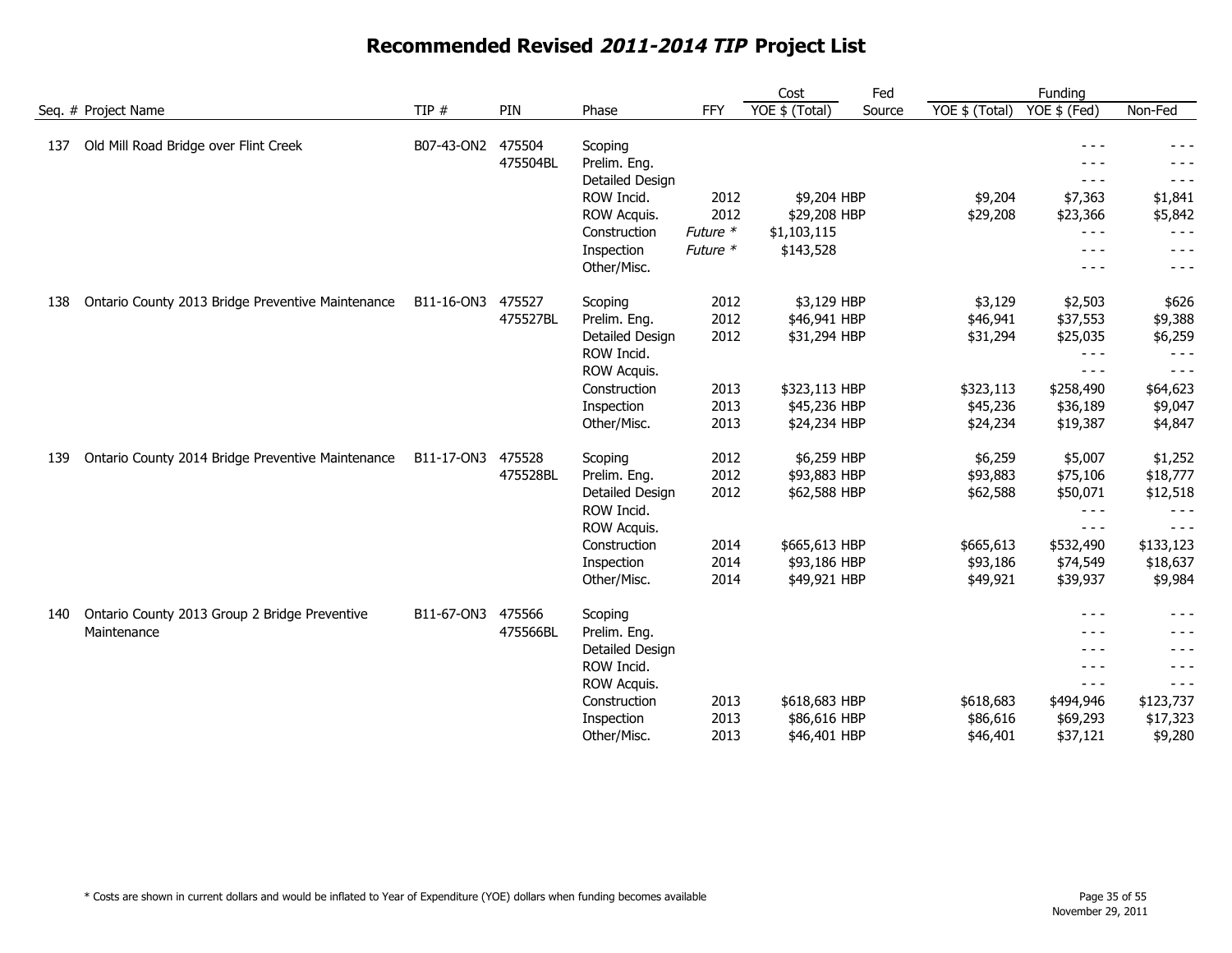|     |                                                       |                   |                    |                                                                                                                      |                                              | Cost                                                                       | Fed    |                                   | Funding                                                                                                                                                                                                                                                                                                                                                                                                                                                                                                                                                                                                                                                                                                                                                                                                                                                                                                                                                                                                                                                                                                                                                                                                                                                                                                                                                                                                                                                                                                                                                                                                                        |                                                                                                                                                                                                                                                                                                                                                                                                                                                                            |
|-----|-------------------------------------------------------|-------------------|--------------------|----------------------------------------------------------------------------------------------------------------------|----------------------------------------------|----------------------------------------------------------------------------|--------|-----------------------------------|--------------------------------------------------------------------------------------------------------------------------------------------------------------------------------------------------------------------------------------------------------------------------------------------------------------------------------------------------------------------------------------------------------------------------------------------------------------------------------------------------------------------------------------------------------------------------------------------------------------------------------------------------------------------------------------------------------------------------------------------------------------------------------------------------------------------------------------------------------------------------------------------------------------------------------------------------------------------------------------------------------------------------------------------------------------------------------------------------------------------------------------------------------------------------------------------------------------------------------------------------------------------------------------------------------------------------------------------------------------------------------------------------------------------------------------------------------------------------------------------------------------------------------------------------------------------------------------------------------------------------------|----------------------------------------------------------------------------------------------------------------------------------------------------------------------------------------------------------------------------------------------------------------------------------------------------------------------------------------------------------------------------------------------------------------------------------------------------------------------------|
|     | Seq. # Project Name                                   | TIP $#$           | PIN                | Phase                                                                                                                | <b>FFY</b>                                   | YOE \$ (Total)                                                             | Source | YOE $$$ (Total)                   | YOE \$ (Fed)                                                                                                                                                                                                                                                                                                                                                                                                                                                                                                                                                                                                                                                                                                                                                                                                                                                                                                                                                                                                                                                                                                                                                                                                                                                                                                                                                                                                                                                                                                                                                                                                                   | Non-Fed                                                                                                                                                                                                                                                                                                                                                                                                                                                                    |
|     | <b>ITS projects</b>                                   |                   |                    |                                                                                                                      |                                              |                                                                            |        |                                   |                                                                                                                                                                                                                                                                                                                                                                                                                                                                                                                                                                                                                                                                                                                                                                                                                                                                                                                                                                                                                                                                                                                                                                                                                                                                                                                                                                                                                                                                                                                                                                                                                                |                                                                                                                                                                                                                                                                                                                                                                                                                                                                            |
| 141 | Geneva City-wide Traffic Signal Optimization          | I11-01-ON2        | 475556<br>475556BL | Scoping<br>Prelim. Eng.<br>Detailed Design<br>ROW Incid.<br>ROW Acquis.<br>Construction<br>Inspection<br>Other/Misc. | 2014<br>2014<br>2014<br>Future *<br>Future * | \$15,818 CMAQ<br>\$35,471 CMAQ<br>\$77,101 CMAQ<br>\$1,649,108<br>\$21,866 |        | \$15,818<br>\$35,471<br>\$77,101  | \$12,655<br>\$28,377<br>\$61,681<br>$\sim$ $\sim$ $\sim$<br>$\frac{1}{2} \frac{1}{2} \frac{1}{2} \frac{1}{2} \frac{1}{2} \frac{1}{2} \frac{1}{2} \frac{1}{2} \frac{1}{2} \frac{1}{2} \frac{1}{2} \frac{1}{2} \frac{1}{2} \frac{1}{2} \frac{1}{2} \frac{1}{2} \frac{1}{2} \frac{1}{2} \frac{1}{2} \frac{1}{2} \frac{1}{2} \frac{1}{2} \frac{1}{2} \frac{1}{2} \frac{1}{2} \frac{1}{2} \frac{1}{2} \frac{1}{2} \frac{1}{2} \frac{1}{2} \frac{1}{2} \frac{$<br>$- - -$<br>$- - -$<br>$- - -$                                                                                                                                                                                                                                                                                                                                                                                                                                                                                                                                                                                                                                                                                                                                                                                                                                                                                                                                                                                                                                                                                                                                      | \$3,164<br>\$7,094<br>\$15,420<br>$- - -$<br>$\frac{1}{2} \frac{1}{2} \frac{1}{2} \frac{1}{2} \frac{1}{2} \frac{1}{2} \frac{1}{2} \frac{1}{2} \frac{1}{2} \frac{1}{2} \frac{1}{2} \frac{1}{2} \frac{1}{2} \frac{1}{2} \frac{1}{2} \frac{1}{2} \frac{1}{2} \frac{1}{2} \frac{1}{2} \frac{1}{2} \frac{1}{2} \frac{1}{2} \frac{1}{2} \frac{1}{2} \frac{1}{2} \frac{1}{2} \frac{1}{2} \frac{1}{2} \frac{1}{2} \frac{1}{2} \frac{1}{2} \frac{$<br>$- - -$<br>$- - -$<br>$- - -$ |
|     | <b>Bicycle &amp; Pedestrian projects</b>              |                   |                    |                                                                                                                      |                                              |                                                                            |        |                                   |                                                                                                                                                                                                                                                                                                                                                                                                                                                                                                                                                                                                                                                                                                                                                                                                                                                                                                                                                                                                                                                                                                                                                                                                                                                                                                                                                                                                                                                                                                                                                                                                                                |                                                                                                                                                                                                                                                                                                                                                                                                                                                                            |
| 142 | Canandaigua Downtown Rail-with-Trail                  | N05-02-ON1 475409 | 475409BL           | Scoping<br>Prelim. Eng.<br>Detailed Design<br>ROW Incid.<br>ROW Acquis.<br>Construction<br>Inspection                | 2012<br>2012<br>Future *<br>Future *         | \$45,472 CMAQ<br>\$12,332 CMAQ<br>\$315,602<br>\$25,128                    |        | \$45,472<br>\$12,332              | $\frac{1}{2} \frac{1}{2} \frac{1}{2} \frac{1}{2} \frac{1}{2} \frac{1}{2} \frac{1}{2} \frac{1}{2} \frac{1}{2} \frac{1}{2} \frac{1}{2} \frac{1}{2} \frac{1}{2} \frac{1}{2} \frac{1}{2} \frac{1}{2} \frac{1}{2} \frac{1}{2} \frac{1}{2} \frac{1}{2} \frac{1}{2} \frac{1}{2} \frac{1}{2} \frac{1}{2} \frac{1}{2} \frac{1}{2} \frac{1}{2} \frac{1}{2} \frac{1}{2} \frac{1}{2} \frac{1}{2} \frac{$<br>$- - -$<br>\$36,378<br>$\frac{1}{2} \frac{1}{2} \frac{1}{2} \frac{1}{2} \frac{1}{2} \frac{1}{2} \frac{1}{2} \frac{1}{2} \frac{1}{2} \frac{1}{2} \frac{1}{2} \frac{1}{2} \frac{1}{2} \frac{1}{2} \frac{1}{2} \frac{1}{2} \frac{1}{2} \frac{1}{2} \frac{1}{2} \frac{1}{2} \frac{1}{2} \frac{1}{2} \frac{1}{2} \frac{1}{2} \frac{1}{2} \frac{1}{2} \frac{1}{2} \frac{1}{2} \frac{1}{2} \frac{1}{2} \frac{1}{2} \frac{$<br>\$9,866<br>$\frac{1}{2} \frac{1}{2} \frac{1}{2} \frac{1}{2} \frac{1}{2} \frac{1}{2} \frac{1}{2} \frac{1}{2} \frac{1}{2} \frac{1}{2} \frac{1}{2} \frac{1}{2} \frac{1}{2} \frac{1}{2} \frac{1}{2} \frac{1}{2} \frac{1}{2} \frac{1}{2} \frac{1}{2} \frac{1}{2} \frac{1}{2} \frac{1}{2} \frac{1}{2} \frac{1}{2} \frac{1}{2} \frac{1}{2} \frac{1}{2} \frac{1}{2} \frac{1}{2} \frac{1}{2} \frac{1}{2} \frac{$<br>$\frac{1}{2} \frac{1}{2} \frac{1}{2} \frac{1}{2} \frac{1}{2} \frac{1}{2} \frac{1}{2} \frac{1}{2} \frac{1}{2} \frac{1}{2} \frac{1}{2} \frac{1}{2} \frac{1}{2} \frac{1}{2} \frac{1}{2} \frac{1}{2} \frac{1}{2} \frac{1}{2} \frac{1}{2} \frac{1}{2} \frac{1}{2} \frac{1}{2} \frac{1}{2} \frac{1}{2} \frac{1}{2} \frac{1}{2} \frac{1}{2} \frac{1}{2} \frac{1}{2} \frac{1}{2} \frac{1}{2} \frac{$ | $- - -$<br>$- - -$<br>\$9,094<br>$- - -$<br>\$2,466<br>$- - -$<br>$- - -$                                                                                                                                                                                                                                                                                                                                                                                                  |
|     |                                                       |                   |                    | Other/Misc.                                                                                                          |                                              |                                                                            |        |                                   | $- - -$                                                                                                                                                                                                                                                                                                                                                                                                                                                                                                                                                                                                                                                                                                                                                                                                                                                                                                                                                                                                                                                                                                                                                                                                                                                                                                                                                                                                                                                                                                                                                                                                                        | $- - -$                                                                                                                                                                                                                                                                                                                                                                                                                                                                    |
|     | Projects principally located in <b>Orleans County</b> |                   |                    |                                                                                                                      |                                              |                                                                            |        |                                   |                                                                                                                                                                                                                                                                                                                                                                                                                                                                                                                                                                                                                                                                                                                                                                                                                                                                                                                                                                                                                                                                                                                                                                                                                                                                                                                                                                                                                                                                                                                                                                                                                                |                                                                                                                                                                                                                                                                                                                                                                                                                                                                            |
|     | <b>Highway projects</b>                               |                   |                    |                                                                                                                      |                                              |                                                                            |        |                                   |                                                                                                                                                                                                                                                                                                                                                                                                                                                                                                                                                                                                                                                                                                                                                                                                                                                                                                                                                                                                                                                                                                                                                                                                                                                                                                                                                                                                                                                                                                                                                                                                                                |                                                                                                                                                                                                                                                                                                                                                                                                                                                                            |
| 143 | <b>Bates Road Reconstruction</b>                      | H07-42-OR2 475485 | 475485BL           | Scoping<br>Prelim. Eng.<br>Detailed Design<br>ROW Incid.<br>ROW Acquis.<br>Construction<br>Inspection<br>Other/Misc. | 2012<br>2012                                 | \$1,554,280 STP - Rural<br>\$156,471 STP - Rural                           |        | \$1,554,280<br>\$156,471          | - - -<br>$- - -$<br>$  -$<br>$\frac{1}{2} \frac{1}{2} \frac{1}{2} \frac{1}{2} \frac{1}{2} \frac{1}{2} \frac{1}{2} \frac{1}{2} \frac{1}{2} \frac{1}{2} \frac{1}{2} \frac{1}{2} \frac{1}{2} \frac{1}{2} \frac{1}{2} \frac{1}{2} \frac{1}{2} \frac{1}{2} \frac{1}{2} \frac{1}{2} \frac{1}{2} \frac{1}{2} \frac{1}{2} \frac{1}{2} \frac{1}{2} \frac{1}{2} \frac{1}{2} \frac{1}{2} \frac{1}{2} \frac{1}{2} \frac{1}{2} \frac{$<br>$\frac{1}{2} \frac{1}{2} \frac{1}{2} \frac{1}{2} \frac{1}{2} \frac{1}{2} \frac{1}{2} \frac{1}{2} \frac{1}{2} \frac{1}{2} \frac{1}{2} \frac{1}{2} \frac{1}{2} \frac{1}{2} \frac{1}{2} \frac{1}{2} \frac{1}{2} \frac{1}{2} \frac{1}{2} \frac{1}{2} \frac{1}{2} \frac{1}{2} \frac{1}{2} \frac{1}{2} \frac{1}{2} \frac{1}{2} \frac{1}{2} \frac{1}{2} \frac{1}{2} \frac{1}{2} \frac{1}{2} \frac{$<br>\$1,243,424<br>\$125,177<br>$\frac{1}{2} \frac{1}{2} \frac{1}{2} \frac{1}{2} \frac{1}{2} \frac{1}{2} \frac{1}{2} \frac{1}{2} \frac{1}{2} \frac{1}{2} \frac{1}{2} \frac{1}{2} \frac{1}{2} \frac{1}{2} \frac{1}{2} \frac{1}{2} \frac{1}{2} \frac{1}{2} \frac{1}{2} \frac{1}{2} \frac{1}{2} \frac{1}{2} \frac{1}{2} \frac{1}{2} \frac{1}{2} \frac{1}{2} \frac{1}{2} \frac{1}{2} \frac{1}{2} \frac{1}{2} \frac{1}{2} \frac{$                                                                                                                                                                                                                                                                                                                                                                          | $- - -$<br>$- - -$<br>$- - -$<br>$- - -$<br>\$310,856<br>\$31,294<br>$- - -$                                                                                                                                                                                                                                                                                                                                                                                               |
| 144 | State School Road Railroad Crossing                   | H11-27-OR2 493368 | 493368BL           | Scoping<br>Prelim. Eng.<br>Detailed Design<br>ROW Incid.<br>ROW Acquis.<br>Construction<br>Inspection<br>Other/Misc. | 2014<br>2014<br>2014                         | \$18,889 STP - Rail<br>\$151,111 STP - Rail<br>\$18,889 STP - Rail         |        | \$18,889<br>\$151,111<br>\$18,889 | $\frac{1}{2} \frac{1}{2} \frac{1}{2} \frac{1}{2} \frac{1}{2} \frac{1}{2} \frac{1}{2} \frac{1}{2} \frac{1}{2} \frac{1}{2} \frac{1}{2} \frac{1}{2} \frac{1}{2} \frac{1}{2} \frac{1}{2} \frac{1}{2} \frac{1}{2} \frac{1}{2} \frac{1}{2} \frac{1}{2} \frac{1}{2} \frac{1}{2} \frac{1}{2} \frac{1}{2} \frac{1}{2} \frac{1}{2} \frac{1}{2} \frac{1}{2} \frac{1}{2} \frac{1}{2} \frac{1}{2} \frac{$<br>\$17,000<br>$- - -$<br>$- - -$<br>$- - -$<br>\$136,000<br>\$17,000<br>$\frac{1}{2} \frac{1}{2} \frac{1}{2} \frac{1}{2} \frac{1}{2}$                                                                                                                                                                                                                                                                                                                                                                                                                                                                                                                                                                                                                                                                                                                                                                                                                                                                                                                                                                                                                                                                                            | $- - -$<br>\$1,889<br>$- - -$<br>$- - -$<br>$- - -$<br>\$15,111<br>\$1,889<br>$- - -$                                                                                                                                                                                                                                                                                                                                                                                      |

\* Costs are shown in current dollars and would be inflated to Year of Expenditure (YOE) dollars when funding becomes available Page 36 of 55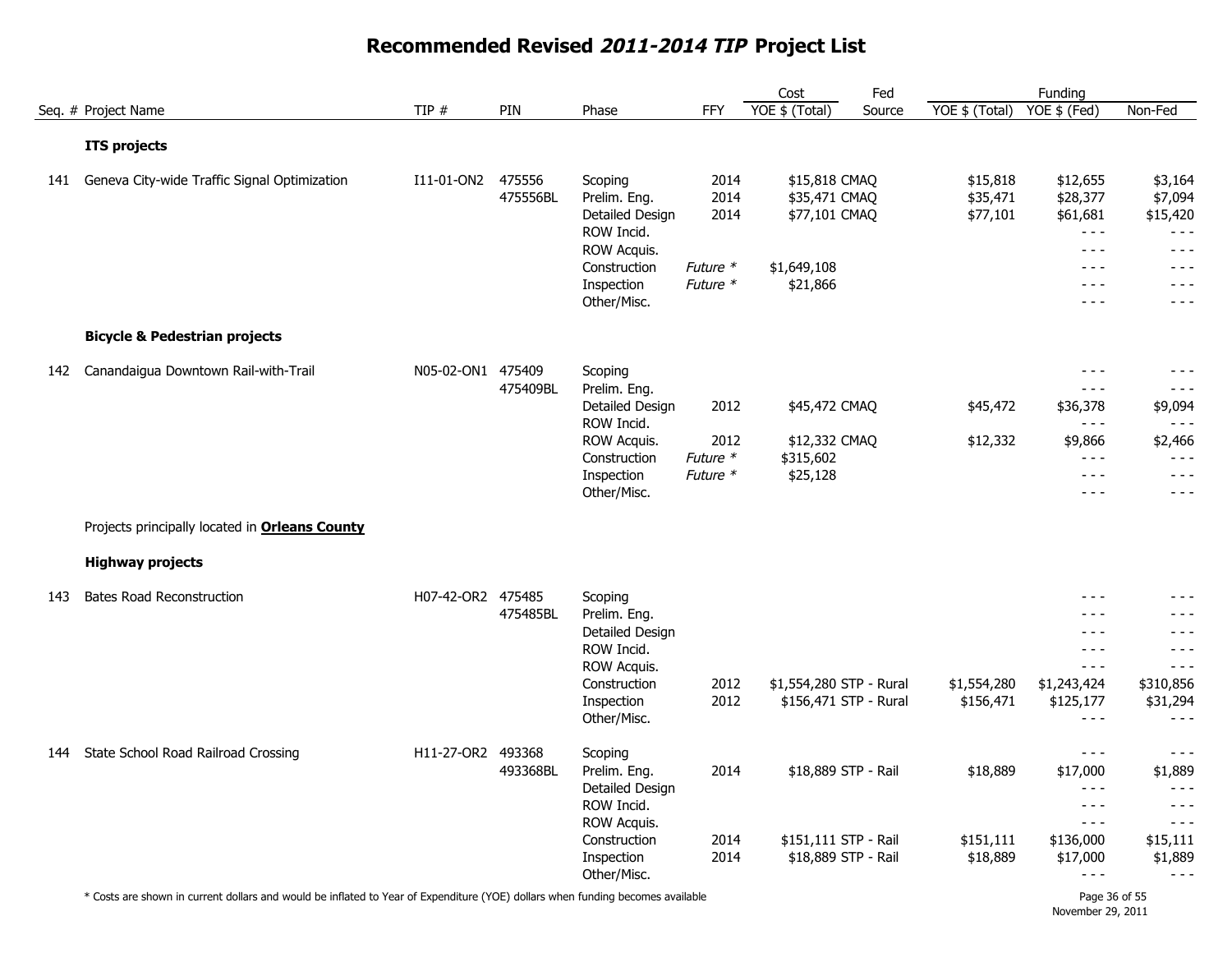|     |                                                  |                   |          |                 |            | Cost             | Fed    |                | Funding      |           |
|-----|--------------------------------------------------|-------------------|----------|-----------------|------------|------------------|--------|----------------|--------------|-----------|
|     | Seq. # Project Name                              | TIP $#$           | PIN      | Phase           | <b>FFY</b> | YOE \$ (Total)   | Source | YOE \$ (Total) | YOE \$ (Fed) | Non-Fed   |
|     |                                                  |                   |          |                 |            |                  |        |                |              |           |
|     | <b>Bridge projects</b>                           |                   |          |                 |            |                  |        |                |              |           |
| 145 | Clarendon Street Bridge over Falls Road Railroad | B11-13-OR2 475285 |          | Scoping         |            |                  |        |                | - - -        |           |
|     |                                                  |                   | 475285BL | Prelim. Eng.    |            |                  |        |                | - - -        |           |
|     |                                                  |                   |          | Detailed Design |            |                  |        |                | $- - -$      | $- - -$   |
|     |                                                  |                   |          | ROW Incid.      | 2012       | \$42,767 HBP     |        | \$42,767       | \$34,214     | \$8,553   |
|     |                                                  |                   |          | ROW Acquis.     | 2012       | \$74,842 HBP     |        | \$74,842       | \$59,874     | \$14,968  |
|     |                                                  |                   |          | Construction    | 2014       | \$1,442,161 HBP  |        | \$1,442,161    | \$1,153,729  | \$288,432 |
|     |                                                  |                   |          | Inspection      | 2014       | \$199,684 HBP    |        | \$199,684      | \$159,747    | \$39,937  |
|     |                                                  |                   |          | Other/Misc.     |            |                  |        |                | $- - -$      | $- - -$   |
| 146 | Route 279 over Oak Orchard Creek Preventive      | B11-18-OR2 475529 |          | Scoping         | 2012       | \$12,518 HBP     |        | \$12,518       | \$10,014     | \$2,504   |
|     | Maintenance                                      |                   | 475529BL | Prelim. Eng.    | 2012       | \$62,588 HBP     |        | \$62,588       | \$50,071     | \$12,518  |
|     |                                                  |                   |          | Detailed Design | 2012       | \$62,588 HBP     |        | \$62,588       | \$50,071     | \$12,518  |
|     |                                                  |                   |          | ROW Incid.      | 2012       | \$6,259 HBP      |        | \$6,259        | \$5,007      | \$1,252   |
|     |                                                  |                   |          | ROW Acquis.     | 2012       | \$18,776 HBP     |        | \$18,776       | \$15,021     | \$3,755   |
|     |                                                  |                   |          | Construction    | 2014       | \$1,331,225 HBP  |        | \$1,331,225    | \$1,064,980  | \$266,245 |
|     |                                                  |                   |          | Inspection      | 2014       | \$166,403 HBP    |        | \$166,403      | \$133,123    | \$33,281  |
|     |                                                  |                   |          | Other/Misc.     |            |                  |        |                | $- - -$      | $- - -$   |
| 147 | Hulberton Road over West Branch Sandy Creek      | B11-31-OR2 475542 |          | Scoping         | 2012       | \$11,318 HBP     |        | \$11,318       | \$9,054      | \$2,264   |
|     |                                                  |                   | 475542BL | Prelim. Eng.    | 2012       | \$113,181 HBP    |        | \$113,181      | \$90,544     | \$22,636  |
|     |                                                  |                   |          | Detailed Design | 2012       | \$113,181 HBP    |        | \$113,181      | \$90,544     | \$22,636  |
|     |                                                  |                   |          | ROW Incid.      | 2012       | \$5,660 HBP      |        | \$5,660        | \$4,528      | \$1,132   |
|     |                                                  |                   |          | ROW Acquis.     | 2012       | \$16,978 HBP     |        | \$16,978       | \$13,582     | \$3,396   |
|     |                                                  |                   |          | Construction    | 2014       | \$1,203,649 HBP  |        | \$1,203,649    | \$962,920    | \$240,730 |
|     |                                                  |                   |          | Inspection      | 2014       | \$183,321 HBP    |        | \$183,321      | \$146,657    | \$36,664  |
|     |                                                  |                   |          | Other/Misc.     |            |                  |        |                | $- - -$      | $- - -$   |
|     | Projects principally located Regionwide          |                   |          |                 |            |                  |        |                |              |           |
|     | <b>Highway projects</b>                          |                   |          |                 |            |                  |        |                |              |           |
| 148 | Highway Safety Improvement Block Program         | H11-05-R43        | 4SIP14   | Other/Misc.     | 2012       | \$132,572 HSIP   |        | \$132,572      | \$119,315    | \$13,257  |
|     |                                                  |                   | 4SIP14BL | Other/Misc.     | 2013       | \$1,682,302 HSIP |        | \$1,682,302    | \$1,514,072  | \$168,230 |
|     |                                                  |                   |          | Other/Misc.     |            |                  |        |                | $- - -$      | $- - -$   |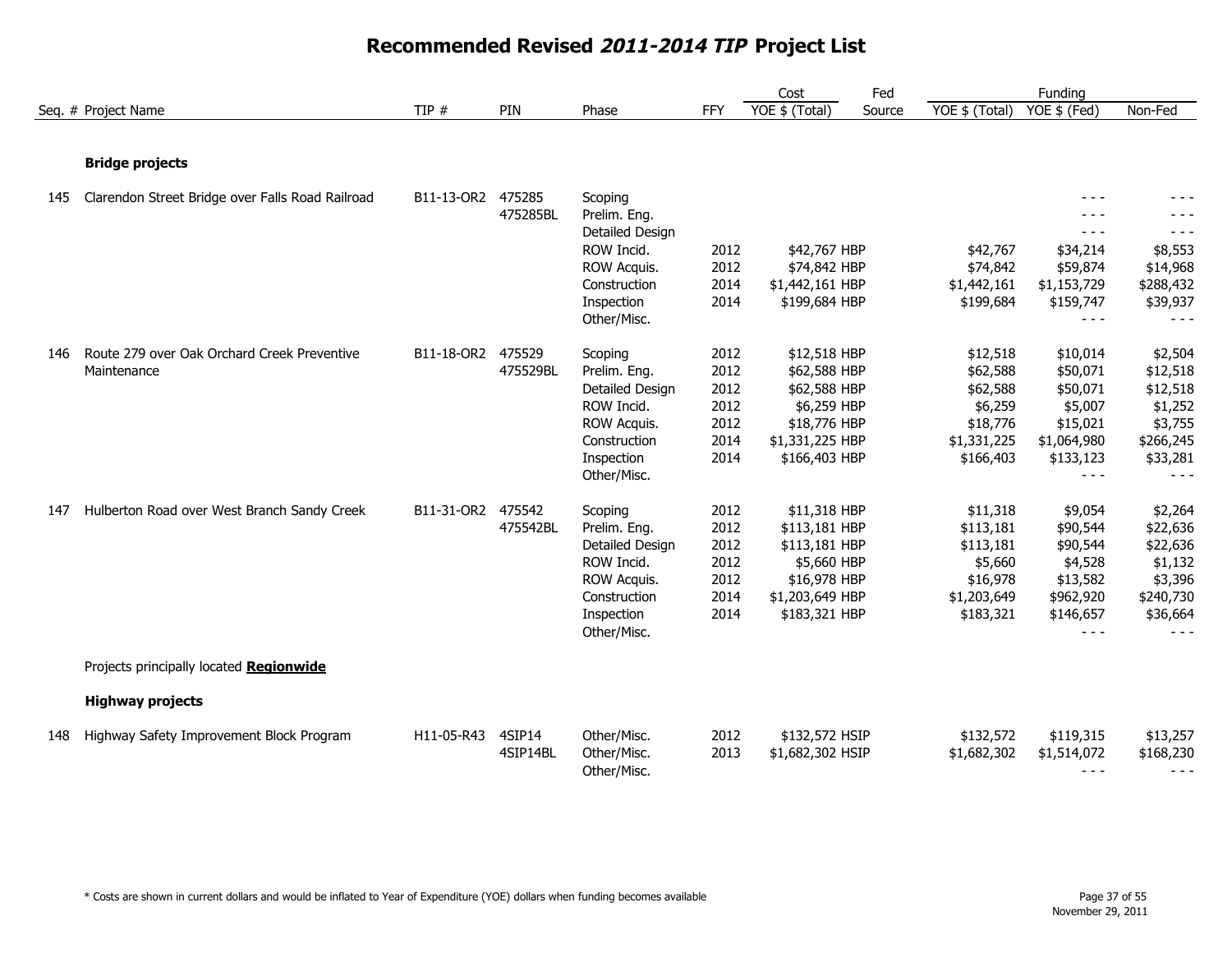|                                                        |            |                    |                         |      | Cost           | Fed    |                | Funding                    |                     |
|--------------------------------------------------------|------------|--------------------|-------------------------|------|----------------|--------|----------------|----------------------------|---------------------|
| Seq. # Project Name                                    | TIP #      | PIN                | Phase                   | FFY  | YOE \$ (Total) | Source | YOE \$ (Total) | $YOE$ \$ (Fed)             | Non-Fed             |
| Overhead Sign Structure Inspection<br>149              | H11-06-R43 | S05529<br>S05529BL | Scoping<br>Prelim. Eng. | 2013 | \$495,918 IM   |        | \$495,918      | $\frac{1}{2}$<br>\$446,326 | $- - -$<br>\$49,592 |
|                                                        |            |                    | Detailed Design         |      |                |        |                | $- - -$                    | $- - -$             |
|                                                        |            |                    | ROW Incid.              |      |                |        |                | $- - - -$                  | $- - -$             |
|                                                        |            |                    | ROW Acquis.             |      |                |        |                | - - -                      | $- - -$             |
|                                                        |            |                    | Construction            |      |                |        |                | $- - -$                    | - - -               |
|                                                        |            |                    | Inspection              |      |                |        |                | - - -                      | - - -               |
|                                                        |            |                    | Other/Misc.             |      |                |        |                | - - -                      | - - -               |
| High Risk Rural Road Improvements for 2014<br>150      | H07-53-R43 | 4T4914             | Scoping                 | 2012 | \$7,980 HRRR   |        | \$7,980        | \$7,182                    | \$798               |
|                                                        |            | 4T4914BL           | Prelim. Eng.            | 2012 | \$39,902 HRRR  |        | \$39,902       | \$35,912                   | \$3,990             |
|                                                        |            |                    | Detailed Design         | 2013 | \$32,157 HRRR  |        | \$32,157       | \$28,941                   | \$3,216             |
|                                                        |            |                    | ROW Incid.              | 2012 | \$5,985 HRRR   |        | \$5,985        | \$5,387                    | \$599               |
|                                                        |            |                    | ROW Acquis.             | 2013 | \$17,083 HRRR  |        | \$17,083       | \$15,375                   | \$1,708             |
|                                                        |            |                    | Construction            | 2014 | \$401,940 HRRR |        | \$401,940      | \$361,746                  | \$40,194            |
|                                                        |            |                    | Inspection              | 2014 | \$48,233 HRRR  |        | \$48,233       | \$43,410                   | \$4,823             |
|                                                        |            |                    | Other/Misc.             |      |                |        |                | $- - -$                    | $- - -$             |
| Interstate System Preventive Maintenance (2013)<br>151 | <b>TBD</b> | 4TIM13             | Scoping                 |      |                |        |                | $- - -$                    | $- - -$             |
|                                                        |            | 4TIM13BL           | Prelim. Eng.            |      |                |        |                | - - -                      | - - -               |
|                                                        |            |                    | Detailed Design         |      |                |        |                | $- - -$                    | $- - -$             |
|                                                        |            |                    | ROW Incid.              |      |                |        |                | $  -$                      | $- - -$             |
|                                                        |            |                    | ROW Acquis.             |      |                |        |                | $- - -$                    | $- - -$             |
|                                                        |            |                    | Construction            | 2013 | \$3,217,876 IM |        | \$3,217,876    | \$2,896,088                | \$321,788           |
|                                                        |            |                    | Inspection              | 2013 | \$321,788 IM   |        | \$321,788      | \$289,609                  | \$32,179            |
|                                                        |            |                    | Other/Misc.             |      |                |        |                | $- - -$                    | - - -               |
| Interstate System Preventive Maintenance (2014)<br>152 | <b>TBD</b> | 4TIM14             | Scoping                 |      |                |        |                | $- - -$                    | $- - -$             |
|                                                        |            | 4TIM14BL           | Prelim. Eng.            |      |                |        |                | $- - -$                    | - - -               |
|                                                        |            |                    | Detailed Design         |      |                |        |                | $\frac{1}{2}$              | - - -               |
|                                                        |            |                    | ROW Incid.              |      |                |        |                | $- - -$                    | - - -               |
|                                                        |            |                    | ROW Acquis.             |      |                |        |                | $- - -$                    | $- - -$             |
|                                                        |            |                    | Construction            | 2014 | \$4,869,386 IM |        | \$4,869,386    | \$3,408,570                | \$1,460,816         |
|                                                        |            |                    | Inspection              | 2014 | \$486,939 IM   |        | \$486,939      | \$340,857                  | \$146,082           |
|                                                        |            |                    | Other/Misc.             |      |                |        |                | $- - -$                    | $- - -$             |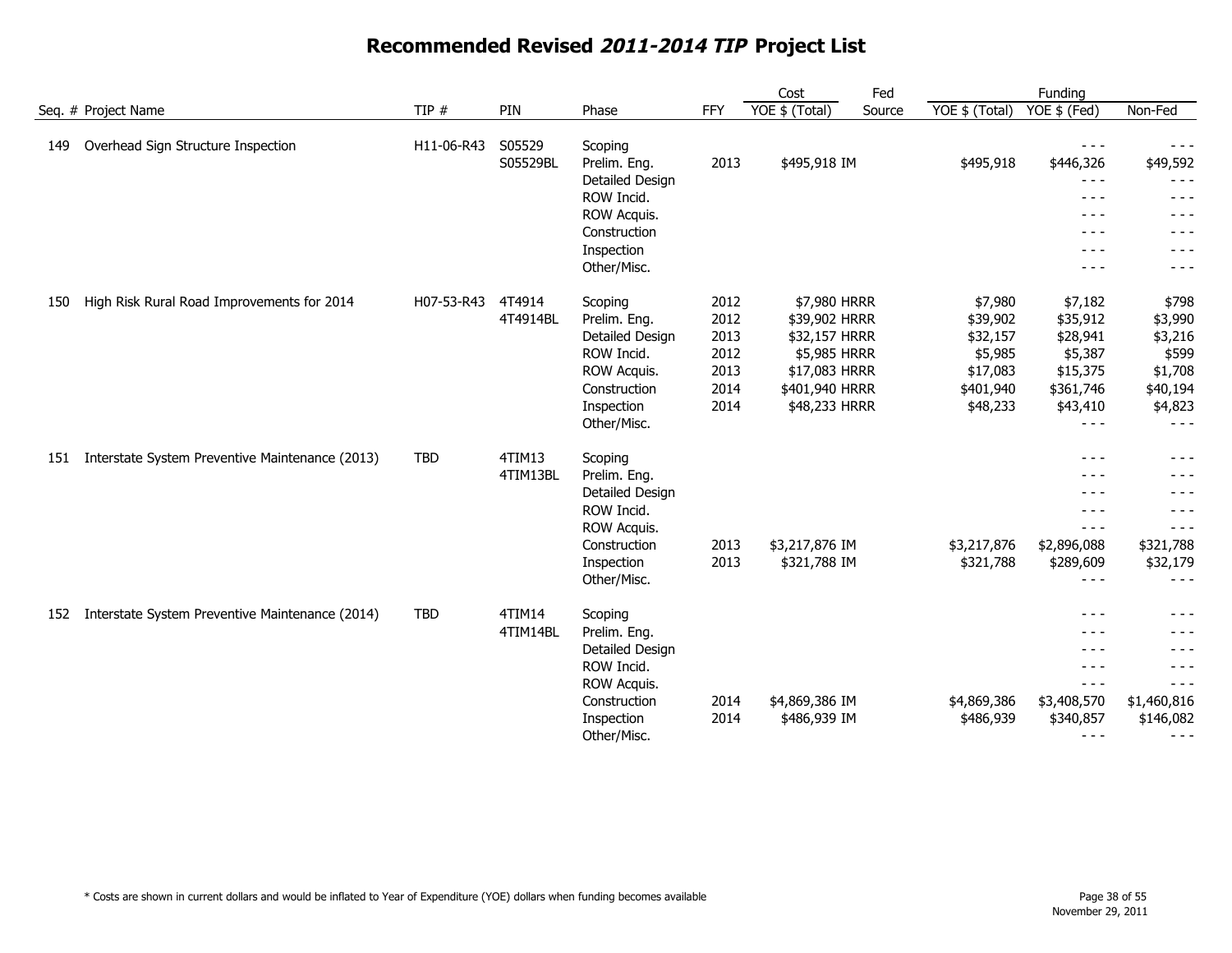|     |                                   |            |                     |                                                                         |              | Cost                           | Fed                    |                        | Funding                                                                                                                                                                                                                                                                                                                                                                                      |                                           |
|-----|-----------------------------------|------------|---------------------|-------------------------------------------------------------------------|--------------|--------------------------------|------------------------|------------------------|----------------------------------------------------------------------------------------------------------------------------------------------------------------------------------------------------------------------------------------------------------------------------------------------------------------------------------------------------------------------------------------------|-------------------------------------------|
|     | Seq. # Project Name               | TIP #      | PIN                 | Phase                                                                   | <b>FFY</b>   | YOE \$ (Total)                 | Source                 | YOE \$ (Total)         | YOE \$ (Fed)                                                                                                                                                                                                                                                                                                                                                                                 | Non-Fed                                   |
|     | 153 STP-Small Urban Block Program | TBD        | TBD<br><b>TBDBL</b> | Scoping<br>Prelim. Eng.<br>Detailed Design<br>ROW Incid.<br>ROW Acquis. |              |                                |                        |                        | $  -$<br>$- - -$<br>$- - -$<br>$- - -$<br>- - -                                                                                                                                                                                                                                                                                                                                              | - - -<br>- - -<br>- - -<br>- - -<br>- - - |
|     |                                   |            |                     | Construction                                                            |              |                                |                        |                        | $- - -$                                                                                                                                                                                                                                                                                                                                                                                      | - - -                                     |
|     |                                   |            |                     | Inspection                                                              |              |                                |                        |                        | $- - -$                                                                                                                                                                                                                                                                                                                                                                                      | - - -                                     |
|     |                                   |            |                     | Other/Misc.                                                             | 2012         |                                | \$501,475 STP - Sm Urb | \$501,475              | \$401,180                                                                                                                                                                                                                                                                                                                                                                                    | \$100,295                                 |
| 154 | STP-Rural Block Program           | <b>TBD</b> | TBD                 | Scoping                                                                 |              |                                |                        |                        | $\sim$ $\sim$ $\sim$                                                                                                                                                                                                                                                                                                                                                                         | $- - -$                                   |
|     |                                   |            | <b>TBDBL</b>        | Prelim. Eng.                                                            |              |                                |                        |                        | - - -                                                                                                                                                                                                                                                                                                                                                                                        | - - -                                     |
|     |                                   |            |                     | Detailed Design                                                         |              |                                |                        |                        | $- - -$                                                                                                                                                                                                                                                                                                                                                                                      | - - -                                     |
|     |                                   |            |                     | ROW Incid.<br>ROW Acquis.                                               |              |                                |                        |                        | $- - -$<br>$- - -$                                                                                                                                                                                                                                                                                                                                                                           | - - -<br>- - -                            |
|     |                                   |            |                     | Construction                                                            |              |                                |                        |                        | $- - -$                                                                                                                                                                                                                                                                                                                                                                                      | $- - -$                                   |
|     |                                   |            |                     | Inspection                                                              |              |                                |                        |                        | $- - -$                                                                                                                                                                                                                                                                                                                                                                                      | $- - -$                                   |
|     |                                   |            |                     | Other/Misc.                                                             | 2012         | \$105,884 STP - Rural          |                        | \$105,884              | \$84,707                                                                                                                                                                                                                                                                                                                                                                                     | \$21,177                                  |
|     |                                   |            |                     | Other/Misc.                                                             | 2014         | \$384,284 STP - Rural          |                        | \$384,284              | \$307,427                                                                                                                                                                                                                                                                                                                                                                                    | \$76,857                                  |
| 155 | CMAQ Block Program                | <b>TBD</b> | <b>TBD</b>          | Scoping                                                                 |              |                                |                        |                        | $- - -$                                                                                                                                                                                                                                                                                                                                                                                      | $- - -$                                   |
|     |                                   |            | <b>TBDBL</b>        | Prelim. Eng.                                                            |              |                                |                        |                        | $- - -$                                                                                                                                                                                                                                                                                                                                                                                      | $- - -$                                   |
|     |                                   |            |                     | Detailed Design                                                         |              |                                |                        |                        | $\frac{1}{2} \frac{1}{2} \frac{1}{2} \frac{1}{2} \frac{1}{2} \frac{1}{2} \frac{1}{2} \frac{1}{2} \frac{1}{2} \frac{1}{2} \frac{1}{2} \frac{1}{2} \frac{1}{2} \frac{1}{2} \frac{1}{2} \frac{1}{2} \frac{1}{2} \frac{1}{2} \frac{1}{2} \frac{1}{2} \frac{1}{2} \frac{1}{2} \frac{1}{2} \frac{1}{2} \frac{1}{2} \frac{1}{2} \frac{1}{2} \frac{1}{2} \frac{1}{2} \frac{1}{2} \frac{1}{2} \frac{$ | - - -                                     |
|     |                                   |            |                     | ROW Incid.                                                              |              |                                |                        |                        | $- - -$                                                                                                                                                                                                                                                                                                                                                                                      | - - -                                     |
|     |                                   |            |                     | ROW Acquis.<br>Construction                                             |              |                                |                        |                        | $- - -$<br>$- - -$                                                                                                                                                                                                                                                                                                                                                                           | - - -<br>- - -                            |
|     |                                   |            |                     | Inspection                                                              |              |                                |                        |                        | $- - -$                                                                                                                                                                                                                                                                                                                                                                                      | $- - -$                                   |
|     |                                   |            |                     | Other/Misc.                                                             | 2012         | \$751,270 CMAQ                 |                        | \$751,270              | \$601,016                                                                                                                                                                                                                                                                                                                                                                                    | \$150,254                                 |
|     |                                   |            |                     | Other/Misc.                                                             | 2014         | \$67,399 CMAQ                  |                        | \$67,399               | \$53,919                                                                                                                                                                                                                                                                                                                                                                                     | \$13,480                                  |
|     | <b>Bridge projects</b>            |            |                     |                                                                         |              |                                |                        |                        |                                                                                                                                                                                                                                                                                                                                                                                              |                                           |
| 156 | Highway Bridge Block Program      | B11-46-R43 | 4HBP14              | Scoping                                                                 |              |                                |                        |                        | $- - -$                                                                                                                                                                                                                                                                                                                                                                                      | - - -                                     |
|     |                                   |            | 4HBP14BL            | Prelim. Eng.                                                            |              |                                |                        |                        | $- - -$                                                                                                                                                                                                                                                                                                                                                                                      | - - -                                     |
|     |                                   |            |                     | Detailed Design                                                         |              |                                |                        |                        | $- - -$                                                                                                                                                                                                                                                                                                                                                                                      | - - -                                     |
|     |                                   |            |                     | ROW Incid.                                                              |              |                                |                        |                        | $- - -$                                                                                                                                                                                                                                                                                                                                                                                      | - - -                                     |
|     |                                   |            |                     | ROW Acquis.                                                             |              |                                |                        |                        | $- - -$                                                                                                                                                                                                                                                                                                                                                                                      | - - -                                     |
|     |                                   |            |                     | Construction                                                            |              |                                |                        |                        | $- - -$                                                                                                                                                                                                                                                                                                                                                                                      | - - -                                     |
|     |                                   |            |                     | Inspection                                                              |              |                                |                        |                        | $- - -$                                                                                                                                                                                                                                                                                                                                                                                      | $- - -$                                   |
|     |                                   |            |                     | Other/Misc.<br>Other/Misc.                                              | 2012<br>2013 | \$246,954 HBP<br>\$291,025 HBP |                        | \$246,954<br>\$291,025 | \$197,563<br>\$232,820                                                                                                                                                                                                                                                                                                                                                                       | \$49,391<br>\$58,205                      |
|     |                                   |            |                     | Other/Misc.                                                             | 2014         | \$202,999 HBP                  |                        | \$202,999              | \$162,399                                                                                                                                                                                                                                                                                                                                                                                    | \$40,600                                  |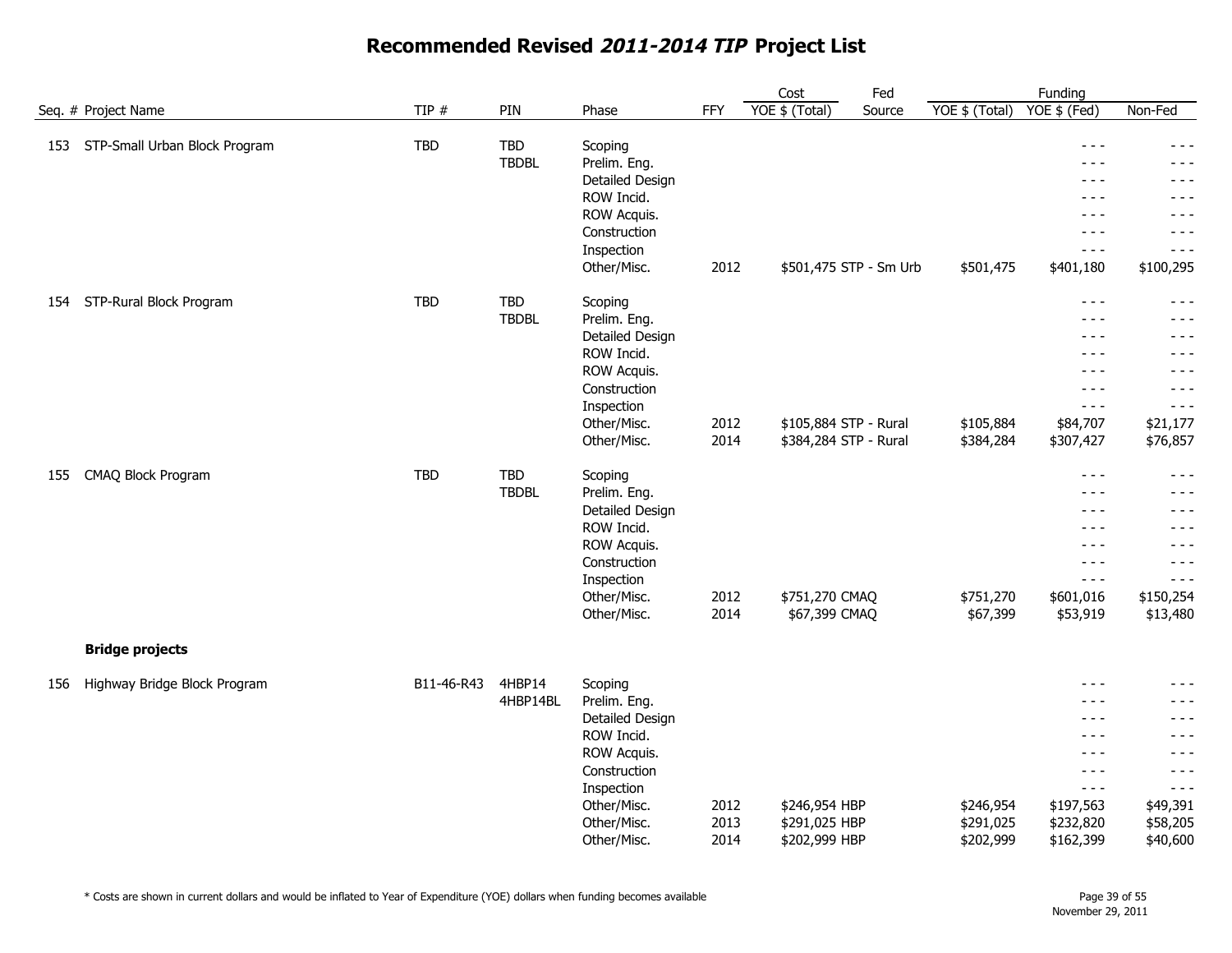|                                       |            |          |                                 |      | Cost            | Fed    |                | Funding                                                                                                                                                                                                                                                                                                                                                                                                     |                                                                                                                                                                                                                                                                                                                                                                                              |
|---------------------------------------|------------|----------|---------------------------------|------|-----------------|--------|----------------|-------------------------------------------------------------------------------------------------------------------------------------------------------------------------------------------------------------------------------------------------------------------------------------------------------------------------------------------------------------------------------------------------------------|----------------------------------------------------------------------------------------------------------------------------------------------------------------------------------------------------------------------------------------------------------------------------------------------------------------------------------------------------------------------------------------------|
| Seq. # Project Name                   | TIP $#$    | PIN      | Phase                           | FFY  | YOE \$ (Total)  | Source | YOE \$ (Total) | $YOE$ \$ (Fed)                                                                                                                                                                                                                                                                                                                                                                                              | Non-Fed                                                                                                                                                                                                                                                                                                                                                                                      |
| State Bridge Inspection (2012)<br>157 | B11-48-R43 | 4B1201   | Scoping                         |      |                 |        |                | $\frac{1}{2}$                                                                                                                                                                                                                                                                                                                                                                                               | $\frac{1}{2}$                                                                                                                                                                                                                                                                                                                                                                                |
|                                       |            | 4B1201BL | Prelim. Eng.<br>Detailed Design | 2012 | \$1,512,554 HBP |        | \$1,512,554    | \$1,210,043<br>$\frac{1}{2} \frac{1}{2} \frac{1}{2} \frac{1}{2} \frac{1}{2} \frac{1}{2} \frac{1}{2} \frac{1}{2} \frac{1}{2} \frac{1}{2} \frac{1}{2} \frac{1}{2} \frac{1}{2} \frac{1}{2} \frac{1}{2} \frac{1}{2} \frac{1}{2} \frac{1}{2} \frac{1}{2} \frac{1}{2} \frac{1}{2} \frac{1}{2} \frac{1}{2} \frac{1}{2} \frac{1}{2} \frac{1}{2} \frac{1}{2} \frac{1}{2} \frac{1}{2} \frac{1}{2} \frac{1}{2} \frac{$ | \$302,511<br>$- - -$                                                                                                                                                                                                                                                                                                                                                                         |
|                                       |            |          | ROW Incid.                      |      |                 |        |                | $\frac{1}{2}$                                                                                                                                                                                                                                                                                                                                                                                               | - - -                                                                                                                                                                                                                                                                                                                                                                                        |
|                                       |            |          | ROW Acquis.                     |      |                 |        |                | $\frac{1}{2}$                                                                                                                                                                                                                                                                                                                                                                                               | - - -                                                                                                                                                                                                                                                                                                                                                                                        |
|                                       |            |          | Construction                    |      |                 |        |                | $- - -$                                                                                                                                                                                                                                                                                                                                                                                                     | - - -                                                                                                                                                                                                                                                                                                                                                                                        |
|                                       |            |          | Inspection                      |      |                 |        |                | $- - -$                                                                                                                                                                                                                                                                                                                                                                                                     | - - -                                                                                                                                                                                                                                                                                                                                                                                        |
|                                       |            |          | Other/Misc.                     |      |                 |        |                | $- - - -$                                                                                                                                                                                                                                                                                                                                                                                                   | $- - -$                                                                                                                                                                                                                                                                                                                                                                                      |
| State Bridge Inspection (2013)<br>158 | B11-49-R43 | 4B1301   | Scoping                         |      |                 |        |                | $\frac{1}{2}$                                                                                                                                                                                                                                                                                                                                                                                               | $\frac{1}{2}$                                                                                                                                                                                                                                                                                                                                                                                |
|                                       |            | 4B1301BL | Prelim. Eng.                    | 2013 | \$1,561,712 HBP |        | \$1,561,712    | \$1,249,370                                                                                                                                                                                                                                                                                                                                                                                                 | \$312,342                                                                                                                                                                                                                                                                                                                                                                                    |
|                                       |            |          | Detailed Design                 |      |                 |        |                | $\frac{1}{2}$                                                                                                                                                                                                                                                                                                                                                                                               | $- - -$                                                                                                                                                                                                                                                                                                                                                                                      |
|                                       |            |          | ROW Incid.                      |      |                 |        |                | $  -$                                                                                                                                                                                                                                                                                                                                                                                                       | $- - -$                                                                                                                                                                                                                                                                                                                                                                                      |
|                                       |            |          | ROW Acquis.                     |      |                 |        |                | $\frac{1}{2}$                                                                                                                                                                                                                                                                                                                                                                                               | - - -                                                                                                                                                                                                                                                                                                                                                                                        |
|                                       |            |          | Construction                    |      |                 |        |                | $\frac{1}{2}$                                                                                                                                                                                                                                                                                                                                                                                               | $- - -$                                                                                                                                                                                                                                                                                                                                                                                      |
|                                       |            |          | Inspection                      |      |                 |        |                | $- - - -$                                                                                                                                                                                                                                                                                                                                                                                                   | $- - -$                                                                                                                                                                                                                                                                                                                                                                                      |
|                                       |            |          | Other/Misc.                     |      |                 |        |                | $\frac{1}{2}$                                                                                                                                                                                                                                                                                                                                                                                               | $- - -$                                                                                                                                                                                                                                                                                                                                                                                      |
| State Bridge Inspection (2014)<br>159 | B11-50-R43 | 4B1401   | Scoping                         |      |                 |        |                | $\frac{1}{2} \frac{1}{2} \frac{1}{2} \frac{1}{2} \frac{1}{2} \frac{1}{2} \frac{1}{2} \frac{1}{2} \frac{1}{2} \frac{1}{2} \frac{1}{2} \frac{1}{2} \frac{1}{2} \frac{1}{2} \frac{1}{2} \frac{1}{2} \frac{1}{2} \frac{1}{2} \frac{1}{2} \frac{1}{2} \frac{1}{2} \frac{1}{2} \frac{1}{2} \frac{1}{2} \frac{1}{2} \frac{1}{2} \frac{1}{2} \frac{1}{2} \frac{1}{2} \frac{1}{2} \frac{1}{2} \frac{$                | $- - -$                                                                                                                                                                                                                                                                                                                                                                                      |
|                                       |            | 4B1401BL | Prelim. Eng.                    | 2014 | \$1,608,564 HBP |        | \$1,608,564    | \$1,286,851                                                                                                                                                                                                                                                                                                                                                                                                 | \$321,713                                                                                                                                                                                                                                                                                                                                                                                    |
|                                       |            |          | Detailed Design                 |      |                 |        |                | $- - -$                                                                                                                                                                                                                                                                                                                                                                                                     | $- - -$                                                                                                                                                                                                                                                                                                                                                                                      |
|                                       |            |          | ROW Incid.                      |      |                 |        |                | $\frac{1}{2} \frac{1}{2} \frac{1}{2} \frac{1}{2} \frac{1}{2} \frac{1}{2} \frac{1}{2} \frac{1}{2} \frac{1}{2} \frac{1}{2} \frac{1}{2} \frac{1}{2} \frac{1}{2} \frac{1}{2} \frac{1}{2} \frac{1}{2} \frac{1}{2} \frac{1}{2} \frac{1}{2} \frac{1}{2} \frac{1}{2} \frac{1}{2} \frac{1}{2} \frac{1}{2} \frac{1}{2} \frac{1}{2} \frac{1}{2} \frac{1}{2} \frac{1}{2} \frac{1}{2} \frac{1}{2} \frac{$                | - - -                                                                                                                                                                                                                                                                                                                                                                                        |
|                                       |            |          | ROW Acquis.                     |      |                 |        |                | $- - -$                                                                                                                                                                                                                                                                                                                                                                                                     | $- - -$                                                                                                                                                                                                                                                                                                                                                                                      |
|                                       |            |          | Construction                    |      |                 |        |                | $\frac{1}{2}$                                                                                                                                                                                                                                                                                                                                                                                               | - - -                                                                                                                                                                                                                                                                                                                                                                                        |
|                                       |            |          | Inspection                      |      |                 |        |                | $- - -$                                                                                                                                                                                                                                                                                                                                                                                                     | $- - - -$                                                                                                                                                                                                                                                                                                                                                                                    |
|                                       |            |          | Other/Misc.                     |      |                 |        |                | $\frac{1}{2}$                                                                                                                                                                                                                                                                                                                                                                                               | $- - -$                                                                                                                                                                                                                                                                                                                                                                                      |
| Local Bridge Inspection (2012)<br>160 | B11-51-R43 | 4B1202   | Scoping                         |      |                 |        |                | $\frac{1}{2}$                                                                                                                                                                                                                                                                                                                                                                                               | - - -                                                                                                                                                                                                                                                                                                                                                                                        |
|                                       |            | 4B1202BL | Prelim. Eng.                    | 2012 | \$2,712,167 HBP |        | \$2,712,167    | \$2,169,734                                                                                                                                                                                                                                                                                                                                                                                                 | \$542,433                                                                                                                                                                                                                                                                                                                                                                                    |
|                                       |            |          | Detailed Design                 |      |                 |        |                | $- - -$                                                                                                                                                                                                                                                                                                                                                                                                     | - - -                                                                                                                                                                                                                                                                                                                                                                                        |
|                                       |            |          | ROW Incid.                      |      |                 |        |                | $- - -$                                                                                                                                                                                                                                                                                                                                                                                                     | $- - - -$                                                                                                                                                                                                                                                                                                                                                                                    |
|                                       |            |          | ROW Acquis.                     |      |                 |        |                | $\frac{1}{2}$                                                                                                                                                                                                                                                                                                                                                                                               | $- - - -$                                                                                                                                                                                                                                                                                                                                                                                    |
|                                       |            |          | Construction                    |      |                 |        |                | $\frac{1}{2}$                                                                                                                                                                                                                                                                                                                                                                                               | $\frac{1}{2} \frac{1}{2} \frac{1}{2} \frac{1}{2} \frac{1}{2} \frac{1}{2} \frac{1}{2} \frac{1}{2} \frac{1}{2} \frac{1}{2} \frac{1}{2} \frac{1}{2} \frac{1}{2} \frac{1}{2} \frac{1}{2} \frac{1}{2} \frac{1}{2} \frac{1}{2} \frac{1}{2} \frac{1}{2} \frac{1}{2} \frac{1}{2} \frac{1}{2} \frac{1}{2} \frac{1}{2} \frac{1}{2} \frac{1}{2} \frac{1}{2} \frac{1}{2} \frac{1}{2} \frac{1}{2} \frac{$ |
|                                       |            |          | Inspection                      |      |                 |        |                | $\frac{1}{2}$                                                                                                                                                                                                                                                                                                                                                                                               | $- - -$                                                                                                                                                                                                                                                                                                                                                                                      |
|                                       |            |          | Other/Misc.                     |      |                 |        |                | $- - - -$                                                                                                                                                                                                                                                                                                                                                                                                   | $- - -$                                                                                                                                                                                                                                                                                                                                                                                      |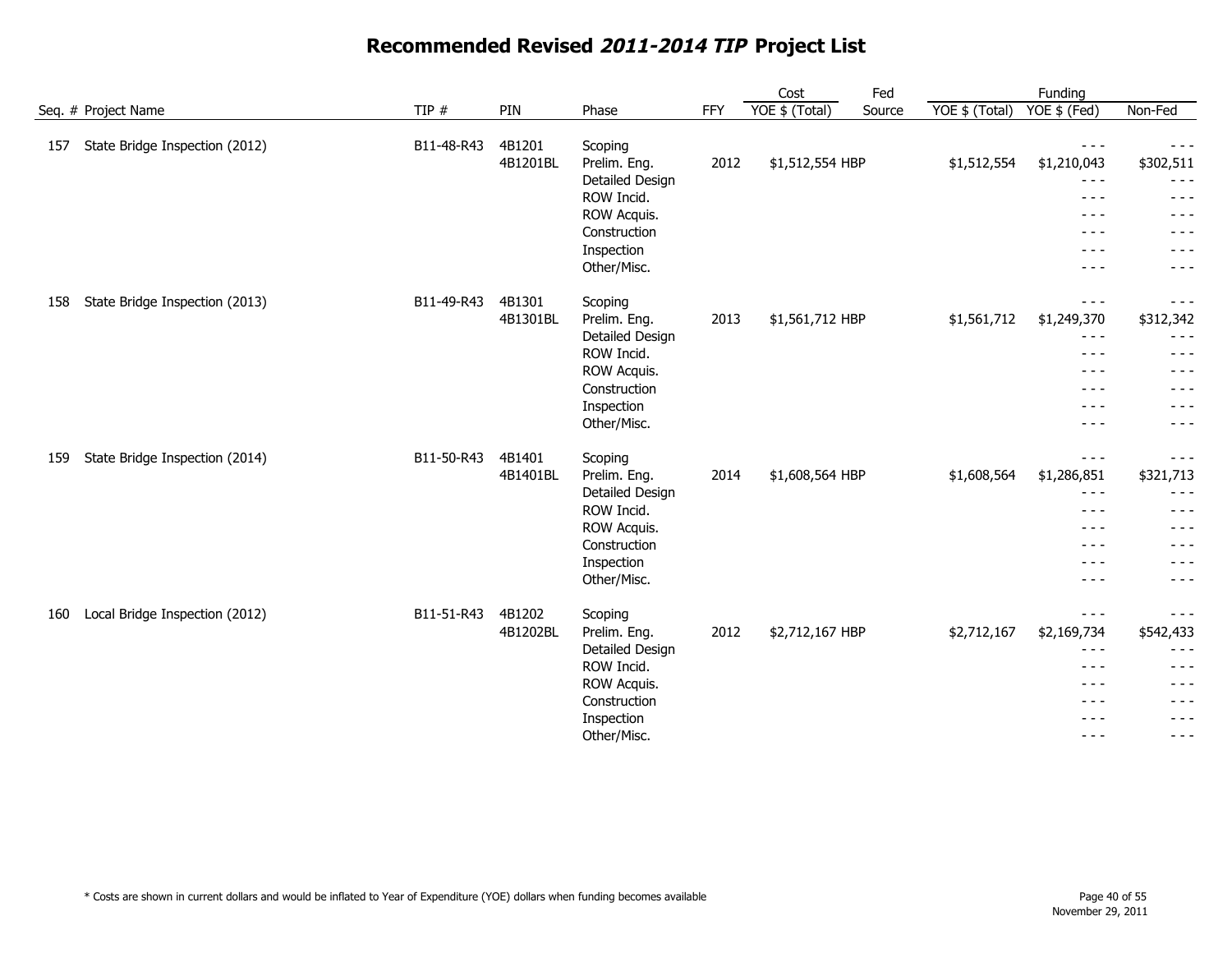|     |                                                            |            |                    |                                                                                                                      |                      | Cost                                              | Fed    |                                       | Funding                                                                                  |                                                                                   |
|-----|------------------------------------------------------------|------------|--------------------|----------------------------------------------------------------------------------------------------------------------|----------------------|---------------------------------------------------|--------|---------------------------------------|------------------------------------------------------------------------------------------|-----------------------------------------------------------------------------------|
|     | Seq. # Project Name                                        | TIP #      | PIN                | Phase                                                                                                                | FFY                  | YOE \$ (Total)                                    | Source | YOE \$ (Total)                        | YOE \$ (Fed)                                                                             | Non-Fed                                                                           |
| 161 | Local Bridge Inspection (2014)                             | B11-52-R43 | 4B1402<br>4B1402BL | Scoping<br>Prelim. Eng.<br>Detailed Design<br>ROW Incid.<br>ROW Acquis.<br>Construction<br>Inspection<br>Other/Misc. | 2014                 | \$2,884,321 HBP                                   |        | \$2,884,321                           | $- - -$<br>\$2,307,457<br>$- - -$<br>$  -$<br>$- - -$<br>$- - -$<br>$- - -$<br>$- - -$   | - - -<br>\$576,864<br>- - -<br>$- - -$<br>- - -<br>- - -<br>$- - -$<br>$- - -$    |
| 162 | NYSDOT Bridge Substructure Repairs                         | B11-55-R43 | 480620<br>480620BL | Scoping<br>Prelim. Eng.<br>Detailed Design<br>ROW Incid.<br>ROW Acquis.<br>Construction<br>Inspection<br>Other/Misc. | 2013<br>2013         | \$1,875,128 HBP<br>\$94,460 HBP                   |        | \$1,875,128<br>\$94,460               | $- - -$<br>- - -<br>$- - -$<br>$  -$<br>$  -$<br>\$1,500,102<br>\$75,568<br>$- - -$      | $- - -$<br>- - -<br>- - -<br>$- - -$<br>$- - -$<br>\$375,026<br>\$18,892<br>- - - |
| 163 | NYSDOT Bridge Bearing Replacements and Pedestal<br>Repairs | B11-59-R43 | 480621<br>480621BL | Scoping<br>Prelim. Eng.<br>Detailed Design<br>ROW Incid.<br>ROW Acquis.<br>Construction<br>Inspection<br>Other/Misc. | 2013<br>2013         | \$2,735,316 HBP<br>\$136,665 HBP                  |        | \$2,735,316<br>\$136,665              | $  -$<br>- - -<br>$- - -$<br>$  -$<br>$- - -$<br>\$2,188,253<br>\$109,332<br>$- - -$     | $- - -$<br>- - -<br>- - -<br>$- - -$<br>- - -<br>\$547,063<br>\$27,333<br>- - -   |
| 164 | NYSDOT Prestressed Concrete Box Beam Bridge<br>Repairs     | B11-65-R43 | 480623<br>480623BL | Scoping<br>Prelim. Eng.<br>Detailed Design<br>ROW Incid.<br>ROW Acquis.<br>Construction<br>Inspection<br>Other/Misc. | 2013<br>2013         | \$2,548,406 HBP<br>\$127,621 HBP                  |        | \$2,548,406<br>\$127,621              | $- - -$<br>$- - -$<br>$- - -$<br>$- - -$<br>$- - -$<br>\$2,038,725<br>\$102,097<br>$  -$ | - - -<br>- - -<br>- - -<br>$- - -$<br>- - -<br>\$509,681<br>\$25,524<br>$  -$     |
|     | <b>ITS projects</b>                                        |            |                    |                                                                                                                      |                      |                                                   |        |                                       |                                                                                          |                                                                                   |
| 165 | <b>ITS Operations</b>                                      | O98-05-R43 | 4ITV05<br>4ITV05BL | Other/Misc.<br>Other/Misc.<br>Other/Misc.                                                                            | 2012<br>2013<br>2014 | \$840,355 NHS<br>\$919,251 NHS<br>\$1,508,722 NHS |        | \$840,355<br>\$919,251<br>\$1,508,722 | \$672,284<br>\$735,401<br>\$1,206,978                                                    | \$168,071<br>\$183,850<br>\$301,744                                               |

\* Costs are shown in current dollars and would be inflated to Year of Expenditure (YOE) dollars when funding becomes available Page 41 of 55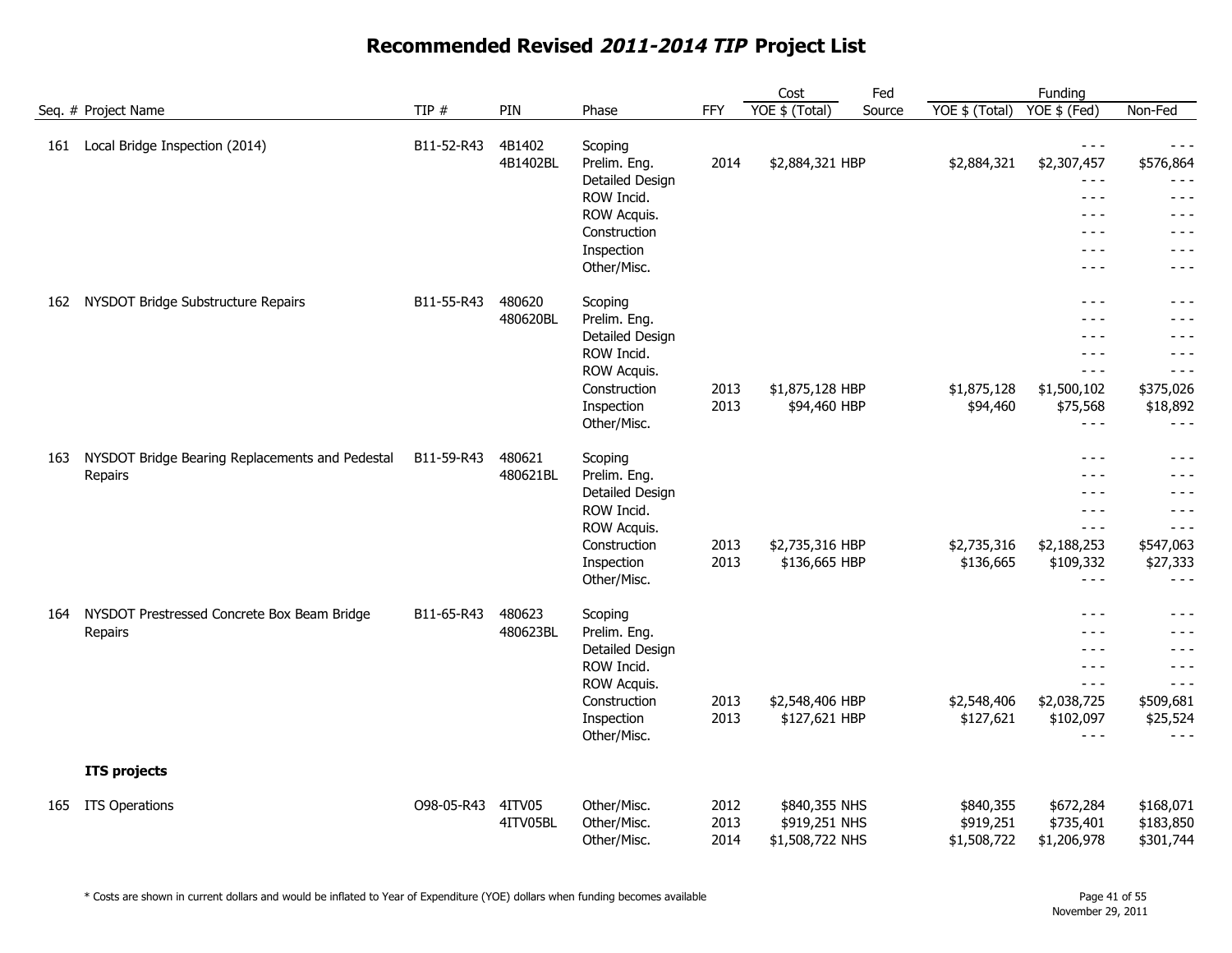|     |                                                                             |            |                    |                                            |                  |            | Cost                           | Fed             |                        | Funding                         |                               |
|-----|-----------------------------------------------------------------------------|------------|--------------------|--------------------------------------------|------------------|------------|--------------------------------|-----------------|------------------------|---------------------------------|-------------------------------|
|     | Seq. # Project Name                                                         | TIP $#$    | PIN                | Phase                                      | <b>FFY</b>       |            | YOE \$ (Total)                 | Source          | YOE \$ (Total)         | YOE \$ (Fed)                    | Non-Fed                       |
| 166 | Regional Traffic Operations Center Operations Staffing I07-02-R43           |            | 4ITS14<br>4ITS14BL | Other/Misc.<br>Other/Misc.                 | 2012<br>2013     |            | \$434,208 NHS<br>\$448,319 NHS |                 | \$434,208<br>\$448,319 | \$347,366<br>\$358,655          | \$86,842<br>\$89,664          |
|     | <b>Other projects</b>                                                       |            |                    |                                            |                  |            |                                |                 |                        |                                 |                               |
| 167 | Genesee Region Clean Community CMAQ Outreach & O07-05-R43<br>Implementation |            | 475464<br>475464BL | Scoping<br>Prelim. Eng.<br>Detailed Design |                  |            |                                |                 |                        | $- - -$<br>- - -<br>- - -       | $- - -$<br>- - -<br>$- - -$   |
|     |                                                                             |            |                    | ROW Incid.<br>ROW Acquis.<br>Construction  |                  |            |                                |                 |                        | - - -<br>- - -<br>$- - -$       | $- - -$                       |
|     |                                                                             |            |                    | Inspection<br>Other/Misc.<br>Other/Misc.   | 2014<br>Future * |            | \$625,000 CMAQ<br>\$625,000    |                 | \$625,000              | $- - -$<br>\$500,000<br>$- - -$ | $- - -$<br>\$125,000<br>- - - |
|     | <b>Public Transportation projects</b>                                       |            |                    |                                            |                  |            |                                |                 |                        |                                 |                               |
| 168 | FTA Section 5311 Blocked Program                                            | T03-06-R43 | FTA 5311           | Scoping                                    |                  |            |                                |                 |                        | $- - -$                         | $- - -$                       |
|     |                                                                             |            | <b>FTA 5311BL</b>  | Prelim. Eng.                               |                  |            |                                |                 |                        | - - -                           |                               |
|     |                                                                             |            |                    | Detailed Design                            |                  |            |                                |                 |                        | $- - -$                         | - - -                         |
|     |                                                                             |            |                    | ROW Incid.                                 |                  |            |                                |                 |                        | $- - -$                         | - - -                         |
|     |                                                                             |            |                    | ROW Acquis.                                |                  |            |                                |                 |                        | $  -$                           | $- - -$                       |
|     |                                                                             |            |                    | Construction                               |                  |            |                                |                 |                        | $- - -$                         | - - -                         |
|     |                                                                             |            |                    | Inspection                                 |                  |            |                                |                 |                        | $- - -$                         | $- - -$                       |
|     |                                                                             |            |                    | Other/Misc.                                |                  | <b>TBD</b> |                                | FTA 5311        |                        | \$0                             | \$0                           |
| 169 | FTA Section 5310                                                            | T03-07-R43 | FTA 5310           | Scoping                                    |                  |            |                                |                 |                        | $- - -$                         | $- - -$                       |
|     |                                                                             |            | <b>FTA 5310BL</b>  | Prelim. Eng.                               |                  |            |                                |                 |                        | $  -$                           | - - -                         |
|     |                                                                             |            |                    | Detailed Design                            |                  |            |                                |                 |                        | $- - -$                         |                               |
|     |                                                                             |            |                    | ROW Incid.                                 |                  |            |                                |                 |                        | $  -$                           | $  -$                         |
|     |                                                                             |            |                    | ROW Acquis.                                |                  |            |                                |                 |                        | $- - -$                         | $- - -$                       |
|     |                                                                             |            |                    | Construction                               |                  |            |                                |                 |                        | $  -$                           | - - -                         |
|     |                                                                             |            |                    | Inspection                                 |                  |            |                                |                 |                        | $- - -$                         | $- - -$                       |
|     |                                                                             |            |                    | Other/Misc.                                |                  | <b>TBD</b> |                                | <b>FTA 5310</b> |                        | \$0                             | \$0                           |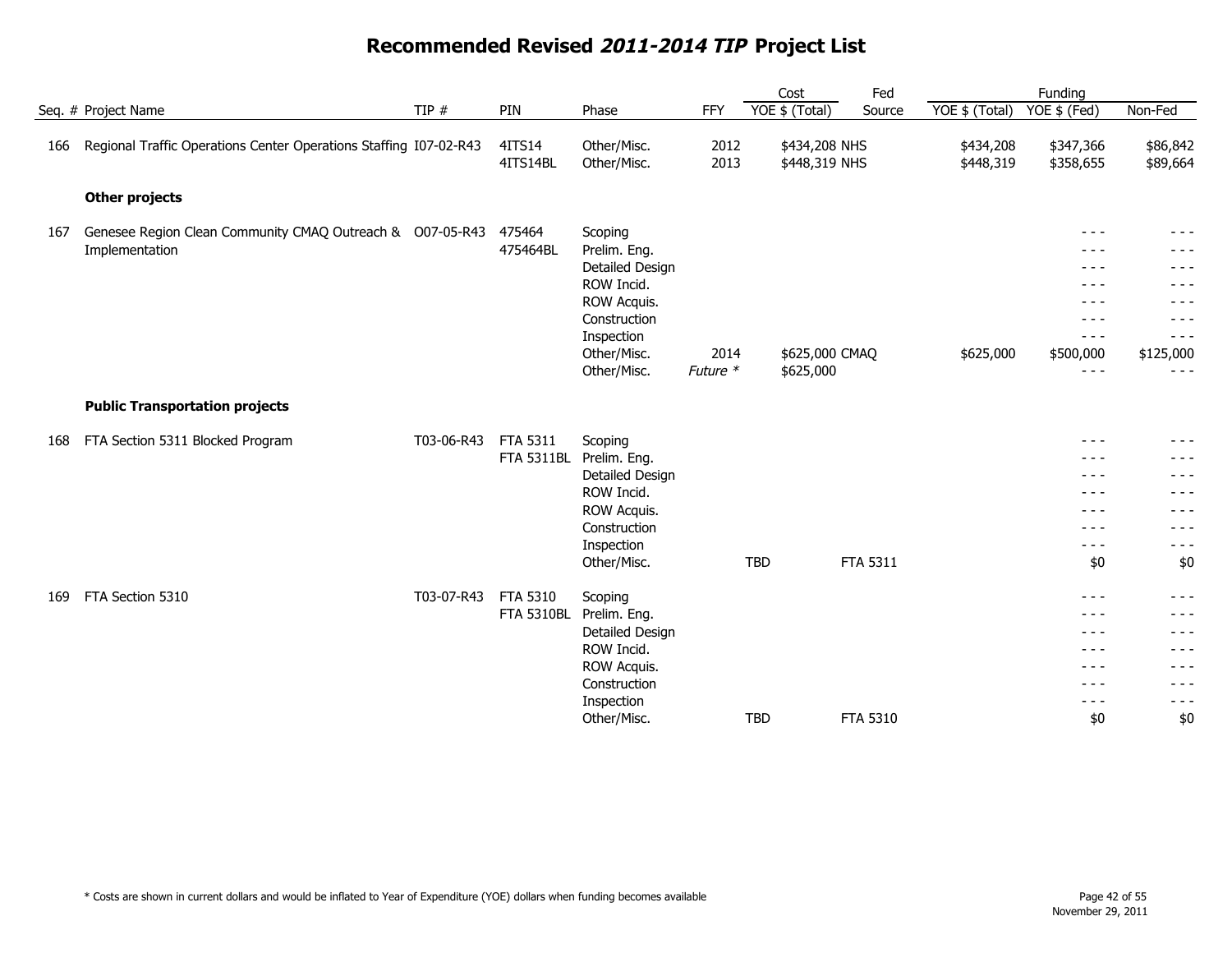|     |                                                                                                  |                   |          |                                                                         |                  | Cost                                          | Fed    |                       | Funding                                                                                                                                                                                                                                                                                                                                                                                                  |                                                     |
|-----|--------------------------------------------------------------------------------------------------|-------------------|----------|-------------------------------------------------------------------------|------------------|-----------------------------------------------|--------|-----------------------|----------------------------------------------------------------------------------------------------------------------------------------------------------------------------------------------------------------------------------------------------------------------------------------------------------------------------------------------------------------------------------------------------------|-----------------------------------------------------|
|     | Seq. # Project Name                                                                              | TIP #             | PIN      | Phase                                                                   | FFY              | YOE \$ (Total)                                | Source | YOE \$ (Total)        | YOE \$ (Fed)                                                                                                                                                                                                                                                                                                                                                                                             | Non-Fed                                             |
|     | Projects principally located in <b>Wayne County</b>                                              |                   |          |                                                                         |                  |                                               |        |                       |                                                                                                                                                                                                                                                                                                                                                                                                          |                                                     |
|     | <b>Highway projects</b>                                                                          |                   |          |                                                                         |                  |                                               |        |                       |                                                                                                                                                                                                                                                                                                                                                                                                          |                                                     |
| 170 | Walworth Road Railroad Crossing                                                                  | H11-29-WA1 493370 | 493370BL | Scoping<br>Prelim. Eng.<br>Detailed Design<br>ROW Incid.<br>ROW Acquis. | 2014             | \$18,889 STP - Rail                           |        | \$18,889              | $- - -$<br>\$17,000<br>$\frac{1}{2}$<br>$- - -$<br>$- - -$                                                                                                                                                                                                                                                                                                                                               | $- - -$<br>\$1,889<br>$- - -$<br>$- - -$<br>$- - -$ |
|     |                                                                                                  |                   |          | Construction                                                            | 2014             | \$151,111 STP - Rail                          |        | \$151,111             | \$136,000                                                                                                                                                                                                                                                                                                                                                                                                | \$15,111                                            |
|     |                                                                                                  |                   |          | Inspection<br>Other/Misc.                                               | 2014             | \$18,889 STP - Rail                           |        | \$18,889              | \$17,000<br>$- - -$                                                                                                                                                                                                                                                                                                                                                                                      | \$1,889<br>$- - -$                                  |
| 171 | Rt. 414 from Canal to Rt. 31 & Rt. 31 from Rt. 414 to H07-41-WA2 441407<br>the west Village line |                   | 441407BL | Scoping<br>Prelim. Eng.<br>Detailed Design                              |                  |                                               |        |                       | $- - -$<br>$- - -$<br>$- - -$                                                                                                                                                                                                                                                                                                                                                                            | $- - -$<br>- - -<br>$- - -$                         |
|     |                                                                                                  |                   |          | ROW Incid.                                                              | 2012             | \$76,000 STP - Rural                          |        | \$76,000              | \$60,800                                                                                                                                                                                                                                                                                                                                                                                                 | \$15,200                                            |
|     |                                                                                                  |                   |          | ROW Acquis.                                                             | 2012             | \$229,000 STP - Rural                         |        | \$229,000             | \$183,200                                                                                                                                                                                                                                                                                                                                                                                                | \$45,800                                            |
|     |                                                                                                  |                   |          | Construction                                                            | 2013             | \$125,000 STP - Rural                         |        | \$125,000             | \$100,000                                                                                                                                                                                                                                                                                                                                                                                                | \$25,000                                            |
|     |                                                                                                  |                   |          | Construction                                                            | 2014             | \$1,537,136 STP - Rural                       |        | \$1,537,136           | \$1,229,709                                                                                                                                                                                                                                                                                                                                                                                              | \$307,427                                           |
|     |                                                                                                  |                   |          | Construction<br>Construction                                            | 2014<br>Future * | \$2,057,172 STP - Flex<br>\$410,884           |        | \$2,057,172           | \$1,645,738<br>$  -$                                                                                                                                                                                                                                                                                                                                                                                     | \$411,434                                           |
|     |                                                                                                  |                   |          | Inspection<br>Inspection<br>Other/Misc.                                 | 2013<br>2014     | \$60,293 STP - Rural<br>\$297,330 STP - Rural |        | \$60,293<br>\$297,330 | \$48,234<br>\$237,864<br>$- - -$                                                                                                                                                                                                                                                                                                                                                                         | \$12,059<br>\$59,466<br>$- - -$                     |
| 172 | Pulver Road Railroad Crossing                                                                    | H11-22-WA2 493361 | 493361BL | Scoping<br>Prelim. Eng.<br>Detailed Design<br>ROW Incid.                | 2012             | \$14,444 STP - Rail                           |        | \$14,444              | $- - -$<br>\$13,000<br>$- - -$<br>$- - -$                                                                                                                                                                                                                                                                                                                                                                | $- - -$<br>\$1,444<br>$- - -$<br>$- - -$            |
|     |                                                                                                  |                   |          | ROW Acquis.                                                             |                  |                                               |        |                       | $- - -$                                                                                                                                                                                                                                                                                                                                                                                                  | $- - -$                                             |
|     |                                                                                                  |                   |          | Construction                                                            | 2012             | \$115,556 STP - Rail                          |        | \$115,556             | \$104,000                                                                                                                                                                                                                                                                                                                                                                                                | \$11,556                                            |
|     |                                                                                                  |                   |          | Inspection<br>Other/Misc.                                               | 2012             | \$14,444 STP - Rail                           |        | \$14,444              | \$13,000<br>$\frac{1}{2} \frac{1}{2} \frac{1}{2} \frac{1}{2} \frac{1}{2} \frac{1}{2} \frac{1}{2} \frac{1}{2} \frac{1}{2} \frac{1}{2} \frac{1}{2} \frac{1}{2} \frac{1}{2} \frac{1}{2} \frac{1}{2} \frac{1}{2} \frac{1}{2} \frac{1}{2} \frac{1}{2} \frac{1}{2} \frac{1}{2} \frac{1}{2} \frac{1}{2} \frac{1}{2} \frac{1}{2} \frac{1}{2} \frac{1}{2} \frac{1}{2} \frac{1}{2} \frac{1}{2} \frac{1}{2} \frac{$ | \$1,444<br>$- - -$                                  |
| 173 | Dansen Road Railroad Crossing                                                                    | H11-23-WA2 493362 | 493362BL | Scoping<br>Prelim. Eng.<br>Detailed Design<br>ROW Incid.                | 2012             | \$11,111 STP - Rail                           |        | \$11,111              | $- - -$<br>\$10,000<br>$- - -$<br>$- - -$                                                                                                                                                                                                                                                                                                                                                                | $- - -$<br>\$1,111<br>$- - -$<br>$- - -$            |
|     |                                                                                                  |                   |          | ROW Acquis.                                                             |                  |                                               |        |                       | $- - -$                                                                                                                                                                                                                                                                                                                                                                                                  | $\sim$ $\sim$ $\sim$                                |
|     |                                                                                                  |                   |          | Construction                                                            | 2012             | \$88,889 STP - Rail                           |        | \$88,889              | \$80,000                                                                                                                                                                                                                                                                                                                                                                                                 | \$8,889                                             |
|     |                                                                                                  |                   |          | Inspection<br>Other/Misc.                                               | 2012             | \$11,111 STP - Rail                           |        | \$11,111              | \$10,000<br>$- - -$                                                                                                                                                                                                                                                                                                                                                                                      | \$1,111<br>$- - -$                                  |

\* Costs are shown in current dollars and would be inflated to Year of Expenditure (YOE) dollars when funding becomes available Page 43 of 55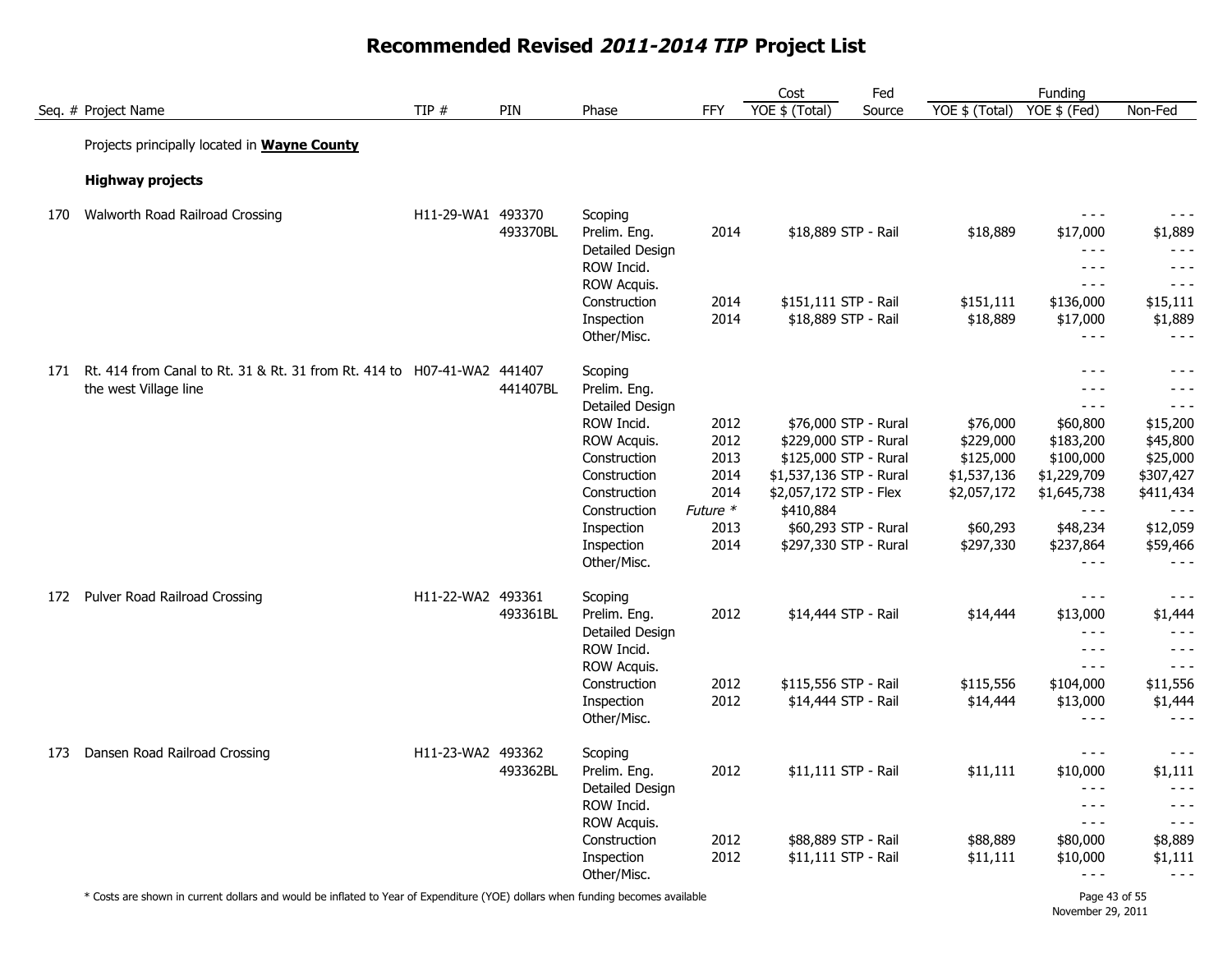#### Cost Seq. # Project Name TIP # TIP # PIN Phase FFY YOE \$ (Total) Source YOE \$ (Total) YOE \$ (Fed) Non-Fed Fed Funding Source **Bridge projects** 174 B07-45-WA2 475497 Scoping - - - - - - Arcadia-Zurich-Norris Rd. Bridge (CR #236) over 475497BL Prelim. Eng. - - - - - - Detailed Design - - - - - - ROW Incid. **All the second contract of the second contract of the second contract of the second contract of the second contract of the second contract of the second contract of the second contract of the second contract of** ROW Acquis. - - - - - - Construction 2012 \$973,940 HBP \$973,940 \$779,152 \$194,788 Inspection 2012 \$136,352 HBP \$136,352 \$109,082 \$27,270 Other/Misc. - - - - - - 175 Noble Road Bridge over Black Creek **B11-24-WA2 475535** Scoping 2014 \$5,269 HBP \$5,269 \$4,215 \$1,054 475535BL Prelim. Eng. 2014 \$79,041 HBP \$79,041 \$63,233 \$15,808 Detailed Design 2014 \$52,695 HBP \$52,695 \$42,156 \$10,539 ROW Incid. **All the second contract of the second contract of the second contract of the second contract of the second contract of the second contract of the second contract of the second contract of the second contract of** ROW Acquis. **Acquis.**  $\overline{a}$  -  $\overline{b}$  -  $\overline{c}$  -  $\overline{c}$  -  $\overline{c}$  -  $\overline{c}$  -  $\overline{c}$  -  $\overline{c}$  -  $\overline{c}$  -  $\overline{c}$  -  $\overline{c}$  -  $\overline{c}$  -  $\overline{c}$  -  $\overline{c}$  -  $\overline{c}$  -  $\overline{c}$  -  $\overline{c}$  -  $\overline{c}$  -  $\$ Construction Future \* \$486,970 - - - - - - Inspection  $Future *$   $$68,176$   $588,176$   $588,176$   $588,176$   $588,176$   $588,176$   $588,176$   $588,176$   $588,176$   $588,176$   $588,176$   $588,176$   $588,176$   $588,176$   $588,176$   $588,176$   $588,176$   $588,176$   $588,176$   $588,176$   $588,$ Other/Misc. - - - - - - 176 Yellow Mills Road Bridge over Ganargua Creek B11-25-WA1 475536 Scoping Scoping Franch Communication of the Scoping Scoping Scoping Scoping Scoping Scoping Scoping Scoping Scoping Scoping Scoping Scoping Scoping Scoping 475536BL Prelim. Eng. - - - - - - Detailed Design - - - - - - ROW Incid. 2012 \$6,259 HBP \$6,259 \$5,007 \$1,252 ROW Acquis. 2012 \$18,776 HBP \$18,776 \$15,021 \$3,755 Construction 2014 \$1,109,354 HBP \$1,109,354 \$887,483 \$221,871 Inspection 2014 \$186,372 HBP \$186,372 \$149,097 \$37,274 Other/Misc. - - - - - - Projects principally located in **Wyoming County Highway projects** 177 High Risk Rural Road Improvement in Wyoming 1991-11-20-WY2 475572 Scoping 1997 1998 1999 1999 1999 1999 199 475572BL Prelim. Eng. - - - - - - Detailed Design - - - - - - ROW Incid. - - - - - - ROW Acquis. The second service of the service of the service of the service of the service of the service of the service of the service of the service of the service of the service of the service of the service of the serv Construction 2012 \$400,000 HRRR \$400,000 \$360,000 \$40,000 Inspection 2012 \$48,000 HRRR \$48,000 \$43,200 \$4,800 Other/Misc. - - - - - - Salmon Creek County

#### **Recommended Revised 2011-2014 TIP Project List**

\* Costs are shown in current dollars and would be inflated to Year of Expenditure (YOE) dollars when funding becomes available Page 44 of 55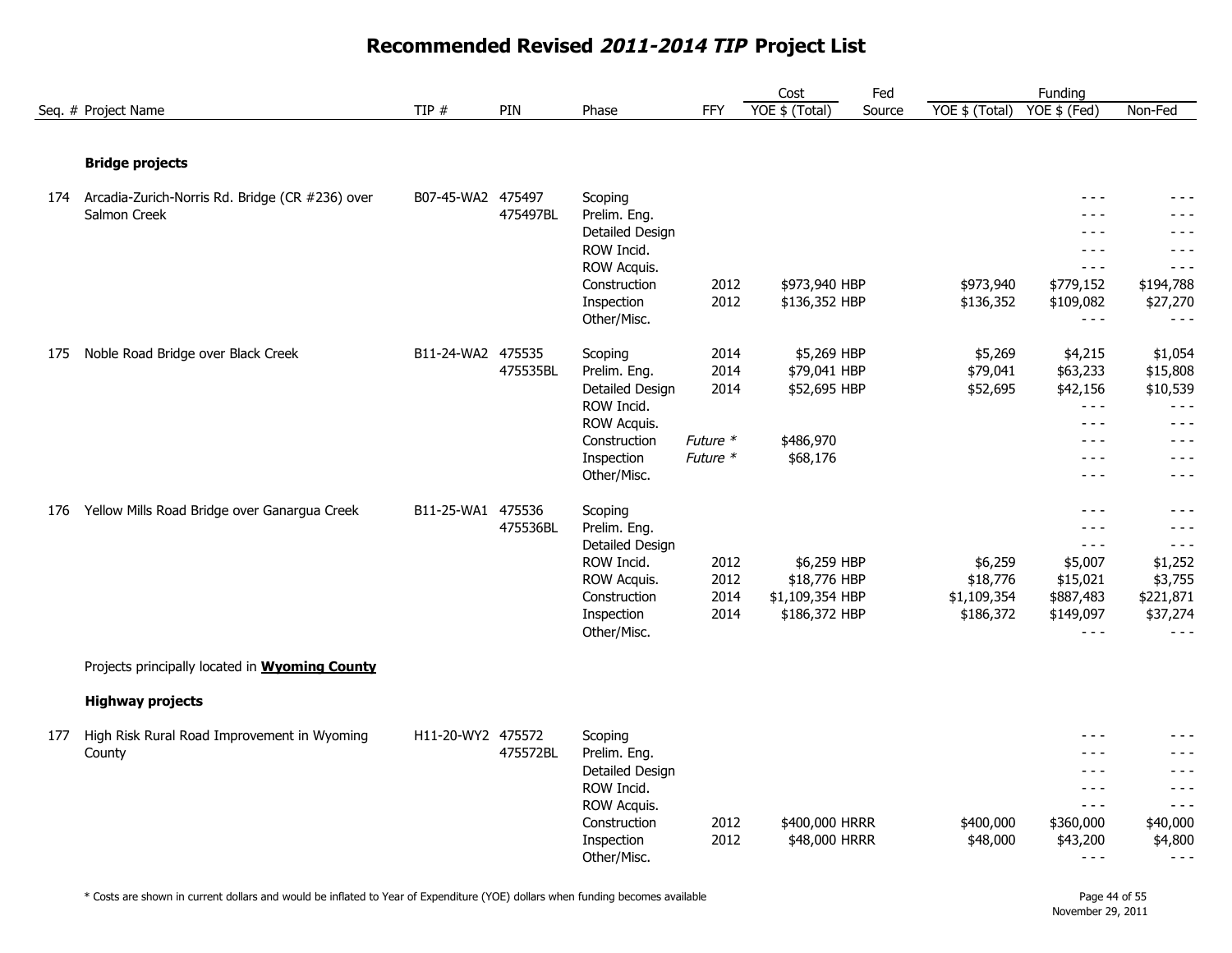|     |                                        |                   |          |                 |          | Cost            | Fed    |                | Funding                                                                                                                                                                                                                                                                                                                                                                                      |           |
|-----|----------------------------------------|-------------------|----------|-----------------|----------|-----------------|--------|----------------|----------------------------------------------------------------------------------------------------------------------------------------------------------------------------------------------------------------------------------------------------------------------------------------------------------------------------------------------------------------------------------------------|-----------|
|     | Seq. # Project Name                    | TIP $#$           | PIN      | Phase           | FFY      | YOE \$ (Total)  | Source | YOE \$ (Total) | YOE \$ (Fed)                                                                                                                                                                                                                                                                                                                                                                                 | Non-Fed   |
|     | <b>Bridge projects</b>                 |                   |          |                 |          |                 |        |                |                                                                                                                                                                                                                                                                                                                                                                                              |           |
| 178 | Route 78 Bridge over Cattaraugus Creek | B07-38-WY2 407810 |          | Scoping         |          |                 |        |                | $  -$                                                                                                                                                                                                                                                                                                                                                                                        | $- - -$   |
|     |                                        |                   | 407810BL | Prelim. Eng.    |          |                 |        |                | $- - -$                                                                                                                                                                                                                                                                                                                                                                                      | $- - -$   |
|     |                                        |                   |          | Detailed Design |          |                 |        |                | $- - -$                                                                                                                                                                                                                                                                                                                                                                                      | - - -     |
|     |                                        |                   |          | ROW Incid.      |          |                 |        |                | $- - -$                                                                                                                                                                                                                                                                                                                                                                                      | $- - -$   |
|     |                                        |                   |          | ROW Acquis.     | 2012     | \$25,036 HBP    |        | \$25,036       | \$20,029                                                                                                                                                                                                                                                                                                                                                                                     | \$5,007   |
|     |                                        |                   |          | Construction    | 2013     | \$953,183 HBP   |        | \$953,183      | \$762,546                                                                                                                                                                                                                                                                                                                                                                                    | \$190,637 |
|     |                                        |                   |          | Inspection      | 2013     | \$133,284 HBP   |        | \$133,284      | \$106,627                                                                                                                                                                                                                                                                                                                                                                                    | \$26,657  |
|     |                                        |                   |          | Other/Misc.     |          |                 |        |                | $- - -$                                                                                                                                                                                                                                                                                                                                                                                      | $- - -$   |
| 179 | Allen Street over Oatka Creek          | B07-47-WY2 475501 |          | Scoping         |          |                 |        |                | $- - -$                                                                                                                                                                                                                                                                                                                                                                                      | $- - -$   |
|     |                                        |                   | 475501BL | Prelim. Eng.    |          |                 |        |                | $- - -$                                                                                                                                                                                                                                                                                                                                                                                      | $- - -$   |
|     |                                        |                   |          | Detailed Design |          |                 |        |                | $\frac{1}{2}$                                                                                                                                                                                                                                                                                                                                                                                | - - -     |
|     |                                        |                   |          | ROW Incid.      |          |                 |        |                | $- - -$                                                                                                                                                                                                                                                                                                                                                                                      | $- - -$   |
|     |                                        |                   |          | ROW Acquis.     | 2012     | \$13,457 HBP    |        | \$13,457       | \$10,766                                                                                                                                                                                                                                                                                                                                                                                     | \$2,691   |
|     |                                        |                   |          | Construction    | Future * | \$881,981       |        |                | $- - -$                                                                                                                                                                                                                                                                                                                                                                                      | $- - -$   |
|     |                                        |                   |          | Inspection      | Future * | \$123,434       |        |                | $- - -$                                                                                                                                                                                                                                                                                                                                                                                      | $- - -$   |
|     |                                        |                   |          | Other/Misc.     |          |                 |        |                | $- - -$                                                                                                                                                                                                                                                                                                                                                                                      | - - -     |
| 180 | Griffith Road over East Koy Creek      | B07-48-WY2 475502 |          | Scoping         |          |                 |        |                | $- - -$                                                                                                                                                                                                                                                                                                                                                                                      | $- - -$   |
|     |                                        |                   | 475502BL | Prelim. Eng.    |          |                 |        |                | $- - -$                                                                                                                                                                                                                                                                                                                                                                                      | $- - -$   |
|     |                                        |                   |          | Detailed Design |          |                 |        |                | $- - -$                                                                                                                                                                                                                                                                                                                                                                                      | $- - -$   |
|     |                                        |                   |          | ROW Incid.      |          |                 |        |                | $\frac{1}{2} \frac{1}{2} \frac{1}{2} \frac{1}{2} \frac{1}{2} \frac{1}{2} \frac{1}{2} \frac{1}{2} \frac{1}{2} \frac{1}{2} \frac{1}{2} \frac{1}{2} \frac{1}{2} \frac{1}{2} \frac{1}{2} \frac{1}{2} \frac{1}{2} \frac{1}{2} \frac{1}{2} \frac{1}{2} \frac{1}{2} \frac{1}{2} \frac{1}{2} \frac{1}{2} \frac{1}{2} \frac{1}{2} \frac{1}{2} \frac{1}{2} \frac{1}{2} \frac{1}{2} \frac{1}{2} \frac{$ | $- - -$   |
|     |                                        |                   |          | ROW Acquis.     | 2012     | \$10,014 HBP    |        | \$10,014       | \$8,012                                                                                                                                                                                                                                                                                                                                                                                      | \$2,003   |
|     |                                        |                   |          | Construction    | 2012     | \$668,340 HBP   |        | \$668,340      | \$534,672                                                                                                                                                                                                                                                                                                                                                                                    | \$133,668 |
|     |                                        |                   |          | Inspection      | 2012     | \$93,569 HBP    |        | \$93,569       | \$74,856                                                                                                                                                                                                                                                                                                                                                                                     | \$18,714  |
|     |                                        |                   |          | Other/Misc.     |          |                 |        |                | $- - -$                                                                                                                                                                                                                                                                                                                                                                                      | $- - -$   |
| 181 | Dutch Hollow Road over Glade Creek     | B07-52-WY2 475500 |          | Scoping         |          |                 |        |                | $- - -$                                                                                                                                                                                                                                                                                                                                                                                      | - - -     |
|     |                                        |                   | 475500BL | Prelim. Eng.    |          |                 |        |                | - - -                                                                                                                                                                                                                                                                                                                                                                                        |           |
|     |                                        |                   |          | Detailed Design |          |                 |        |                | $- - -$                                                                                                                                                                                                                                                                                                                                                                                      | $- - -$   |
|     |                                        |                   |          | ROW Incid.      |          |                 |        |                | $- - -$                                                                                                                                                                                                                                                                                                                                                                                      | $- - -$   |
|     |                                        |                   |          | ROW Acquis.     | 2012     | \$16,586 HBP    |        | \$16,586       | \$13,269                                                                                                                                                                                                                                                                                                                                                                                     | \$3,317   |
|     |                                        |                   |          | Construction    | 2012     | \$1,660,680 HBP |        | \$1,660,680    | \$1,328,544                                                                                                                                                                                                                                                                                                                                                                                  | \$332,136 |
|     |                                        |                   |          | Inspection      | 2012     | \$149,482 HBP   |        | \$149,482      | \$119,586                                                                                                                                                                                                                                                                                                                                                                                    | \$29,896  |
|     |                                        |                   |          | Other/Misc.     |          |                 |        |                | $- - -$                                                                                                                                                                                                                                                                                                                                                                                      | $- - -$   |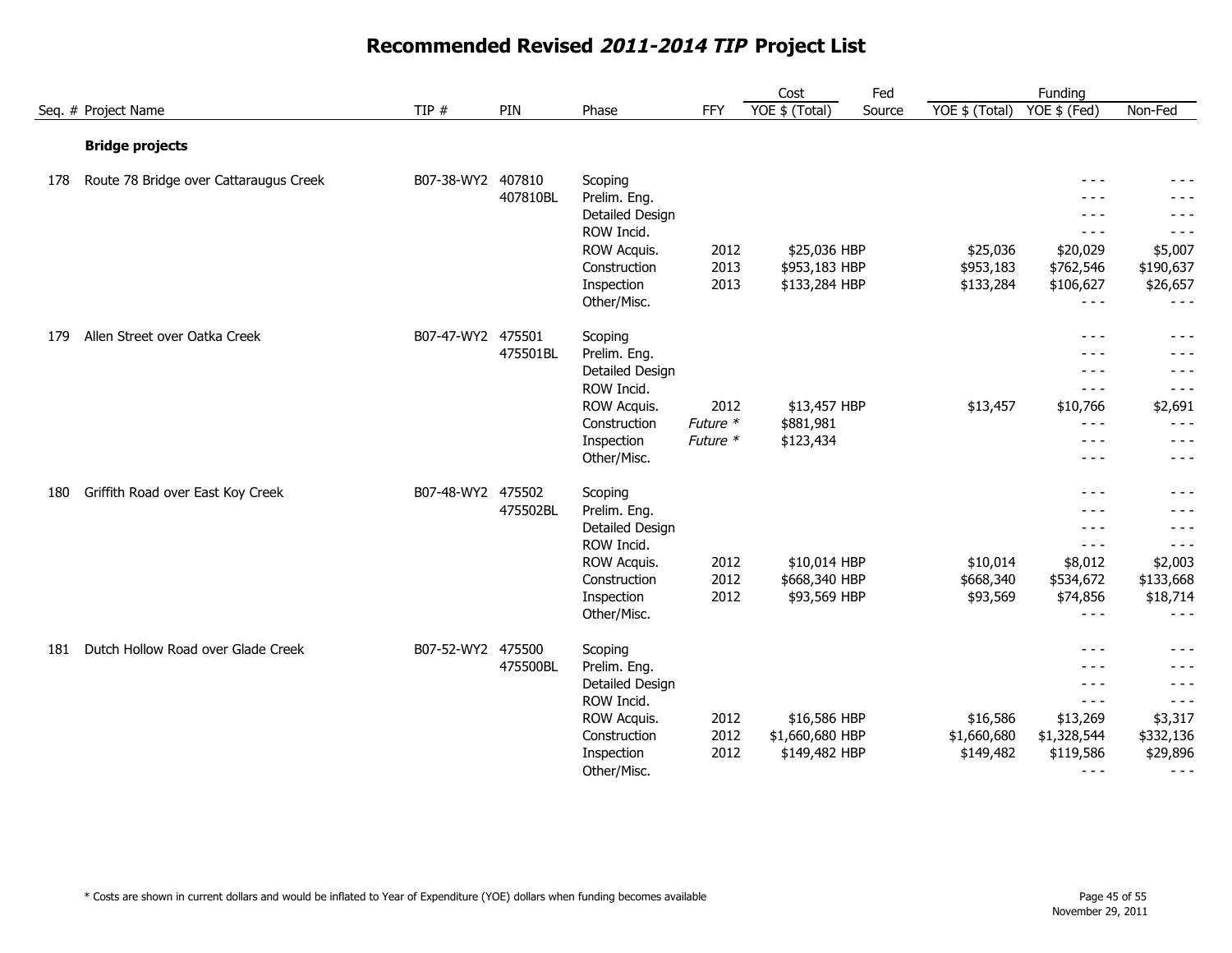|     |                                                              |            |          |                 |            | Cost           | Fed    |                | Funding      |           |
|-----|--------------------------------------------------------------|------------|----------|-----------------|------------|----------------|--------|----------------|--------------|-----------|
|     | Seq. # Project Name                                          | TIP#       | PIN      | Phase           | <b>FFY</b> | YOE \$ (Total) | Source | YOE \$ (Total) | YOE \$ (Fed) | Non-Fed   |
| 182 | Rt. 19 Bridge over Wiscoy Creek                              | B11-03-WY2 | 401943   | Scoping         |            |                |        |                |              |           |
|     |                                                              |            | 401943BL | Prelim. Eng.    |            |                |        |                |              |           |
|     |                                                              |            |          | Detailed Design | 2014       | \$141,443 HBP  |        | \$141,443      | \$113,154    | \$28,289  |
|     |                                                              |            |          | ROW Incid.      |            |                |        |                | $- - -$      |           |
|     |                                                              |            |          | ROW Acquis.     | 2014       | \$30,508 HBP   |        | \$30,508       | \$24,406     | \$6,102   |
|     |                                                              |            |          | Construction    | Future $*$ | \$1,095,683    |        |                | $- - -$      |           |
|     |                                                              |            |          | Inspection      | Future *   | \$130,713      |        |                | $- - -$      | - - -     |
|     |                                                              |            |          | Other/Misc.     |            |                |        |                | $- - -$      | - - -     |
| 183 | Wyoming County Bridge Preventive Maintenance                 | B11-20-WY2 | 475531   | Scoping         | 2012       | \$6,000 HBP    |        | \$6,000        | \$4,800      | \$1,200   |
|     |                                                              |            | 475531BL | Prelim. Eng.    | 2012       | \$29,000 HBP   |        | \$29,000       | \$23,200     | \$5,800   |
|     |                                                              |            |          | Detailed Design | 2012       | \$28,000 HBP   |        | \$28,000       | \$22,400     | \$5,600   |
|     |                                                              |            |          | ROW Incid.      |            |                |        |                | $- - -$      |           |
|     |                                                              |            |          | ROW Acquis.     |            |                |        |                | $- - -$      | $- - -$   |
|     |                                                              |            |          | Construction    | 2013       | \$566,650 HBP  |        | \$566,650      | \$453,320    | \$113,330 |
|     |                                                              |            |          | Inspection      | 2013       | \$68,094 HBP   |        | \$68,094       | \$54,476     | \$13,619  |
|     |                                                              |            |          | Other/Misc.     |            |                |        |                |              |           |
| 184 | Wyoming County 2013 Bridge Preventive Maintenance B11-61-WY2 |            | 475561   | Scoping         | 2012       | \$7,482 HBP    |        | \$7,482        | \$5,986      | \$1,496   |
|     |                                                              |            | 475561BL | Prelim. Eng.    | 2012       | \$38,206 HBP   |        | \$38,206       | \$30,565     | \$7,641   |
|     |                                                              |            |          | Detailed Design | 2012       | \$38,206 HBP   |        | \$38,206       | \$30,565     | \$7,641   |
|     |                                                              |            |          | ROW Incid.      |            |                |        |                | $- - -$      |           |
|     |                                                              |            |          | ROW Acquis.     |            |                |        |                | $- - -$      | - - -     |
|     |                                                              |            |          | Construction    | 2013       | \$754,674 HBP  |        | \$754,674      | \$603,739    | \$150,935 |
|     |                                                              |            |          | Inspection      | 2013       | \$75,467 HBP   |        | \$75,467       | \$60,374     | \$15,093  |
|     |                                                              |            |          | Other/Misc.     |            |                |        |                | $- - -$      | $- - -$   |

#### **PROJECT PHASES THAT ARE NOT ABLE TO BE FUNDED IN FFY 2012 THROUGH FFY 2014** \*

#### Projects principally located in **Genesee County**

#### **Highway projects**

| 185 Summit Street Reconstruction | H07-37-GN2 475436 |          | Scoping         |             | $- - -$  | $\frac{1}{2}$                                                                                                                                                                                                                                                                                                                                                                                                                                  |
|----------------------------------|-------------------|----------|-----------------|-------------|----------|------------------------------------------------------------------------------------------------------------------------------------------------------------------------------------------------------------------------------------------------------------------------------------------------------------------------------------------------------------------------------------------------------------------------------------------------|
|                                  |                   | 475436BL | Prelim. Eng.    |             | $- - -$  | $- - -$                                                                                                                                                                                                                                                                                                                                                                                                                                        |
|                                  |                   |          | Detailed Design |             | $- - -$  | $- - -$                                                                                                                                                                                                                                                                                                                                                                                                                                        |
|                                  |                   |          | ROW Incid.      |             | $- - -$  | $- - -$                                                                                                                                                                                                                                                                                                                                                                                                                                        |
|                                  |                   |          | ROW Acquis.     |             | $- - -$  | $- - -$                                                                                                                                                                                                                                                                                                                                                                                                                                        |
|                                  |                   |          | Construction    | \$1,708,127 | $- - -$  | $\frac{1}{2} \left( \frac{1}{2} \right) + \frac{1}{2} \left( \frac{1}{2} \right) + \frac{1}{2} \left( \frac{1}{2} \right) + \frac{1}{2} \left( \frac{1}{2} \right) + \frac{1}{2} \left( \frac{1}{2} \right) + \frac{1}{2} \left( \frac{1}{2} \right) + \frac{1}{2} \left( \frac{1}{2} \right) + \frac{1}{2} \left( \frac{1}{2} \right) + \frac{1}{2} \left( \frac{1}{2} \right) + \frac{1}{2} \left( \frac{1}{2} \right) + \frac{1}{2} \left($ |
|                                  |                   |          | Inspection      | \$204,975   | $- - -$  | $- - -$                                                                                                                                                                                                                                                                                                                                                                                                                                        |
|                                  |                   |          | Other/Misc.     |             | $\cdots$ | $- - -$                                                                                                                                                                                                                                                                                                                                                                                                                                        |

\* Costs are shown in current dollars and would be inflated to Year of Expenditure (YOE) dollars when funding becomes available Page 46 of 55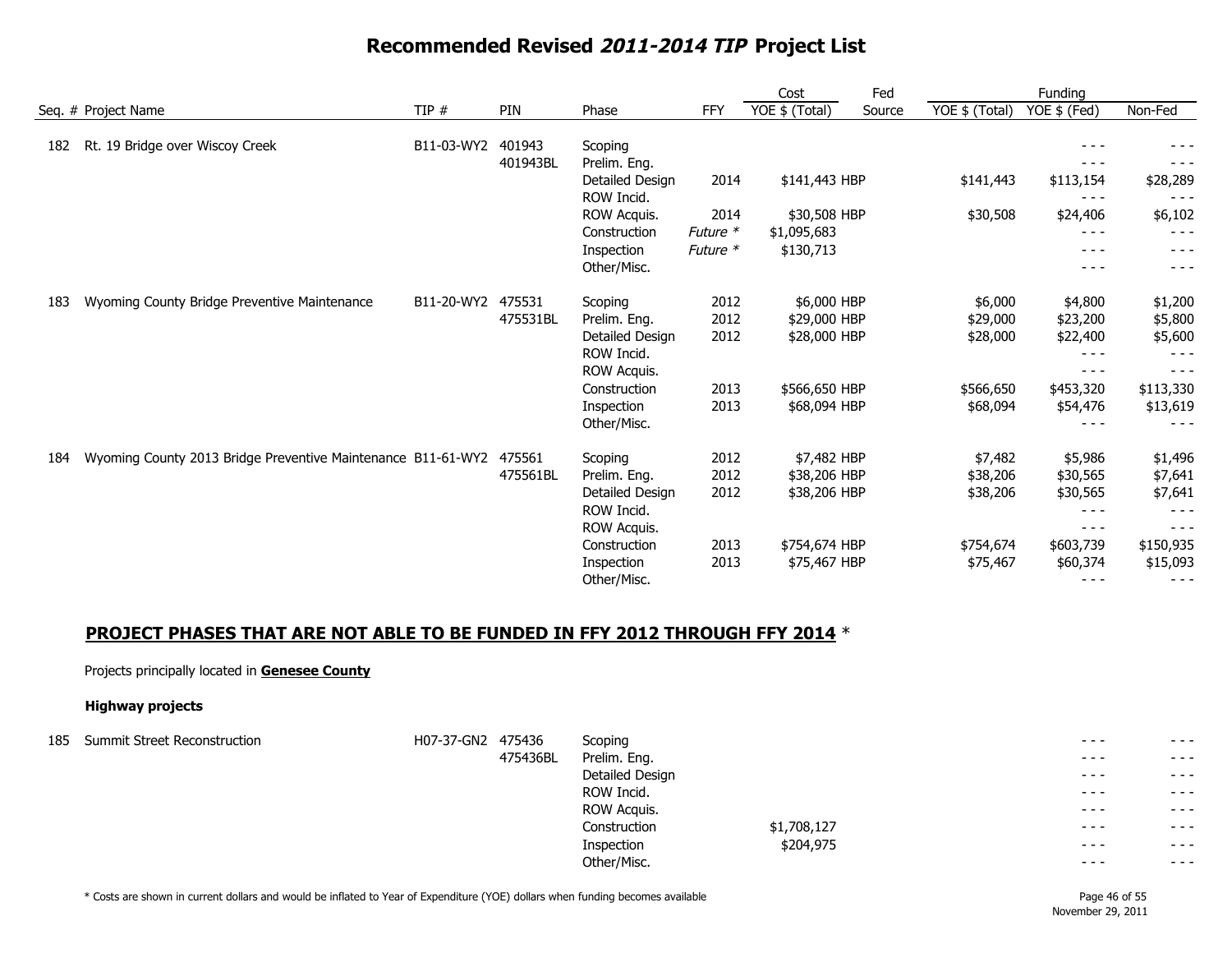|     |                                           |                   |                    |                                                                                                                      |     | Cost                                                                                   | Fed    | Funding                                                                                                            |                                                                                                                                                                                                                                                                                                                                                                                                                                                                         |
|-----|-------------------------------------------|-------------------|--------------------|----------------------------------------------------------------------------------------------------------------------|-----|----------------------------------------------------------------------------------------|--------|--------------------------------------------------------------------------------------------------------------------|-------------------------------------------------------------------------------------------------------------------------------------------------------------------------------------------------------------------------------------------------------------------------------------------------------------------------------------------------------------------------------------------------------------------------------------------------------------------------|
|     | Seq. # Project Name                       | TIP #             | PIN                | Phase                                                                                                                | FFY | YOE \$ (Total)                                                                         | Source | YOE \$ (Fed)<br>YOE \$ (Total)                                                                                     | Non-Fed                                                                                                                                                                                                                                                                                                                                                                                                                                                                 |
| 186 | Park Road Reconstruction                  | H07-39-GN2        | 475486<br>475486BL | Scoping<br>Prelim. Eng.<br>Detailed Design<br>ROW Incid.<br>ROW Acquis.<br>Construction<br>Inspection<br>Other/Misc. |     | \$169,158<br>\$3,754,282<br>\$525,928                                                  |        | $\frac{1}{2}$<br>$- - -$<br>$- - -$<br>$- - -$<br>$\frac{1}{2}$<br>$\frac{1}{2}$<br>$\frac{1}{2}$<br>$- - -$       | $\frac{1}{2}$<br>- - -<br>- - -<br>$- - -$<br>$\frac{1}{2} \frac{1}{2} \frac{1}{2} \frac{1}{2} \frac{1}{2} \frac{1}{2} \frac{1}{2} \frac{1}{2} \frac{1}{2} \frac{1}{2} \frac{1}{2} \frac{1}{2} \frac{1}{2} \frac{1}{2} \frac{1}{2} \frac{1}{2} \frac{1}{2} \frac{1}{2} \frac{1}{2} \frac{1}{2} \frac{1}{2} \frac{1}{2} \frac{1}{2} \frac{1}{2} \frac{1}{2} \frac{1}{2} \frac{1}{2} \frac{1}{2} \frac{1}{2} \frac{1}{2} \frac{1}{2} \frac{$<br>- - -<br>- - -<br>$- - -$ |
|     | <b>Bridge projects</b>                    |                   |                    |                                                                                                                      |     |                                                                                        |        |                                                                                                                    |                                                                                                                                                                                                                                                                                                                                                                                                                                                                         |
| 187 | Bethany Center Road Bridge over Rt. 20    | B11-04-GN2 402010 | 402010BL           | Scoping<br>Prelim. Eng.<br>Detailed Design<br>ROW Incid.<br>ROW Acquis.<br>Construction<br>Inspection<br>Other/Misc. |     | \$238,359<br>\$12,815<br>\$26,912<br>\$1,981,199<br>\$238,359                          |        | $\frac{1}{2}$<br>- - -<br>$- - -$<br>$- - -$<br>$\frac{1}{2}$<br>$- - -$<br>$\frac{1}{2}$<br>$- - -$               | $- - -$<br>- - -<br>- - -<br>- - -<br>$- - -$<br>$- - -$<br>- - -<br>$- - -$                                                                                                                                                                                                                                                                                                                                                                                            |
| 188 | Killian Road (CR 32) over Tonawanda Creek | B11-32-GN2 475543 | 475543BL           | Scoping<br>Prelim. Eng.<br>Detailed Design<br>ROW Incid.<br>ROW Acquis.<br>Construction<br>Inspection<br>Other/Misc. |     | \$29,731<br>\$297,308<br>\$297,308<br>\$14,865<br>\$44,596<br>\$2,973,080<br>\$445,962 |        | $- - -$<br>$\frac{1}{2}$<br>$\frac{1}{2}$<br>$- - -$<br>$\frac{1}{2}$<br>$- - -$<br>$\frac{1}{2}$<br>$\frac{1}{2}$ | $- - -$<br>$- - -$<br>$- - -$<br>$- - -$<br>$- - -$<br>- - -<br>$- - -$<br>- - -                                                                                                                                                                                                                                                                                                                                                                                        |
| 189 | Stroh Road (CR 1) over Tonawanda Creek    | B11-33-GN2        | 475544<br>475544BL | Scoping<br>Prelim. Eng.<br>Detailed Design<br>ROW Incid.<br>ROW Acquis.<br>Construction<br>Inspection<br>Other/Misc. |     | \$23,579<br>\$235,796<br>\$235,796<br>\$11,790<br>\$35,369<br>\$2,357,960<br>\$353,694 |        | $- - -$<br>$- - -$<br>$- - -$<br>$- - -$<br>$- - -$<br>$\frac{1}{2}$<br>$- - -$<br>$\frac{1}{2}$                   | - - -<br>$- - -$<br>$- - -$<br>$- - -$<br>- - -<br>$- - -$<br>- - -<br>$\frac{1}{2}$                                                                                                                                                                                                                                                                                                                                                                                    |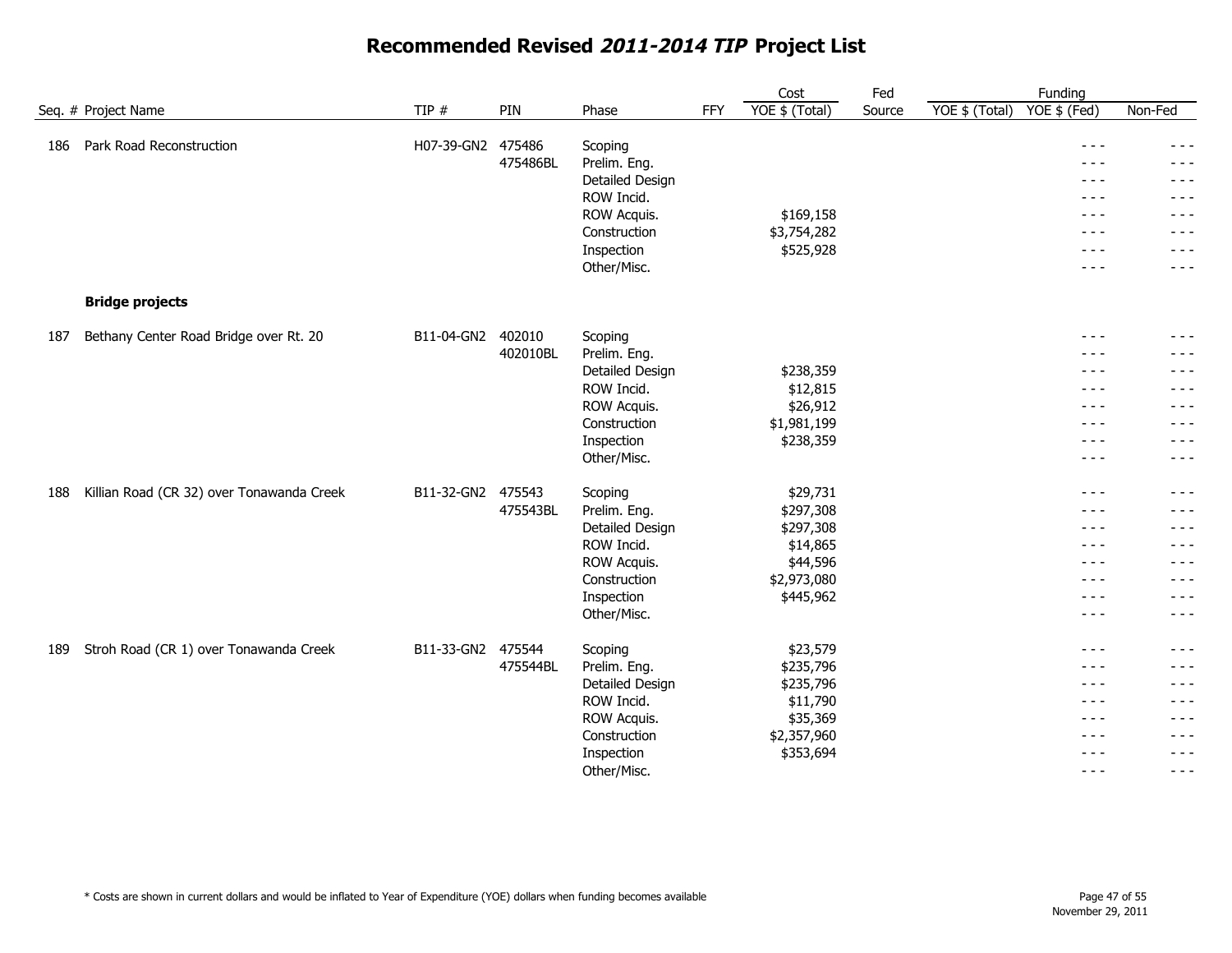|     |                                                   |                   |          |                         |            | Cost                  | Fed    |                | Funding                                                                                                                                                                                                                                                                                                                                                                                      |                  |
|-----|---------------------------------------------------|-------------------|----------|-------------------------|------------|-----------------------|--------|----------------|----------------------------------------------------------------------------------------------------------------------------------------------------------------------------------------------------------------------------------------------------------------------------------------------------------------------------------------------------------------------------------------------|------------------|
|     | Seq. # Project Name                               | TIP #             | PIN      | Phase                   | <b>FFY</b> | YOE \$ (Total)        | Source | YOE \$ (Total) | $YOE$ \$ (Fed)                                                                                                                                                                                                                                                                                                                                                                               | Non-Fed          |
|     |                                                   |                   |          |                         |            |                       |        |                | $- - -$                                                                                                                                                                                                                                                                                                                                                                                      |                  |
| 190 | Upton Road over Bowen Creek                       | B11-34-GN2 475545 | 475545BL | Scoping<br>Prelim. Eng. |            | \$11,277<br>\$112,772 |        |                | $- - -$                                                                                                                                                                                                                                                                                                                                                                                      | $- - -$<br>- - - |
|     |                                                   |                   |          | Detailed Design         |            | \$112,772             |        |                | $- - -$                                                                                                                                                                                                                                                                                                                                                                                      | $- - -$          |
|     |                                                   |                   |          | ROW Incid.              |            | \$5,639               |        |                | $- - -$                                                                                                                                                                                                                                                                                                                                                                                      | - - -            |
|     |                                                   |                   |          | ROW Acquis.             |            | \$16,916              |        |                | $- - -$                                                                                                                                                                                                                                                                                                                                                                                      | $- - -$          |
|     |                                                   |                   |          | Construction            |            | \$1,127,720           |        |                | $\frac{1}{2} \frac{1}{2} \frac{1}{2} \frac{1}{2} \frac{1}{2} \frac{1}{2} \frac{1}{2} \frac{1}{2} \frac{1}{2} \frac{1}{2} \frac{1}{2} \frac{1}{2} \frac{1}{2} \frac{1}{2} \frac{1}{2} \frac{1}{2} \frac{1}{2} \frac{1}{2} \frac{1}{2} \frac{1}{2} \frac{1}{2} \frac{1}{2} \frac{1}{2} \frac{1}{2} \frac{1}{2} \frac{1}{2} \frac{1}{2} \frac{1}{2} \frac{1}{2} \frac{1}{2} \frac{1}{2} \frac{$ | $- - -$          |
|     |                                                   |                   |          | Inspection              |            | \$169,158             |        |                | $- - -$                                                                                                                                                                                                                                                                                                                                                                                      | $- - -$          |
|     |                                                   |                   |          | Other/Misc.             |            |                       |        |                | $- - -$                                                                                                                                                                                                                                                                                                                                                                                      | $- - -$          |
|     | Projects principally located in Livingston County |                   |          |                         |            |                       |        |                |                                                                                                                                                                                                                                                                                                                                                                                              |                  |
|     | <b>Bridge projects</b>                            |                   |          |                         |            |                       |        |                |                                                                                                                                                                                                                                                                                                                                                                                              |                  |
| 191 | Woodsville Road Bridge over Bradner Creek         | B07-46-LV2        | 475491   | Scoping                 |            |                       |        |                | $\frac{1}{2} \frac{1}{2} \frac{1}{2} \frac{1}{2} \frac{1}{2} \frac{1}{2} \frac{1}{2} \frac{1}{2} \frac{1}{2} \frac{1}{2} \frac{1}{2} \frac{1}{2} \frac{1}{2} \frac{1}{2} \frac{1}{2} \frac{1}{2} \frac{1}{2} \frac{1}{2} \frac{1}{2} \frac{1}{2} \frac{1}{2} \frac{1}{2} \frac{1}{2} \frac{1}{2} \frac{1}{2} \frac{1}{2} \frac{1}{2} \frac{1}{2} \frac{1}{2} \frac{1}{2} \frac{1}{2} \frac{$ | $- - -$          |
|     |                                                   |                   | 475491BL | Prelim. Eng.            |            |                       |        |                | $- - -$                                                                                                                                                                                                                                                                                                                                                                                      | $- - -$          |
|     |                                                   |                   |          | Detailed Design         |            |                       |        |                | $- - -$                                                                                                                                                                                                                                                                                                                                                                                      | $- - -$          |
|     |                                                   |                   |          | ROW Incid.              |            |                       |        |                | $- - -$                                                                                                                                                                                                                                                                                                                                                                                      | $- - -$          |
|     |                                                   |                   |          | ROW Acquis.             |            |                       |        |                | $- - -$                                                                                                                                                                                                                                                                                                                                                                                      | $- - -$          |
|     |                                                   |                   |          | Construction            |            | \$481,844             |        |                | $- - -$                                                                                                                                                                                                                                                                                                                                                                                      | $- - -$          |
|     |                                                   |                   |          | Inspection              |            | \$67,458              |        |                | $\frac{1}{2} \frac{1}{2} \frac{1}{2} \frac{1}{2} \frac{1}{2} \frac{1}{2} \frac{1}{2} \frac{1}{2} \frac{1}{2} \frac{1}{2} \frac{1}{2} \frac{1}{2} \frac{1}{2} \frac{1}{2} \frac{1}{2} \frac{1}{2} \frac{1}{2} \frac{1}{2} \frac{1}{2} \frac{1}{2} \frac{1}{2} \frac{1}{2} \frac{1}{2} \frac{1}{2} \frac{1}{2} \frac{1}{2} \frac{1}{2} \frac{1}{2} \frac{1}{2} \frac{1}{2} \frac{1}{2} \frac{$ | - - -            |
|     |                                                   |                   |          | Other/Misc.             |            |                       |        |                | $\frac{1}{2} \frac{1}{2} \frac{1}{2} \frac{1}{2} \frac{1}{2} \frac{1}{2} \frac{1}{2} \frac{1}{2} \frac{1}{2} \frac{1}{2} \frac{1}{2} \frac{1}{2} \frac{1}{2} \frac{1}{2} \frac{1}{2} \frac{1}{2} \frac{1}{2} \frac{1}{2} \frac{1}{2} \frac{1}{2} \frac{1}{2} \frac{1}{2} \frac{1}{2} \frac{1}{2} \frac{1}{2} \frac{1}{2} \frac{1}{2} \frac{1}{2} \frac{1}{2} \frac{1}{2} \frac{1}{2} \frac{$ | $- - -$          |
| 192 | Faulkner Road Bridge over Canaseraga Creek        | B11-38-LV2        | 475549   | Scoping                 |            | \$6,151               |        |                | $\frac{1}{2}$                                                                                                                                                                                                                                                                                                                                                                                | $- - -$          |
|     |                                                   |                   | 475549BL | Prelim. Eng.            |            | \$92,268              |        |                | $- - -$                                                                                                                                                                                                                                                                                                                                                                                      | - - -            |
|     |                                                   |                   |          | Detailed Design         |            | \$61,512              |        |                | $- - -$                                                                                                                                                                                                                                                                                                                                                                                      | $- - -$          |
|     |                                                   |                   |          | ROW Incid.              |            | \$3,075               |        |                | $- - -$                                                                                                                                                                                                                                                                                                                                                                                      | $- - -$          |
|     |                                                   |                   |          | ROW Acquis.             |            | \$9,227               |        |                | $- - -$                                                                                                                                                                                                                                                                                                                                                                                      | - - -            |
|     |                                                   |                   |          | Construction            |            | \$633,574             |        |                | $- - -$                                                                                                                                                                                                                                                                                                                                                                                      | - - -            |
|     |                                                   |                   |          | Inspection              |            | \$86,117              |        |                | $\frac{1}{2}$                                                                                                                                                                                                                                                                                                                                                                                | - - -            |
|     |                                                   |                   |          | Other/Misc.             |            |                       |        |                | $- - -$                                                                                                                                                                                                                                                                                                                                                                                      | $- - -$          |
| 193 | Rix Hill Road Bridge over Hemlock Outlet          | B11-40-LV2        | 475552   | Scoping                 |            | \$6,510               |        |                | $- - -$                                                                                                                                                                                                                                                                                                                                                                                      | $- - -$          |
|     |                                                   |                   | 475552BL | Prelim. Eng.            |            | \$97,650              |        |                | $- - -$                                                                                                                                                                                                                                                                                                                                                                                      | $- - -$          |
|     |                                                   |                   |          | Detailed Design         |            | \$65,100              |        |                | $- - -$                                                                                                                                                                                                                                                                                                                                                                                      | $- - -$          |
|     |                                                   |                   |          | ROW Incid.              |            | \$3,255               |        |                | $- - -$                                                                                                                                                                                                                                                                                                                                                                                      | $- - -$          |
|     |                                                   |                   |          | ROW Acquis.             |            | \$9,765               |        |                | $- - -$                                                                                                                                                                                                                                                                                                                                                                                      | - - -            |
|     |                                                   |                   |          | Construction            |            | \$651,002             |        |                | $  -$                                                                                                                                                                                                                                                                                                                                                                                        | $- - -$          |
|     |                                                   |                   |          | Inspection              |            | \$91,141              |        |                | $- - -$                                                                                                                                                                                                                                                                                                                                                                                      | ---              |
|     |                                                   |                   |          | Other/Misc.             |            | \$19,530              |        |                | $\frac{1}{2} \frac{1}{2} \frac{1}{2} \frac{1}{2} \frac{1}{2} \frac{1}{2} \frac{1}{2} \frac{1}{2} \frac{1}{2} \frac{1}{2} \frac{1}{2} \frac{1}{2} \frac{1}{2} \frac{1}{2} \frac{1}{2} \frac{1}{2} \frac{1}{2} \frac{1}{2} \frac{1}{2} \frac{1}{2} \frac{1}{2} \frac{1}{2} \frac{1}{2} \frac{1}{2} \frac{1}{2} \frac{1}{2} \frac{1}{2} \frac{1}{2} \frac{1}{2} \frac{1}{2} \frac{1}{2} \frac{$ | $- - -$          |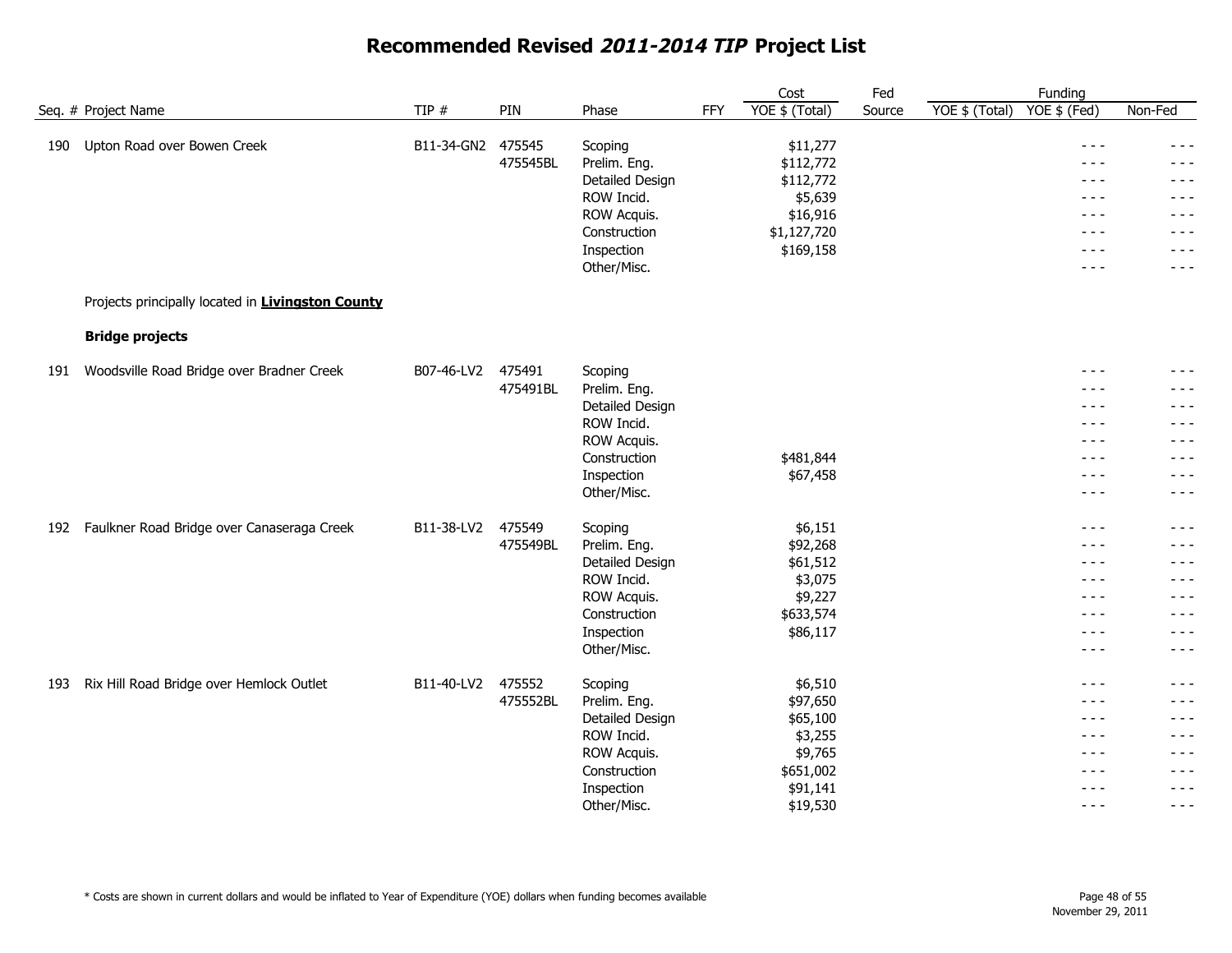|     |                                                      |                   |          |                           |     | Cost           | Fed    |                | Funding                  |                    |
|-----|------------------------------------------------------|-------------------|----------|---------------------------|-----|----------------|--------|----------------|--------------------------|--------------------|
|     | Seq. # Project Name                                  | TIP $#$           | PIN      | Phase                     | FFY | YOE \$ (Total) | Source | YOE \$ (Total) | YOE \$ (Fed)             | Non-Fed            |
|     | Projects principally located in <b>Monroe County</b> |                   |          |                           |     |                |        |                |                          |                    |
|     |                                                      |                   |          |                           |     |                |        |                |                          |                    |
|     | <b>Highway projects</b>                              |                   |          |                           |     |                |        |                |                          |                    |
| 194 | Ridgeway Avenue Improvements                         | H05-07-MN1 475381 |          | Scoping                   |     |                |        |                | $- - -$                  | - - -              |
|     |                                                      |                   | 475381BL | Prelim. Eng.              |     |                |        |                | $- - -$                  | $- - -$            |
|     |                                                      |                   |          | Detailed Design           |     |                |        |                | $- - -$                  | $- - -$            |
|     |                                                      |                   |          | ROW Incid.                |     |                |        |                | $\frac{1}{2}$            | $- - -$            |
|     |                                                      |                   |          | ROW Acquis.               |     |                |        |                | $\frac{1}{2}$            | - - -              |
|     |                                                      |                   |          | Construction              |     | \$5,522,101    |        |                | $- - -$                  | $- - -$            |
|     |                                                      |                   |          | Inspection<br>Other/Misc. |     | \$757,249      |        |                | $\frac{1}{2}$<br>$  -$   | $- - -$<br>$- - -$ |
|     |                                                      |                   |          |                           |     |                |        |                |                          |                    |
| 195 | Maiden Lane Reconstruction - Phase 2                 | H05-08-MN1 475382 |          | Scoping                   |     |                |        |                | $\frac{1}{2}$            | $- - -$            |
|     |                                                      |                   | 475382BL | Prelim. Eng.              |     |                |        |                | $- - -$                  | $- - -$            |
|     |                                                      |                   |          | Detailed Design           |     |                |        |                | $- - -$                  | $- - -$            |
|     |                                                      |                   |          | ROW Incid.                |     |                |        |                | $- - -$                  | $- - -$            |
|     |                                                      |                   |          | ROW Acquis.               |     |                |        |                | $- - -$                  | - - -              |
|     |                                                      |                   |          | Construction              |     | \$4,100,800    |        |                | $- - -$                  | $- - -$            |
|     |                                                      |                   |          | Inspection<br>Other/Misc. |     | \$410,080      |        |                | $\frac{1}{2}$<br>$- - -$ | $- - -$<br>$- - -$ |
|     |                                                      |                   |          |                           |     |                |        |                |                          |                    |
| 196 | Whitney Road Reconstruction                          | H07-02-MN1 475469 |          | Scoping                   |     |                |        |                | $\frac{1}{2}$            | $- - -$            |
|     |                                                      |                   | 475469BL | Prelim. Eng.              |     | \$430,584      |        |                | $- - -$                  | $- - -$            |
|     |                                                      |                   |          | Detailed Design           |     | \$574,112      |        |                | $\frac{1}{2}$            | $- - -$            |
|     |                                                      |                   |          | ROW Incid.                |     | \$107,646      |        |                | $  -$                    | $- - -$            |
|     |                                                      |                   |          | ROW Acquis.               |     | \$328,937      |        |                | $- - -$                  | $- - -$            |
|     |                                                      |                   |          | Construction              |     | \$8,120,643    |        |                | $\frac{1}{2}$            | $- - -$            |
|     |                                                      |                   |          | Inspection                |     | \$1,138,369    |        |                | $- - -$                  | - - -              |
|     |                                                      |                   |          | Other/Misc.               |     |                |        |                | $- - -$                  | - - -              |
| 197 | Mount Hope Avenue Improvements - Phase 2             | H11-02-MN1 475554 |          | Scoping                   |     |                |        |                | $- - -$                  | $- - -$            |
|     |                                                      |                   | 475554BL | Prelim. Eng.              |     |                |        |                | $\frac{1}{2}$            | $- - -$            |
|     |                                                      |                   |          | Detailed Design           |     | \$331,908      |        |                | $- - -$                  | - - -              |
|     |                                                      |                   |          | ROW Incid.                |     | \$184,536      |        |                | $- - -$                  | $- - -$            |
|     |                                                      |                   |          | ROW Acquis.               |     | \$256,300      |        |                | $- - -$                  | - - -              |
|     |                                                      |                   |          | Construction              |     | \$4,147,076    |        |                | - - -                    | - - -              |
|     |                                                      |                   |          | Inspection                |     | \$496,937      |        |                | $- - -$                  | $- - -$            |
|     |                                                      |                   |          | Other/Misc.               |     |                |        |                | $- - -$                  | $- - -$            |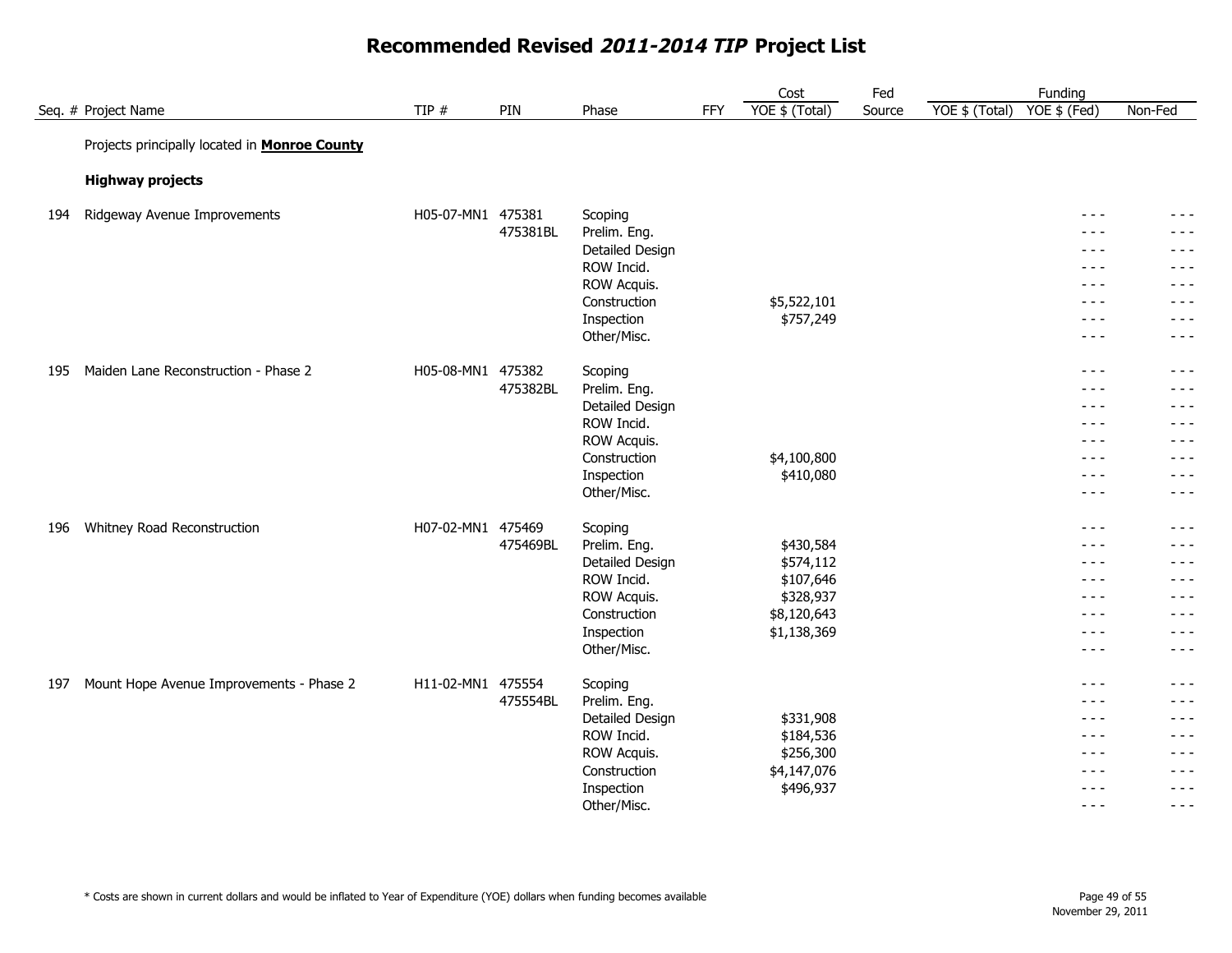|     |                                                  |                   |          |                           |            | Cost           | Fed    |                | Funding                                                                                                                                                                                                                                                                                                                                                                                      |                  |
|-----|--------------------------------------------------|-------------------|----------|---------------------------|------------|----------------|--------|----------------|----------------------------------------------------------------------------------------------------------------------------------------------------------------------------------------------------------------------------------------------------------------------------------------------------------------------------------------------------------------------------------------------|------------------|
|     | Seq. # Project Name                              | TIP #             | PIN      | Phase                     | <b>FFY</b> | YOE \$ (Total) | Source | YOE \$ (Total) | YOE \$ (Fed)                                                                                                                                                                                                                                                                                                                                                                                 | Non-Fed          |
| 198 | Rt. 940L (Howard Rd.) from Rt. 33A to Rt. 31 MbC | H11-11-MN1        | 4940L4   | Scoping                   |            |                |        |                | $- - -$                                                                                                                                                                                                                                                                                                                                                                                      | $- - -$          |
|     |                                                  |                   | 4940L4BL | Prelim. Eng.              |            |                |        |                | $- - -$                                                                                                                                                                                                                                                                                                                                                                                      | - - -            |
|     |                                                  |                   |          | Detailed Design           |            |                |        |                | $- - -$                                                                                                                                                                                                                                                                                                                                                                                      | - - -            |
|     |                                                  |                   |          | ROW Incid.                |            |                |        |                | $- - -$                                                                                                                                                                                                                                                                                                                                                                                      | $- - -$          |
|     |                                                  |                   |          | ROW Acquis.               |            |                |        |                | $- - -$                                                                                                                                                                                                                                                                                                                                                                                      | $- - -$          |
|     |                                                  |                   |          | Construction              |            | \$768,087      |        |                | $- - -$                                                                                                                                                                                                                                                                                                                                                                                      | - - -            |
|     |                                                  |                   |          | Inspection                |            | \$70,783       |        |                | $- - -$                                                                                                                                                                                                                                                                                                                                                                                      | - - -            |
|     |                                                  |                   |          | Other/Misc.               |            |                |        |                | $- - -$                                                                                                                                                                                                                                                                                                                                                                                      | $- - -$          |
| 199 | Rt. 33 from Marway Circle to the Canal MbC       | H11-12-MN1 403360 |          | Scoping                   |            |                |        |                | $- - -$                                                                                                                                                                                                                                                                                                                                                                                      | $- - -$          |
|     |                                                  |                   | 403360BL | Prelim. Eng.              |            |                |        |                | - - -                                                                                                                                                                                                                                                                                                                                                                                        | - - -            |
|     |                                                  |                   |          | Detailed Design           |            |                |        |                | $\frac{1}{2} \frac{1}{2} \frac{1}{2} \frac{1}{2} \frac{1}{2} \frac{1}{2} \frac{1}{2} \frac{1}{2} \frac{1}{2} \frac{1}{2} \frac{1}{2} \frac{1}{2} \frac{1}{2} \frac{1}{2} \frac{1}{2} \frac{1}{2} \frac{1}{2} \frac{1}{2} \frac{1}{2} \frac{1}{2} \frac{1}{2} \frac{1}{2} \frac{1}{2} \frac{1}{2} \frac{1}{2} \frac{1}{2} \frac{1}{2} \frac{1}{2} \frac{1}{2} \frac{1}{2} \frac{1}{2} \frac{$ | $\frac{1}{2}$    |
|     |                                                  |                   |          | ROW Incid.                |            |                |        |                | $- - -$                                                                                                                                                                                                                                                                                                                                                                                      | - - -            |
|     |                                                  |                   |          | ROW Acquis.               |            |                |        |                | $- - -$                                                                                                                                                                                                                                                                                                                                                                                      | - - -            |
|     |                                                  |                   |          | Construction              |            | \$289,826      |        |                | - - -                                                                                                                                                                                                                                                                                                                                                                                        | - - -            |
|     |                                                  |                   |          | Inspection                |            | \$28,696       |        |                | $- - -$<br>$- - -$                                                                                                                                                                                                                                                                                                                                                                           | - - -<br>- - -   |
|     |                                                  |                   |          | Other/Misc.               |            |                |        |                |                                                                                                                                                                                                                                                                                                                                                                                              |                  |
|     | <b>Bridge projects</b>                           |                   |          |                           |            |                |        |                |                                                                                                                                                                                                                                                                                                                                                                                              |                  |
| 200 | Rt. 33 Bridge over CSX (Main Line)               | B11-05-MN1 403339 |          | Scoping                   |            | \$149,936      |        |                | $- - -$                                                                                                                                                                                                                                                                                                                                                                                      | - - -            |
|     |                                                  |                   | 403339BL | Prelim. Eng.              |            | \$750,959      |        |                | $- - -$                                                                                                                                                                                                                                                                                                                                                                                      | - - -            |
|     |                                                  |                   |          | Detailed Design           |            | \$601,024      |        |                | $- - -$                                                                                                                                                                                                                                                                                                                                                                                      | - - -            |
|     |                                                  |                   |          | ROW Incid.                |            | \$66,638       |        |                | $- - -$                                                                                                                                                                                                                                                                                                                                                                                      | - - -            |
|     |                                                  |                   |          | ROW Acquis.               |            | \$133,276      |        |                | $- - -$                                                                                                                                                                                                                                                                                                                                                                                      | - - -            |
|     |                                                  |                   |          | Construction              |            | \$5,008,102    |        |                | $- - -$                                                                                                                                                                                                                                                                                                                                                                                      | - - -            |
|     |                                                  |                   |          | Inspection                |            | \$601,024      |        |                | $- - -$                                                                                                                                                                                                                                                                                                                                                                                      | - - -            |
|     |                                                  |                   |          | Other/Misc.               |            |                |        |                | $- - -$                                                                                                                                                                                                                                                                                                                                                                                      | $- - -$          |
| 201 | Rt. 65 Bridge over Westshore Line of CSX RR      | B11-07-MN1        | 406515   | Scoping                   |            | \$64,075       |        |                | $- - -$                                                                                                                                                                                                                                                                                                                                                                                      | - - -            |
|     |                                                  |                   | 406515BL | Prelim. Eng.              |            | \$317,812      |        |                | - - -                                                                                                                                                                                                                                                                                                                                                                                        | - - -            |
|     |                                                  |                   |          | Detailed Design           |            | \$253,737      |        |                | $- - -$                                                                                                                                                                                                                                                                                                                                                                                      | - - -            |
|     |                                                  |                   |          | ROW Incid.                |            |                |        |                | $- - -$                                                                                                                                                                                                                                                                                                                                                                                      | - - -            |
|     |                                                  |                   |          | ROW Acquis.               |            |                |        |                | $- - -$                                                                                                                                                                                                                                                                                                                                                                                      | $- - -$          |
|     |                                                  |                   |          | Construction              |            | \$2,114,475    |        |                | $- - -$                                                                                                                                                                                                                                                                                                                                                                                      | $- - -$          |
|     |                                                  |                   |          | Inspection<br>Other/Misc. |            | \$253,737      |        |                | $- - -$<br>$- - -$                                                                                                                                                                                                                                                                                                                                                                           | - - -<br>$- - -$ |
|     |                                                  |                   |          |                           |            |                |        |                |                                                                                                                                                                                                                                                                                                                                                                                              |                  |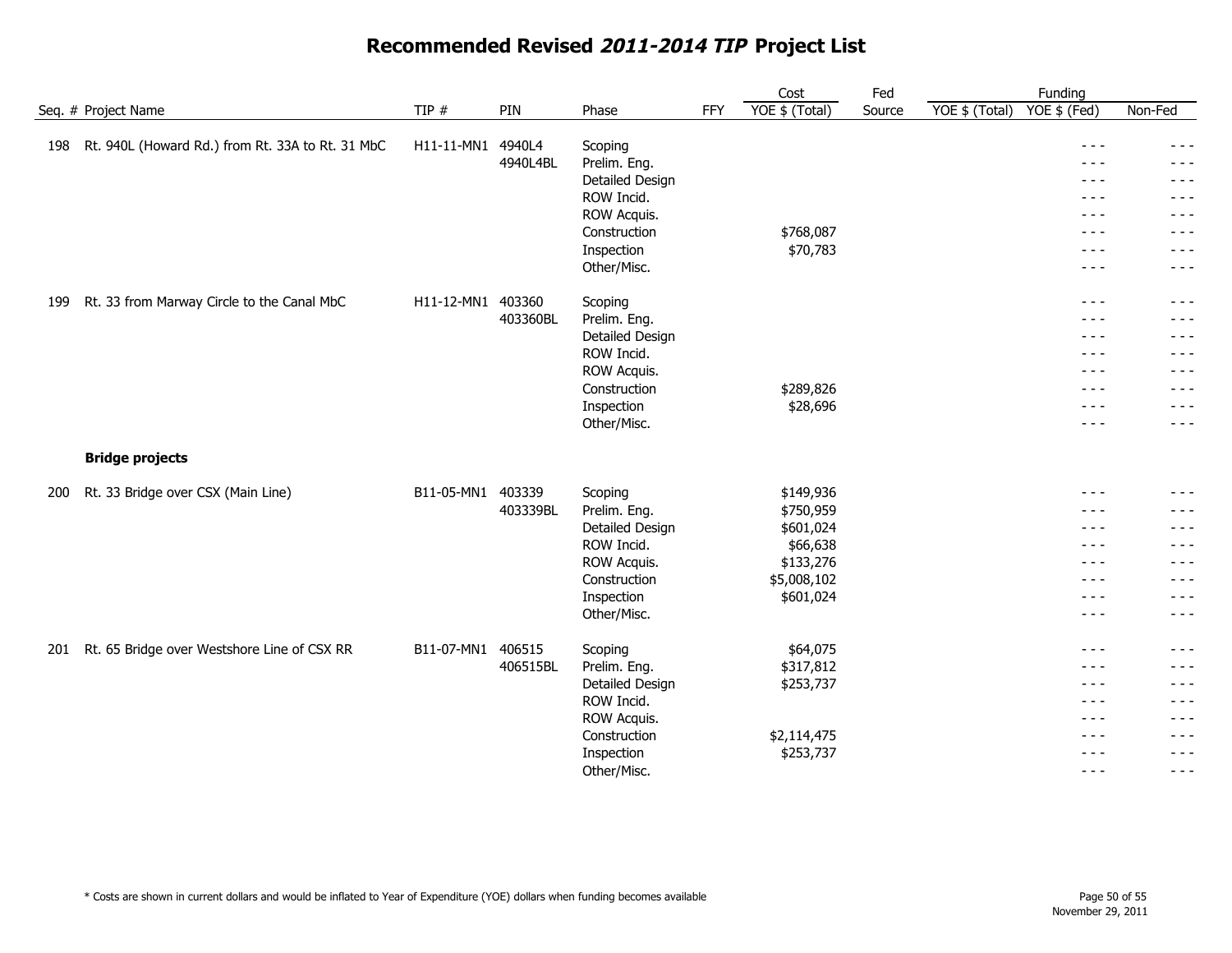|     |                                                 |                   |          |                 |     | Cost           | Fed    | Funding                        |         |
|-----|-------------------------------------------------|-------------------|----------|-----------------|-----|----------------|--------|--------------------------------|---------|
|     | Seq. # Project Name                             | TIP $#$           | PIN      | Phase           | FFY | YOE \$ (Total) | Source | YOE \$ (Total)<br>YOE \$ (Fed) | Non-Fed |
| 202 | Rt. 590 Bridges over Rt. 941V (Blossom Rd.)     | B11-11-MN1        | 459010   | Scoping         |     | \$92,972       |        | $\frac{1}{2}$                  | $- - -$ |
|     |                                                 |                   | 459010BL | Prelim. Eng.    |     | \$469,885      |        | $- - -$                        | - - -   |
|     |                                                 |                   |          | Detailed Design |     | \$373,837      |        | $\frac{1}{2}$                  | $- - -$ |
|     |                                                 |                   |          | ROW Incid.      |     |                |        | $- - -$                        | - - -   |
|     |                                                 |                   |          | ROW Acquis.     |     |                |        | $- - -$                        | $- - -$ |
|     |                                                 |                   |          | Construction    |     | \$1,149,636    |        | $\frac{1}{2}$                  | - - -   |
|     |                                                 |                   |          | Inspection      |     | \$152,294      |        | $\frac{1}{2}$                  | $- - -$ |
|     |                                                 |                   |          | Other/Misc.     |     |                |        | $- - -$                        | - - -   |
| 203 | Rt. 590 Bridges over Rt. 286 (Browncroft Blvd.) | B11-12-MN1 459016 |          | Scoping         |     | \$86,691       |        | $\frac{1}{2}$                  | - - -   |
|     |                                                 |                   | 459016BL | Prelim. Eng.    |     | \$429,681      |        | - - -                          | $- - -$ |
|     |                                                 |                   |          | Detailed Design |     | \$342,581      |        | - - -                          | $  -$   |
|     |                                                 |                   |          | ROW Incid.      |     |                |        | $  -$                          | $- - -$ |
|     |                                                 |                   |          | ROW Acquis.     |     |                |        | $\frac{1}{2}$                  | - - -   |
|     |                                                 |                   |          | Construction    |     | \$2,925,665    |        | - - -                          | - - -   |
|     |                                                 |                   |          | Inspection      |     | \$351,131      |        | - - -                          | $- - -$ |
|     |                                                 |                   |          | Other/Misc.     |     |                |        | $- - -$                        | $- - -$ |
| 204 | BOCES Boulevard Bridge over Thomas Creek        | B11-27-MN1 475538 |          | Scoping         |     | \$10,252       |        | $- - -$                        | - - -   |
|     |                                                 |                   | 475538BL | Prelim. Eng.    |     | \$62,537       |        | $- - -$                        | - - -   |
|     |                                                 |                   |          | Detailed Design |     | \$86,117       |        | $  -$                          | $- - -$ |
|     |                                                 |                   |          | ROW Incid.      |     | \$10,252       |        | $\frac{1}{2}$                  | - - -   |
|     |                                                 |                   |          | ROW Acquis.     |     | \$3,076        |        | $- - -$                        | - - -   |
|     |                                                 |                   |          | Construction    |     | \$733,018      |        | $- - -$                        | - - -   |
|     |                                                 |                   |          | Inspection      |     | \$92,268       |        | $\frac{1}{2}$                  | $- - -$ |
|     |                                                 |                   |          | Other/Misc.     |     |                |        | $\frac{1}{2}$                  | $- - -$ |
|     | <b>Public Transportation projects</b>           |                   |          |                 |     |                |        |                                |         |
| 205 | Replace 4 Lift Line Paratransit Buses           | T11-03-MN1 482184 |          | Scoping         |     |                |        | $\frac{1}{2}$                  | - - -   |
|     |                                                 |                   | 482184BL | Prelim. Eng.    |     |                |        | - - -                          | - - -   |
|     |                                                 |                   |          | Detailed Design |     |                |        | - - -                          | $- - -$ |
|     |                                                 |                   |          | ROW Incid.      |     |                |        | - - -                          | $- - -$ |
|     |                                                 |                   |          | ROW Acquis.     |     |                |        | $- - -$                        | $- - -$ |
|     |                                                 |                   |          | Construction    |     |                |        | - - -                          | - - -   |
|     |                                                 |                   |          | Inspection      |     |                |        | - - -                          | $- - -$ |
|     |                                                 |                   |          | Other/Misc.     |     | \$382,128      |        | $- - -$                        | $- - -$ |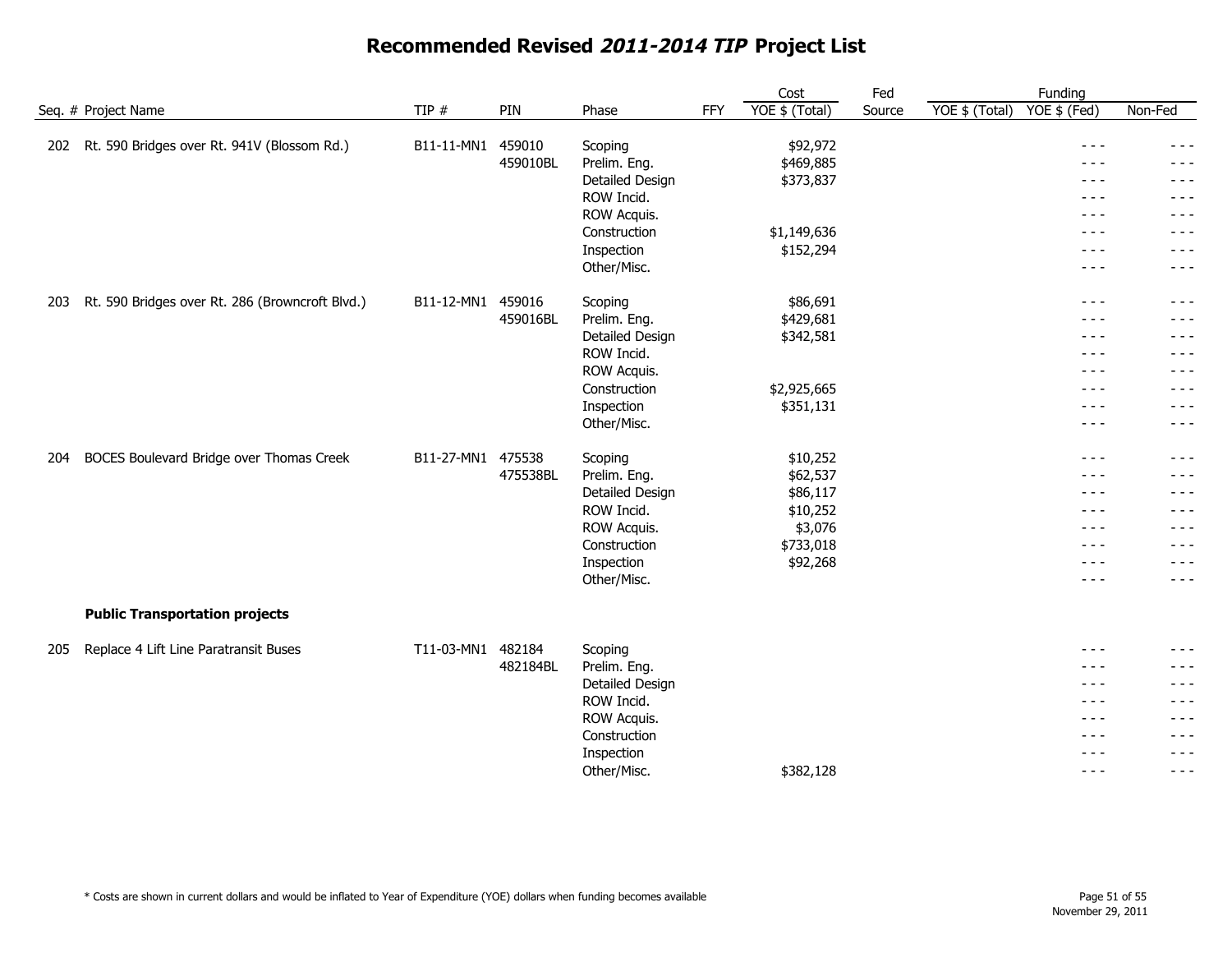|     |                                                       |                   |                    |                                 |            | Cost                  | Fed    |                | Funding            |                  |
|-----|-------------------------------------------------------|-------------------|--------------------|---------------------------------|------------|-----------------------|--------|----------------|--------------------|------------------|
|     | Seq. # Project Name                                   | TIP $#$           | PIN                | Phase                           | <b>FFY</b> | YOE \$ (Total)        | Source | YOE \$ (Total) | YOE \$ (Fed)       | Non-Fed          |
|     | Projects principally located in <b>Ontario County</b> |                   |                    |                                 |            |                       |        |                |                    |                  |
|     | <b>Bridge projects</b>                                |                   |                    |                                 |            |                       |        |                |                    |                  |
| 206 | Ferguson Road Bridge over Flint Creek                 | B05-22-ON2        | 475401             | Scoping                         |            |                       |        |                | $- - -$            | $- - -$          |
|     |                                                       |                   | 475401BL           | Prelim. Eng.                    |            |                       |        |                | $- - -$            | - - -            |
|     |                                                       |                   |                    | Detailed Design                 |            |                       |        |                | $- - -$            | - - -            |
|     |                                                       |                   |                    | ROW Incid.                      |            |                       |        |                | $- - -$            | - - -            |
|     |                                                       |                   |                    | ROW Acquis.                     |            | \$5,000               |        |                | $- - -$            | - - -            |
|     |                                                       |                   |                    | Construction                    |            | \$789,404             |        |                | $- - -$            | - - -            |
|     |                                                       |                   |                    | Inspection                      |            | \$100,470             |        |                | $- - -$            | - - -            |
|     |                                                       |                   |                    | Other/Misc.                     |            |                       |        |                | $- - -$            | - - -            |
|     |                                                       |                   |                    |                                 |            |                       |        |                |                    |                  |
| 207 | Lake-to-Lake Road Bridge over Flint Creek             | B11-14-ON2        | 475550<br>475550BL | Scoping                         |            | \$9,452               |        |                | $- - -$            | $- - - -$        |
|     |                                                       |                   |                    | Prelim. Eng.<br>Detailed Design |            | \$121,281<br>\$84,272 |        |                | $- - -$<br>$- - -$ | - - -<br>$- - -$ |
|     |                                                       |                   |                    | ROW Incid.                      |            | \$7,289               |        |                | $- - -$            | - - -            |
|     |                                                       |                   |                    | ROW Acquis.                     |            | \$21,868              |        |                | $- - -$            | - - -            |
|     |                                                       |                   |                    | Construction                    |            | \$1,016,127           |        |                | $- - -$            | - - -            |
|     |                                                       |                   |                    | Inspection                      |            | \$132,333             |        |                | $- - -$            | - - -            |
|     |                                                       |                   |                    | Other/Misc.                     |            |                       |        |                | $- - -$            | - - -            |
|     |                                                       |                   |                    |                                 |            |                       |        |                |                    |                  |
|     | <b>Other projects</b>                                 |                   |                    |                                 |            |                       |        |                |                    |                  |
| 208 | Geneva Park & Ride, Intersection of Rt. 14 and the    | O07-06-ON2 401437 |                    | Scoping                         |            |                       |        |                | $- - -$            | - - -            |
|     | Thruway                                               |                   | 401437BL           | Prelim. Eng.                    |            |                       |        |                | $- - -$            | - - -            |
|     |                                                       |                   |                    | Detailed Design                 |            |                       |        |                | $- - -$            | - - -            |
|     |                                                       |                   |                    | ROW Incid.                      |            |                       |        |                | $- - -$            | - - -            |
|     |                                                       |                   |                    | ROW Acquis.                     |            |                       |        |                | $- - -$            | - - -            |
|     |                                                       |                   |                    | Construction                    |            | \$639,468             |        |                | $- - -$            | - - -            |
|     |                                                       |                   |                    | Inspection                      |            | \$89,705              |        |                | $- - -$            | - - -            |
|     |                                                       |                   |                    | Other/Misc.                     |            |                       |        |                | $- - -$            | $- - -$          |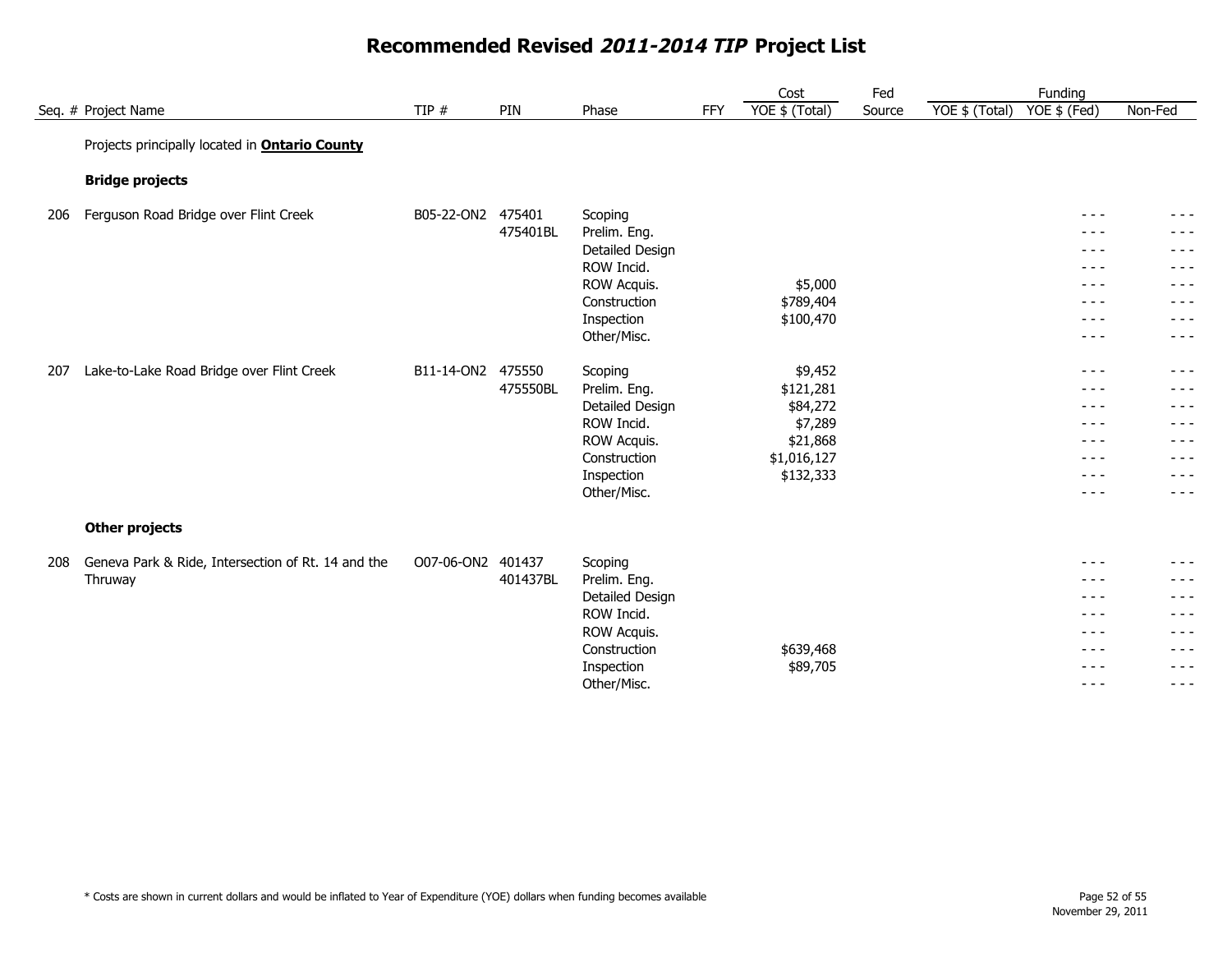#### Cost Seq. # Project Name TIP # TIP # PIN Phase FFY YOE \$ (Total) Source YOE \$ (Total) YOE \$ (Fed) Non-Fed Fed
Funding
Funding
Funding
<sub>Funding</sub> Source Projects principally located in **Orleans County Highway projects** 209 Route 31 Reconstruction, Stage 3 The Structure H99-41COR2 403152 Scoping Scoping Services and the structure of the structure of the structure of the structure of the structure of the H99-41COR2 403152 Scoping Services 403152BL Prelim. Eng. - - - - - - Detailed Design - - - - - - ROW Incid. **All the second contract of the second contract of the second contract of the second contract of the second contract of the second contract of the second contract of the second contract of the second contract of** ROW Acquis. The second service of the service of the service of the service of the service of the service of the service of the service of the service of the service of the service of the service of the service of the serv Construction  $$3,872,180$  $\text{Inspection}$   $\text{\$542,331}$   $\text{\$542,331}$ Other/Misc. - - - - - - **Bridge projects** 210 Monroe-Orleans County Line Road over East Branch B11-23-OR2 475534 Scoping 513,942 5600 \$13,942 75534 7569 F 475534BL Prelim. Eng. \$139,427 - - - - - - Detailed Design \$139,427 - - - - - - ROW Incid. \$6,971 - - - - - - ROW Acquis. \$20,914 - - - - - - Construction \$1,394,272 - - - - - -  $\text{Inspection}$   $\text{\$209,141}$   $\text{\$209,141}$ Other/Misc. - - - - - - 211 Dunlop Road over Oak Orchard Creek B11-29-OR2 475540 Scoping \$16,352 - - - - - - 475540BL Prelim. Eng. \$163,519 - - - - - - Detailed Design \$163,519 - - - - - - ROW Incid. \$8,176 - - - - - - ROW Acquis. \$24,528 - - - - - - Construction \$1,635,194 - - - - - -  $\text{Inspection}$   $\text{\$245,279}$   $\text{\$245,279}$ Other/Misc. - - - - - - 212 East Scott Road over Fish Creek **B11-30-OR2 475541** Scoping \$18,249 518,249 518,249 518,249 518,249 518,249 518,249 518,249 518,249 518,249 518,249 518,249 518,249 518,249 518,249 518,249 518,249 518,249 518,249 518,24 475541BL Prelim. Eng. \$182,485 - - - - - - Detailed Design \$182,485 - - - - - - ROW Incid. \$9,124 - - - - - - ROW Acquis. \$27,373 - - - - - -  $\text{Construction}$   $$1,824,856$   $$1,824,856$  $\text{Inspection}$   $\text{\$273,728}$   $\text{\$273,728}$ Other/Misc. - - - - - - Sandy Creek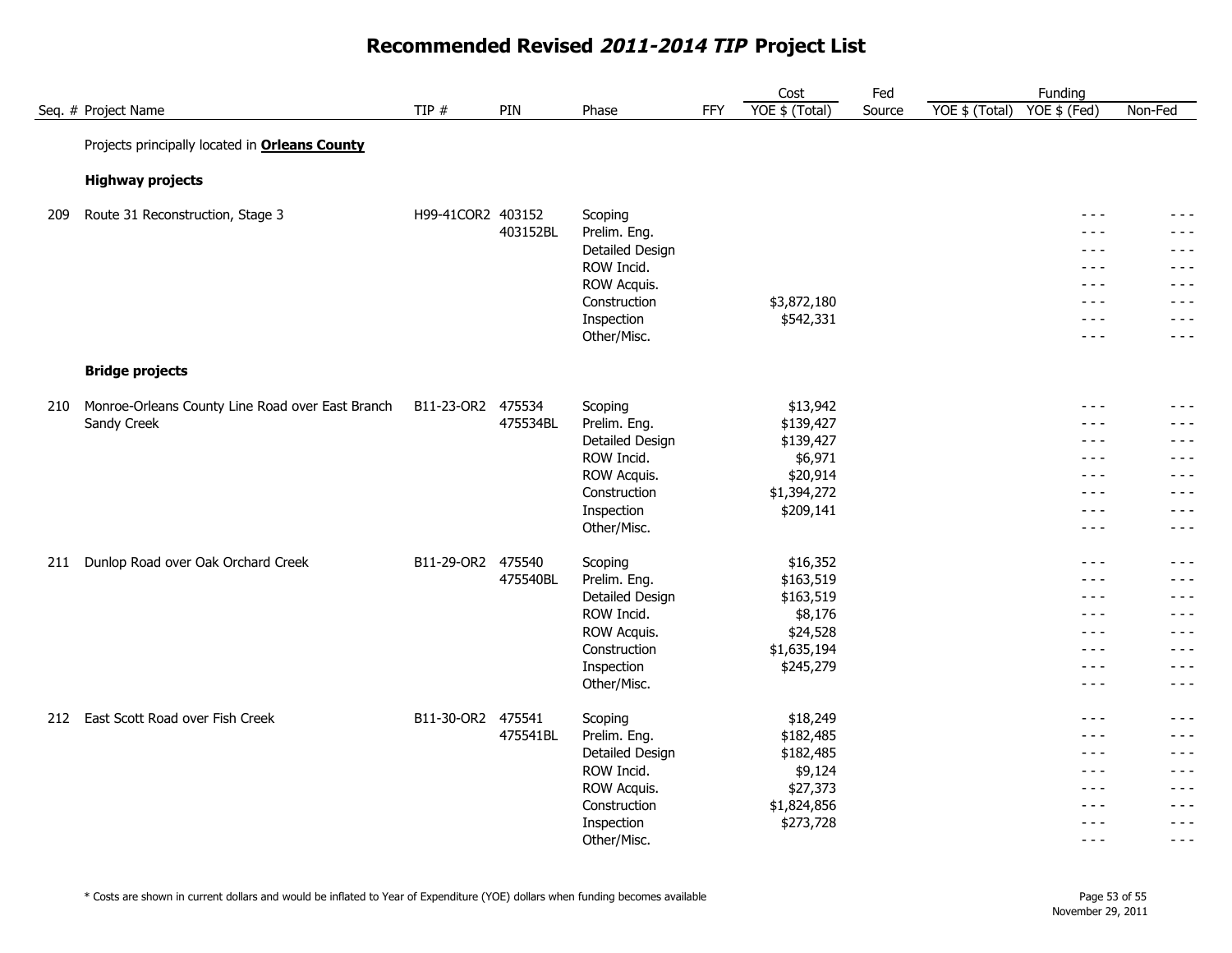|                                                     |                   |                    |                           |            | Cost                  | Fed    |                | Funding                                                                                                                                                                                                                                                                                                                                                                                                 |                    |
|-----------------------------------------------------|-------------------|--------------------|---------------------------|------------|-----------------------|--------|----------------|---------------------------------------------------------------------------------------------------------------------------------------------------------------------------------------------------------------------------------------------------------------------------------------------------------------------------------------------------------------------------------------------------------|--------------------|
| Seq. # Project Name                                 | TIP #             | PIN                | Phase                     | <b>FFY</b> | YOE \$ (Total)        | Source | YOE \$ (Total) | YOE \$ (Fed)                                                                                                                                                                                                                                                                                                                                                                                            | Non-Fed            |
| Carton Road over Sandy Creek<br>213                 | B11-36-OR2        | 475547<br>475547BL | Scoping<br>Prelim. Eng.   |            | \$13,277<br>\$132,763 |        |                | $\frac{1}{2} \frac{1}{2} \frac{1}{2} \frac{1}{2} \frac{1}{2} \frac{1}{2} \frac{1}{2} \frac{1}{2} \frac{1}{2} \frac{1}{2} \frac{1}{2} \frac{1}{2} \frac{1}{2} \frac{1}{2} \frac{1}{2} \frac{1}{2} \frac{1}{2} \frac{1}{2} \frac{1}{2} \frac{1}{2} \frac{1}{2} \frac{1}{2} \frac{1}{2} \frac{1}{2} \frac{1}{2} \frac{1}{2} \frac{1}{2} \frac{1}{2} \frac{1}{2} \frac{1}{2} \frac{1}{2} \frac{$<br>$- - -$ | - - -<br>$- - -$   |
|                                                     |                   |                    | Detailed Design           |            | \$132,763             |        |                | $\frac{1}{2}$<br>$- - -$                                                                                                                                                                                                                                                                                                                                                                                | $- - -$<br>$- - -$ |
|                                                     |                   |                    | ROW Incid.<br>ROW Acquis. |            | \$6,638<br>\$19,915   |        |                | $\frac{1}{2} \frac{1}{2} \frac{1}{2} \frac{1}{2} \frac{1}{2} \frac{1}{2} \frac{1}{2} \frac{1}{2} \frac{1}{2} \frac{1}{2} \frac{1}{2} \frac{1}{2} \frac{1}{2} \frac{1}{2} \frac{1}{2} \frac{1}{2} \frac{1}{2} \frac{1}{2} \frac{1}{2} \frac{1}{2} \frac{1}{2} \frac{1}{2} \frac{1}{2} \frac{1}{2} \frac{1}{2} \frac{1}{2} \frac{1}{2} \frac{1}{2} \frac{1}{2} \frac{1}{2} \frac{1}{2} \frac{$            | $- - -$            |
|                                                     |                   |                    | Construction              |            | \$1,327,634           |        |                | $- - -$                                                                                                                                                                                                                                                                                                                                                                                                 | $- - -$            |
|                                                     |                   |                    | Inspection                |            | \$199,145             |        |                | $- - -$                                                                                                                                                                                                                                                                                                                                                                                                 | $- - -$            |
|                                                     |                   |                    | Other/Misc.               |            |                       |        |                | $\frac{1}{2} \frac{1}{2} \frac{1}{2} \frac{1}{2} \frac{1}{2} \frac{1}{2} \frac{1}{2} \frac{1}{2} \frac{1}{2} \frac{1}{2} \frac{1}{2} \frac{1}{2} \frac{1}{2} \frac{1}{2} \frac{1}{2} \frac{1}{2} \frac{1}{2} \frac{1}{2} \frac{1}{2} \frac{1}{2} \frac{1}{2} \frac{1}{2} \frac{1}{2} \frac{1}{2} \frac{1}{2} \frac{1}{2} \frac{1}{2} \frac{1}{2} \frac{1}{2} \frac{1}{2} \frac{1}{2} \frac{$            | $- - -$            |
| Culvert Road over Fish Creek<br>214                 | B11-37-OR2 475548 |                    | Scoping                   |            | \$7,801               |        |                | $\frac{1}{2}$                                                                                                                                                                                                                                                                                                                                                                                           | - - -              |
|                                                     |                   | 475548BL           | Prelim. Eng.              |            | \$78,018              |        |                | $- - -$                                                                                                                                                                                                                                                                                                                                                                                                 | $- - -$            |
|                                                     |                   |                    | Detailed Design           |            | \$78,018              |        |                | $- - -$                                                                                                                                                                                                                                                                                                                                                                                                 | $- - -$            |
|                                                     |                   |                    | ROW Incid.                |            | \$3,901               |        |                | $\frac{1}{2}$                                                                                                                                                                                                                                                                                                                                                                                           | - - -              |
|                                                     |                   |                    | ROW Acquis.               |            | \$11,703              |        |                | $- - -$                                                                                                                                                                                                                                                                                                                                                                                                 | $- - -$            |
|                                                     |                   |                    | Construction              |            | \$780,177             |        |                | $\frac{1}{2}$                                                                                                                                                                                                                                                                                                                                                                                           | $- - -$            |
|                                                     |                   |                    | Inspection<br>Other/Misc. |            | \$117,027             |        |                | $- - -$<br>$  -$                                                                                                                                                                                                                                                                                                                                                                                        | $- - -$<br>$- - -$ |
| Projects principally located in <b>Wayne County</b> |                   |                    |                           |            |                       |        |                |                                                                                                                                                                                                                                                                                                                                                                                                         |                    |
| <b>Highway projects</b>                             |                   |                    |                           |            |                       |        |                |                                                                                                                                                                                                                                                                                                                                                                                                         |                    |
| Route 88 Reconstruction<br>215                      | H07-40-WA2 475494 |                    | Scoping                   |            |                       |        |                | $\frac{1}{2} \frac{1}{2} \frac{1}{2} \frac{1}{2} \frac{1}{2} \frac{1}{2} \frac{1}{2} \frac{1}{2} \frac{1}{2} \frac{1}{2} \frac{1}{2} \frac{1}{2} \frac{1}{2} \frac{1}{2} \frac{1}{2} \frac{1}{2} \frac{1}{2} \frac{1}{2} \frac{1}{2} \frac{1}{2} \frac{1}{2} \frac{1}{2} \frac{1}{2} \frac{1}{2} \frac{1}{2} \frac{1}{2} \frac{1}{2} \frac{1}{2} \frac{1}{2} \frac{1}{2} \frac{1}{2} \frac{$            | $- - -$            |
|                                                     |                   | 475494BL           | Prelim. Eng.              |            |                       |        |                | $- - -$                                                                                                                                                                                                                                                                                                                                                                                                 | $- - -$            |
|                                                     |                   |                    | Detailed Design           |            | \$379,000             |        |                | $\frac{1}{2}$                                                                                                                                                                                                                                                                                                                                                                                           | $- - -$            |
|                                                     |                   |                    | ROW Incid.                |            |                       |        |                | $\frac{1}{2} \frac{1}{2} \frac{1}{2} \frac{1}{2} \frac{1}{2} \frac{1}{2} \frac{1}{2} \frac{1}{2} \frac{1}{2} \frac{1}{2} \frac{1}{2} \frac{1}{2} \frac{1}{2} \frac{1}{2} \frac{1}{2} \frac{1}{2} \frac{1}{2} \frac{1}{2} \frac{1}{2} \frac{1}{2} \frac{1}{2} \frac{1}{2} \frac{1}{2} \frac{1}{2} \frac{1}{2} \frac{1}{2} \frac{1}{2} \frac{1}{2} \frac{1}{2} \frac{1}{2} \frac{1}{2} \frac{$            | $- - -$            |
|                                                     |                   |                    | ROW Acquis.               |            | \$284,000             |        |                | $- - -$                                                                                                                                                                                                                                                                                                                                                                                                 | $- - -$            |
|                                                     |                   |                    | Construction              |            | \$7,791,520           |        |                | $\frac{1}{2}$                                                                                                                                                                                                                                                                                                                                                                                           | - - -              |
|                                                     |                   |                    | Inspection                |            | \$972,095             |        |                | $- - -$                                                                                                                                                                                                                                                                                                                                                                                                 | $- - -$            |
|                                                     |                   |                    | Other/Misc.               |            |                       |        |                | $- - -$                                                                                                                                                                                                                                                                                                                                                                                                 | $- - -$            |
| <b>Bridge projects</b>                              |                   |                    |                           |            |                       |        |                |                                                                                                                                                                                                                                                                                                                                                                                                         |                    |
| Canandaigua Road Bridge over the Erie Canal<br>216  | B07-11-WA1        | 494099             | Scoping                   |            |                       |        |                | $- - -$                                                                                                                                                                                                                                                                                                                                                                                                 | $- - -$            |
|                                                     |                   | 494099BL           | Prelim. Eng.              |            |                       |        |                | $- - -$                                                                                                                                                                                                                                                                                                                                                                                                 | ---                |
|                                                     |                   |                    | Detailed Design           |            |                       |        |                | $- - -$                                                                                                                                                                                                                                                                                                                                                                                                 | $- - -$            |
|                                                     |                   |                    | ROW Incid.                |            |                       |        |                | $- - -$                                                                                                                                                                                                                                                                                                                                                                                                 | $- - -$            |
|                                                     |                   |                    | ROW Acquis.               |            |                       |        |                | $\frac{1}{2}$                                                                                                                                                                                                                                                                                                                                                                                           | $- - -$            |
|                                                     |                   |                    | Construction              |            | \$4,275,991           |        |                | $- - -$                                                                                                                                                                                                                                                                                                                                                                                                 | $- - -$            |
|                                                     |                   |                    | Inspection                |            | \$516,522             |        |                | $- - -$                                                                                                                                                                                                                                                                                                                                                                                                 | $- - -$            |
|                                                     |                   |                    | Other/Misc.               |            |                       |        |                | $- - -$                                                                                                                                                                                                                                                                                                                                                                                                 | $- - -$            |

\* Costs are shown in current dollars and would be inflated to Year of Expenditure (YOE) dollars when funding becomes available Page 54 of 55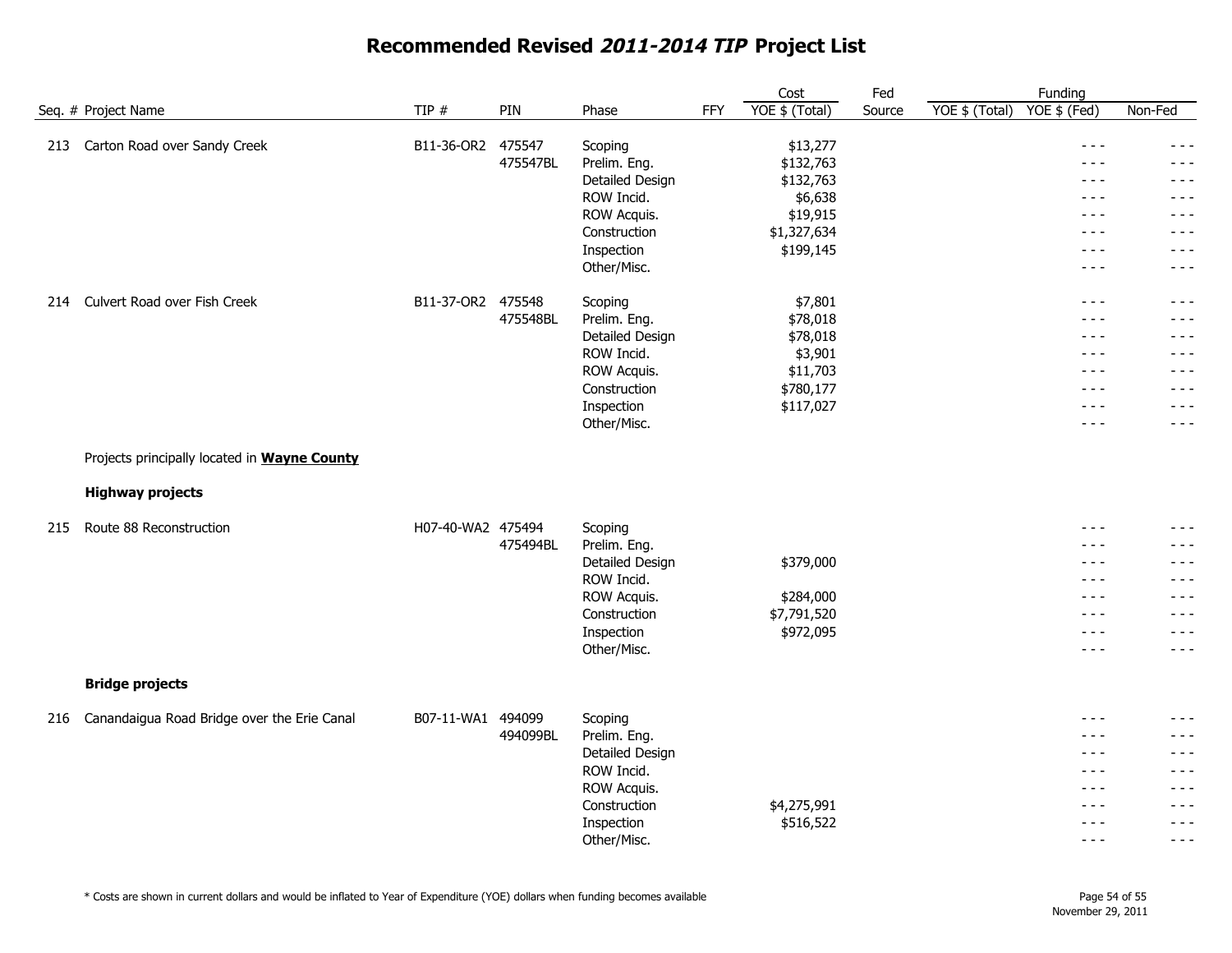|     |                                                                                 |            |                    |                                                                                                                      |            | Cost                                                                           | Fed    |                | Funding                                                                                              |                                                                                    |
|-----|---------------------------------------------------------------------------------|------------|--------------------|----------------------------------------------------------------------------------------------------------------------|------------|--------------------------------------------------------------------------------|--------|----------------|------------------------------------------------------------------------------------------------------|------------------------------------------------------------------------------------|
|     | Seq. # Project Name                                                             | TIP#       | PIN                | Phase                                                                                                                | <b>FFY</b> | YOE \$ (Total)                                                                 | Source | YOE \$ (Total) | YOE \$ (Fed)                                                                                         | Non-Fed                                                                            |
| 217 | Main Street Joy Bridge over Salmon Creek                                        | B11-39-WA2 | 475551<br>475551BL | Scoping<br>Prelim. Eng.<br>Detailed Design<br>ROW Incid.<br>ROW Acquis.<br>Construction<br>Inspection<br>Other/Misc. |            | \$3,486<br>\$52,285<br>\$34,857<br>\$1,025<br>\$5,126<br>\$348,568<br>\$48,799 |        |                | $- - - -$<br>$- - -$<br>$\frac{1}{2}$<br>$- - -$<br>$- - - -$<br>$- - - -$<br>$- - -$<br>$- - -$     | $  -$<br>$- - -$<br>$\frac{1}{2}$<br>$- - -$<br>$  -$<br>$- - -$<br>- - -<br>$  -$ |
|     | Projects principally located in <b>Wyoming County</b><br><b>Bridge projects</b> |            |                    |                                                                                                                      |            |                                                                                |        |                |                                                                                                      |                                                                                    |
| 218 | C.R. 1 (Dale Road) over Kennedy Gulf                                            | B11-35-WY2 | 475546<br>475546BL | Scoping<br>Prelim. Eng.<br>Detailed Design<br>ROW Incid.<br>ROW Acquis.<br>Construction<br>Inspection<br>Other/Misc. |            | \$4,203<br>\$71,456<br>\$50,440<br>\$2,153<br>\$6,356<br>\$420,332<br>\$63,050 |        |                | $- - - -$<br>$- - - -$<br>$- - -$<br>$- - - -$<br>$\frac{1}{2}$<br>$- - -$<br>$- - - -$<br>$- - - -$ | - - -<br>- - -<br>- - -<br>$  -$<br>- - -<br>$- - -$<br>- - -<br>$  -$             |